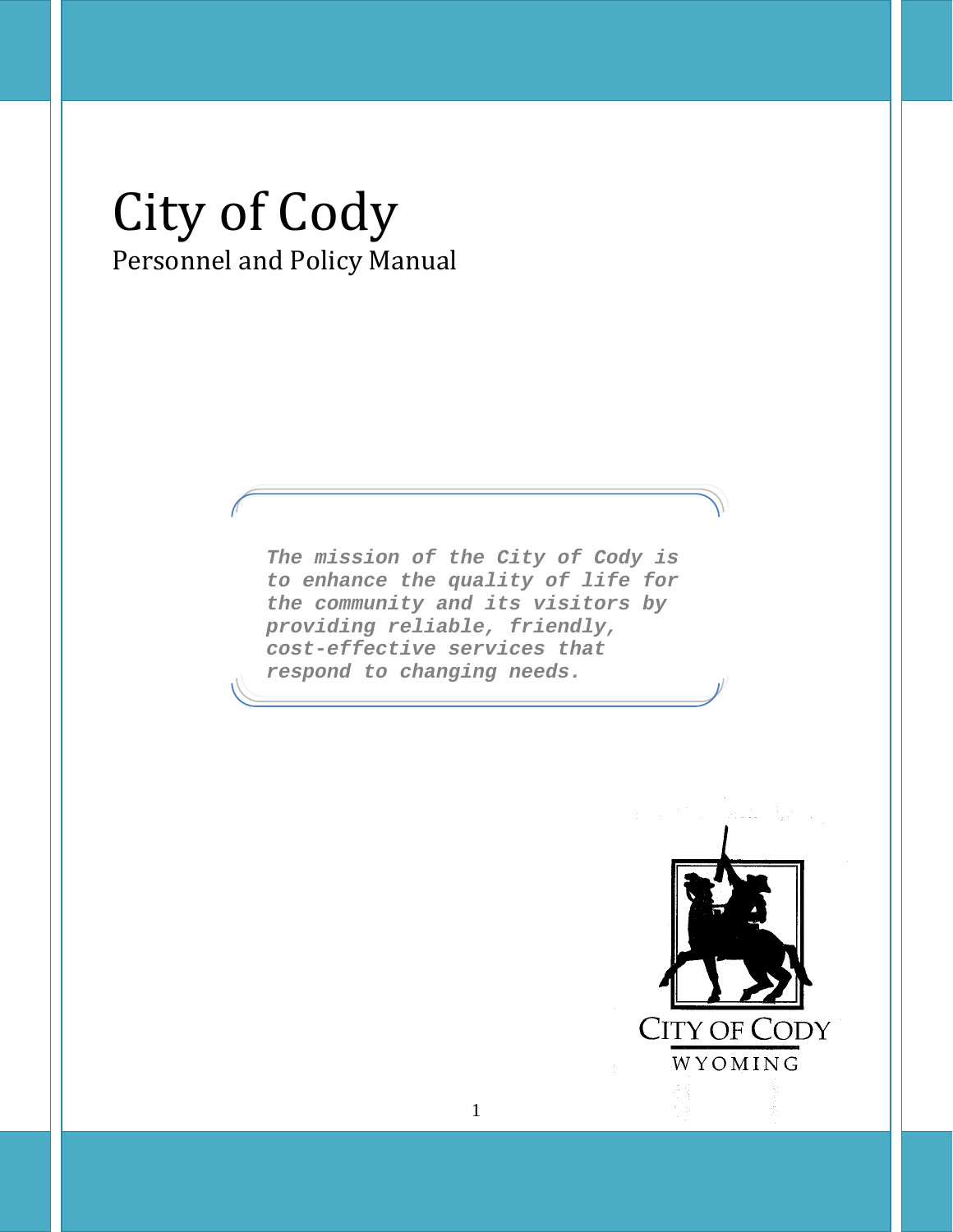# **AT WILL EMPLOYMENT** FOR ALL EMPLOYEES HIRED ON OR AFTER APRIL 1, 2020

**CITY OF CODY EMPLOYEES HIRED ON OR AFTER APRIL 1, 2020 ARE AT-WILL EMPLOYEES. THE CITY OF CODY MAY TERMINATE THE EMPLOYEE AT ANY TIME, WITH OR WITHOUT CAUSE, AND WITHOUT ANY RIGHT TO A HEARING OR APPEAL. THIS PERSONNEL POLICY MANUAL SHALL NOT BE CONSTRUED AS AN EMPLOYMENT CONTRACT, AND SHALL NOT BE CONSTRUED AS MODIFYING THE AT-WILL STATUS OF EMPLOYEES. THE CITY OF CODY RESERVES THE RIGHT TO MODIFY OR AMEND THIS PERSONNEL POLICY MANUAL AT ANY TIME. THE AT-WILL STATUS OF THE EMPLOYEE CAN ONLY BE MODIFIED IN A WRITTEN INSTRUMENT APPROVED BY THE CITY ADMINISTRATOR.**

Authorized City of Cody Signature Date

\_\_\_\_\_\_\_\_\_\_\_\_\_\_\_\_\_\_\_\_\_\_\_\_\_\_\_

\_\_\_\_\_\_\_\_\_\_\_\_\_\_\_\_\_\_\_\_\_\_\_\_\_\_\_ \_\_\_\_\_\_\_\_\_\_\_\_\_\_\_\_\_\_\_\_\_\_\_\_\_\_\_\_

Printed Name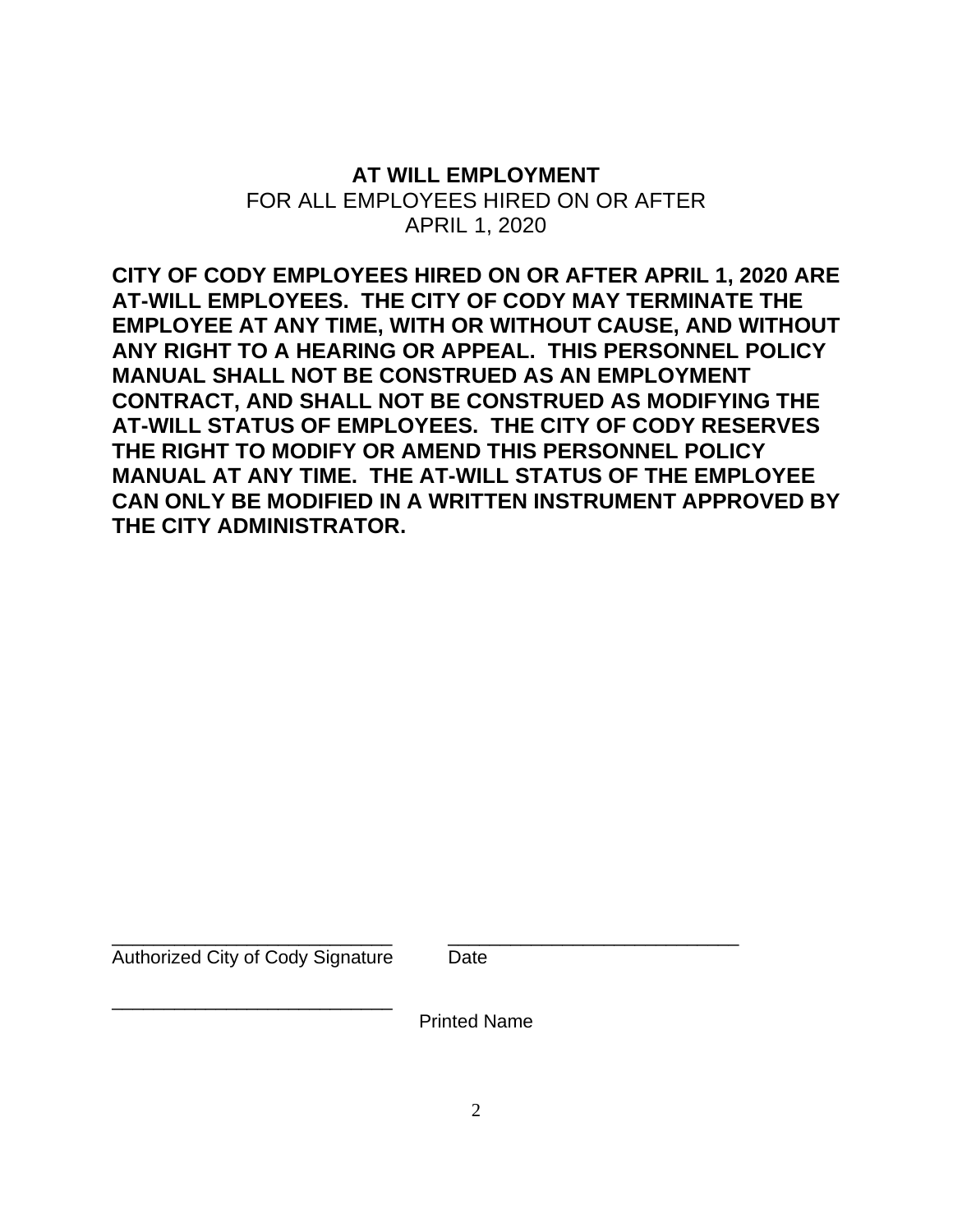#### **ACKNOWLEDGEMENT OF POLICY MANUAL AND "AT WILL" EMPLOYMENT STATUS**

**I UNDERSTAND THAT CITY OF CODY EMPLOYEES HIRED ON OR AFTER APRIL 1, 2020 ARE AT-WILL EMPLOYEES. THE CITY OF CODY MAY TERMINATE THE EMPLOYEE AT ANY TIME, WITH OR WITHOUT CAUSE, AND WITHOUT ANY RIGHT TO A HEARING OR APPEAL. THE PERSONNEL POLICY MANUAL SHALL NOT BE CONSTRUED AS AN EMPLOYMENT CONTRACT, AND SHALL NOT BE CONSTRUED AS MODIFYING THE AT-WILL STATUS OF EMPLOYEES. THE CITY OF CODY RESERVES THE RIGHT TO MODIFY OR AMEND THE PERSONNEL POLICY MANUAL AT ANY TIME. THE AT-WILL STATUS OF THE EMPLOYEE CAN ONLY BE MODIFIED IN A WRITTEN INSTRUMENT APPROVED BY THE CITY ADMINISTRATOR.**

This employee manual describes important information about the City of Cody, and I understand that I should consult my Department Head or Supervisor regarding any questions not answered herein.

The City of Cody may change, amend, alter or modify this manual at any time, with or without notice. I understand that revised information may supersede, modify, or eliminate existing policies. Only the Governing Body has the ability to adopt any revisions to the policies in this handbook. However, the City Administrator, Department Heads or Supervisors may issue written or oral procedures, practices and policies to further clarify the policies. For employees hired after April 1, 2020, the at-will status of their employment can only be modified in a written instrument approved by the City Administrator.

I understand that it is my responsibility to read and comply with the policies contained in this manual and any revisions made to it. I understand a copy of this signed acknowledgment will be placed in my permanent personnel file.

With the exception of individual department manuals, these provisions supersede all existing policies and practices and may not be amended or added to without the approval of the Governing Body. In the event of any conflict between this City of Cody Personnel Manual and a department manual, this City manual will prevail.

\_\_\_\_\_\_\_\_\_\_\_\_\_\_\_\_\_\_\_\_\_\_\_\_\_\_\_ \_\_\_\_\_\_\_\_\_\_\_\_\_\_\_\_\_\_\_\_\_\_\_\_\_\_\_\_ Employee's Signature **Date** 

\_\_\_\_\_\_\_\_\_\_\_\_\_\_\_\_\_\_\_\_\_\_\_\_\_\_\_ Employee's Name Printed

\_\_\_\_\_\_\_\_\_\_\_\_\_\_\_\_\_\_\_\_\_\_\_\_\_\_\_ \_\_\_\_\_\_\_\_\_\_\_\_\_\_\_\_\_\_\_\_\_\_\_\_\_\_\_\_ City Administrator **Date**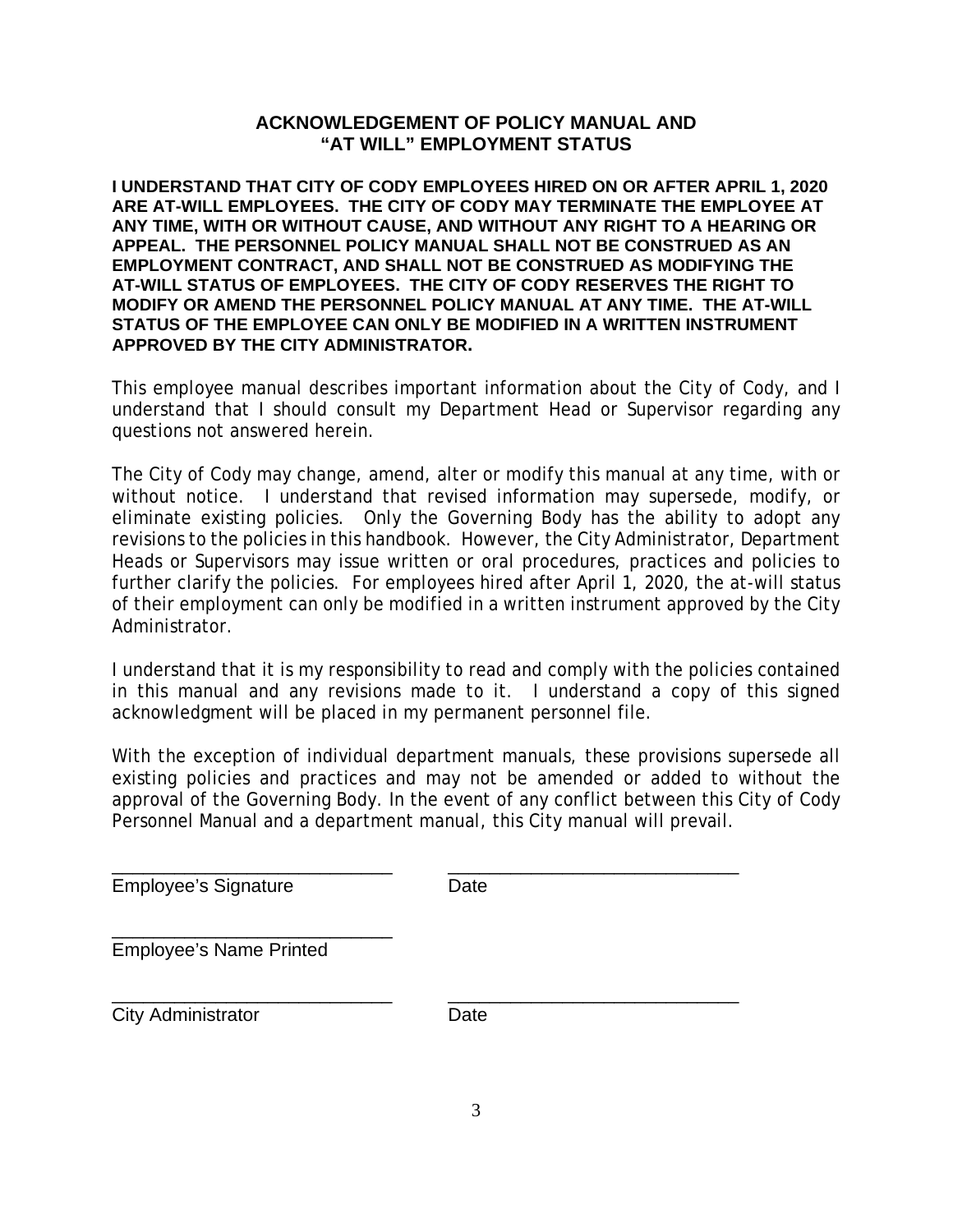# **City of Cody Personnel and Policy Manual**

# **Table of Contents**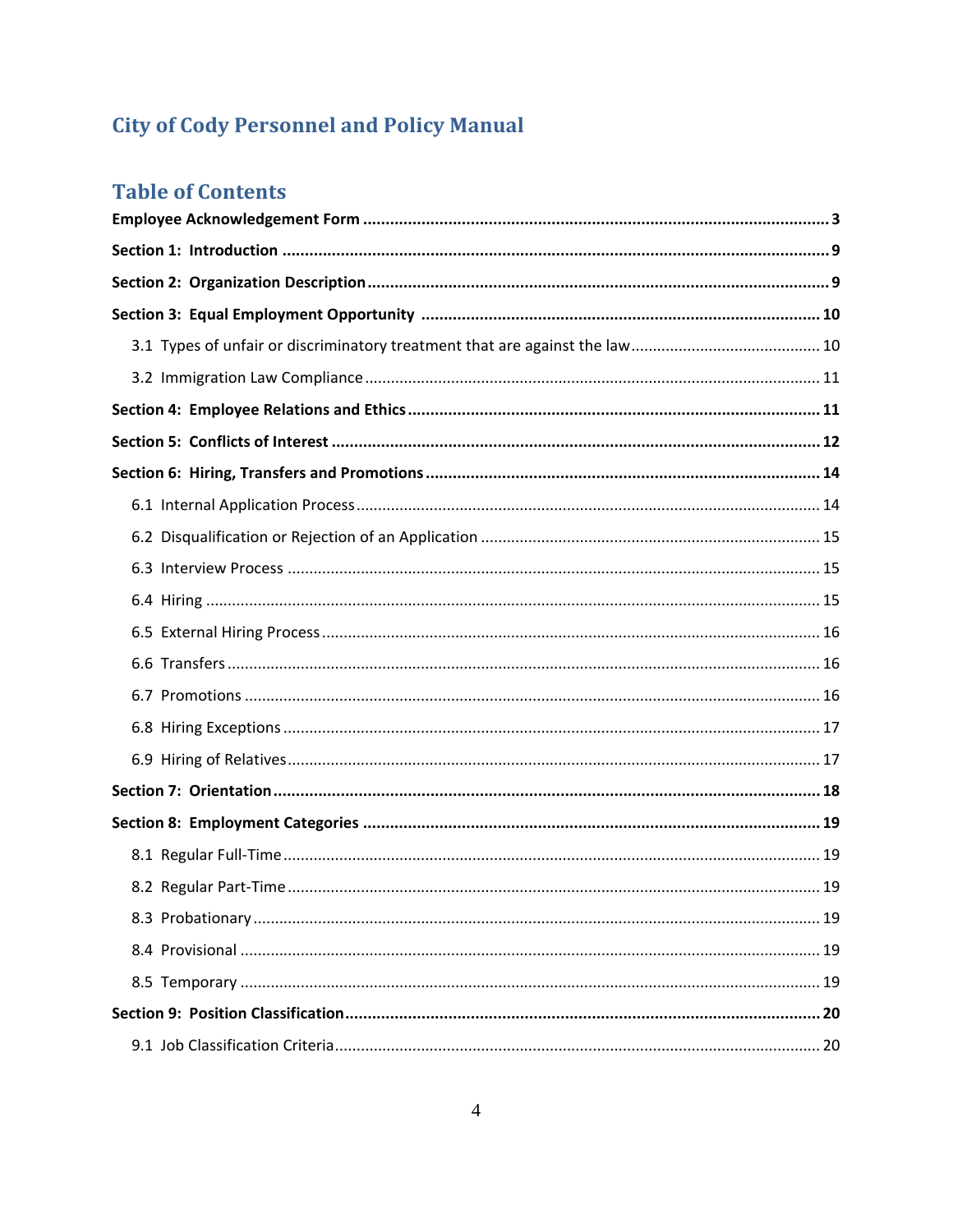| Section 13: Work Schedules, Attendance, Rest and Meal Periods and Overtime 23 |  |
|-------------------------------------------------------------------------------|--|
|                                                                               |  |
|                                                                               |  |
|                                                                               |  |
|                                                                               |  |
|                                                                               |  |
|                                                                               |  |
|                                                                               |  |
|                                                                               |  |
|                                                                               |  |
|                                                                               |  |
|                                                                               |  |
|                                                                               |  |
|                                                                               |  |
|                                                                               |  |
|                                                                               |  |
|                                                                               |  |
|                                                                               |  |
|                                                                               |  |
|                                                                               |  |
|                                                                               |  |
|                                                                               |  |
|                                                                               |  |
|                                                                               |  |
|                                                                               |  |
|                                                                               |  |
|                                                                               |  |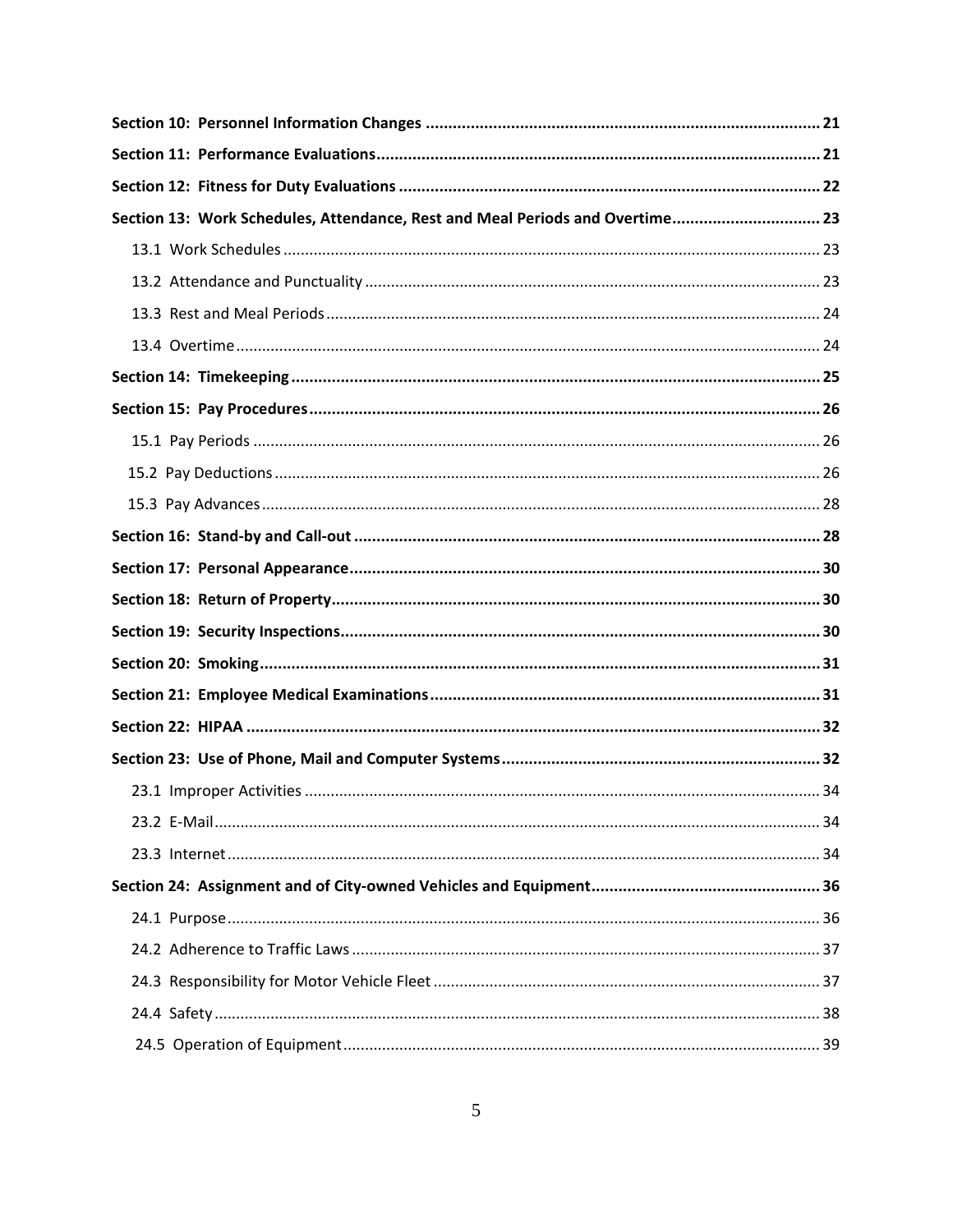| Section 30: Drug and Alcohol Testing Policy for Commercial Driver's Licenses  48 |  |
|----------------------------------------------------------------------------------|--|
|                                                                                  |  |
|                                                                                  |  |
|                                                                                  |  |
|                                                                                  |  |
|                                                                                  |  |
|                                                                                  |  |
|                                                                                  |  |
|                                                                                  |  |
|                                                                                  |  |
|                                                                                  |  |
|                                                                                  |  |
|                                                                                  |  |
|                                                                                  |  |
|                                                                                  |  |
|                                                                                  |  |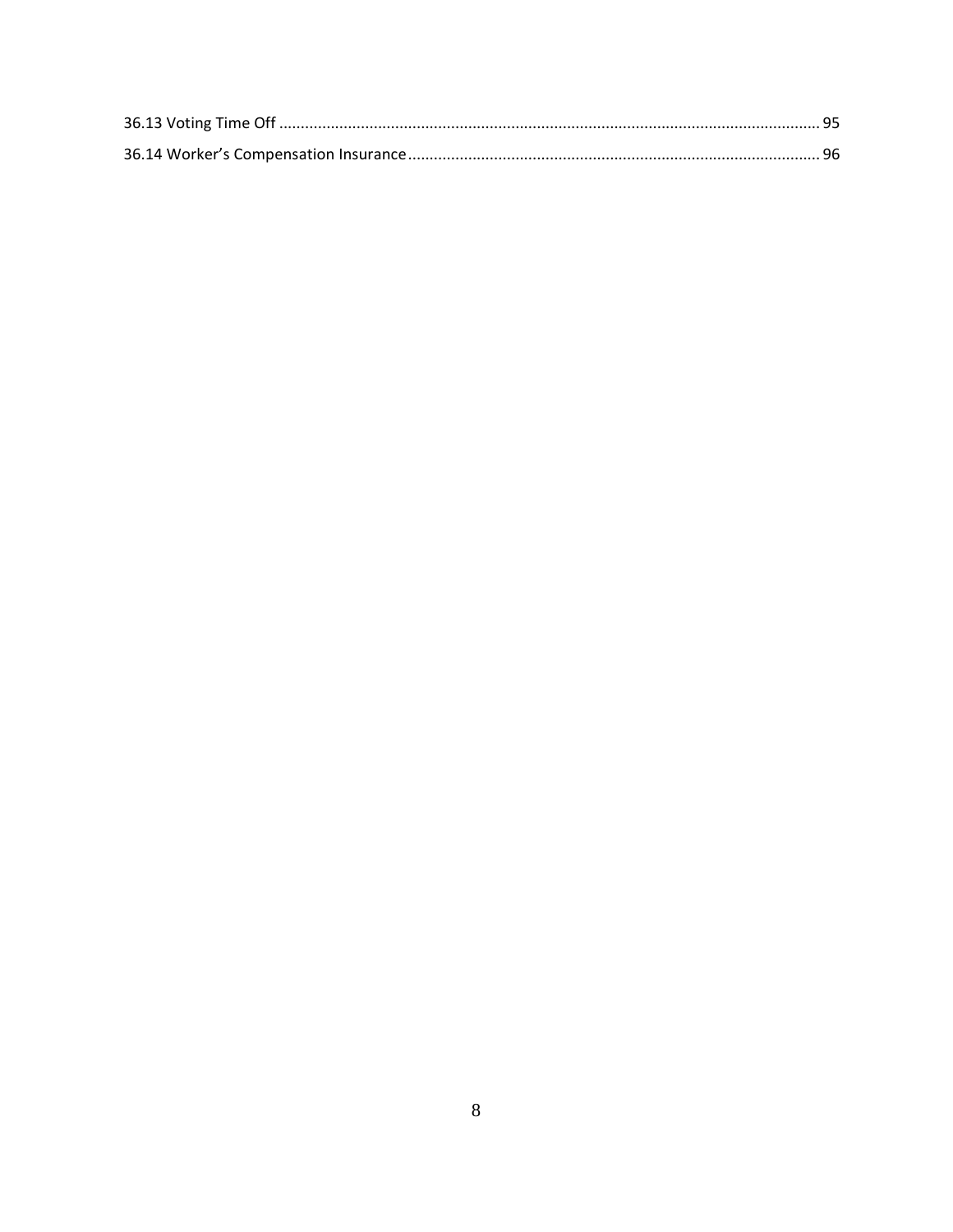#### SECTION 1: **INTRODUCTION**

This handbook is designed to acquaint you with the City of Cody and provide you with information about working conditions, employee benefits and the policies affecting your employment. *It is each employee's responsibility to read, understand, and comply with all provisions of this handbook.* It describes many of the benefits and responsibilities of employees as well as the employer. One of the City's objectives is to provide a work environment that is conducive to both personal and professional growth.

No employee handbook can anticipate every circumstance or question about policy. As the City continues to grow, the need may arise and the City reserves the right to revise, supplement, or rescind any policies or portions of the handbook from time to time as it deems appropriate, in its sole and absolute discretion.

These policies were established to conform and be complementary to the City of Cody Municipal Code and the State of Wyoming Statutes. In cases where there is deemed to be a conflict between a policy and the Municipal Code or State Statute, the Code and Statute shall prevail.

The policies may be amended from time to time. However, in order to be effective, the amendment must be in writing and approved by the Governing Body. Except as otherwise described herein, the policies contained within this manual apply to all regular full and part-time employees of the City of Cody and many of the policies apply to temporary and provisional employees.

#### **SECTION 2: ORGANIZATION DESCRIPTION**

The City of Cody was incorporated in the State of Wyoming in 1901 to serve the residents of this Northwestern Wyoming community. The City of Cody is an Administrator with Mayor-Council form of government. The Mayor and six Council members are elected and they hire the City Administrator. The City is comprised of three wards with two Council Members representing each ward.

In meeting the needs of its residents, the City employs an experienced and knowledgeable staff whose duty is to assist in providing the services its citizens require. To carry out this mission, a number of duties and jobs are assigned to the individuals employed by the City of Cody. The employees provide an effective work force which accomplishes its tasks in the most affordable, efficient and effective manner possible.

The chain of command for the City of Cody begins with Cody residents, who elect the Mayor and Council, which shall be referred to as the Governing Body. The Mayor and Council are the legislative and governing body for the City, with the City Administrator serving as Chief Executive Officer, having superintending control over all City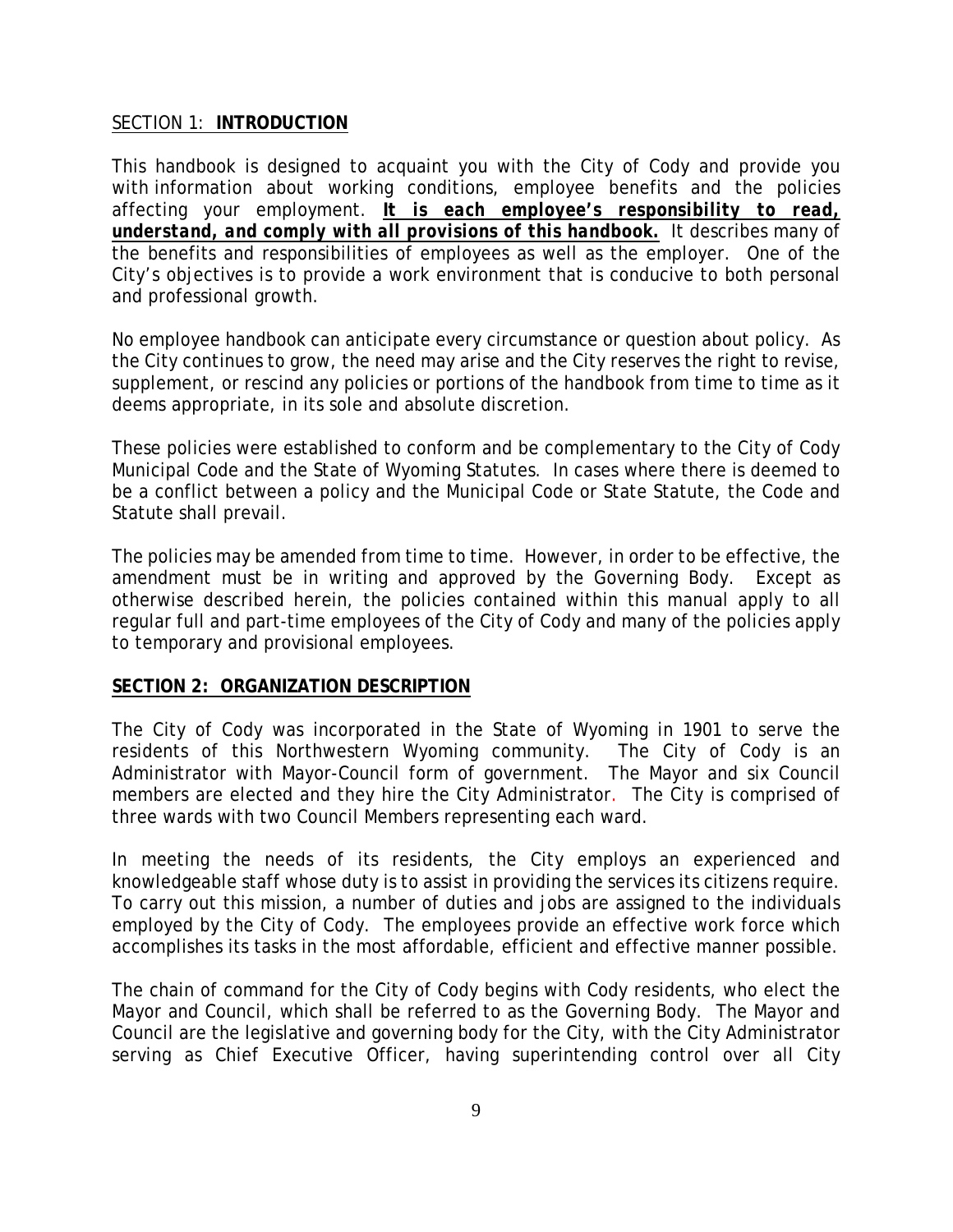departments.

# **SECTION 3: EQUAL EMPLOYMENT OPPORTUNITY**

The City of Cody is an Equal Employment Opportunity Employer. In order to provide equal employment and advancement opportunities to all individuals, employment decisions will be based on individual merit, qualifications, and abilities. The City of Cody does not discriminate in employment opportunities or practices on the basis of race, color, religion, sex, national origin, age, disability, or any other characteristic protected by law. In addition, the City of Cody is committed to ensuring that employees do not harass any other employee, job applicant or member of the public .

# **3.1 Types of unfair or discriminatory treatments that are against the law.**

The City of Cody prohibits discriminatory treatment based on the following characteristics is against State and Federal Law:

- Age (especially those individuals 40 and older)
- Disability
- Equal Pay
- National origin, including color, race, nationality, or descent and ethnic;
- Religion
- Retaliation
- Sex, including pregnancy; and
- Sexual Harassment
- Genetic Information
- 3.1.1 **Sexual Harassment:** Sexual harassment is a form of sex discrimination that violates [Title VII of the Civil Rights Act of 1964.](http://www.eeoc.gov/policy/vii.html) Unwelcome sexual advances, requests for sexual favors, and other verbal or physical conduct of a sexual nature constitute sexual harassment when this conduct explicitly or implicitly affects an individual's employment, unreasonably interferes with an individual's work performance, or creates an intimidating, hostile, or offensive work environment. Forms of sexual harassment include, but are not limited to: -comments or jokes of a sexual nature, or comments or jokes about a person's appearance or body;

-the display of sexually suggestive objects or images;

-offensive or abusive physical contact; or

-implying or stating that submitting or refusing to submit to sexual favors or acts will have any effect on the individual's hiring, placement, compensation, training, promotion, employment opportunity or any other term or condition of employment.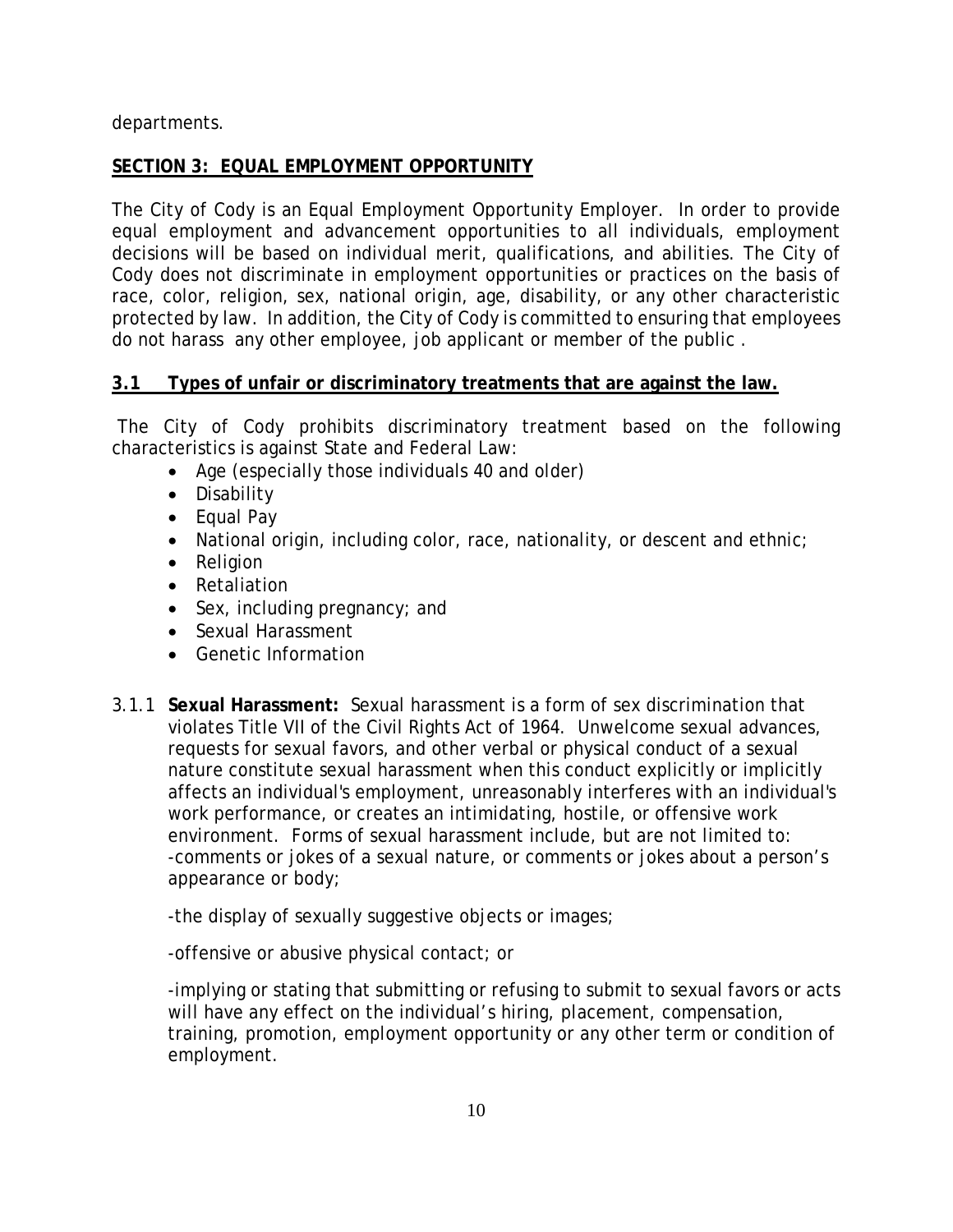Any employees with questions or concerns about any type of discrimination in the workplace are encouraged to bring these issues to the attention of their immediate Supervisor, Department Head, Administrative Services Officer or City Administrator. Employees can raise concerns and make reports without fear of reprisal. Anyone found to be engaging in any type of unlawful discrimination will be subject to disciplinary action, up to and including termination of employment.

The City of Cody shall take action to insure equality of opportunity in employment. The City of Cody shall encourage training for all management and supervisory personnel to provide an understanding of the City's Equal Employment Opportunity policy and its implementation.

#### **3.2 IMMIGRATION LAW COMPLIANCE**

The City of Cody is committed to employing only United States citizens and aliens who are authorized to work in the United States and does not unlawfully discriminate on the basis of citizenship or national origin.

In compliance with the Immigration Reform and Control Act of 1986, each new employee, as a condition of employment, must complete the Employment Eligibility Verification Form I-9 and present documentation establishing identity and employment eligibility within three days of hire. Former employees who are rehired must also complete the form if they have not completed an I-9 with the City within the past three years, or if their previous I-9 is no longer valid.

Employees with questions or seeking more information on immigration law issues are encouraged to contact their Department Head or the Administrative Services Officer. Employees may raise questions or complaints about immigration law compliance without fear of reprisal.

#### **SECTION 4: EMPLOYEE RELATIONS AND ETHICS**

The City of Cody believes that the work conditions, wages, and benefits offered to employees are competitive with those offered by other employers in this area and in this industry. If employees have concerns about work conditions or compensation, they are strongly encouraged to voice these concerns openly and directly to their Supervisor, Department Head, Administrative Services Officer or the City Administrator.

Experience has shown that when employees and supervisors deal openly and directly with each other, the work environment and morale can be excellent, communications can be clear, and attitudes can be positive. The City of Cody demonstrates its commitment to employees by responding effectively to employee concerns. Employees may raise concerns about policy compliance and working conditions without fear of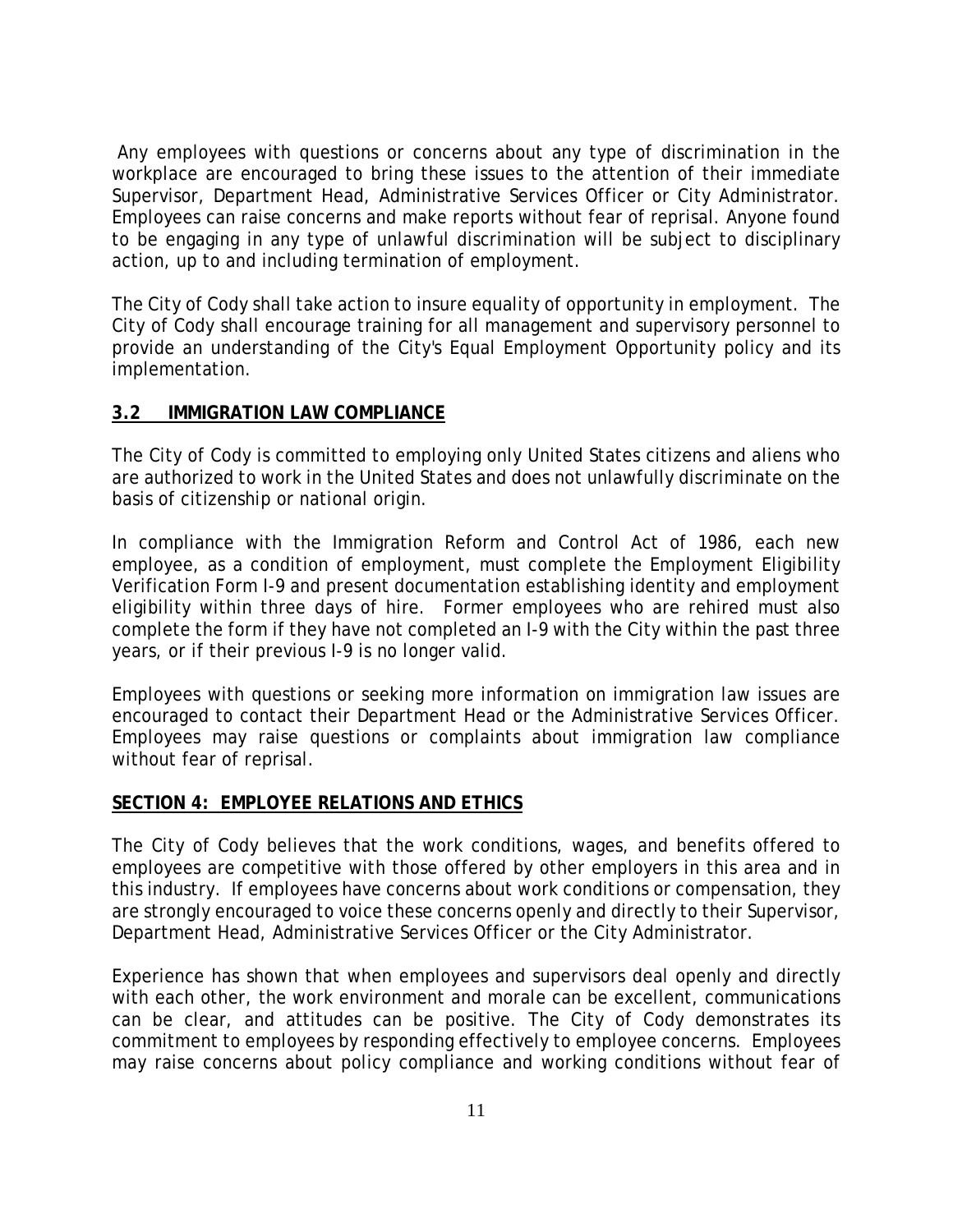reprisal.

While on the job, while wearing City uniforms or attire, while traveling as a representative of the City of Cody and while operating City vehicles and equipment, employees are to conduct themselves in a manner which is a favorable reflection of the City and which demonstrates tact, courtesy, professionalism and good judgment. While working for the City of Cody, employees shall devote their energies to the service, business and operations of the City and not to personal affairs. Employees of the City of Cody are to be completely honest, open, professional and forthright in their communications with each other. Similar conduct and ethics should be adhered to off the job as well, as each employee is always in the eye of the public. Any form of hostile, demeaning or unprofessional conduct toward other employees, members of the public of others is prohibited. Examples of prohibited conduct include, but are not limited to: insubordination, defiance, name calling, bickering, intimidating, shouting or yelling, or directing insults to or about a person.

All City employees are personally and professionally obligated to serve the public with honesty and integrity. It is essential that the trust of the public, the Governing Body and co-workers be maintained as decisions which go into the operation of City programs are made. Central to the standard of ethical conduct is the City's policy that no employee shall have any interest, financial or otherwise, direct or indirect, or engage in any business transaction, or professional activity or incur any obligation of any nature which is in conflict with the discharge of the person's duties in the public interest.

Because the confidence of the citizenry is the very foundation for effective Government, even an unfounded appearance of unethical conduct by a City employee on or off the job can significantly impair the capability of City government. Thus, avoiding the appearance or reality of a conflict of interest forms the basis for the City's ethics policy. City employment is not to be used for unauthorized personal gain. Any conflict between personal interests and official responsibility is to be resolved by consciously avoiding possible conflicts and disclosing the basis of any conflict or possible conflict to the employee's supervisor so the potential conflict can be reviewed by the Department Head.

#### **SECTION 5: CONFLICTS OF INTEREST**

Employees shall not engage in activities which result in actual or potential conflicts of interest. This policy establishes only the framework within which the City wishes the organization to operate. The purpose of these guidelines is to provide general direction to employees on issues related to the subject of acceptable standards of operation and daily business operations. Contact your Department Head, Administrative Services Officer or City Administrator if you are facing a potential conflict of interest or if you are aware of a conflict of interest within the organization.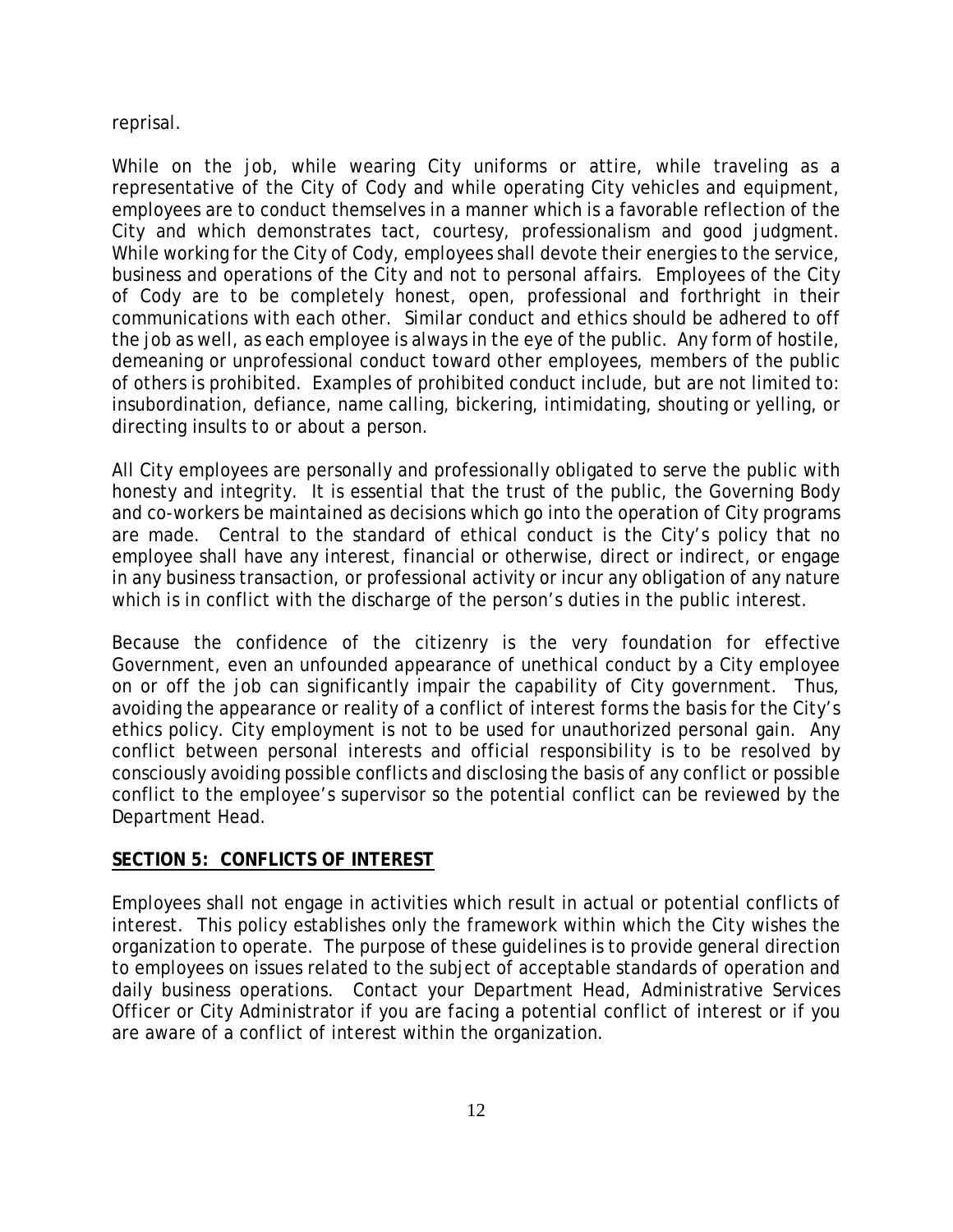Transactions within the City of Cody must be conducted within a framework established and controlled by the Governing Body and City Administrator. Business dealings should not result in unusual gains for outside firms or for City of Cody employees. Unusual gain refers to bribes, product bonuses, special benefits, unusual price breaks, and other windfalls designed to ultimately benefit the employer, the employee, or both that they would otherwise not be entitled to. Promotional plans that could be interpreted to involve unusual gain require specific Governing Body and Administrative approval.

Employees shall not use their position for their personal or private benefit. A "personal or private benefit" includes, but is not limited to the receipt by the public employee of a gift which resulted from that employee holding that office. A "gift" shall have the same meaning as defined by W.S. 9-13-102 (a) (vi). A personal or private benefit shall also include any interest or enhancement, whether financial or otherwise, that results in an advantage or benefit for the employee which is not generally available to non-employees, and is not otherwise authorized or permitted by this Manual. For specific questions regarding whether or not something is a gift, contact the Administrative Services Officer. Generally, and most simply stated, a gift is anything of value to the extent that consideration of equal or greater value is not received.

 City employees shall not use public funds, time, personnel, facilities or equipment for their private benefit or that of another. City employees shall not use public funds, time, personnel, facilities or equipment for political or campaign activity.

An actual or potential conflict of interest may also occur when an employee is in a position to influence a decision that may result in a personal gain for that employee or for a relative as a result of business dealings or the employee's position duties and responsibilities. For the purposes of this policy, a relative is any person who is related by blood or marriage, or whose relationship with the employee is similar to that of persons who are related by blood or marriage.

No "presumption of guilt" is created by the mere existence of a relationship with outside firms. However, if an employee has any influence on transactions involving purchases, contracts, or leases, it is imperative that he/she disclose to a Department Head or the City Administrator as soon as possible the existence of any actual or potential conflict of interest so safeguards can be established to protect all parties.

Personal gain may result not only in cases where an employee or relative has a significant ownership in a firm with which the City does business but also when an employee or relative receives any kickback, bribe, substantial gift, or special consideration as a result of any transaction, business duty, or employee activity involving the City of Cody. Types of activity which should not occur during paid work hours include selling personal care products such as Amway or Avon; purchasing supplies or parts for a home business; or otherwise operating a business on work time.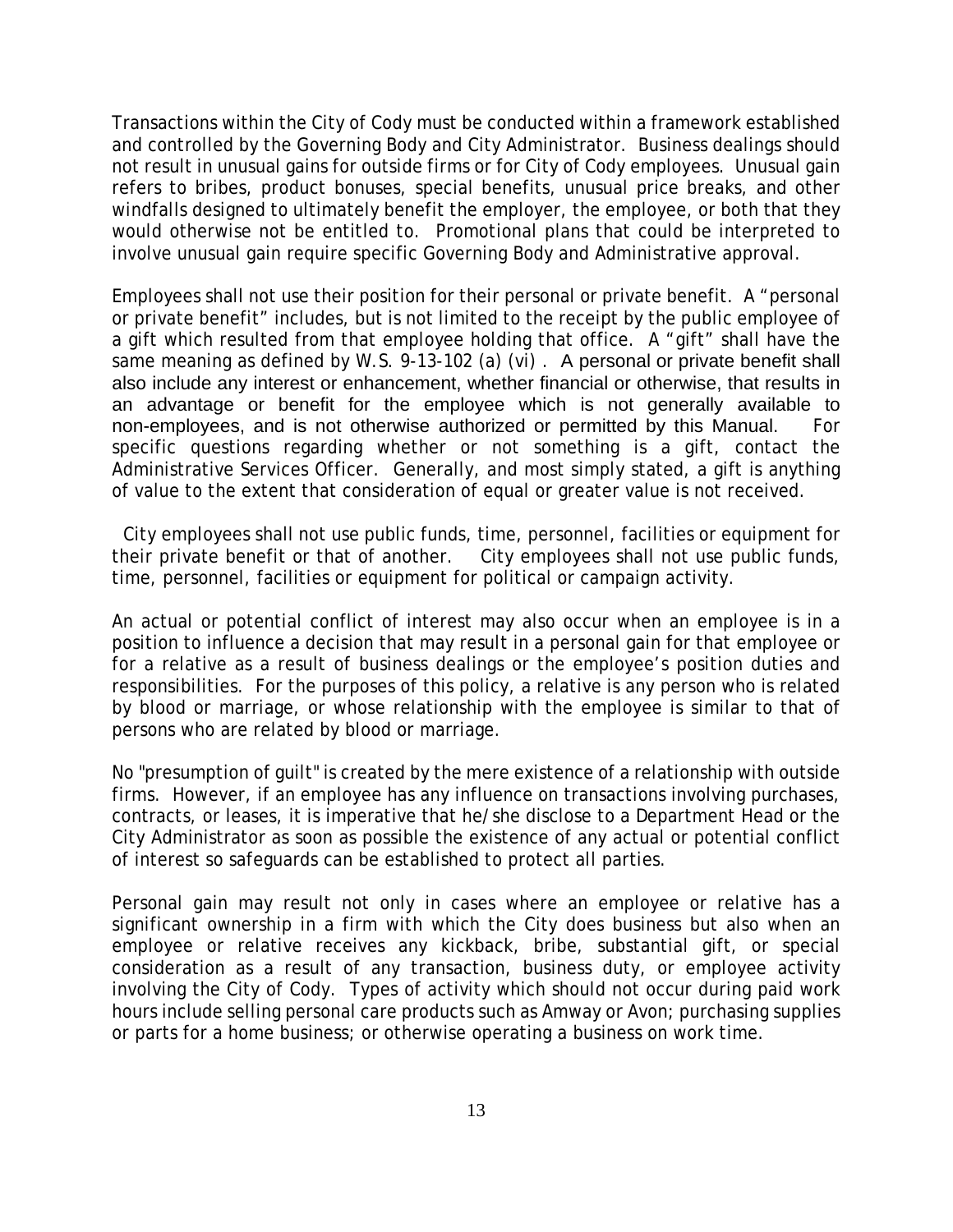An employee may operate a personal business, hold a job or volunteer for another organization as long as it does not create a conflict of interest for the City or the employee and if he or she satisfactorily performs his or her job responsibilities with the City of Cody. If the City determines an employee's outside interests interfere with performance or the ability to meet the City's requirements as they are modified from time to time, the employee may be asked to terminate the outside activity if he or she wishes to remain with the City.

#### **SECTION 6: HIRING, TRANSFERS and PROMOTIONS**

The City of Cody is committed to hiring, transferring and promoting employees who are qualified and who exhibit the necessary skills and requirements for the position. Under no circumstances will the City violate the requirements of the Equal Employment Opportunity Commission. Candidates will not be discriminated against based on race, color, religion, gender, national origin, age, disability or any other characteristic protected by law.

#### **6.1 Internal Application Process**

All new or existing open positions at the City will be advertised internally for five days prior to seeking external candidates with the exception of the City Administrator or in situations where in doing so may impede the ability to meet the organization's needs. In some cases, positions may be advertised internally and externally simultaneously. In rare instances, with the concurrence of the Administrative Services Officer and City Administrator, applicants may be recruited to apply for positions that have not been advertised. In this situation, whenever possible, this decision will be communicated to employees along with an explanation as to why it was deemed necessary to recruit without advertising.

Existing qualified employees (including temporary, provisional, regular part-time and full-time) may apply for any internally posted position. Each candidate for City employment must complete an application, letter of intent, resume or any other document required by the City. All necessary information will be reviewed for completeness and to determine if the applicant meets the minimum job qualifications. Those found to be incomplete or that do not meet the minimum position qualifications will be disqualified from the application process. Any falsifications made on application documents may result in dismissal from employment. All applications will be reviewed by the Administrative Services Officer or his/her designee and Department Head or his/her designee, as well as any other assigned employees, to determine those candidates who will be invited for interviews. Once submitted to the City, application material shall not be returned.

Applicants must submit application material on or before the deadline stated in the job announcement. However, the Administrative Services Officer may permit a letter, resume, or other indication of interest to be accepted, pending receipt of a properly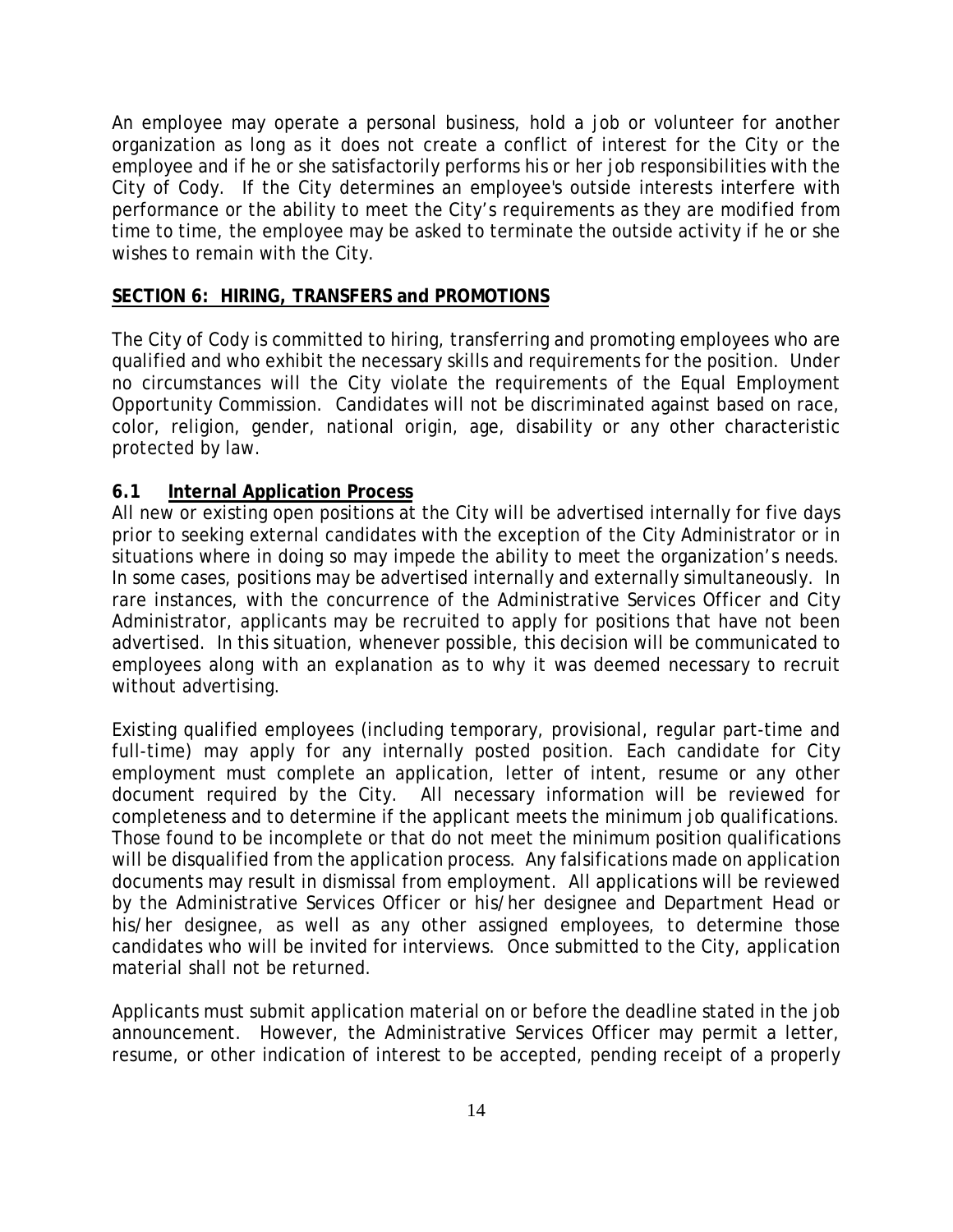completed application.

# **6.2 Disqualification or Rejection of an Application**

The City may reject or disqualify the application of any person for admission to the selection process, or decline to examine an applicant. An applicant has no right to grieve or appeal any such actions by the City.

# 6.2.1 Motor Vehicle Record Evaluation Criteria

All applicants whose position would require the ability to drive a City owned vehicle will be subject to provide a five-year MVR (motor vehicle record) and if such record poses an unacceptable risk to the City the applicant may not be considered for said position.

# **6.3 Interview Process**

All hiring, including promotions shall be made according to merit, skill and fitness for the position. The City of Cody may use any legitimate objective method to determine the qualifications of applicants, including without limitation, written tests, physical agility tests, oral examinations, panel interviews, assessment centers, oral interviews, reference verification and detailed background investigations.

All candidates selected to interview for any opening will be asked a standardized set of prepared questions which have been reviewed and approved by the Administrative Services Officer or his/her designee. Interview panels will consist of at least three members, one of which must be the appropriate Department Head or his/her designee. After completing all interviews, the interview panel will make a recommendation for hire or to interview additional candidates. The Administrative Services Officer or his/her designee will ensure a detailed background review verifying at a minimum, the information on the application, including employment history, references and any other information provided by the applicant. This will generally be completed prior to forwarding a recommendation of hire to the City Administrator. If authorized by the City Administrator, a conditional offer of employment will be made to the candidate, pending such requirements as pre-employment drug testing, Department of Family Services (DFS) background check, criminal background check or other requirements for the position. In situations where the City of Cody is competing with other job offers, the City Administrator may authorize a conditional offer of employment be made pending a successful background investigation.

If no candidates are selected for hire from the initial interview pool, additional candidates may be selected from the application pool. If the position is not filled from the initial applicant pool, the position may be re-advertised. The City of Cody reserves the right to maintain application pools for six months for the same position at its discretion.

# **6.4 Hiring**

The City Administrator is the only person authorized to hire. All candidates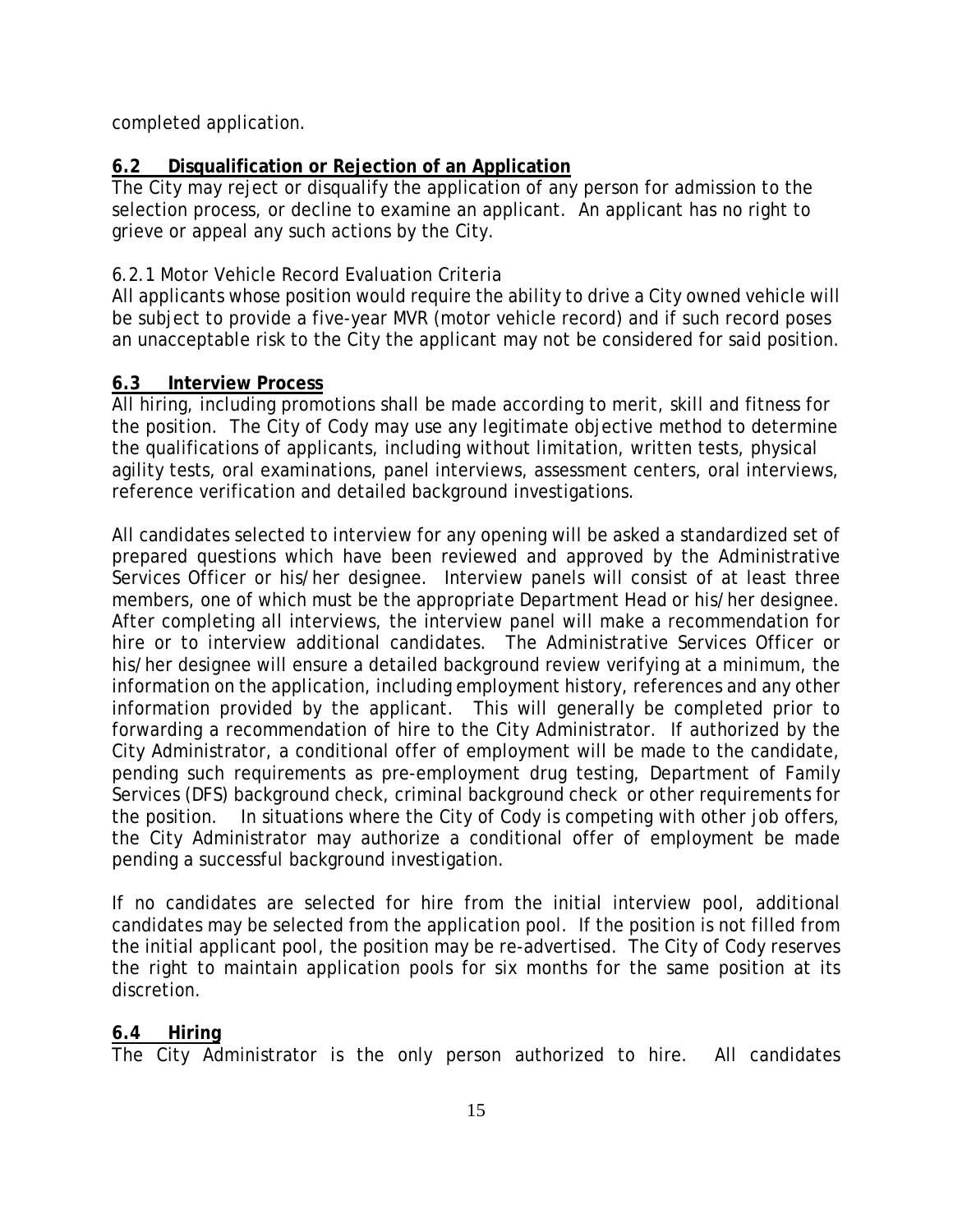recommended for hire by a Department Head may be interviewed by the City Administrator or his/her designee prior to hire. This includes part-time, full-time, temporary, and provisional recommendations. Internal applicants will be given consideration for their years of service to the City of Cody when determining their rate of pay. Employees making an upward change in pay grade will be eligible for at least a 5% pay increase and a maximum of a 10% pay increase, depending on what step they are currently at in their current pay grade. For those employees who are moving several grades, if the 1<sup>st</sup> step of their new grade is greater than 10%, they will be allowed to move to the 1<sup>st</sup> step of their new grade. Those employees, who voluntarily move downward in pay grade for personal reasons and not for performance or disciplinary reasons, may do so They will be placed at the appropriate grade and step, noting this will result in a pay decrease.

# **6.5 External Application Process**

Generally, all applications for employment advertised to the public will be advertised in the local newspaper of general circulation, a local radio station and/or the Cody Employment Office for a minimum of two weeks and a deadline in which to submit an application will be stated. For some specialized positions, regional newspapers, professional affiliation websites or other recruiting resources may be used and the application deadline may be open until filled All other aspects of Sections 6.2-6.4 also apply to external applicants.

# **6.6 Transfers**

All City employees are eligible to apply internally for transfers to similar positions, including temporary and provisional employees so long as the City of Cody has an opening in the position the employee desires. Applicants for higher grade positions must follow the procedures outlined under Promotions. The City Administrator may transfer employees to other departments or divisions at his/her discretion when it is in the best interest of the employee, department, division, or City. An employee who is transferred to another position will be paid at the same step of the new grade, if wage is same or within 5% of current wage.

# **6.7 Promotions**

All competitive promotions within the City will be advertised internally, with the exception of the City Administrator, for five days. In general, qualified candidates may be interviewed prior to the City advertising to the general public. The interview panel will include at least three members, one of which must be the Department Head, or his/her designee. Each applicant's performance evaluations and past City service shall be reviewed and may be used as legitimate criteria in determining the best candidate for the position. Employees are not eligible to apply for a promotion if they are subject to any disciplinary action at the time the promotion announcement is made.

The Department Head will obtain authorization from the City Administrator prior to making an offer of promotion to the selected candidate. The applicant pool may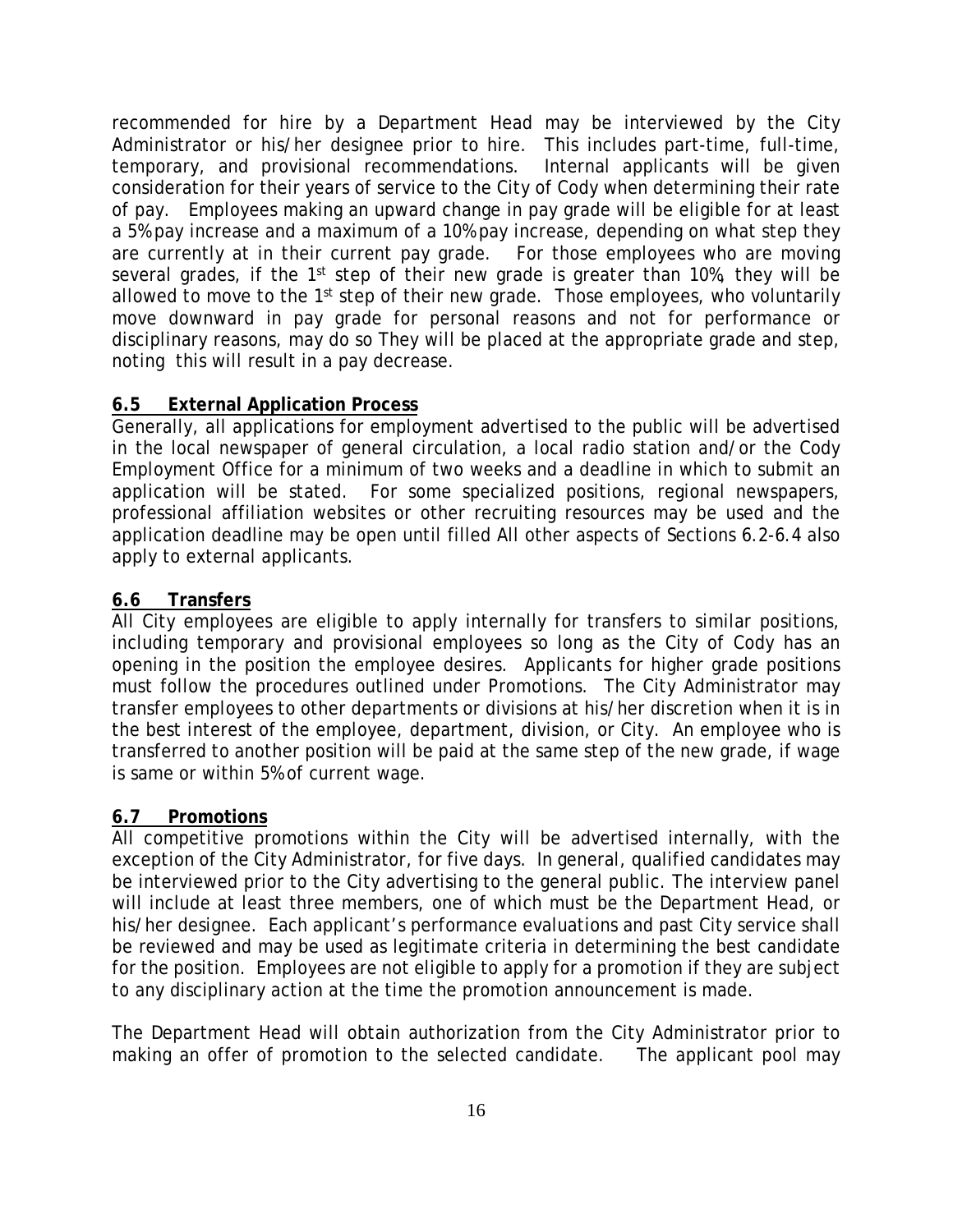remain effective for similar promotional openings for six months. After that time, positions must be posted or advertised as outlined above.

# 6.7 Temporary Assignment:

6.7.1 Move-Up Pay

In the event that an employee is assigned by the City Administrator or department head to work in a higher compensated classification and works in that capacity for a period in excess of thirty (30) consecutive calendar days, the employee shall be entitled to a salary increase of five (5) percent.

# 6.7.2 Field Training Officer (FTO)

In the event that an employee is assigned by the City Administrator or department head to work in the capacity as a Field Training Officer, the employee shall be entitled to a salary increase of five (5) percent.

The duration of the temporary assignment shall not exceed one (1) year. The City Administrator will have the discretion to extend beyond this one-year period or promote the employee holding this temporary assignment. Returning the employee to this regular position after the temporary assignment is not considered a demotion. The employee will return to his old pay rate to include any performance/merit increases he received during that temporary assignment.

# **6.8 Hiring Exceptions**

The City Administrator is authorized to hire outside the parameters set in sections 6.4 – 6.7 if it is in the best interest of the organization. This exception may include but not limited to the ability to offer travel reimbursement, moving expenses, severance pay and/or other accommodations in the positions of Department Heads and/or first line supervisors.

6.8.1 Hiring Certified Wyoming Peace Officers: Following verification from the Wyoming Peace Officer Standards and Training Commission (P.O.S.T.) that a person is currently certified by the commission as a peace officer, the City may employ that person as an officer without further investigation or examination as per Wyoming State Statue 9-1-711. The City Administrator or his/her designee shall determine whether the statutory items shall be performed, or if any or all of the items may be waived.

# **6.9 Hiring of Relatives**

The employment of relatives in an organization can cause serious conflicts and problems with favoritism and employee morale. In addition to claims of partiality in treatment at work, personal conflicts from outside the work environment can be carried into day-to-day working relationships.

Family members of persons currently employed by the City of Cody may not be hired for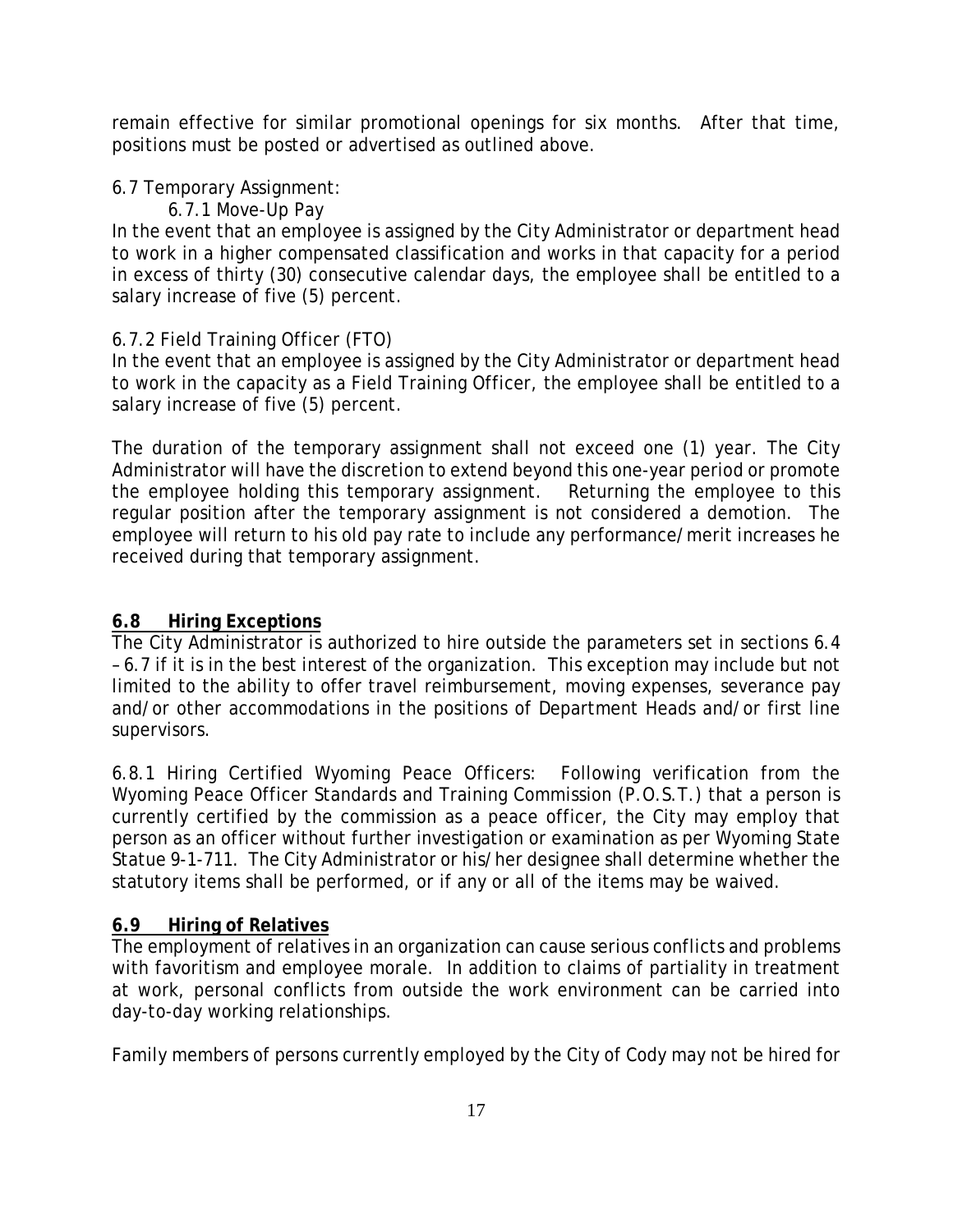positions, including seasonal, temporary, provisional, and regular part-time and full-time if they will be supervised in any manner or at any time by their family member.

 This policy applies to any relative who currently occupies a regular part-time or full-time position with the City of Cody.

If two employees of the City of Cody marry after employment has been established, the individuals may not continue in a position where one might be supervised by the other in any manner. If this occurs, the City Administrator with the concurrence of the Administrative Services Officer will decide who is to be transferred, assuming a position exists for that person to transfer into. An employee transferred to a position will receive a rate of pay within the scale established for that position. If there are no available positions for the employee to be transferred to, the City Administrator will assign another Supervisor or Department Head to the employee who would be supervised by their spouse until such time that a position becomes available in another division or department. At such time, whichever employee is determined to be most suited for the open position will be transferred.

**6.9.1 Nepotism**: No City employee or official shall advocate or cause the employment, appointment, promotion, transfer or advancement of a family member to an office or position of the City of Cody. No City employee shall supervise or manage a family member who is in an office or position of the City. No City employee, acting in his/her official capacity, shall participate in his/her official responsibility or capacity regarding a matter relating to the employment or discipline of a family member.

. The term "family member" as used herein shall. Include a spouse, parent, sibling, child, step child, grandparent, grandchild and household member or equivalent relationship by marriage.

#### **SECTION 7: ORIENTATION**

.

The Administrative Services Officer, his or her designee and Supervisory personnel shall be responsible for providing orientation to new employees regardless of classification. Orientation shall include information about the structure of City government and its functions, pay plans, personnel rules and policies, benefits, safety procedures and programs, policies of office or work area and department, grievance procedures, necessary employment forms and any other policies or programs which may affect the person's employment.

Each new employee shall receive a copy of this manual and shall indicate receipt and understanding by signature. Orientation shall be provided on an on-going basis as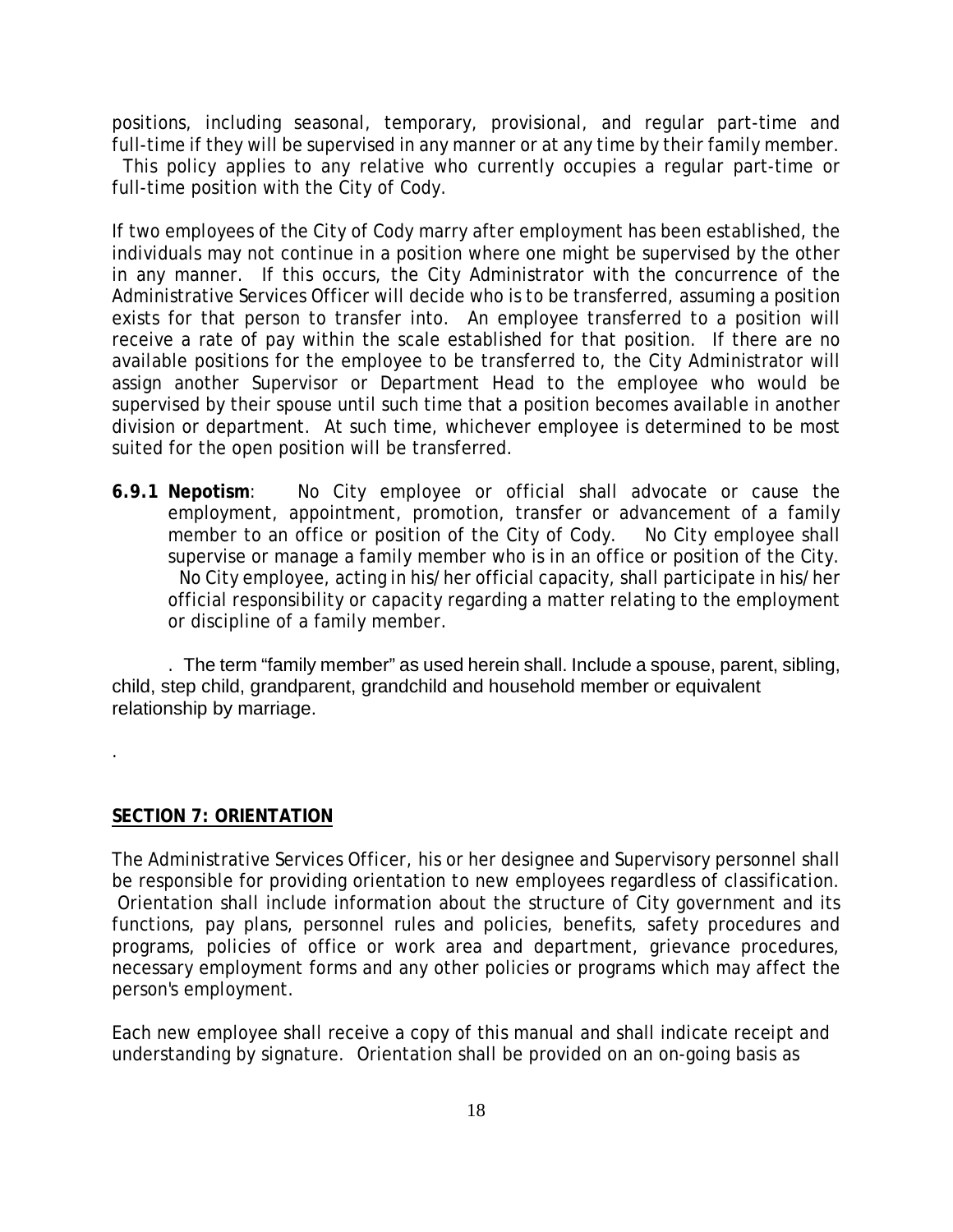policies and procedures are created, revised or updated. An initial employee orientation checklist shall be signed by the employee and made a permanent part of the employee's personnel file.

#### **SECTION 8: EMPLOYMENT CATEGORIES**

It is the intent of the City of Cody to clarify the definitions of employment classifications so employees understand their employment status and benefit eligibility. Each employee is designated as either NONEXEMPT or EXEMPT from federal and state wage and hour laws. NONEXEMPT employees are entitled to overtime pay under the specific provisions of the federal Fair Labor Standards Act. EXEMPT employees are excluded from minimum wage and overtime requirements under the federal Fair Labor Standards Act. An employee's EXEMPT or NONEXEMPT classification may be changed only upon written notification by the City Administrator.

In addition to the above, each employee will belong to one of the employment categories as defined below:

**8.1 REGULAR FULL-TIME** employees are those who are not in a temporary or probationary status and who are regularly scheduled to work the City's full-time schedule (40 hours per week). Generally, they are eligible for the City's benefit package, subject to the terms, conditions, and limitations of each benefit program.

**8.2 REGULAR PART-TIME** employees are those who are regularly scheduled to work at least 20 hours per week, but no more than 29hours per week, on average, throughout each year. Regular Part-Time employees receive all legally mandated benefits (such as Social Security and Workers' Compensation insurance), as well as a variety of other benefits available to full-time employees. Health Insurance is an excluded benefit. For a more detailed description of the benefits offered, see the Employee Benefits section of this manual.

- **8.4 PROVISIONAL** employees are those who are hired to work year-round, but less than 20 hours per week on average. Their employment may be terminated at any time without cause. While Provisional employees receive all legally-mandated benefits (such as Worker's Compensation insurance and Social Security), they are not eligible for any of the City's other benefit programs and are not subject to the employment benefits of this personnel and policy manual. Either the City of Cody or employee may terminate the employment at any time with or without cause, without notice and without the right to appeal. The City of Cody personnel employee manual does not create an employment contract, and no statements of assurances by the City employees shall change the at will status of this position.
- **8.5 TEMPORARY** employees are those who are hired as interim replacements, to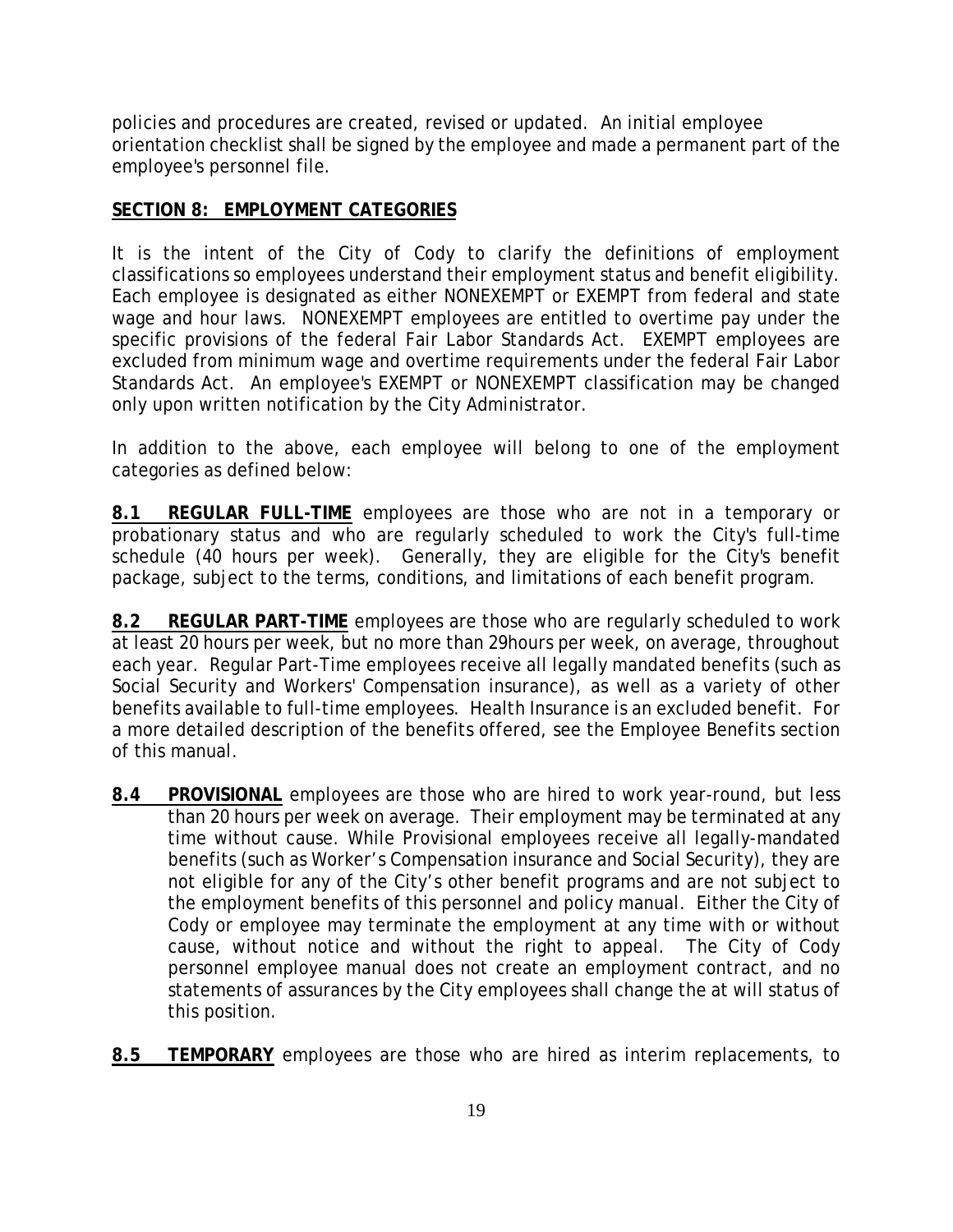temporarily supplement the work force, or to assist in the completion of a specific project. Employment assignments in this category are of a limited duration. Employment beyond any initially stated period does not in any way imply a change in employment status. Temporary employees retain that status unless and until notified in writing of such change. Temporary employees shall receive all legally-mandated benefits (such as workers' compensation insurance and Social Security), and may be eligible for other City benefit programs dependent upon the initial terms and agreements of their employment. Generally, temporary employees are not subject to the employment benefits of this personnel and policy manual. Either the City of Cody or employee may terminate the employment at any time with or without cause, without notice and without the right to appeal. The City of Cody personnel employee manual does not create an employment contract, and no statements of assurances by the City employees shall change the at will status of this position.

#### **SECTION 9: POSITION CLASSIFICATION**

The City Administrator or his/her designee shall prepare a Position Classification plan which sets forth all of the positions of the City of Cody including position title and a general description of the duties and responsibilities for each position. The Position Classification Plan shall also group all positions into grades. Positions within the same grade will be of equal difficulty and responsibility, require the same general qualifications and can be equitably compensated within the same range of pay under comparable working conditions. Each grade has 14 steps. Please see section 11 for information regarding performance evaluations.

The classification or position descriptions may be amended from time to time by the City Administrator as deemed in the best interest of the City. In addition, new classification or position descriptions may be added to the City's Position Classification Plan. If new positions are added, such positions shall be allocated to an appropriate grade by the City Administrator or his/her designee.

If employees believe they are performing work outside the scope of the classification description covering their position, they should report the information, in writing, immediately to the City Administrator. If deemed appropriate by the City Administrator, a review of the employee's duties will be conducted, in consultation with the employee, the employee's Department Head and the Administrative Services Officer or his/her designee. The City Administrator or his/her designee will notify the employee and Department Head of the final determination. If appropriate, the employee's position may be reallocated to a different classification of pay grade.

#### **Section 9.1 Job Classification Criteria**

Job classifications are based on a numerical point system that measures the following: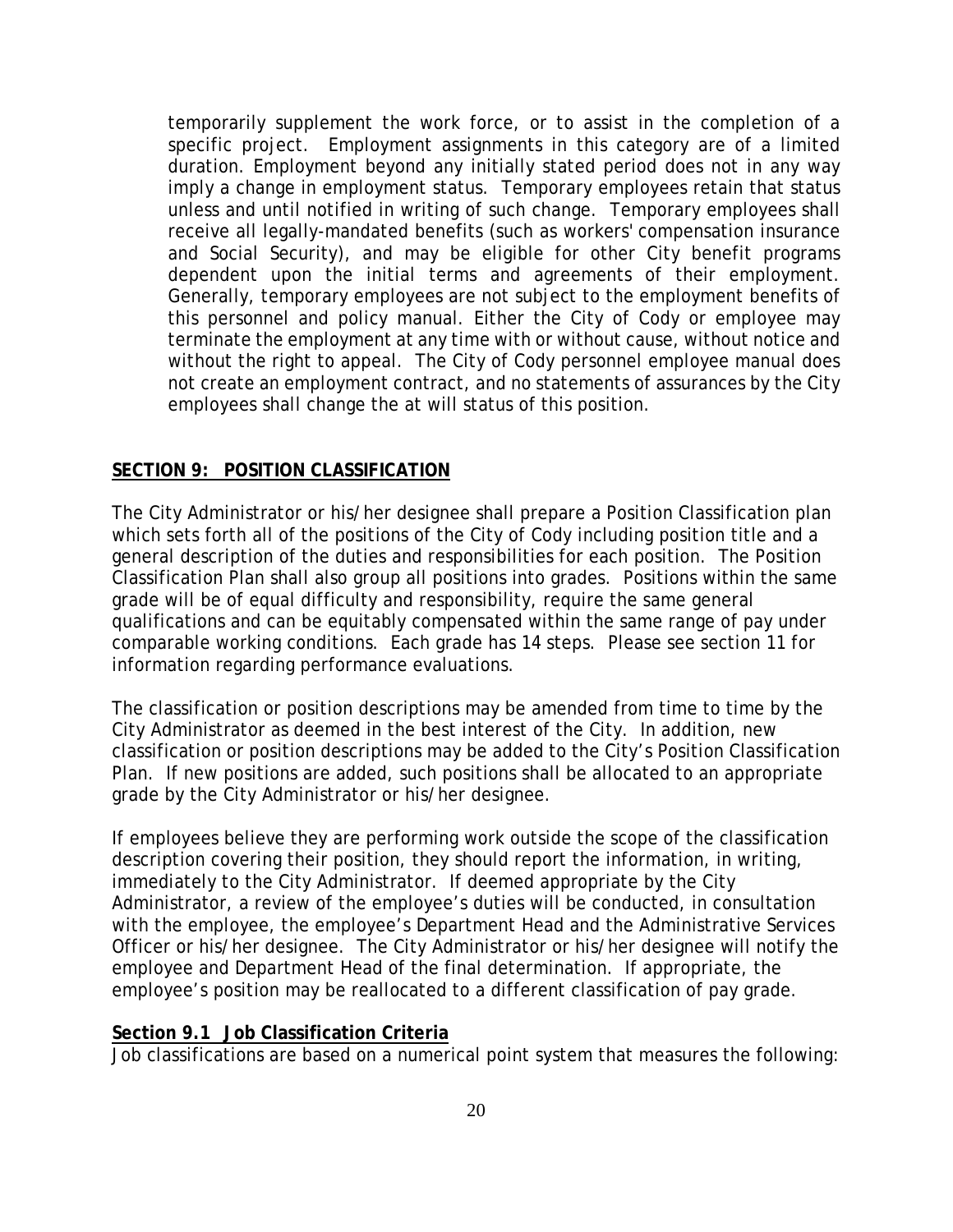- 9.1.1 **Job Knowledge**: This factor measures the nature and extent of information or facts which the worker must understand to do acceptable work (e.g., steps, procedures, practices, rules, policies, theories, principles, concepts and precedents) and the nature and extent of skills/abilities necessary to apply the acquired knowledge. It also includes the amount of training required by the job prior to entry in addition to any special requirements, certifications or licenses the employee must have in order to do the job.
- 9.1.2 **Responsibility**: This factor measures how much control over the job each employee has and how much responsibility the employee has for accuracy and accountability. In addition, this factors the extent to which the employee has contact with the public, supervises others or is responsible for a division or department budget.
- 9.1.3 **Difficulty**: This factor measures the degree of mental or emotional fatigue or stress inherent to the job and sustained through concentration, work pressures or critical incidents. In addition, it considers the cycle, duration, and intensity sustained and considers the need to deal with the public over controversial issues. It also measures the responsibility for problem resolution and the need to meet time deadlines**.**
- 9.1.4 **Work Environment:** This factor measures how much physical effort must be exerted in the position and the variety of working conditions the employee must be exposed to in performing the essential functions of the job.

#### **SECTION 10: PERSONNEL INFORMATION CHANGES**

It is the responsibility of each employee to promptly notify the Administrative Services Officer or his/her designee of any changes in personnel information. Personal mailing addresses, telephone numbers, number and names of dependents, marital status, individuals to be contacted in the event of an emergency, educational accomplishment, and other such status reports are to be accurate and current at all times. If any personnel data has changed the employee is to notify the Administrative Services Department. Failure to notify the Administrative Services Officer or his/her designee of dependent or family changes within a timely manner may affect benefit coverage. The City is not responsible for lack of coverage or benefits not applied due to the employee's lack of notification of change in their personnel information.

#### **SECTION 11: PERFORMANCE EVALUATIONS**

Supervisors and employees are strongly encouraged to discuss job performance and goals on an informal, day-to-day basis. Formal performance reviews are conducted at 3-month and 6-month intervals after initial hire, after which is on an annual basis

. During the reviews, the supervisor and employee will review the job responsibilities, goals, and performance requirements of the position. Additional annual performance reviews are conducted to provide both supervisors and employees the opportunity to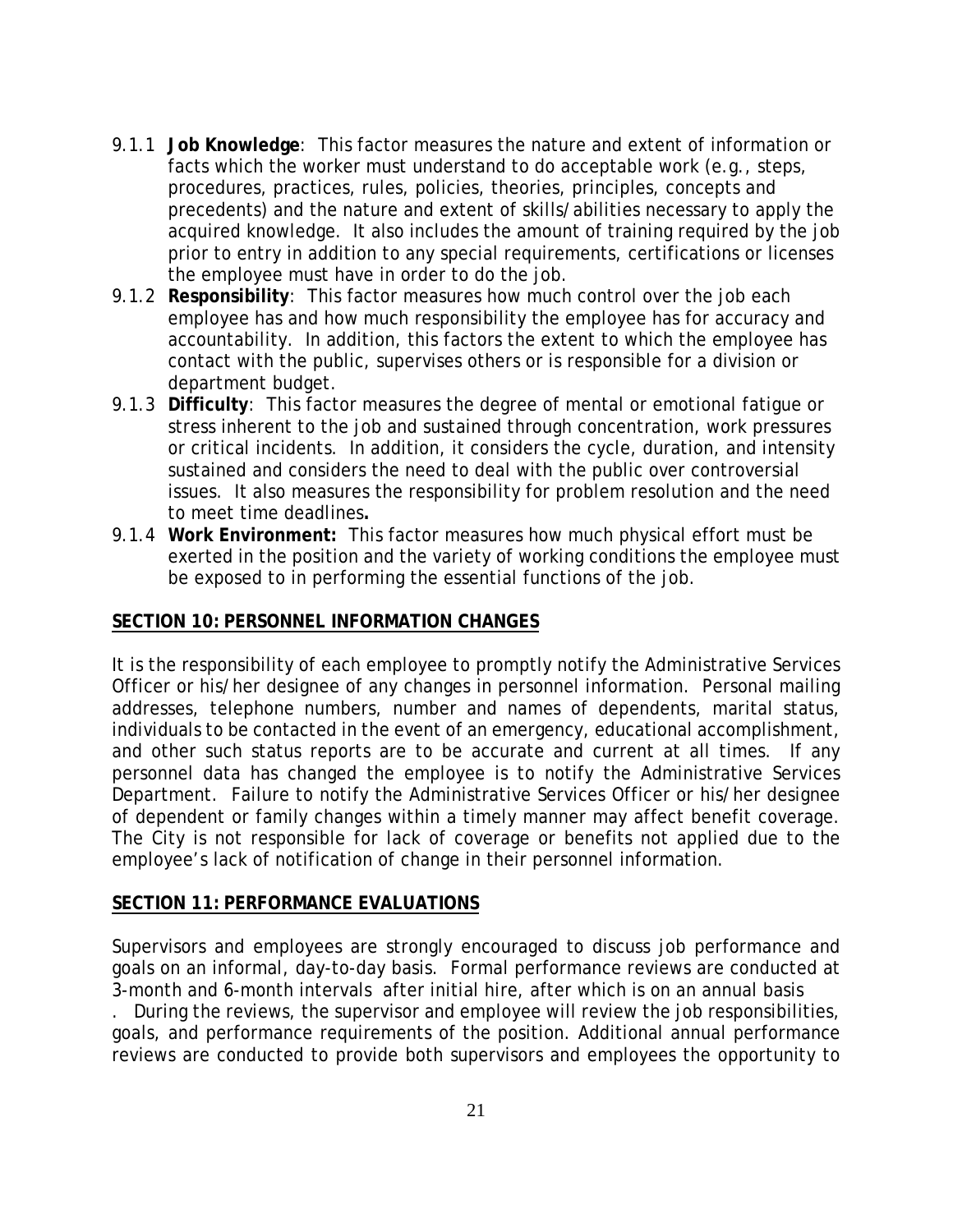discuss job tasks, identify and correct weaknesses, encourage and recognize strengths, and discuss positive, purposeful approaches for establishing and meeting goals. During each review period, new goals will be assigned to each employee and it is the expectation that the goals will be completed by each assigned deadline. It is the employee's responsibility to discuss his/her goals with the supervisor or Department Head throughout the review period if he/she has difficulty completing the assigned goals.

Formal, written performance reviews are mandatory and scheduled annually no later than the employee's anniversary date of hire or promotion. They are conducted by the appropriate Department Head and/or supervisor and reviewed with the employee. The employee has the right and is encouraged to comment in the employee remarks section of the evaluation.

Performance reviews are also signed by the City Administrator and the Administrative Services Officer or his/her designee(s). The employee and supervisor will also sign and date the review. A complete signed copy will be provided to the employee. The original performance review will remain in the employee's permanent personnel file.

If employees are meeting or exceeding job expectations by completing their goals and following City of Cody policies, they are eligible for a merit increase at their anniversary date. A merit increase is based on the City's Step and Grade Classification Plan approved by City Council. Once an employee has reached the last step of the current grade system there are no further merit increases. For those employees at the top of the scale additional compensation hours will be awarded based on years of service with the City of Cody. For employees with less than 15 years of service one (1) day (8 hours) Full-Time or 4 hours RPT will be added as compensation hours for employees 15+ years of services two (2) days (16 hours) Full-Time or 8 hours RPT will be added as compensation hours. Under the circumstance of these additional compensation hours, the employee may exceed the 40-hour max but cannot accrue additional compensation hours until the balance is below the 40-hour limit. The City Administrator administers and maintains this plan and may request appropriate revisions to the plan as often as necessary to assure the plan provides uniform, competitive and equitable compensation for the work performed. For outstanding employees, the Department Head or City Administrator may request a 10% merit increase for an employee on a one-time basis at the time of the employee's evaluation. The request must be approved by the City Administrator with the concurrence of the Administrative Services Officer.

In general, merit increases will be budgeted for in the regular budget process; however, in the case of budgetary shortfalls, the Governing Body reserves the right to reduce or eliminate merit increase pay at their discretion.

#### **SECTION 12: FITNESS FOR DUTY EVALUATIONS**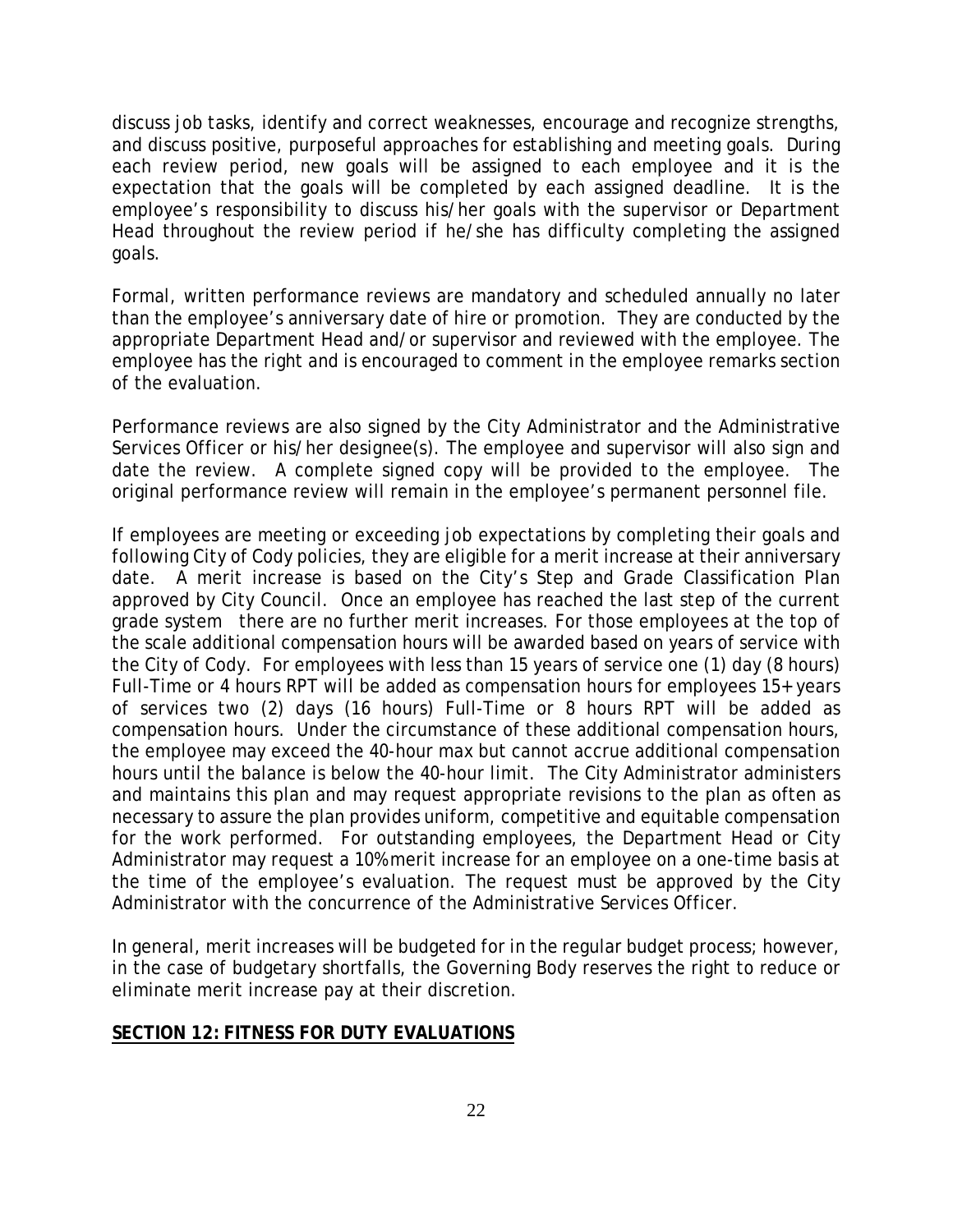The City of Cody, at its expense, may require an employee to undergo a fitness for duty evaluation for any reasonable cause. A fitness for duty examination may include a psychological or medical exam, or both if necessary. If this is deemed necessary, the employee will be protected by HIPPA rules and regulations as set forth in section 21 of this manual.

#### **SECTION 13: WORK SCHEDULES, ATTENDANCE, REST AND MEAL PERIODS AND OVERTIME**

**13.1 WORK SCHEDULES**: The normal work schedule for full-time employees is eight hours a day; five days a week unless a schedule change has been requested by the employee and approved or modified by the Department Head. For several divisions or departments, shift work is required and, in these divisions, or departments, the Department Head sets the schedule to most effectively meet the needs of the City. The Department Head and/or his/her designee may also modify employee schedules in order to best fit the needs of the department and/or the City of Cody. Regular part-time employees are expected to work a minimum of 20 hours and no more than 29 hours per week on average throughout the year. Work schedules for provisional and temporary employees will be set to meet organizational requirements. Employees are expected to report to work on time unless prior notification and approval has been obtained from the supervisor or Department Head.

Supervisors will advise employees of when their schedules will begin and end. Staffing needs and operational demands may necessitate variations in starting and ending times, work days and total hours scheduled each day and week. Employees working flexible schedules with longer than eight (8) hour days will not be eligible for holiday benefits greater than eight (8) hours for each designated holiday. Employees working flexible schedules must supplement their leave with vacation, personal leave or compensatory time.

Employees may be required to be on stand-by time during evening, early morning, weekend or holiday hours. Such schedules will be set by the appropriate Department Head. For additional information on stand-by and call out, please refer to the policy outlining procedures in these situations.

**13.2 ATTENDANCE AND PUNCTUALITY:** To maintain a safe and productive work environment, the City expects employees to be reliable and to be punctual in reporting for scheduled work. Absenteeism and tardiness place a burden on other employees and on the City. In the rare instances when employees cannot avoid being late to work or are unable to work as scheduled, they are to notify their supervisor as soon as possible in advance of the anticipated tardiness or absence.

If an employee knows he/she will be late, every effort must be made to notify the supervisor or Department Head at least one hour in advance of the scheduled start of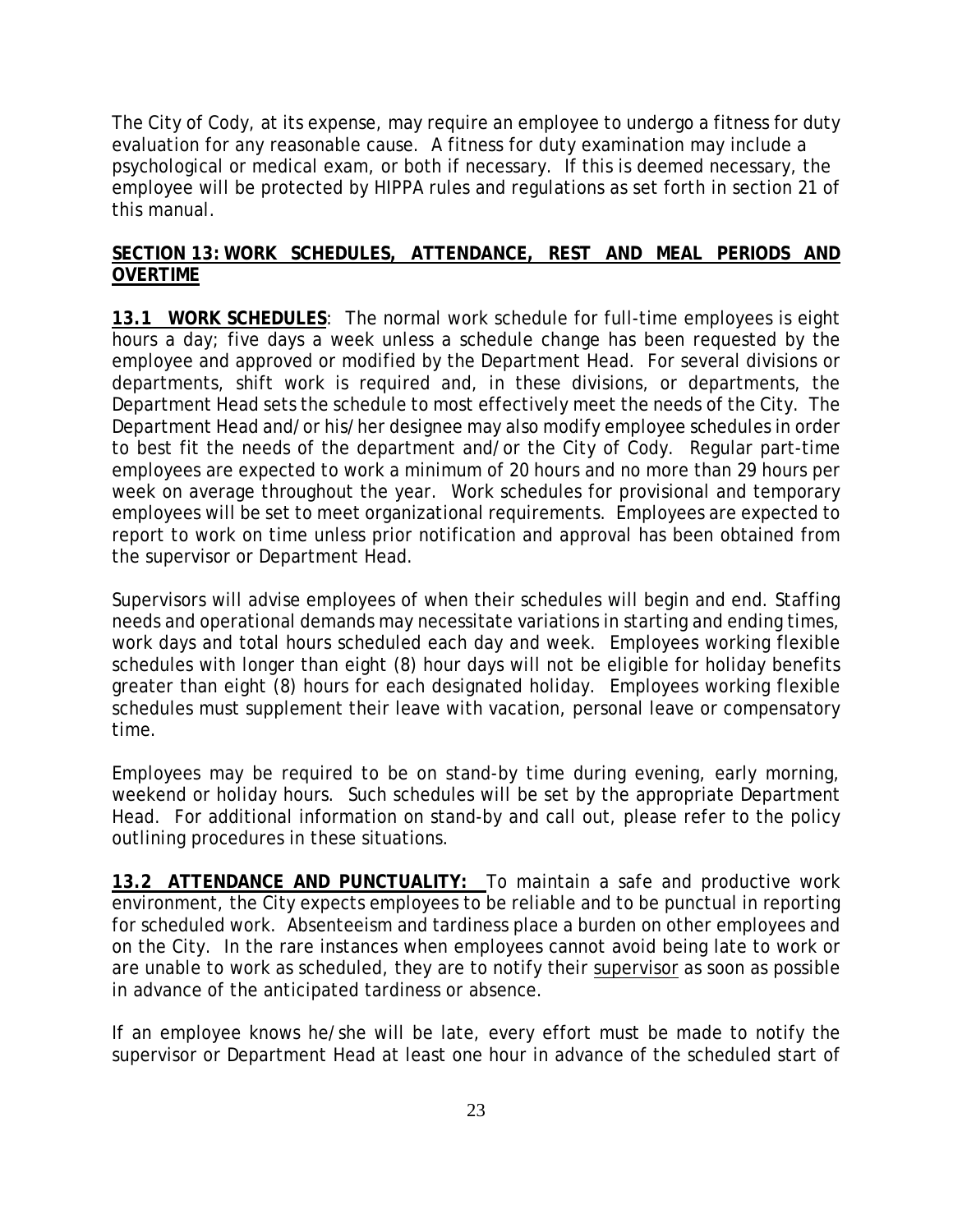work.

Failure to notify and seek approval for an employee's absence from work and excessive tardiness may lead to disciplinary action, up to and including termination of employment.

**13.3 REST AND MEAL PERIODS:** The City of Cody may provide breaks during the workday when it is necessary to avoid repetitive injuries or to ensure a safe working environment. Breaks are not guaranteed and will be at the discretion of the Department Head. Breaks cannot be combined or scheduled at the beginning or end of the workday. Generally, employees must not leave the building or work site during the break and are to refrain from conducting personal business during the break time. Breaks may be authorized as necessary for safety or health reasons.

Meal periods will be scheduled to accommodate operating requirements. Employees will be relieved of all active responsibilities and restrictions during unpaid meal periods and will not be compensated for that time. During paid meal times employees are to continue their work responsibilities and remain available to attend to work requirements. With the exception of police staff, employees may not leave the building or work site during paid meal times.

Rest and meal periods may not generally be accumulated or combined with other scheduled time off to increase the length of time away from work. Department Heads and supervisors may set varying schedules for rest or meal periods to obtain optimum use of employees' time.

**13.4 OVERTIME:** When operating requirements or other needs cannot be met during regular working hours, employees may be scheduled to work overtime hours. When possible, advance notification of these mandatory assignments will be provided. **All overtime work must receive the supervisor's and/or Department Head's approval in advance unless the overtime unavoidable.** Overtime assignments will be distributed by designated supervisory personnel as needed to meet organizational requirements.

Overtime compensation (including compensatory time) is paid to all nonexempt (hourly) employees in accordance with federal and state wage and hour regulations. The overtime rate of pay for the City of Cody is one and one-half times the employee's regular rate of pay.

Eligible employees may elect to take compensatory time in lieu of overtime pay in accordance with other City of Cody policies and procedures and with the approval of the employee's Supervisor or Department Head. Employees may accrue up to forty (40) hours of compensatory time.

Failure to work scheduled overtime or overtime worked without approval from the Supervisor or Department Head may result in disciplinary action, up to and including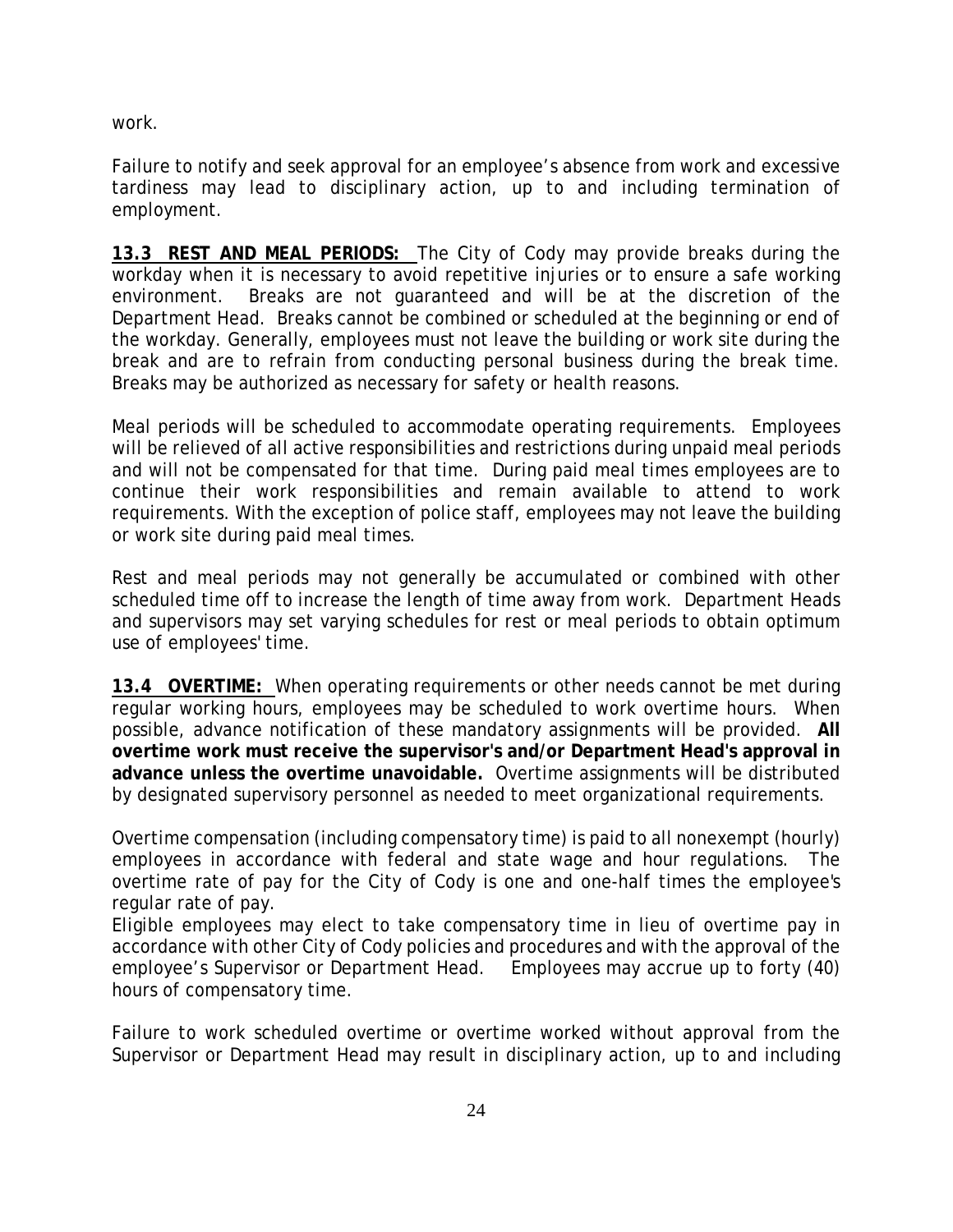possible termination of employment.

**SECTION 13.5 – VOLUNTEER EMERGENCY RESPONDER CALL POLICY :** Whenever possible City employees who are also an active members of the Park County Volunteer Firefighters, or Park County Search and Rescue may respond to calls within the following parameters:

- Department Supervisor shall determine if and how many employees may respond to a call based on current staff level, current assignments and nature of call
- Crucial Departmental/divisional responsibilities that have priority over fire call(s).
- Determination of what vehicles may be used to respond to a call noting whenever possible personnel will respond to calls in their personal vehicles.
- All traffic laws must be obeyed when reporting for a call
- Employees may stay "on the clock" for emergency calls within their work period.
- No calls will result in overtime for employees responding to emergency calls.

# **SECTION 14: TIMEKEEPING**

All employees must accurately record hours worked. Federal and State laws require the City of Cody to keep an accurate record of time worked in order to calculate employee pay and benefits. Time worked is all the time actually spent on the job performing assigned duties.

Overtime work must always be approved in advance of being worked. Employee time sheets will not be recorded by any individual other than the employee, his/her Supervisor or Department Head. Any changes to the employee's time sheet will be reviewed by the supervisor and employee.

Altering, falsifying, tampering with time records, or modifying time on another employee's time record may result in disciplinary action, up to and including termination of employment and could result in criminal prosecution.

Nonexempt employees should report to work no more than 5 minutes prior to their scheduled starting time and stay no more than 5 minutes after the scheduled stop time without prior authorization from their Supervisor or Department Head. The work day, however, begins and ends at specific, stated times. Nonexempt employees may not work before or after the scheduled work day on their time record unless approved by their Supervisor or Department Head.

In order to be properly paid for time worked, it is the employee's responsibility to properly record time, sign the time record to certify the accuracy of all time recorded and turn in the time sheet as directed. The Supervisor and/or Department Head will review and sign the time record before submitting it for payroll processing. Corrections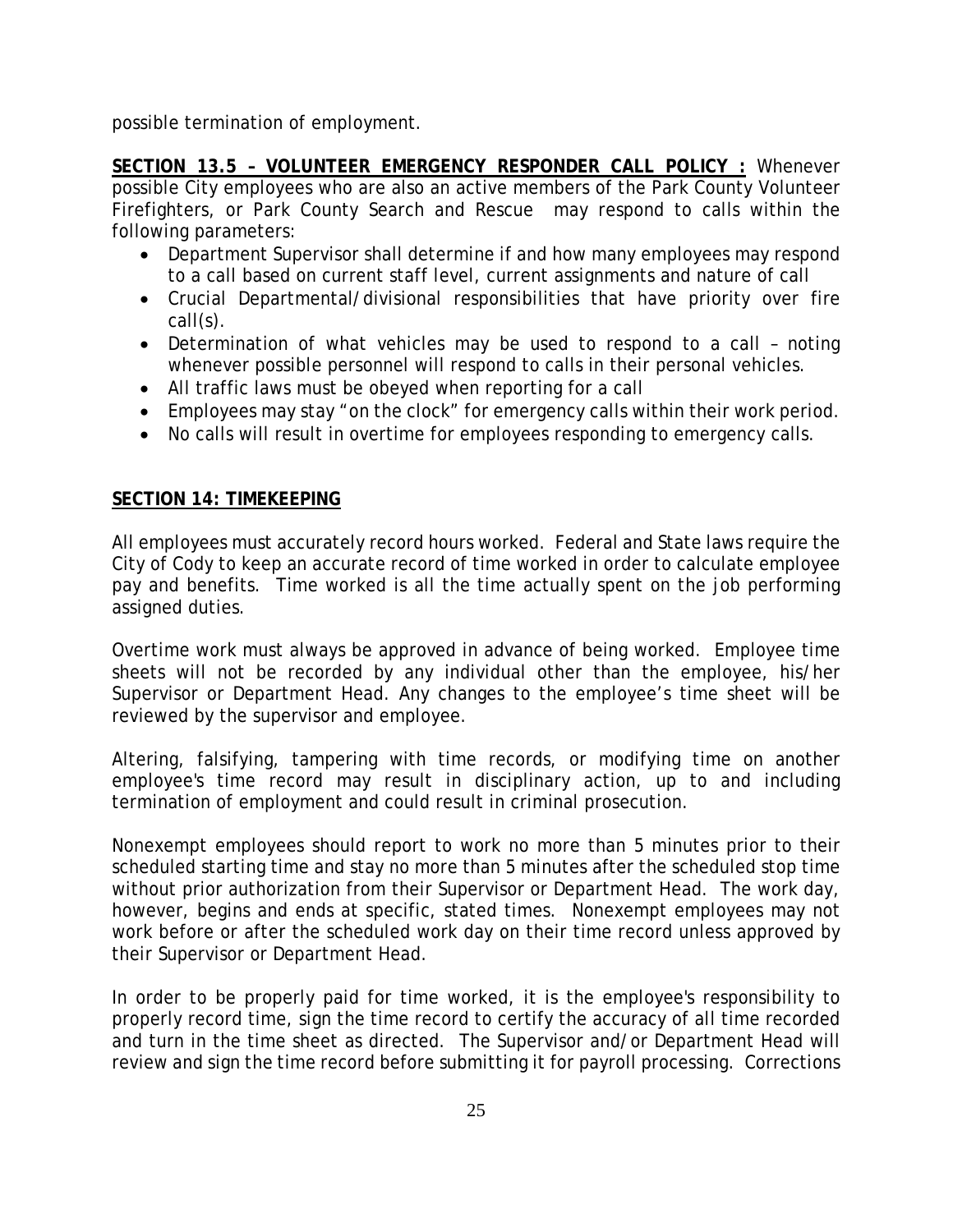or modifications made to the time record must be approved by the Supervisor or Department Head and be communicated to and initialed by the employee.

If a nonexempt employee is absent from work for any reason (sick leave, vacation leave, holiday leave, bereavement leave, etc.) the employee's time record will be signed by his/her Supervisor or Department Head.

The City of Cody takes all reasonable steps to ensure that employees receive the correct amount of pay in each paycheck and that employees are paid promptly on the scheduled payday. In the unlikely event that there is an error in the amount of pay, the employee should promptly bring the discrepancy to the attention of the appropriate Department Head or the payroll department so corrections can be made with the next pay check.

#### **SECTION 15: PAY PROCEDURES**

**15.1 PAY PERIODS:** All employees of the City of Cody are paid every other Wednesday. Each paycheck will include earnings for all work performed through the end of the previous pay period. Each pay period starts on a Monday at 6:00 a.m. and runs to the next Monday at 6:00 a.m. unless set differently for a specific division or department.

In the event that a regularly scheduled payday falls on a day that a majority of the City is not working such as a holiday, employees will receive pay on the last day of work before the regularly scheduled payday. If a regular payday falls during an employee's vacation, the employee's paycheck will be available upon his or her return from vacation unless arrangements have been made for the check to be released to another authorized person. Paychecks may not be picked up by individuals other than the employee or supervisor unless the employee has given that person written authorization to accept the check and the authorization is on file with the Administrative Services Officer.

The City of Cody offers and encourages employees to receive their pay through Direct Deposit. Direct Deposit pay will be credited to the employee's chosen bank account on the morning of the pay day. The employee will receive a pay stub similar to the pay stub of a regular check. Direct deposit participation is encouraged for all employees as it is a cost savings to the City of Cody.

Final paychecks will be held at City Hall to be picked up by the employee unless other written arrangements have been made by the employee and provided to his/her Supervisor or the Payroll Department. Final paychecks will be issued on the pay day of the next normal pay schedule from the date of the employee's last day of work per State and Federal guidelines.

**15.2 PAY DEDUCTIONS:** Federal and State laws require that the City of Cody make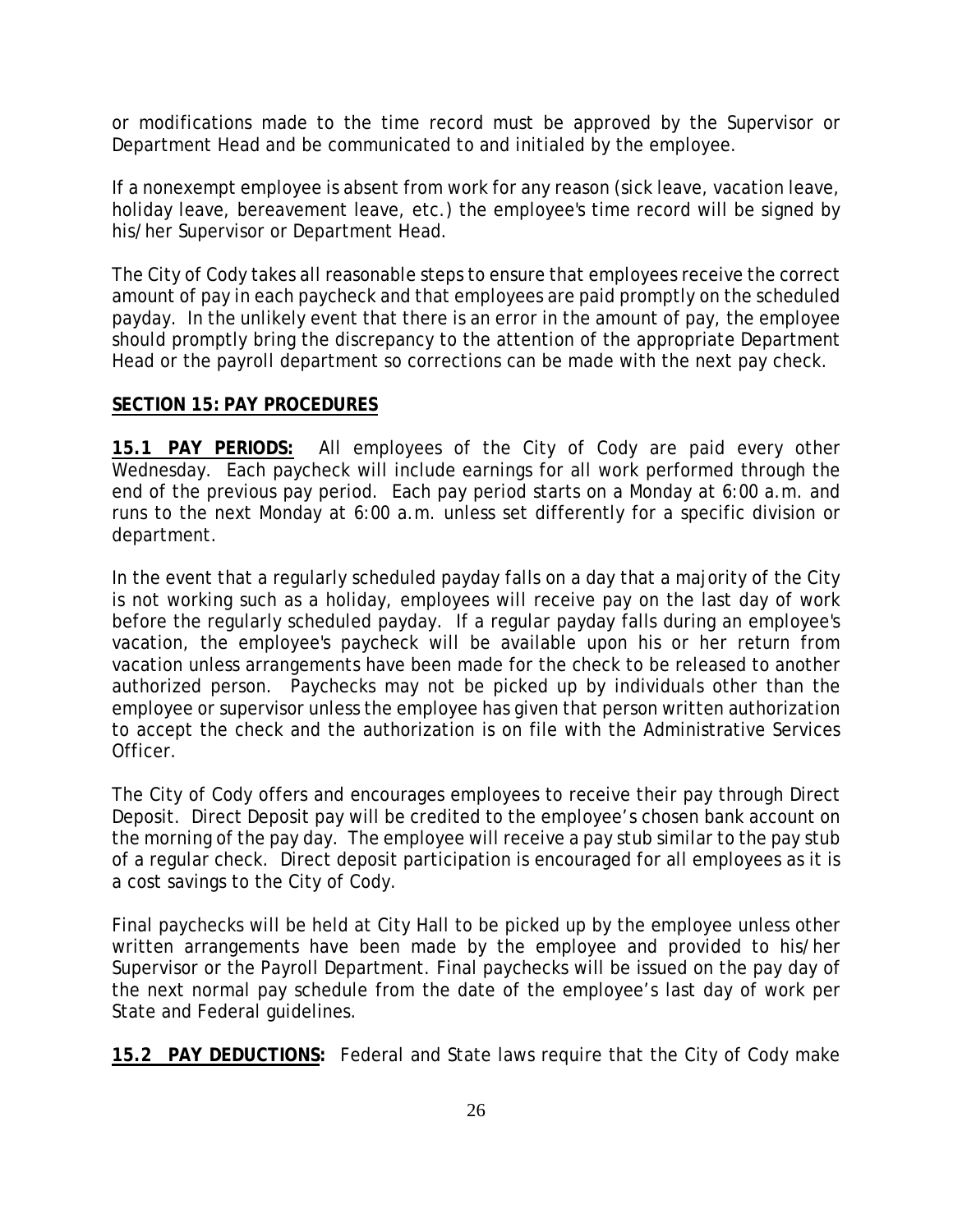certain deductions from every employee's compensation. Among these are applicable federal, state or local income taxes. The City must deduct Social Security taxes on each employee's earnings up to a specified limit that is called the Social Security "wage base." The City matches the amount of Social Security taxes paid by each employee.

The City may also deduct wages if a properly executed garnishment is served to the City or if the City has been directed to withhold child support or other court mandated deductions.

The City of Cody offers programs and benefits beyond those required by law such as health insurance, long term disability insurance, retirement, as well as other voluntary retirement and insurance programs. Eligible employees may authorize deductions from their pay checks to cover the costs of participation in these programs.

**15.2.1 Exempt Employees**: In accordance with the Fair Labor Standards Act regulations, exempt employees who are required to be paid on a salary basis may not have their pay reduced for variations in the quantity or quality of work performed. Employees who feel their pay has been improperly reduced should report this immediately to the Administrative Services Officer or his/her designee or to the City Administrator.

> Exempt employees must normally receive their full salary for any week in which they perform work, without regard to the number of days or hours worked. However, the City of Cody may suspend an exempt employee without pay for less than a full week if the exempt employee has been found in violation of workplace misconduct, safety violations or general violation of City policy. Full day absences other than suspensions without pay will require the employee to use accrued leave time, unless otherwise authorized by the City Administrator. Exempt employees need not be paid for any work week in which they perform no work at all for the organization.

> Deductions from pay cannot be made as a result of absences due to jury duty, attendance as a witness, absences caused by the City of Cody, or partial day absences. Unpaid disciplinary suspensions of one or more full days are permitted so long as they are in accordance with the City of Cody's Disciplinary Actions and Appeal Procedure policy. Deductions for the first and last week of employment, when only part of the week is worked by the employee may be deducted and the actual time worked may be paid. Improper pay deductions are specifically prohibited by the City of Cody, regardless of the circumstances.

> Exempt and non-exempt employees may ask their Supervisor, Department Head or Administrative Services Officer or his/her designee any question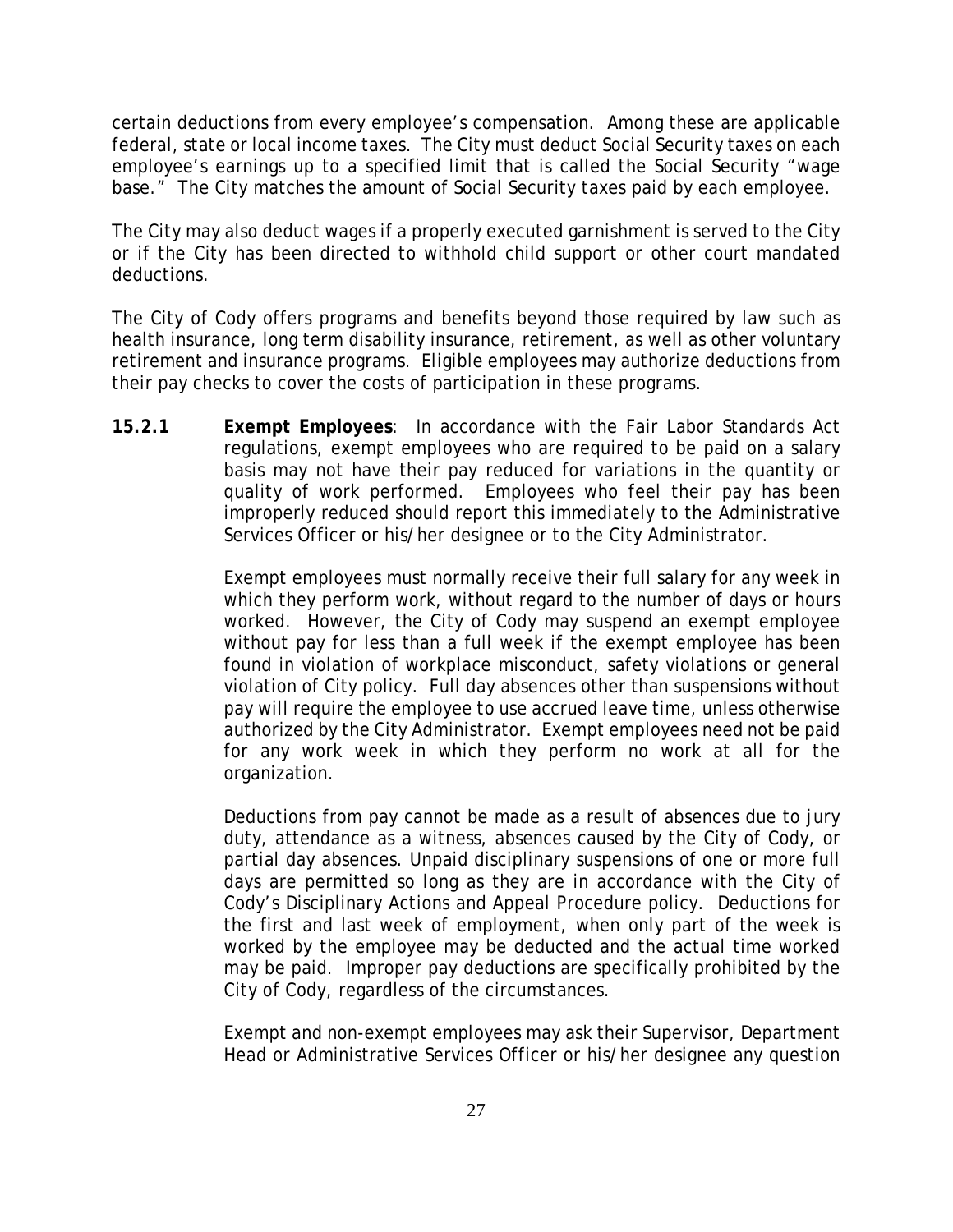regarding why deductions were made from their pay check or how they were calculated.

**15.3 PAY ADVANCES:** The City of Cody does not provide pay advances to employees. In cases of extreme emergency or hardship, the employee may make a request to the City Administrator in writing to allow cashing in accrued vacation and/or comp time in lieu of a pay advance.

#### **SECTION 16: STAND-BY AND CALL-OUT**

Due to the responsibilities of ensuring the public's health, safety and welfare, many City of Cody employees may be assigned to work outside their regular schedule. In order to ensure that City staff is available to address these occurrences, stand-by time is required. Stand-by is defined as the period of time that an employee must be available to take a call and respond to work within a reasonable period of time. Compensation is provided for this time that an employee is on Stand-by and therefore the employee is limited to activities that most employees would be afforded beyond the normal work day. An employee placed on stand-by may be issued a City of Cody pager or cell phone which he/she will keep during all hours he/she is on stand-by. An employee on stand-by will be the first employee called to address such situations as a power outage, broken water line, snow or ice buildup or other situations requiring immediate attention. Assignment of stand-by duty will be coordinated by the appropriate Supervisor or Department Head. Department Heads or Supervisors may, depending on the situation which arises, call out an employee who is not on stand-by in addition to or in lieu of the employee on designated stand-by. In some departments and/or divisions, it may be necessary to have more than one employee on stand-by.

Call-out is defined as the phone call or communication received which requires a response from the stand-by employee to a determined location to address a public health, safety or welfare issue. Call-outs may come from the Park County Dispatch Center, a Supervisor, a Department Head, City Administrator, or any Incident Commander during an emergency.

For employees who are subject to stand-by the response requirements shall be as follows:

• All city employees who are assigned to stand-by must be available to respond to the call out within 30 minutes of the City Limits during the period in which s/he is on call. Care and consideration should be taken when accounting for adverse weather conditions, road conditions, and known hazards. All employees shall obey and adhere to all Federal, State and Local traffic laws and shall drive in a safe and prudent manner. All emergency responders must comply with Wyoming State Statute 31-5-106 as well as all other rules and regulations as defined within the Cody Police Department Procedures Manual.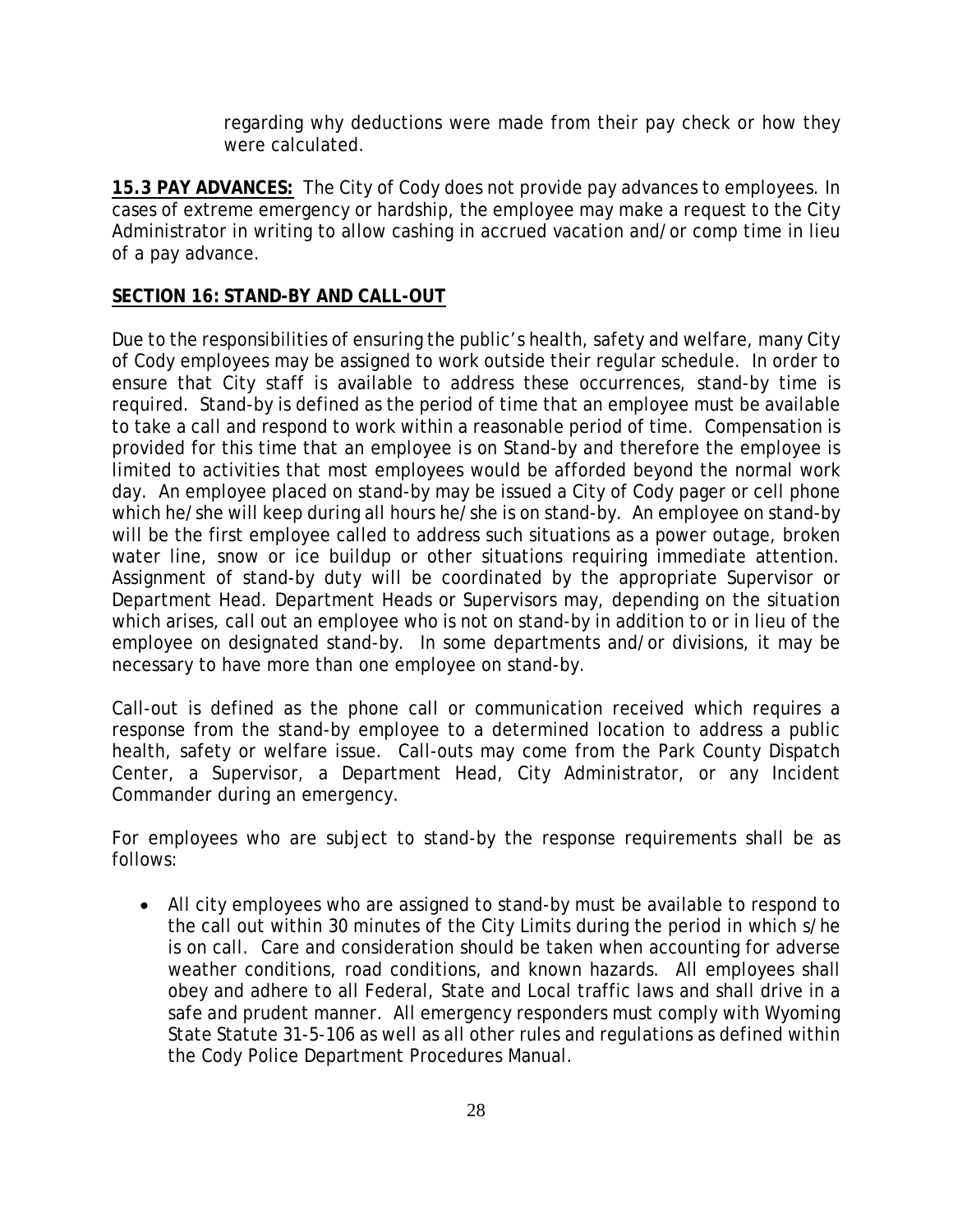Compensation for stand-by time will be provided as follows:

Monday - Friday beyond the regular work schedule – 1 (one) hour regular pay for each 24 hour period on stand-by.

Saturday and Sunday - 2 hours regular pay for each 24-hour period (4 hours total).

Holidays - 4 hours regular pay for each observed City of Cody 24-hour holiday.

In the event an employee is called out to work to address an immediate situation outside the regular work schedule, he/she shall be compensated at the overtime rate (once he/she has already worked 40 hours in a work week) of one and one-half his/her regular rate of pay. Each call out begins when the employee arrives at the call out location(s), and ends when the employee has finished the job and leaves call out location(s). Employees who have not reached 40 hours worked shall be compensated at his/her regular rate. Call-outs will be computed as follows:

- Each call-out lasting less than two hours will be compensated for two hours at the overtime rate. If an employee is called out again during those initial two hours, he/she will not receive additional two-hour compensation. If the additional call-outs last beyond the two hours, the following will occur.
- If a call-out extends beyond two hours, the employee will be compensated at the overtime rate for the actual amount of time worked.

An employee who is assigned stand-by time shall be available to respond to calls requiring action. Employees are required to adhere to this policy as well as the related provisions in Sections 24.6, 24.7, and 29, which requires employees to use the City take home vehicle for City purpose only, to live within a 30 minute response time to the City limits during the entire period the employee is assigned to stand-by duty, and shall refrain from using, possessing, distributing, selling, or be under the influence of illegal drugs or alcohol. In addition, if he/she cannot be located, fails to respond within 30 minutes, or otherwise violates this policy, he/she will be subject to disciplinary action up to and including termination of employment.

Employees earning standby pay or call-out pay may choose to be compensated in pay or in compensatory time. Employees who are on Vacation, Sick or Compensation Leave may not be on call during those day(s), except when the vacation, sick leave or compensation time is less than 8 hours. The City Administrator may review case-by-case situations to authorize an employee to be on standby at the same time the employee is taking paid time off.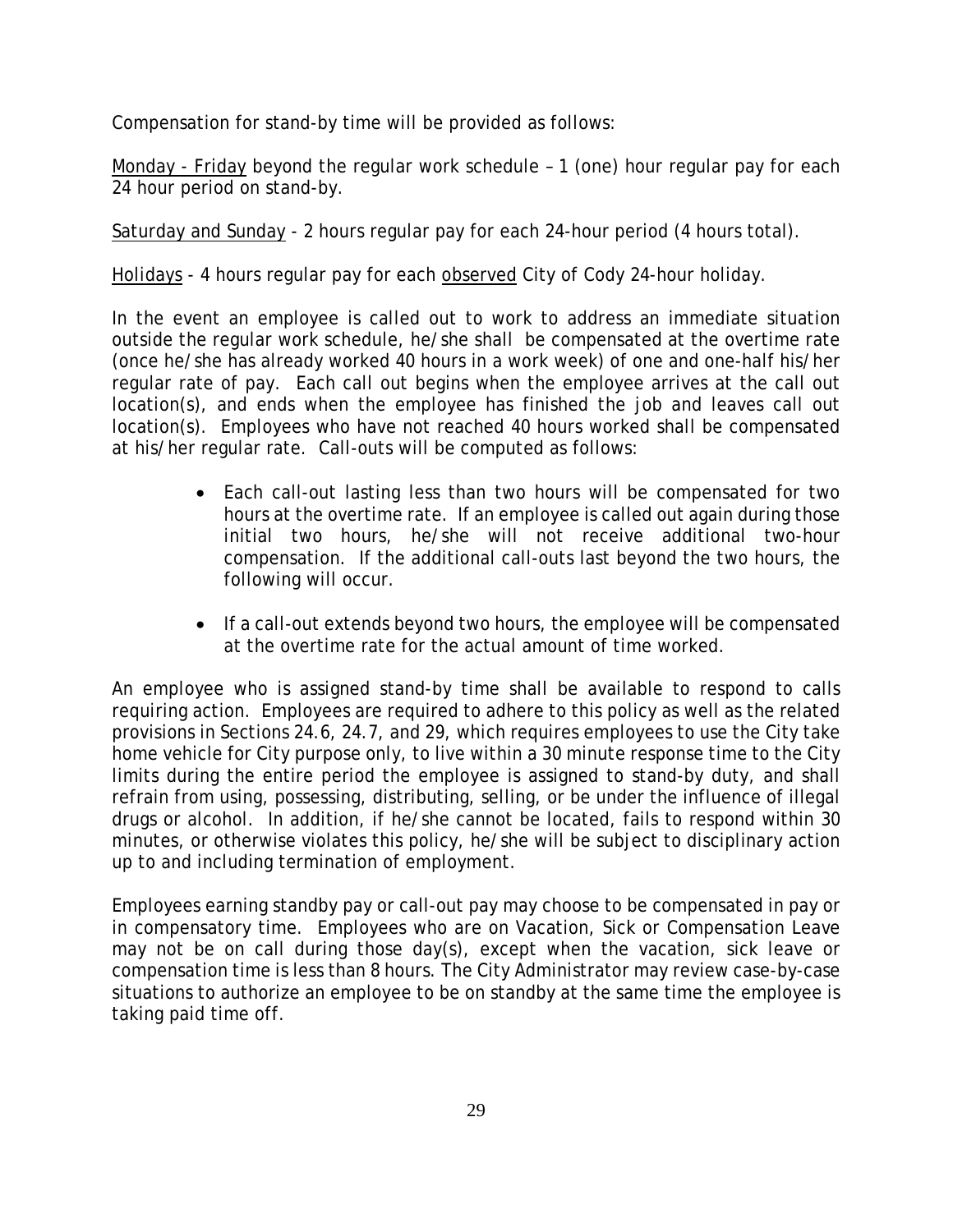#### **SECTION 17: PERSONAL APPEARANCE**

Professional dress, appearance, grooming, and personal cleanliness standards contribute to the morale of all employees and affect the professional image the City presents to the community which includes people of all ages. In many positions, City employees are viewed as role models for young people. City of Cody employees should dress and maintain a personal appearance that reflects a role model image for all age groups.

During working hours, employees are expected to present a clean and neat appearance and to dress and present themselves according to the professional requirements of their positions. Consult your Supervisor or Department Head if you have questions as to what constitutes appropriate attire. The Department Head or Supervisor reserves the right to request body piercings and tattoos to be removed or covered up during working hours.

Depending on the employee's position with the City of Cody, uniforms may be issued as mandatory attire during working hours. Additional information relative to required attire may be obtained from the appropriate Supervisor or Department Head. In positions where protective footwear is required the City will reimburse the employee based on the following:

- Electric Division Employee up to \$420.00 every two years and all other Public Work Division Employee up to \$180.00 annually. In positions where protective eyewear is required, the City will furniture safety glasses or goggles. For employees who require prescription eyewear the City will reimburse the employee up to \$150.00 every two years.
- All reimbursement will require current receipts and employee will be reimbursed based on the current financial policy following State regulations.

Employees, with the exception of the police department, may wear their uniforms when off-duty and are requested to use their good judgment while wearing items with City logos as the perception would be that you are representing the City of Cody.

#### **SECTION 18: RETURN OF PROPERTY**

Employees are responsible for all property, materials, or written information issued to them or in their possession or control. All City property must be returned by employees on or before their last day of work or upon transfer. Where permitted by applicable laws, the City may withhold from the employee's paycheck the cost of any items not returned. The City may also take all action deemed appropriate to recover or protect its property. With the approval of the employee's supervisor or department head, certain articles of clothing may not be required to be returned to the City of Cody.

#### **SECTION 19: SECURITY INSPECTIONS**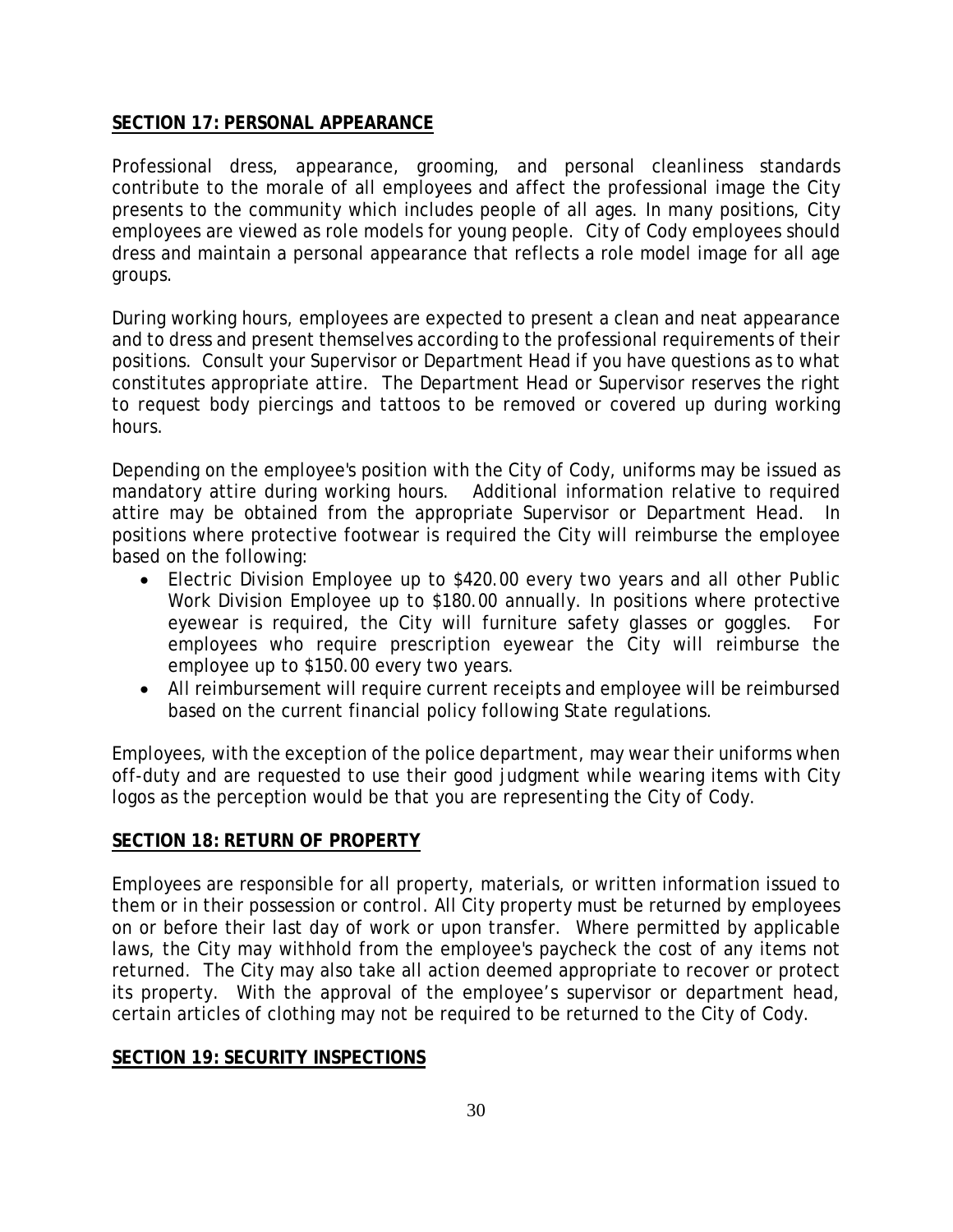The City of Cody is committed to providing a work environment free of illegal drugs, alcohol or other improper materials. Therefore, the City prohibits the possession, transfer, sale, or use of such materials on its premises. The City requires the cooperation of all employees in administering this policy.

Computers, desks, lockers, and other storage or work devices may be provided for the convenience of employees to use or store legal and appropriate personal belongings. They remain the sole property of the City of Cody. Accordingly, they, as well as any information or articles found within them, can be inspected by any supervisory staff for the division or by the City Administrator or Department Head, or by any other staff representative as assigned by the City Administrator or Department Head. Inspections can occur at any time, either with or without prior notice.

In addition, computers issued to employees for City business, may be inspected for inappropriate use at the request of a Supervisor, Department Head or City Administrator. As a general rule, when the City Communication and Information Systems Analyst or Network Technician repairs or updates any City owned computer equipment, he/she will inspect the computer for material or use not appropriate for the work place.

#### **SECTION 20: SMOKING**

In keeping with the City of Cody's intent to provide a safe and healthy work environment, the City prohibits the use of any and all tobacco products in all City owned buildings and facilities, and when using, riding in or operating City vehicles or equipment. This policy applies equally to all employees, customers, and visitors. "Tobacco products" includes, but is not limited to cigarettes, cigars, pipes, electronic cigarettes (e-cigarettes), vape pens, vaping mods, and smokeless tobacco (including but not limited to chew, snuff, etc.). Members of the police department may possess tobacco products when required to keep such products as evidence in investigations, or when seized from suspects who are arrested.

#### **SECTION 21: EMPLOYEE MEDICAL EXAMINATIONS**

To help assure that employees are able to perform their duties safely, drug tests may be required as a condition of full-time and regular part-time employment with the City. Any classification of employee whose responsibilities include driving City vehicles or equipment will be subject to a pre-employment drug test, this requirement also includes seasonal positions that require use of City vehicle or equipment

The City is committed to providing a safe, efficient and productive work environment for all employees. Using or being under the influence of drugs or alcohol on the job may pose serious safety and health risks. To help ensure a safe and healthful working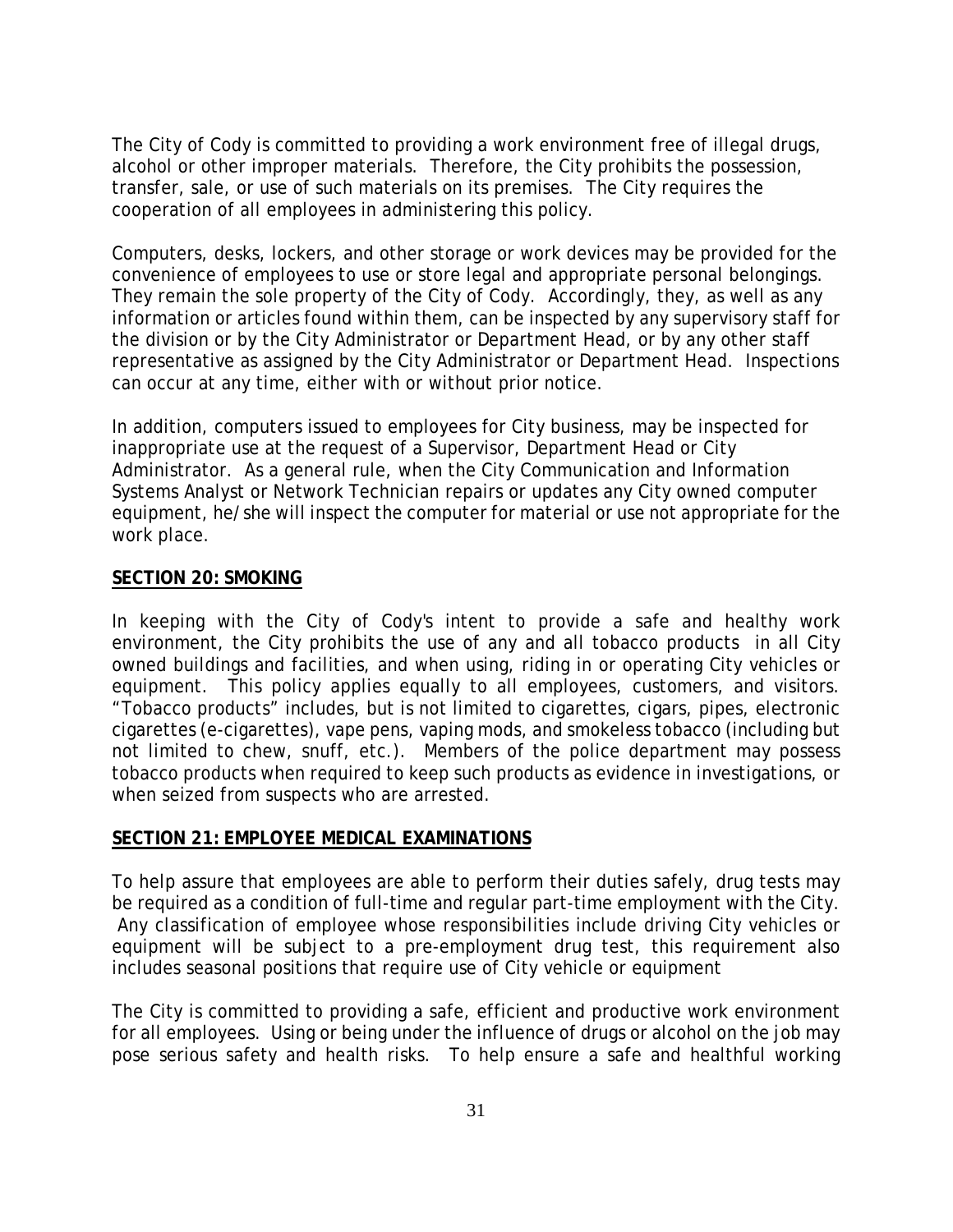environment, individuals offered a full-time or part-time position with the City will be asked to provide body substance samples (such as urine and/or blood) to determine the presence of alcohol or illegal or illicit drugs. Temporary employees who are offered a position with the City of Cody that will require them to drive City vehicles and equipment will also be asked to provide body substance samples (such as urine and/or blood). Job offers will be conditioned upon passing the test, which will be conducted by a certified laboratory of the City's choosing.

Employees required to maintain a commercial driver's license in their employment with the City of Cody will be subject to all testing and compliance requirements of the Federal Omnibus Transportation Employee Testing Act of 1991. Additional employees who hold safety sensitive positions may also be subject to random testing programs.

Information on an employee's medical condition or history will be kept separate from other employee information and maintained confidentially. Access to this information will be limited to those who have a legitimate need to know and must be approved by the Administrative Services Officer and/or City Administrator.

#### **SECTION 22: HIPAA REGULATIONS**

The City of Cody provides a group health insurance plan and employs more than 50 employees, and is therefore mandated to comply with HIPAA (Health Insurance Portability and Accountability Act of 1996) regulations. HIPAA was designed to help protect employees' rights to health coverage during events such as changing or losing jobs, pregnancy, moving or divorce. It also protects employers when providing health coverage for employees. The main purpose of the HIPAA regulation is to safeguard any protected health information. The regulations protect medical records and other individually identifiable health information on paper, in computers or communicated orally. The City of Cody may not disclose any protected health information unless it is for treatment, payment or plan operations, unless the City of Cody has obtained consent from the employee, or is permitted or required by the privacy rule. When using or disclosing protected health information or when requesting it from another covered entity, the City of Cody must take reasonable steps to limit it to information that is the *minimum necessary* to accomplish the intended purpose of the use, disclosure or request.

In complying with HIPAA regulations, the City of Cody must appoint a privacy officer. The privacy officer for the City of Cody will be the Administrative Services Officer or his/her designee.

#### **SECTION 23: USE OF PHONE, MAIL AND COMPUTER SYSTEMS**

Personal use of City telephones including cellular phones for long-distance and toll calls is not permitted. Employees should practice discretion in using City telephones when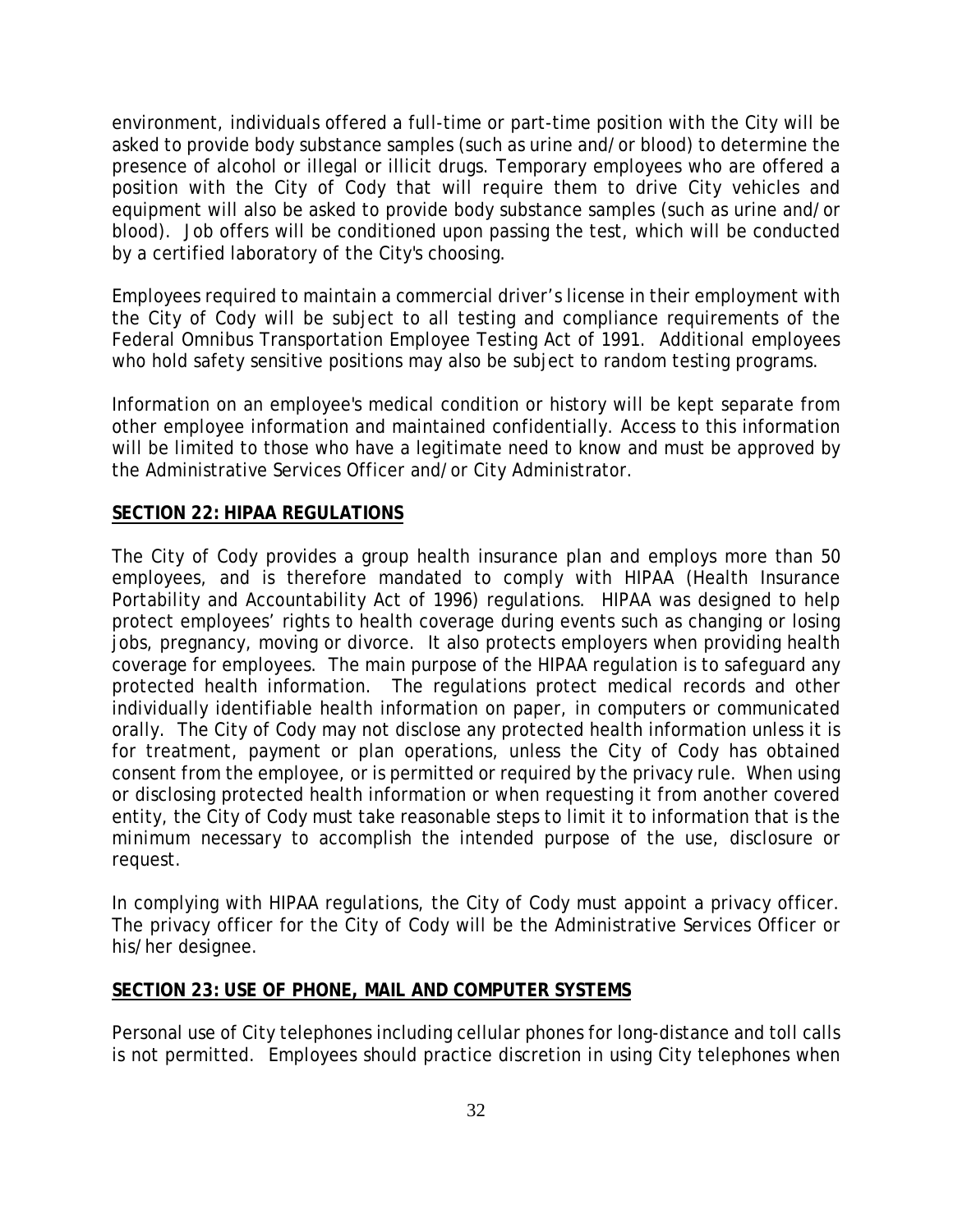making or receiving personal calls. All personal calls which may result in a charge for use must be placed on the employee's personal calling card or charged to the employee's personal telephone.

In order to ensure the safety of employees during work time, as well as the safety of the public, all City of Cody employees must also abide by the following:

- 1. Employees operating a City Vehicle or a personal vehicle while on City business must pull over and stop in a safe location before answering a call or placing a call on a cellular phone.
	- a. Exceptions:
		- i. If the employee has a hands-free device in the vehicle or a blue tooth device, cell phone use while driving will be permitted. Employees are encouraged however, to pull over to a safe location if possible as conversations in and of themselves can be distracting.
		- ii. The City of Cody Police Officers are exempted from section 1 of this policy.
- 2. Use of personal cell phones for non-job-related communications while on duty shall be limited to emergency or urgent situations, such as urgent medical or child care issues, and other similar unforeseen family situations. Use of personal cell phones for City business is strongly discouraged. Employees who wish to use their personal cell phone for City business consent to a limited search of the data, information and messages on their phone for purposes of investigating work places complaints or issues, or possible violations of City rules, policies, procedures or directives.
- 3. Personal cell phones shall be turned off whenever an employee is performing safety critical work such as operating heavy equipment, performing construction activities or any other duty where distractions can be dangerous.
	- a. Exception:
		- i. If the employee's supervisor has required the employee to use a personal cell phone for work related communication, the cell phone may be left on.
- 4. If cell phone use is required for job related communications, the following procedure shall be followed:
	- a. When a call is received while an employee is performing hazardous or safety critical work, the employee will not answer the call until the work is completed or suspended in such a manner that the safety of the employee and the public is insured. This shall apply to the use of radio communications as well.
	- b. If the employee must make a call while performing hazardous or safety critical work, the employee must either complete or suspend the work and insure they are in a safe location or situation before placing the call.
- 5. This policy does not absolve a City employee from following all current Wyoming State Statutes covering cell phone use.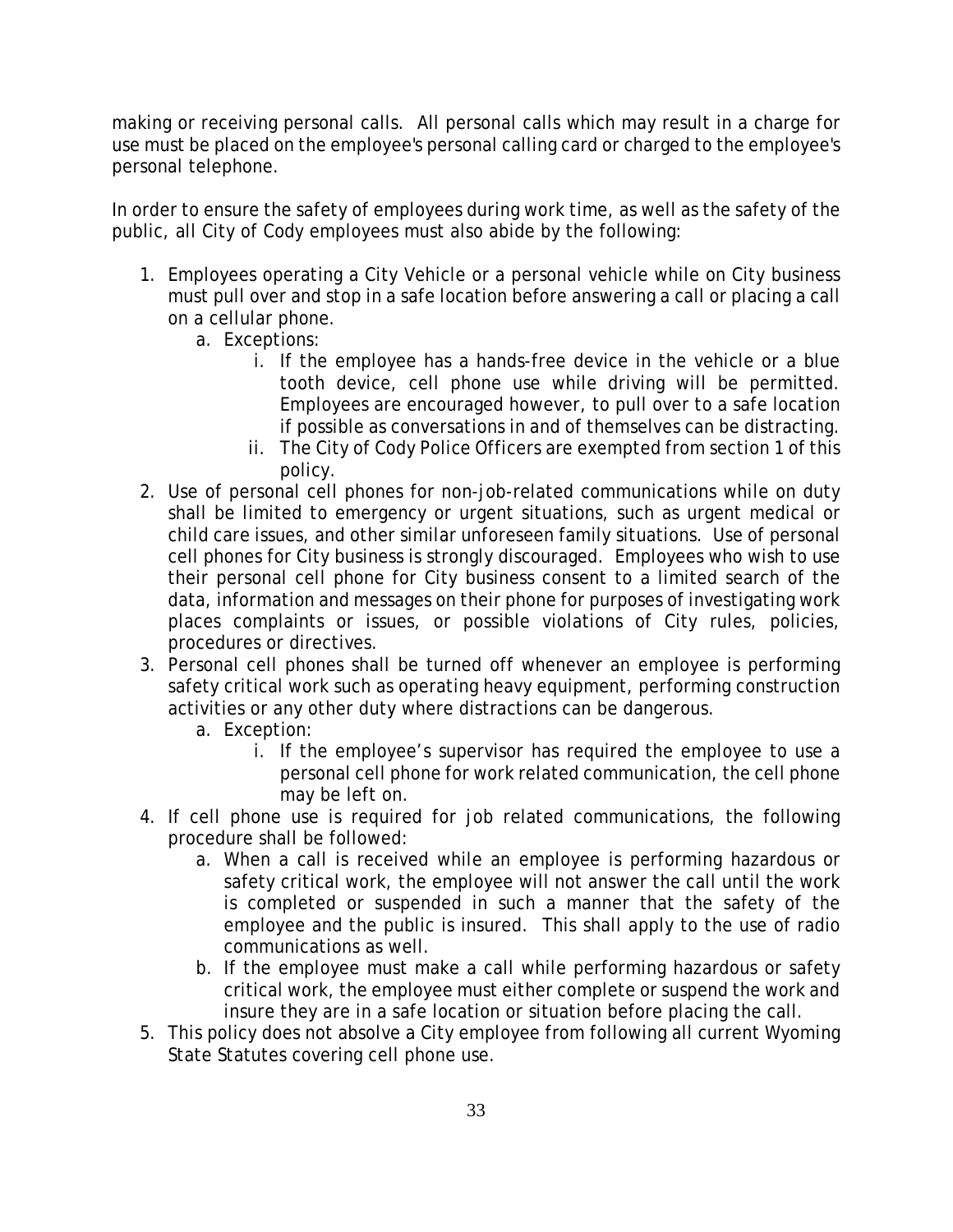The use of City-paid postage for personal correspondence is not permitted. The same is true for faxing and copying personal documents for personal use. A fee schedule has been set by the City of Cody for the general public and all employees must abide by the fee schedule if using City Equipment for personal use.

Electronic mail, electronic messaging, Internet and other computer communication methods are made available to many employees to improve organizational efficiency. Users of such systems are responsible for complying with this policy. Violations of the policy may be the basis for disciplinary action, up to and including termination.

Computer systems provided by the City should be used for the City's purposes. They are owned solely by the City of Cody and information contained in them is to be treated the same as other company business records, materials and equipment. The City of Cody maintains the right, but not the duty, to monitor all communications and downloads passing through its facilities. Use of City computers, electronic devices, software, networks, systems, cell phones, internet, email and other City equipment for personal use, or for any use not related to City business, is prohibited. If incidental or occasional personal use of the system is made, such use is subject to the same policies and procedures set out in this policy.

**The City of Cody maintains the right to review all company and consequently personal records, including electronic or e-mail messages. To assist in further clarification of this policy, employees are expected to read and understand the following information.**

**23.1 Improper Activities:** City of Cody employees are not to view, download, send, disseminate or knowingly receive harassing, pornographic, threatening, sexually explicit, obscene or illegal information by use of the City's equipment and facilities. Employees may not use the City's facilities or equipment to conduct illegal activity or for personal or commercial advertisements, solicitations or promotions.

**23.2 E-Mail**: E-mail resembles speech in its speed and lack of formality. However, unlike speech, e-mail leaves a record that is often retrievable after the sender and recipient have deleted. E-mail messages can be misdirected by the sender or by an error in the message routing process. Internet e-mail relies on public networks outside the City's control. Service levels and confidentiality cannot be guaranteed.

**23.3 Internet**: Material may not be downloaded from the Internet in a manner which violates software licenses or the copyright trademark and patent laws.

#### **23.4 – Social Media**

1.**Purpose** - Social media refers to interaction among people that involves creating, sharing, and/or exchanging information and ideas in online communities.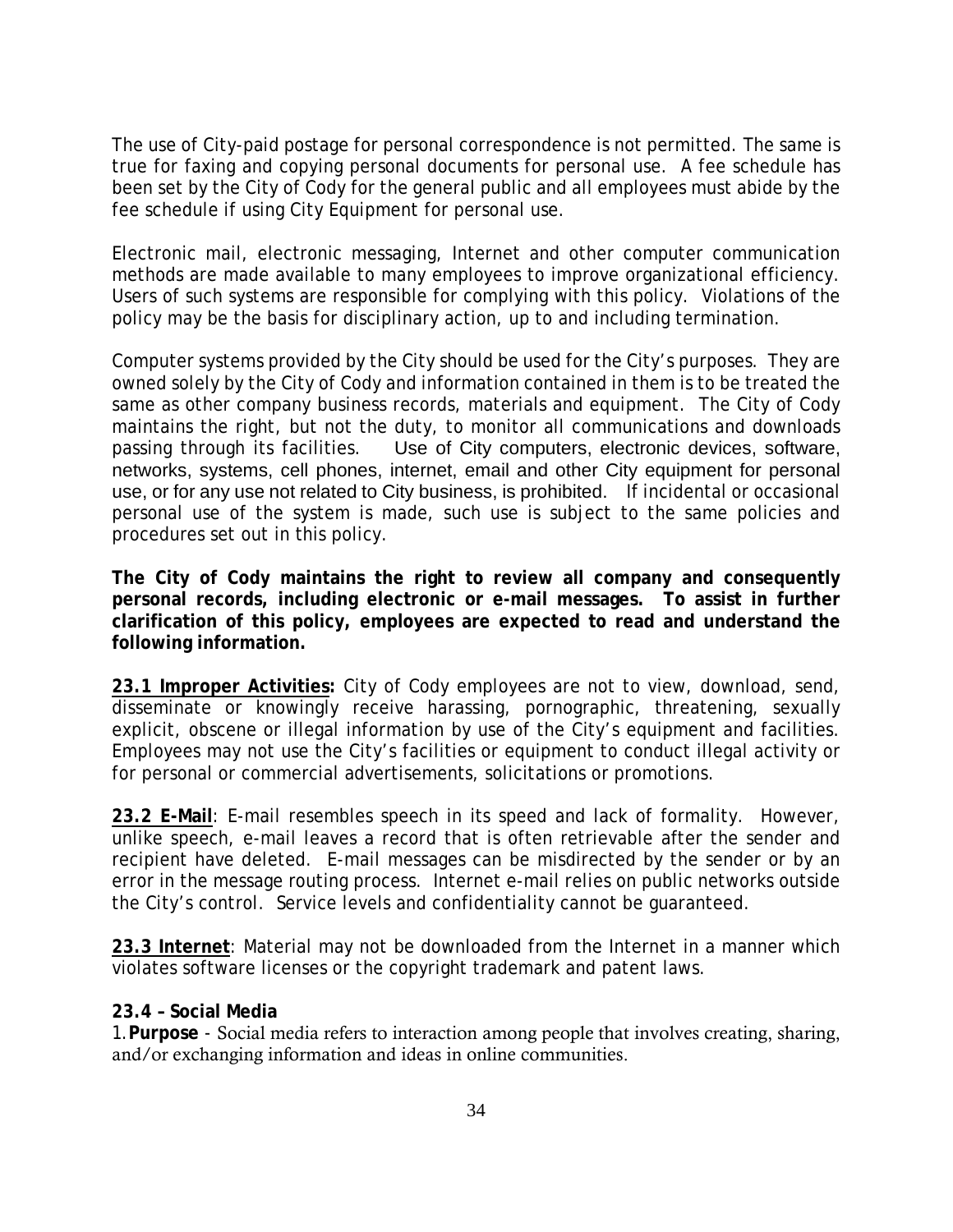The purpose of the City of Cody's utilization of social media is to leverage online channels to promote a common brand of customer service and provide community members and visitors with information that improves their day-to-day experience in Cody. Social media platforms are an extension of means already used to accomplish communicational goals, and the City of Cody website (cityofcody-wy.gov) will remain the primary Web presence for official information.

This policy outlines appropriate access to and acceptable use of official City of Cody social media platforms. The overarching goal of this policy is to allow employees to engage in social media in a way that promotes the City of Cody yet maintains utmost professionalism and privacy.

The City of Cody encourages the appropriate use of social media, herein described, to further its outreach to community members and provide a public avenue for conversation and inquiry. Employees permitted to use official City of Cody social media platforms will adhere to all standards and expectations outlined in this policy, which may be amended at any time at the request of the City's Administration and as approved by the Governing Body.

2.Platforms - Facebook is currently the only approved social media platform at the City of Cody. Additional platforms may be added in the future if management determines that others are necessary and appropriate. Additional platforms may be approved by the City Administrator based on recommendation/review from the Network Communications Administrator.

3.Access - Not all employees will be required to engage in the City of Cody's social media campaign, and, as such, only certain employees will be granted access to social media administration and monitoring features. Staff members who are granted these abilities will be assigned as appropriate by their Department Head and approved by the City Administrator. Before gaining access, employees will undergo training on usability and best practices by the System Administrator, Administrative Services Officer, and/or other versed employees designated by the City Administrator. Following adequate training and approval of the City Administrator, access will be granted. The employee will then be required to connect with the City Administrator, System Administrator, and other notable administrators on the social media platform.

Employees who are granted access are required to create a new professional account that is tied to their City of Cody email address (*username*@cityofcody.com). Any personal accounts that employees may use, or use in the future, are to be kept completely separate from their professional accounts, and official City of Cody activity is only allowed to occur via an employee's professional account. Employees that possess a personal social media account are encouraged to include their middle initial in the display name of their professional social media account (e.g., John A. Smith) to differentiate from their personal social media account display name (e.g., John Smith). Authentication credentials used to access social media platforms must conform to the City's password standards and requirements.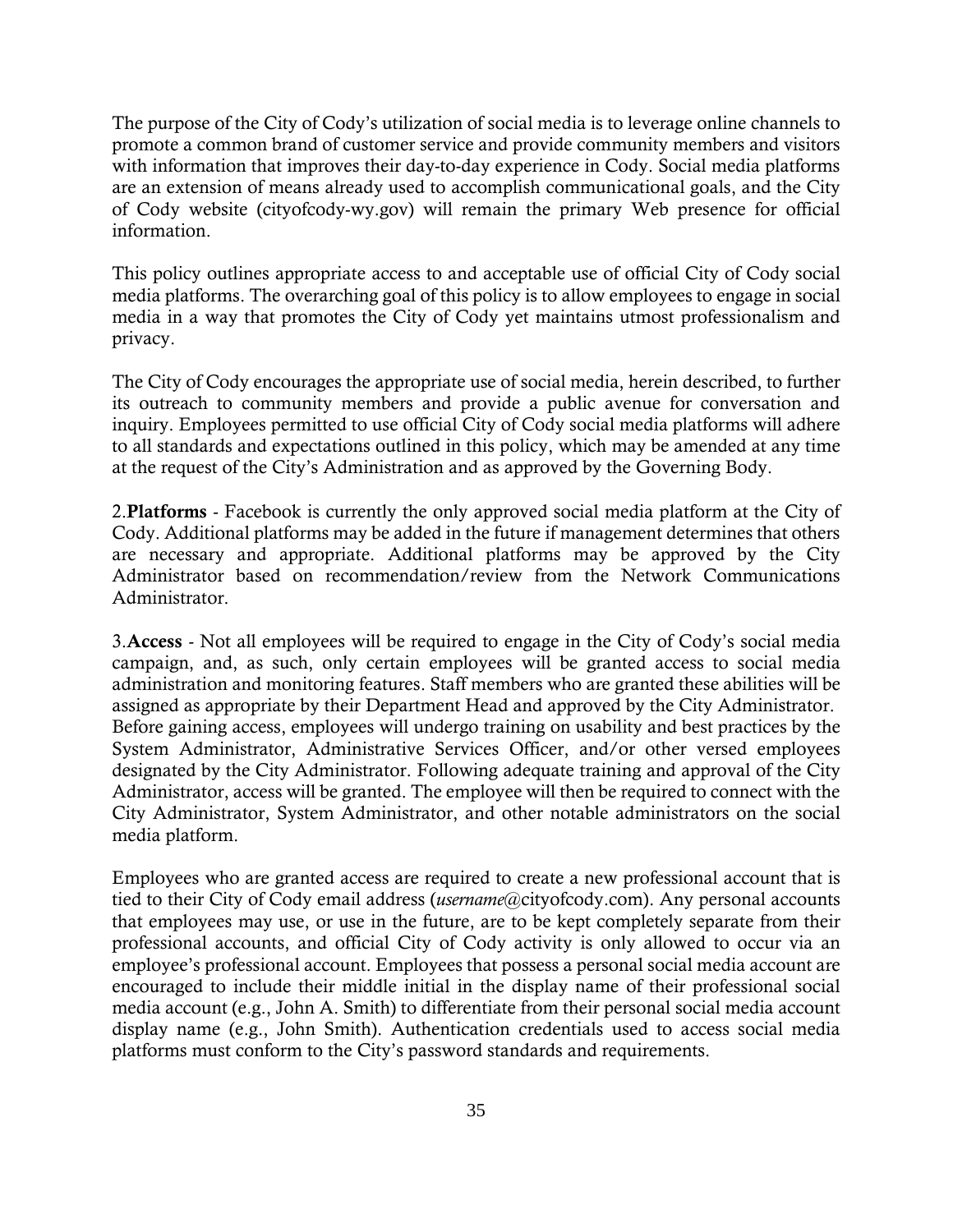Employees who are granted access will be provided the Social Media Access & Acceptable Use Policy, as well as, sign the Social Medial Policy – Acknowledgement & Participation Permission Statement.

4.Acceptable Use - This policy governs the professional use of City of Cody social media platforms—not personal use in any way. Personal use of social media platforms is prohibited while working on City time and shall not be accessed on City-owned computers and devices. The use of official City of Cody social media platforms to share *personal* views and ideas is also prohibited.

The most typical and appropriate uses for social media at the City of Cody are to disseminates time-sensitive or emergency-oriented information and to broadcast marketing or informational messages. Employees with access to the City of Cody's social media platforms are restricted to producing content that is pertinent to the City of Cody and any of its associated services.

5.Termination of Access - Upon violation of the guidelines outlined in this policy, an employee may lose social media privileges immediately, and, in addition, may face disciplinary actions up to and including termination of employment. Instances of personal use, a security breach, and workplace productivity concerns may also warrant termination of an employee's social media access and/or employment with the City of Cody.

In all cases of employment termination or departure, the individual's social media access and presence will be revoked within 48 hours. The employee will be asked to remove themselves from all official City of Cody social media platforms, as well as delete all professional social media accounts. If the deletion request is not obliged, the System Administrator will delete the social media account(s).

Any violation of this policy is subject to disciplinary action up to and including employment termination.

# **SECTION 24: ASSIGNMENT AND OPERATION OF CITY-OWNED VEHICLES AND EQUIPMENT POLICY**

#### **Section 24.1Purpose**

Equipment and vehicles essential in accomplishing job duties are expensive and may be difficult to repair or replace. When using property, employees are expected to exercise care, perform required maintenance, follow all applicable laws and City policies and follow all operating instructions, safety standards and guidelines. City vehicles and equipment may only be used for City purposes and as authorized.

These rules and procedures govern the assignment and proper use by City employees of City-owned or leased vehicular or other equipment. The purpose of these procedures is to insure the most efficient and effective use of City vehicles and to minimize potential City liability to the greatest extent possible. Further, these procedures will insure that vehicles and equipment allocated to City employees will be utilized in a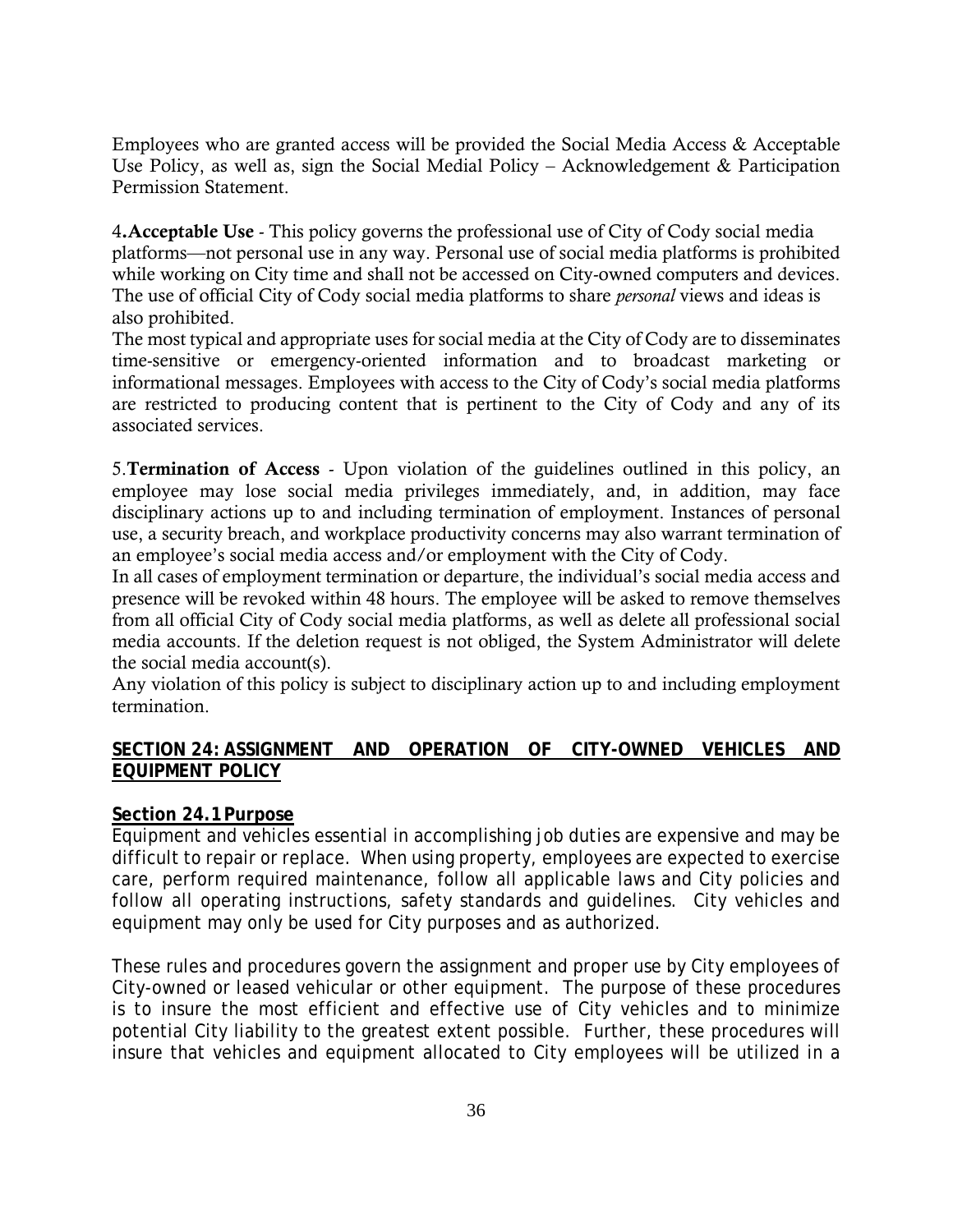legally and economically responsible manner to the benefit of the municipal organization and citizens of Cody. Misuse or damage to City equipment, vehicles and/or property may result in disciplinary action up to and including termination of employment.

### **24.2 Adherence to Traffic Laws**

Any employee of the City who drives or operates City-owned motor vehicles or motorized equipment shall strictly obey the State of Wyoming, City of Cody , and all other traffic regulations and operating procedures. City employees will at all times drive City-owned motor vehicles and motorized equipment defensively, safely, and courteously on both public rights-of-way and private property.

Any employee who abuses or negligently uses City-owned motor vehicles or motorized equipment or who violates any city, state or federal traffic law may be subject to disciplinary action up to and including termination. All fines received shall be the responsibility of the employee.

In incidents involving property damage to City-owned vehicles or equipment, or to private property involving City vehicles or equipment, it shall be the employee's duty to contact law enforcement and his/her Supervisor or Department Head immediately. The Department Head or Supervisor shall conduct an investigation into the circumstances. The Department Head or Supervisor and employee shall prepare a written report, which includes a statement of the facts and conclusions of the incident. These reports shall be sent to the Administrative Services Officer prior to the Department Head or Supervisor administering any disciplinary action to insure consistency in disciplinary action.

Any employee of the City who drives or operates City-owned equipment must maintain an appropriate, valid driver's license and follow Driver's Licensing Rules and Regulations including commercial vehicle requirements (CDL).

## **24.3 Responsibility for Motor Vehicle Fleet**

All City-owned or leased motor vehicles and equipment shall be under the direction of the Department Head, who shall be responsible for the operational ability of motor vehicles. The Department Head shall also issue any appropriate safety rules for the operation of any City equipment after receiving concurrence of the City Administrator. The Vehicle Maintenance Division shall provide support services including maintenance, servicing and safety training of each department's fleet.

Upon hiring new employees, the Department Head shall be responsible for ensuring proper training of new employees before allowing the operation of City-owned motor vehicle equipment to ensure that they possess the proper classification as to the kind of equipment they are qualified and required to operate. All driving violations in personal or City-owned vehicles, on or off-duty, which result in a suspension or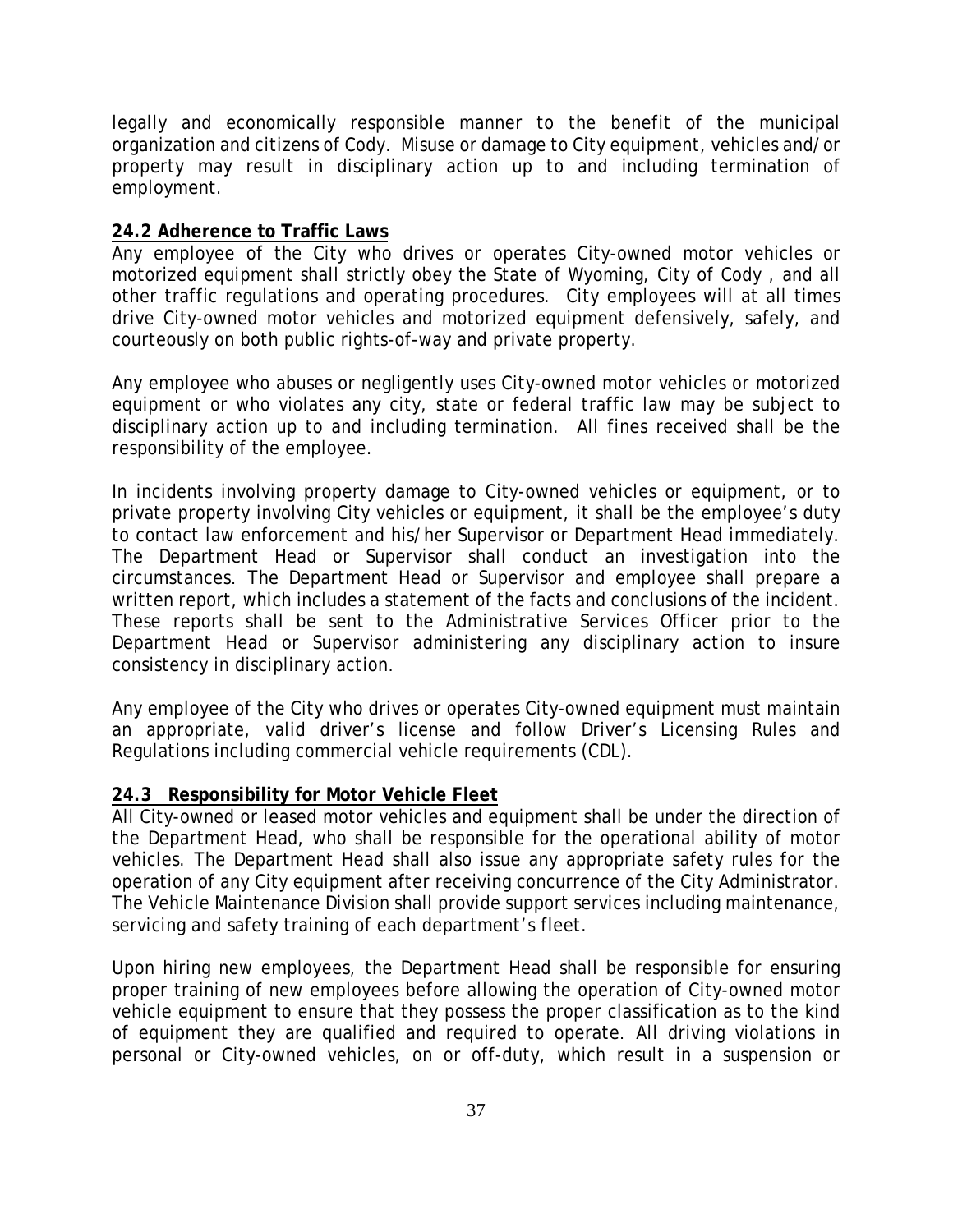restriction of the employee's driving privileges must be reported immediately to the employee's immediate supervisor. The Administrative Services Officer or his/her designee will administer annual reviews of driver's licenses and shall, along with supervisory staff, maintain a list of license types required for each vehicle class and ensure each employee maintains the appropriate type of license. The following criteria will be considered in determining marginal or poor driving records:

- Conviction for an alcohol and/or drug related driving offense
- Refusal to submit to a Blood Alcohol Content (BAC) test
- Conviction for reckless driving
- Any combination of three or more moving violations, "At Fault Accidents" or "Preventable Accidents" within the most recent three years
- Suspension, revocation or administrative restriction with in the last three years
- Leaving the scene of an accident as defined by state laws
- At fault in a fatal accident
- Felony committed involving a vehicle
- Three or more "Company Vehicle" physical damage claims in any twelve-month period

Marginal or poor driving records will be determined based upon a case by case situation and may comprise of one violation or several violations combined. Emphasis will be placed on risk and liability to the City of Cody. Violations resulting in marginal or poor driving records and/or loss of the appropriate driving license may result in disciplinary action up to and including termination of employment or reassignment of the employee by the Department Head or City Administrator.

## **24.4 Safety**

All operators and their passengers of City-owned vehicles and equipment are required to properly and fully use all available safety devices including but not limited to safety belts, harnesses, glasses etc. Furthermore, operators of City-owned equipment and the City vehicle maintenance technicians will not tamper with, nor attempt to defeat the purpose of any vehicular safety device, except for servicing.

- Any malfunctioning City-owned vehicles or equipment shall be reported to the Division Supervisor. It is the Supervisor's responsibility to ensure that at no time shall a seriously defective piece of equipment or vehicle remain in use.
- Unattended vehicles must have the ignition key removed and be locked.
- The City of Cody Safety Committee may implement with the approval of the City Administrator certain safety policies in an effort to reduce costs and the number of incidents and accidents. All approved and implemented policies and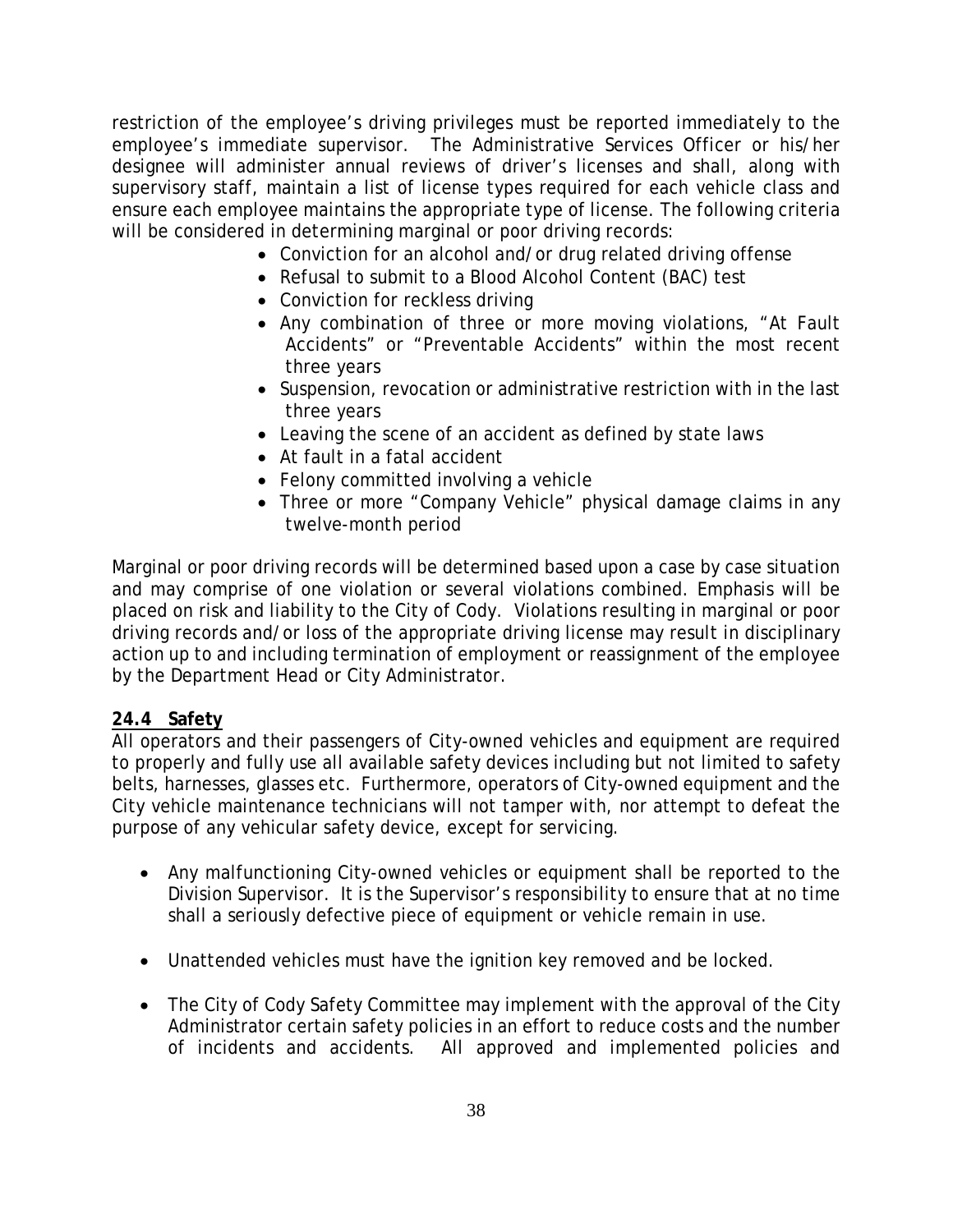procedures will be communicated in writing to all employees and may be placed in Appendix A of this manual. It is the employee's responsibility to adhere to each policy or procedure as written.

## **24.5 Operation of Equipment**

All employees who operate equipment and vehicles will exercise good judgment in utilizing it and shall not drive or use the equipment so as to cause unfavorable comment or reflect discredit on the City.

Except in cases authorized by the City Administrator, or when acting under written contract with the City, no City-owned vehicles and equipment shall be operated by persons not employed by the City. Exceptions to this provision are for vehicle servicing, emergencies, occupant safety, or operation of a vehicle by a non-city employee on an authorized out-of-town City business trip.

Transportation of sick or injured persons in a department vehicle shall not be permitted except in cases of minor injury to a city employee or if a citizen/employee is seriously injured or ill and no other means of transportation is available. No City employee shall operate City-owned vehicles or equipment unless so authorized by the Department Head and/or Supervisor. Except in emergencies or for training or testing of job applicants, no supervisor shall direct or permit an unauthorized employee to operate City-owned motor equipment or any type of equipment for which the employee has not been classified or trained to properly operate.

City-owned vehicles and equipment are provided for City purposes and business use only. Police Officers and on-call employees who are allowed to drive City vehicles (marked and unmarked) home are not permitted to use the vehicles for personal use while on or off duty.

## **24.6 Take Home Vehicles**

Police Officers and employees designated on call by the appropriate Department Head will be allowed to drive an assigned vehicle home for purposes of responding while on call, provided that the employees are able to respond within a 30-minute response time

to City Limits. All employees not residing within a 30-minute response time to

City Limits will not be permitted to

use the assigned vehicle during the time frame while on call.

No employee will be permitted to conduct any personal business while driving the city owned vehicle.

# **24.7 On Call Status**

This group is composed of those positions that are necessary for operational supervision of municipal functions or call out on an emergency basis. **Vehicles are to be utilized**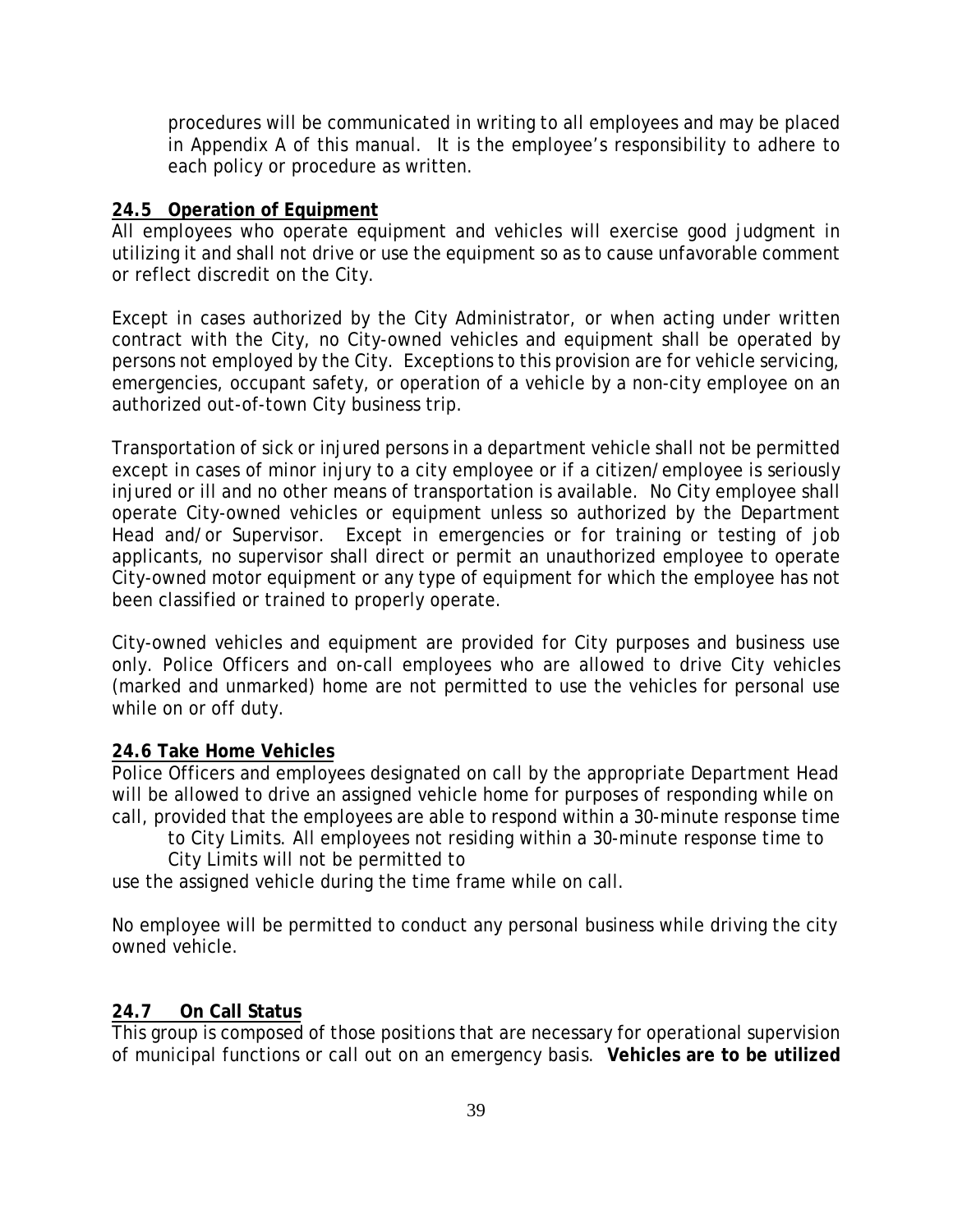**only for the performance of specific job-related functions** during times of regularly scheduled shifts, or hours of work. Employees may utilize their City-owned vehicles to travel to and from work as stated in the conditions outlined above. For purposes of this guideline, "on call" employees or "stand-by" employees will be defined as those employees who must remain in contact of Park County dispatchers and who reside within a30 minute response time within the Cody City limits. Employees "on call" or on "stand-by" must not leave the 30-minute response area unless they are traveling out of town on pre-approved City business. In situations where the "on call" or "stand-by" employee out of town on City business the supervisor shall designate a replacement prior to leaving the City limits. In situations where the "on call" or "stand by" employee calls in reporting an illness or injury resulting in his/her absence from work, the Supervisor shall designate a replacement. All policies and procedures outlined in the City's stand-by and call-out policy shall apply.

# **24.8 Non-City Employee Vehicle Rules and Exceptions**

Non-City employees are not permitted to ride in or drive City-owned vehicles or use City-owned equipment except under the following circumstances.

- o When necessary to conduct City business.
- o As an authorized ride-along with proper indemnification and a signed waiver. In general, Police Ride-Along will not be permitted unless the Ride-Along is for business purposes. Examples of business purposes include but are not limited to chaplains, consultants, co-workers, visiting peers, car-pooling with nearby communities for training purposes and elected officials.
- o Emergency use.
- o Employees are reminded that City vehicles shall not be used to transport family members or other non-city employees to and from day care, school, places of work or other locations.

# **24.9 Storage at Authorized Facilities**

All city-owned motor vehicles and equipment shall be parked in a departmentally assigned location at the completion of operation. These locations are City Hall, Cody Auditorium, Parks Shop, Paul Stock Aquatics and Recreation Center, Streets and Electrical Shops and Maintenance Facilities, Draw Street Building, and the Park County Law Enforcement Center.

Vehicles assigned to City employees who are to be absent from the City for five or more working days on personal or business trips should, when possible, park their vehicle at the Vehicle Maintenance Facility.

# **24.10 Alcoholic Beverages or Illegal Drugs**

**Alcoholic beverages or Illegal Drugs are not allowed in City-owned vehicles at any**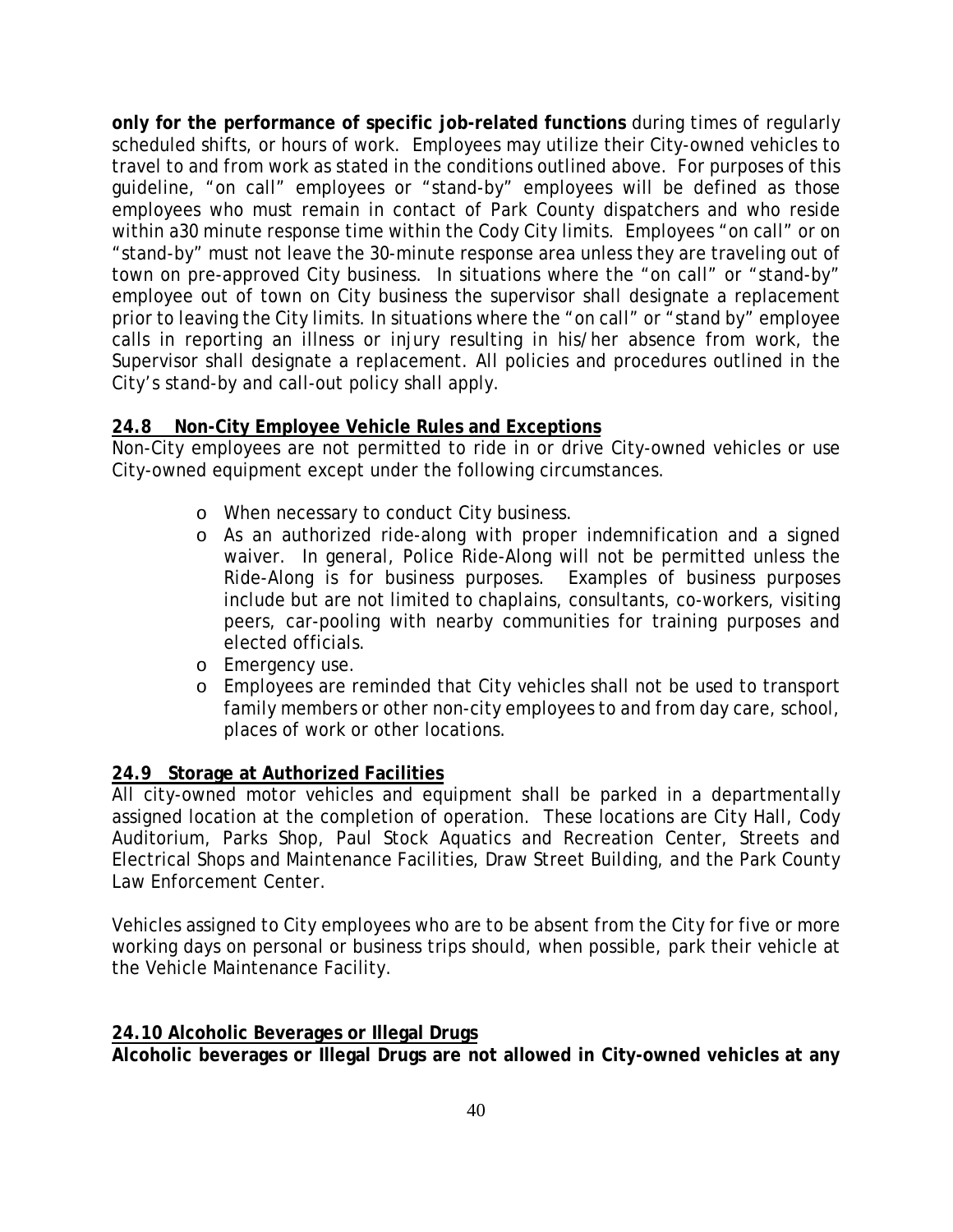**time. Exception to this will be in the case of Police transporting it as evidence. Alcoholic beverages or Illegal Drugs shall not be consumed prior to driving a City vehicle. Refer to policies relating to drug and alcohol use.**

# **24.11 Assigned Use of City-owned vehicles**

Due to emergency situations and off-business hours response the City of Cody may assign properly equipped take home vehicles to the following positions: Administrative Services Officer, Public Works Director, Police Chief, Assistant Police Chief, Police Lieutenant, Police Officers, Parks, Recreation and Public Facilities Director, Water/Wastewater/Solid Waste and Transportation Superintendent, Streets and Vehicle Maintenance Superintendent, Parks Supervisor, Public Facilities Supervisor, Building Official, and Electrical Engineer. Because the assigned use of a City-owned vehicle is a benefit according to the Internal Revenue Service, employees who are assigned use of a City-owned vehicle will be taxed a fee per day for use of the vehicle. The fee to be taxed will be determined yearly as per the Internal Revenue Service guidelines. In addition, each employee must obtain an endorsement which provides coverage for driving a City-owned vehicle. The endorsement will cover the employee and the City during times that the employee is driving the City-owned vehicle to and from work and other times when the employee is not being compensated while driving the vehicle. The City Administrator, as requested by the Department Head, may make other vehicle assignments on a temporary or permanent basis. The City Administrator will have the discretion to review the need for the above positions listed on an annual basis or as vacancies occur.

Vehicle Allowances may be authorized during the budget process for other employees who may be required to travel on a regular basis on city business within the City Limits. The City Administrator will have discretion to review and authorize otherwise.

## **SECTION 25**: **BUSINESS TRAVEL**

In carrying out the duties and responsibilities of their respective positions, employees will often be required to travel in City-owned vehicles and equipment, both inside the City of Cody limits as well as out of town.

The City of Cody will allow use of a City credit card or reimburse employees for reasonable business travel expenses incurred while on assignments away from the normal work location. All business travel must be approved in advance by the appropriate Department Head or City Administrator.

In general, employees should contact their supervisor for guidance and assistance on procedures related to travel arrangements, expense vouchers, reimbursement for specific expenses, or any other business travel issues. Employees whose travel plans have been approved are responsible for making sure their travel arrangements have been made.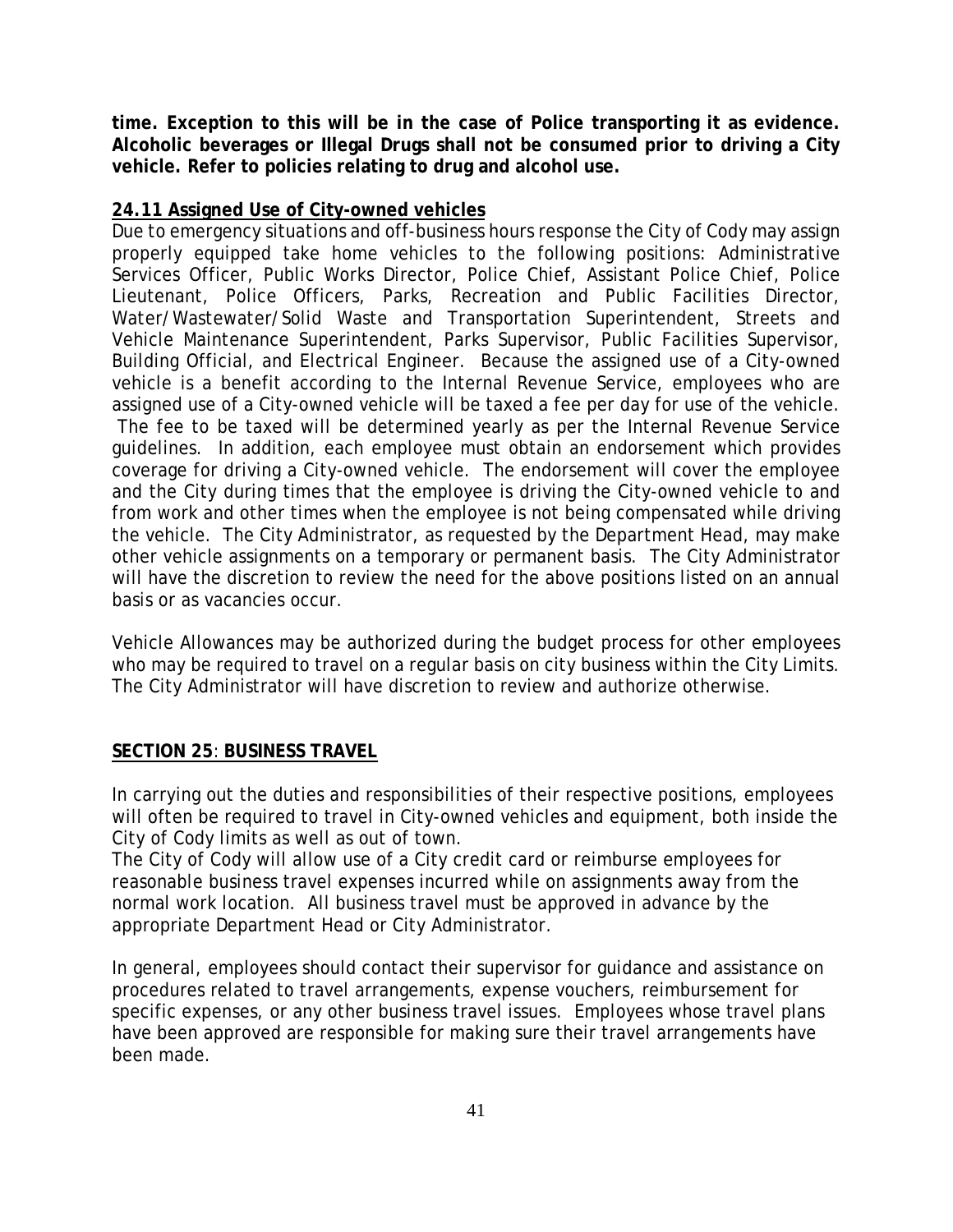Abuse of this business travel policy, including falsifying expense vouchers to reflect costs not incurred by the employee, can be grounds for disciplinary action, up to and including termination of employment.

### **25.1 Meals while traveling**

- **25.1.1 Same Day Travel**: Employees traveling to and from the intended destination in the same day will not be allowed to have meals paid for by the City of Cody unless the meal receipts are turned into the employee's Department Head with the employee's timesheet and the employee is taxed on the value of the meal. Meals are considered fringe benefits or wages and must be taxed unless the employee is away from home overnight. This is in accordance with the Internal Revenue Service.
- **25.1.2 Overnight Travel**: Employees traveling overnight will be eligible to have meals paid for without taxation.
- **25.1.3 Reasonable Meal Allowance:** In general, it is customary for the employee to use their best judgment when purchasing meals while conducting business for the City of Cody. The following figures are to be used as reasonable guidelines for meal purchases. It is understood by the City of Cody that occasionally it will not be possible to purchase meals within the guidelines outlined due to the location of the travel destination:

| а.             | <b>Breakfast</b> | up to \$10.00, excluding tip  |
|----------------|------------------|-------------------------------|
| $\mathsf{b}$ . | Lunch            | up to \$12.00, excluding tip  |
| C <sub>1</sub> | Dinner           | up to \$25.00, excluding tip  |
| d.             | Daily Guideline  | up to \$47.00, excluding tips |

- **25.1.4 Meals Close to Cody:** The City of Cody will not pay for meals for employees traveling who are within 50 miles of Cody. The employee should wait to eat when they return home, unless special arrangements have been approved by the employee's Supervisor or Department Head. If the reason for the travel is in this location, then a meal is permitted and the employee is subject to the guidelines in sections 25.1.1 through 25.1.3.
- **25.1.5 Meal Incidentals**: Employees should not purchase snacks or beverages with City funds while traveling. These items should be purchased with the employee's own funds. However, City funds can be used on purchasing snacks if they are purchased in lieu of a meal and are within the guidelines of section 25.1.3.
- **25.1.6 Meal Tips**: Tips for servers shall not exceed 20%.
- **25.1.7 Alcoholic Beverages:** City Employees are not authorized to purchase alcoholic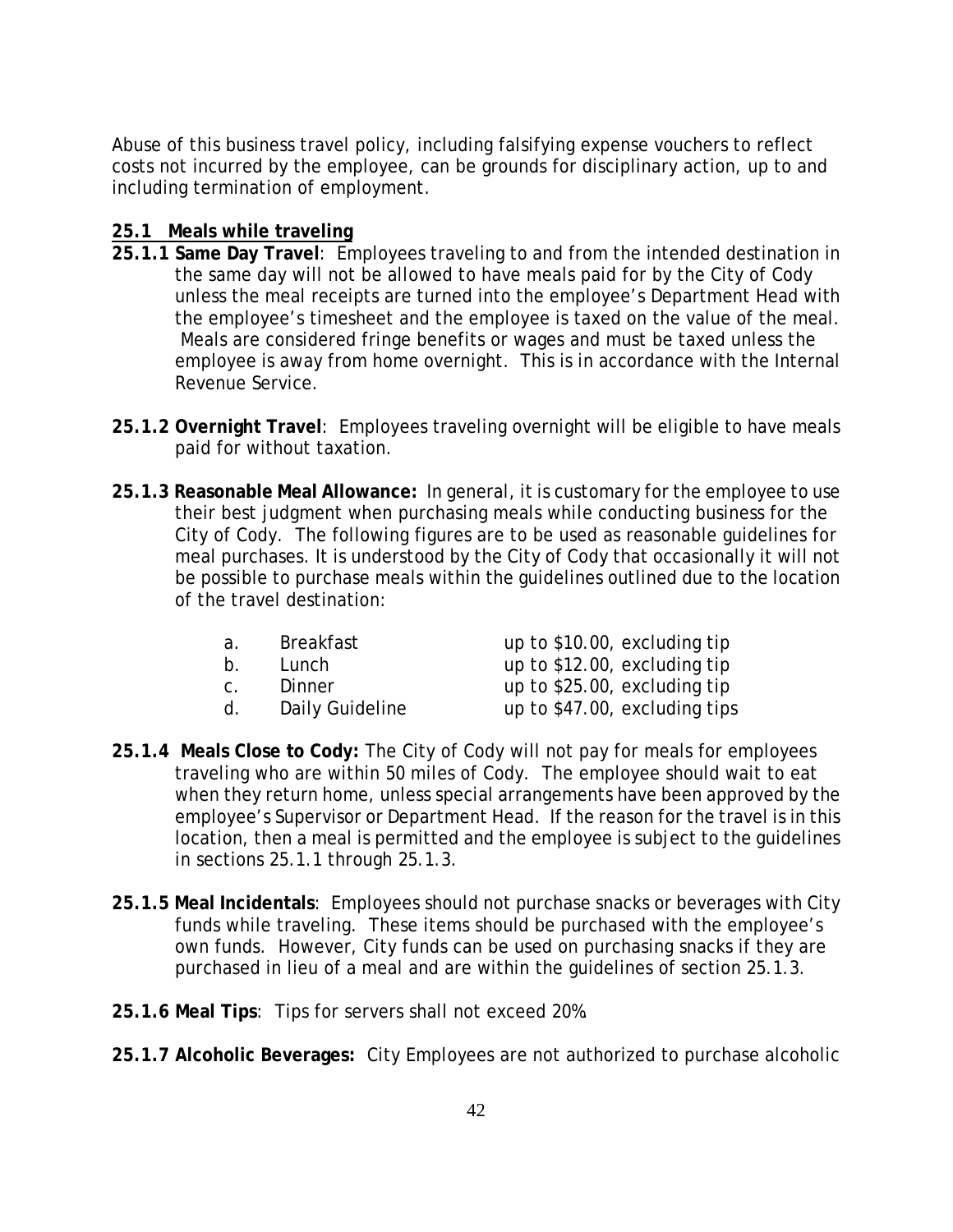beverages with City funds at any time. If an employee chooses to order alcohol with their meal, the employee must pay for the alcohol with their own funds, and it must be on a separate receipt from the meal the City is purchasing on behalf of the employee. At no time shall a City of Cody employee order or consume alcohol if driving a City of Cody vehicle.

### **25.2 Reporting Expenses while traveling:**

An itemized expenditure receipt must be provided for each purchase made by the employee while traveling in order for payment or reimbursement of travel or other business expenses to occur. A travel voucher depicting all receipts must be completed by the employee and approved by the Department Head upon the employee's return. The travel voucher shall be turned in to Accounts Payable for payment to vendors or reimbursement to the employee. Expenses for which a receipt is not provided will not be reimbursed or paid by the City.

### **25.3 Personal use of City vehicle while traveling:**

Employees are required to obtain a City vehicle for travel and utilize the City credit card for fuel purchases, If the employee request and if approved by the appropriate Department Head, an employee may use his/her own personal vehicle for business travel and will be allowed to purchase fuel utilizing the City credit card. However, use of personal automobiles in the performance of municipal business is entirely voluntary. The City of Cody does not provide insurance coverage for any employee who uses his/her personal auto for business purposes. In rare instances and with the approval of the Department Head and concurrence with the City Administrator prior to the travel employees who use their personal vehicles for business travel may be reimbursed for mileage at a rate set by the Governing Body, which will be the IRS established rate unless alternative formal action is taken by the Governing Body. Such reimbursement will follow the City Council meeting which approves the reimbursement voucher.

The City of Cody assumes no responsibility beyond allowing fuel or mileage reimbursement when applicable and therefore it is the employee's responsibility to protect against damage to his/her automobile and legal liability in such form and amount as the employee deems adequate. It is suggested that those employees who have occasion to use their personal auto for business purposes carry a minimum coverage at the same level as the City of Cody's policies for bodily injury and property damage.

It is highly recommended that employees consult with their own insurance agent and consider carrying liability coverage which would ensure avoidance of a situation which could potentially be a financial burden to the employee. It is also essential that employees who use their personal auto for municipal business properly inform their carrier accordingly to insure complete coverage.

When an employee uses a City owned vehicle for an authorized trip (such as driving to a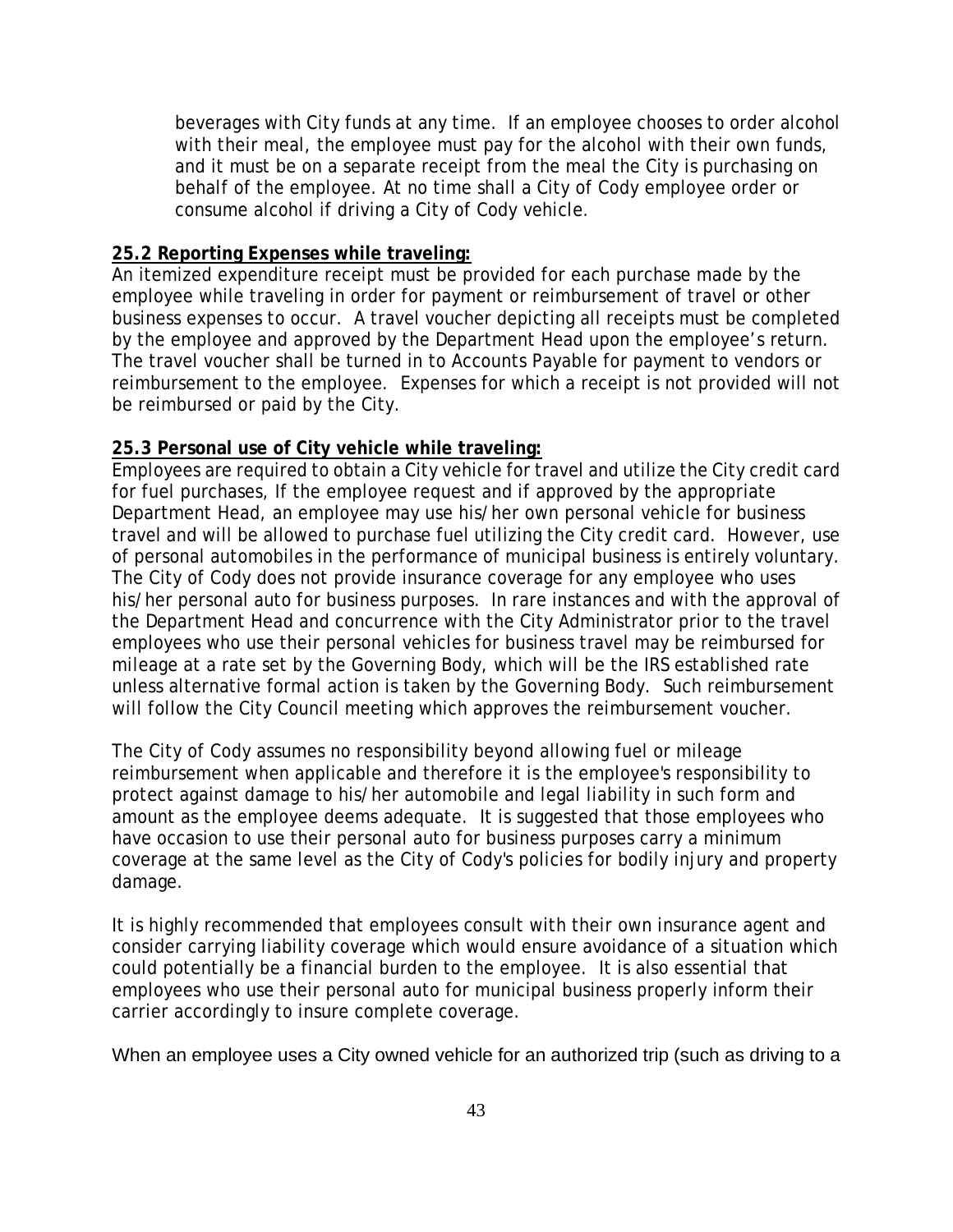training or meeting out of town), the employee may take the vehicle only to and from the location of the training or meeting, and to restaurants or other establishments where the employee will eat meals. The employee shall not use a City vehicle to drive for other purposes unrelated to City business, such as visiting relatives or friends, shopping, or going to bars.

Employees who are involved in an accident while traveling on business must promptly report the incident to their immediate supervisor. Vehicles owned, leased, or rented by the City may not be used for personal use without prior Department Head approval and may not be driven if alcoholic beverages, illegal drugs or prescribed drugs which prohibit driving have been consumed.

With prior Department Head approval, employees on business travel may be accompanied by family members or friends, when the presence of companions will not interfere with the successful completion of business objectives. Generally, employees are also permitted to combine personal travel with business travel, as long as time away from work is approved. Additional expenses arising from such non-business travel are the responsibility of the employee, as are expenses incurred because a family member or friend accompanies the employee.

## **SECTION 26: SAFETY**

To assist in providing a safe and healthful work environment for employees, customers, and visitors, the City of Cody has established a workplace safety program. This program is a top priority for the City. The Department Heads and supervisory staff have responsibility for implementing, administering, monitoring, and evaluating the safety program within their relative departments. Its success depends on the alertness and personal commitment of all.

The City provides information to employees about workplace safety and health issues through regular internal communication channels such as supervisor-employee meetings, bulletin board postings, memos, or other written and electronic communications.

Employees and supervisors receive regular workplace safety training. The training covers potential safety and health hazards and safe work practices and procedures to eliminate or minimize hazards.

Some of the best safety improvement ideas come from within. Those employees with ideas, concerns, or suggestions for improved safety in the workplace are encouraged to raise them with their supervisor or Department Head, with another supervisor or to their division Safety Committee Representative. Reports and concerns about workplace safety issues may be made anonymously if the employee wishes. All reports can be made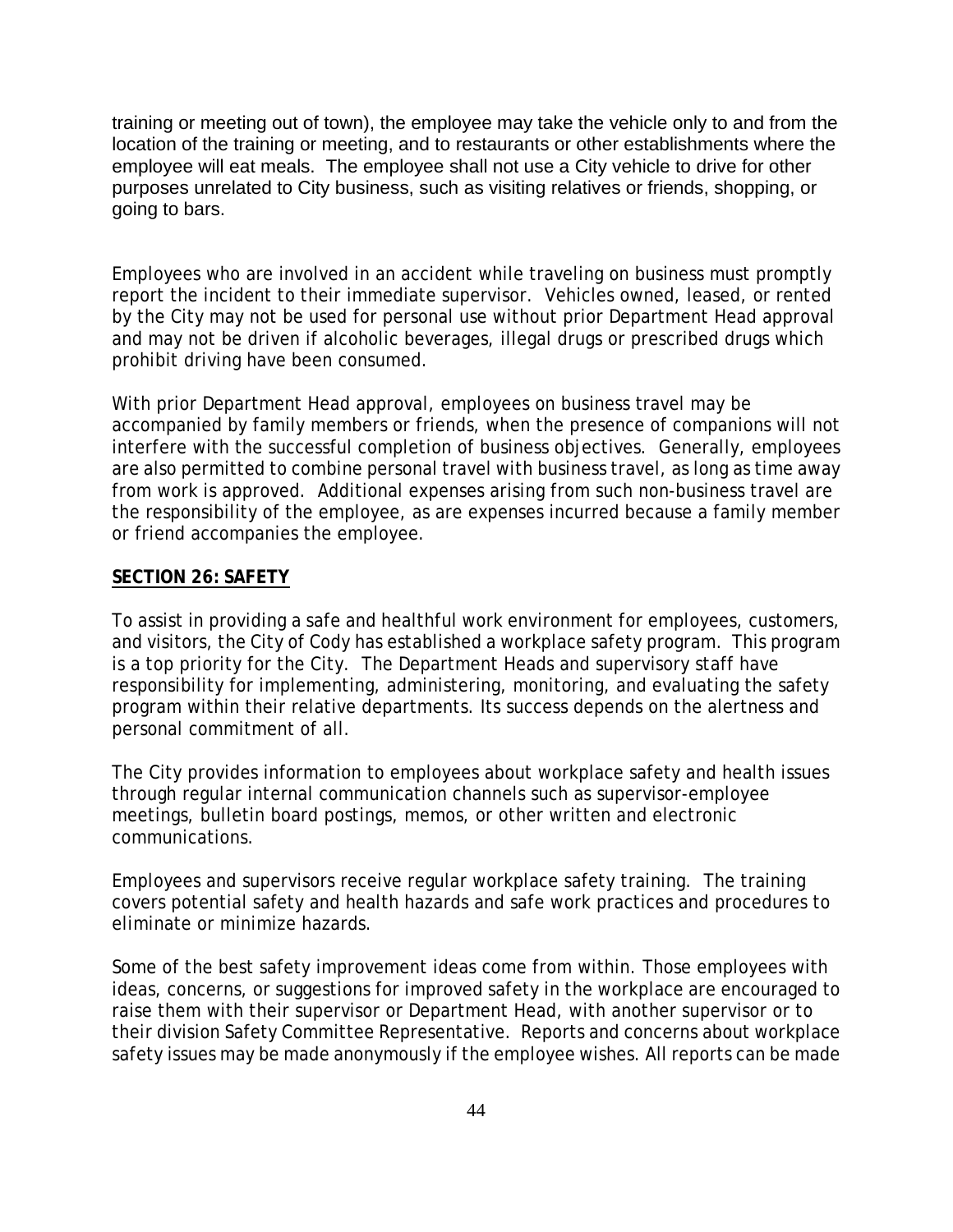without fear of reprisal.

Each employee is expected to obey specified safety rules and procedures for their department and to exercise caution in all work activities. Employees must immediately report any unsafe condition to the appropriate supervisor or Department Head. Employees may refuse to work in unsafe work conditions without fear of reprisal if the unsafe conditions have been reported to his/her supervisor or Department Head. Employees who violate safety standards, who cause hazardous or dangerous situations, or who fail to report or, where appropriate, remedy such situations may be subject to disciplinary action, up to and including termination of employment.

In the case of accidents, incidents or injuries, regardless of how insignificant it may appear, employees are to immediately notify their supervisor or the Administrative Services office and to complete all required information in a prompt and timely manner. Such reports are necessary to comply with laws and to initiate insurance and workers' compensation benefits procedures where applicable.

Employees are also expected to address safety issues and concerns which they see when in the community. This may include stopping and fixing the issue immediately or securing a scene until it can be addressed by the appropriate staff.

### **SECTION 27: VISITORS IN THE WORKPLACE**

To provide for the safety and security of employees and the facilities of the City, only authorized visitors are allowed in or at the workplace. Restricting unauthorized visitors helps maintain safety standards, protects against theft, ensures security of equipment, protects confidential information, safeguards employee welfare, and avoids potential distractions and disturbances.

All visitors should enter City facilities at the main entrances. Authorized visitors will receive directions or be escorted to their destination. Employees are responsible for the reasonable conduct and safety of authorized visitors.

If an unauthorized individual is observed in City facilities, employees should immediately notify their supervisor or, if necessary, direct the individual to the main entrance.

### **SECTION 28: ACCESS TO PERSONNEL FILES**

The City of Cody maintains personnel files on each employee. The personnel files include such information as the employee's job application, resume, records of training, documentation of performance appraisals and salary increases, and other employment records. Personnel files are maintained by the Administrative Services Department. Medical information will be maintained separately from the employees' personnel files.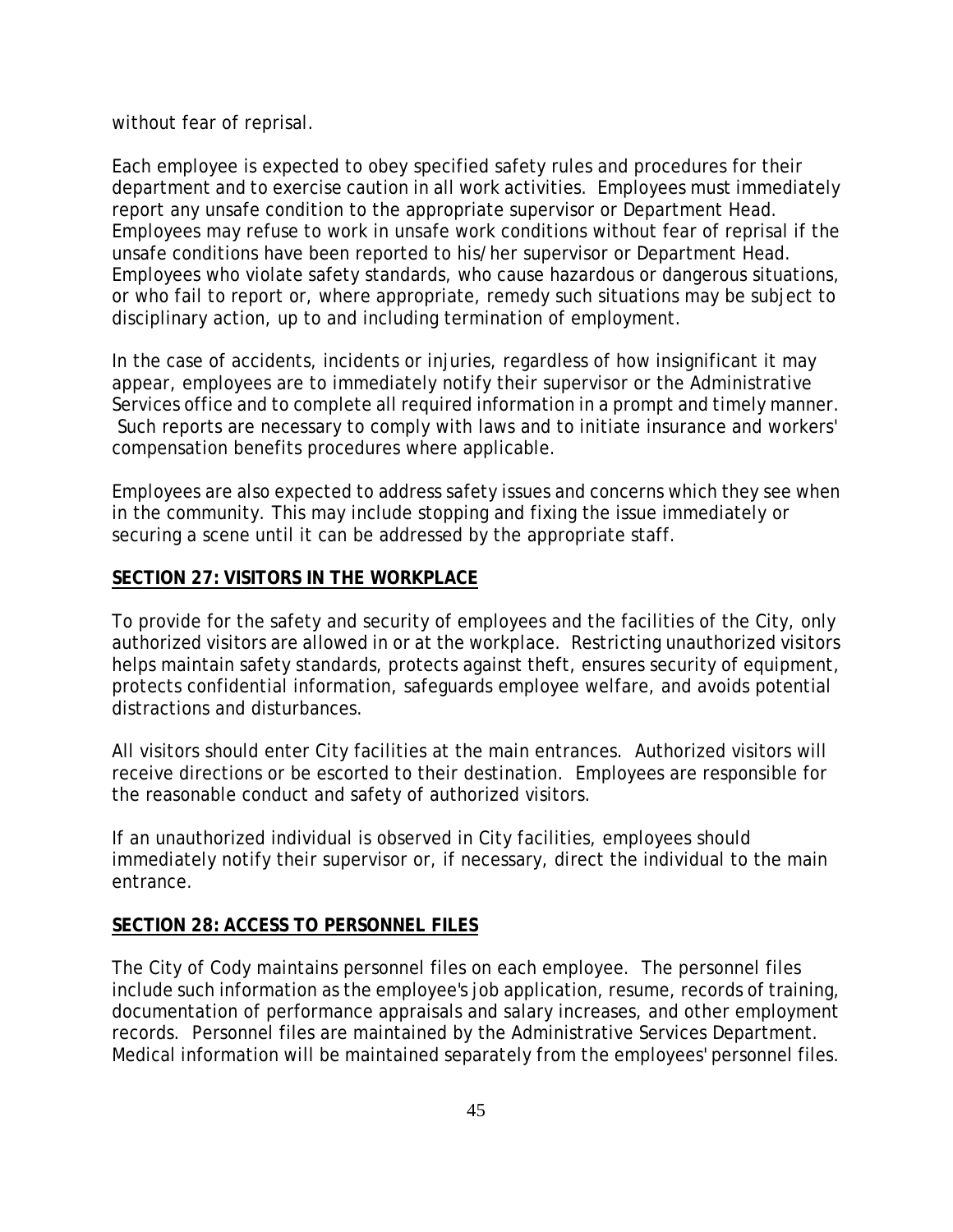Personnel files are the property of the City, and access to the information they contain is restricted as per state Statute 16-4-203 which reads, "Personnel files except those files shall be available to the duly elected and appointed officials who supervise the work of the person in interest. Applications, performance ratings and scholastic achievement data shall be available only to the person in interest and to the duly elected and appointed officials who supervise his work. Employment contracts, working agreements or other documents setting forth the terms and conditions of employment of public officials and employees are not considered part of a personnel file and shall be available for public inspection."

Employees who wish to review their own files should contact the Administrative Services Officer or his/her designee, or City Administrator. With reasonable advance notice, employees may review their own personnel files in the City's offices and in the presence of an individual appointed by the City to maintain the files.

### **SECTION 29: DRUG AND ALCOHOL USE**

It is the City's intention to provide a drug-free, healthful, and safe workplace. To promote this goal, employees are required to report to work in appropriate mental and physical condition to perform their jobs in a satisfactory manner. To inform employees about important provisions of this policy, the City has established a drug-free awareness program. The program provides information on the dangers and effects of substance abuse in the workplace, resources available to employees, and consequences for violations of this policy. Employees with questions or concerns about substance dependency or abuse are encouraged to discuss these matters with their Supervisor, Department Head, City Administrator or the Administrative Services Officer or his/her designee to receive assistance or referrals to appropriate resources in the area.

While on City premises, in City uniforms or vehicles, while on scheduled stand-by time and while conducting business-related activities off City premises, no employee may use, possess, distribute, sell, or be under the influence of illegal drugs or alcohol. The authorized use of prescribed drugs is permitted on the job only if it does not impair an employee's ability to perform the essential functions of the job effectively and in a safe manner that does not endanger employees or other individuals in the workplace. Employees must report the prescribed use of medications that may impair judgment or the ability to perform the job duties to their supervisor. The supervisor may authorize temporary work assignments when appropriate.

All employees are expected to be in a state of mind and physical condition fit to complete their assigned duties safely and competently during work hours. No employee shall report to work or remain on duty while having any detectable level of alcohol. Employees shall not drink any intoxicating beverage on duty. Employees shall not, at any time while on duty, be under the influence of an intoxicating substance. Employees shall not report for work or make contact with the general public while working when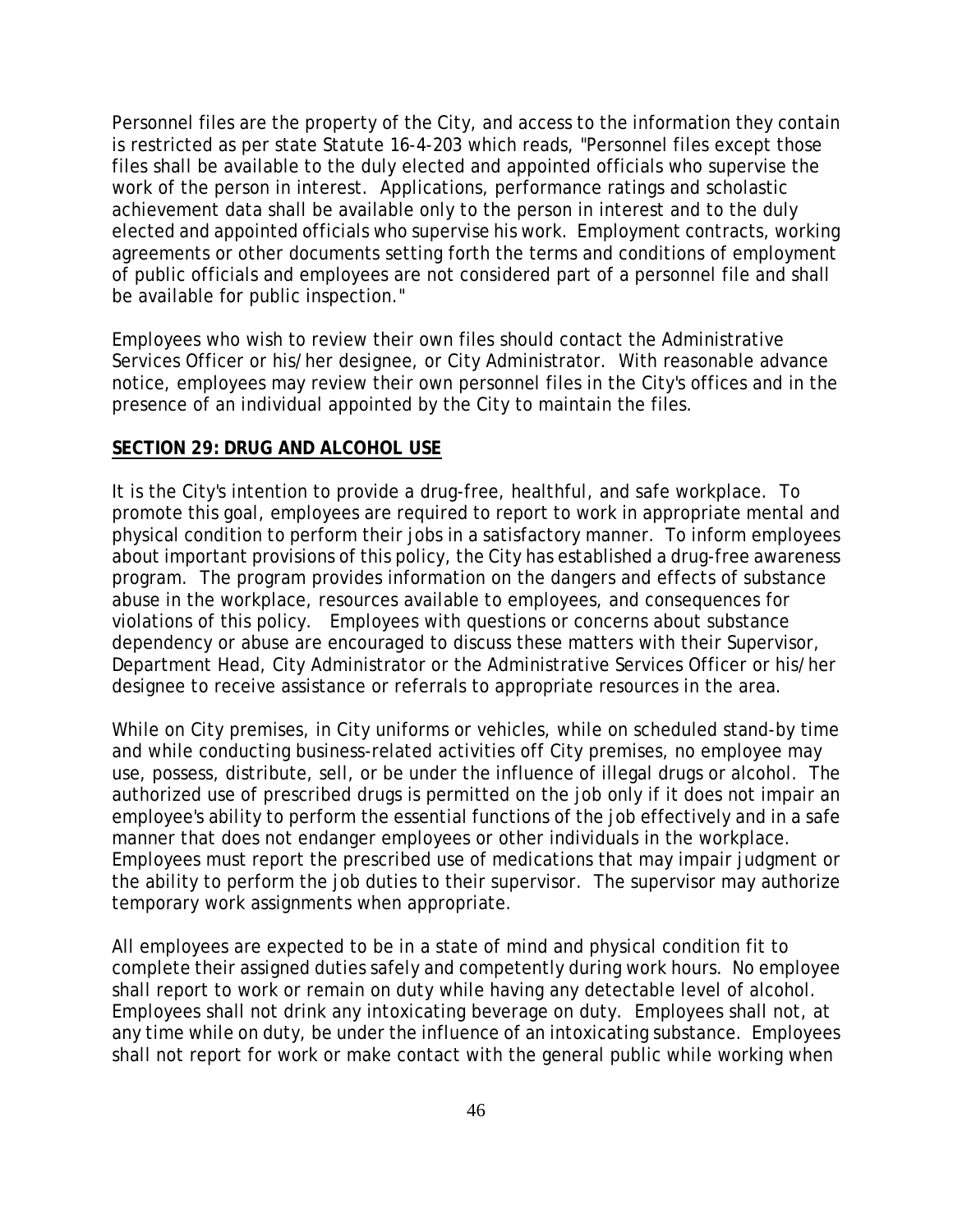an odor of an intoxicating beverage is on their breath or person. Any employee violating these expectations shall be subject to disciplinary action up to and including termination.

In the event of an emergency call-out, each employee must determine his/her fitness for work if alcohol has been consumed. No adverse actions will be taken if, in an emergency call-out, the employee believes him/her to be incapacitated for work, says so, or is told so by a Supervisor or Department Head, before actually going on duty. Under no circumstances will an employee who is assigned to stand-by status consumes alcoholic beverages while on stand-by. Employees shall refer to Section 30.4 for specific guidelines.

Violations of this policy may lead to disciplinary action, up to and including termination of employment, and/or required participation in a substance abuse rehabilitation or treatment program. Such violations may also have legal consequences.

Employees with drug or alcohol problems that have not resulted in, and are not the immediate subject of, disciplinary action may request approval to use accrued vacation, compensatory, sick or personal leave or to take unpaid time off to participate in a rehabilitation or treatment program. Leave may be granted by the City Administrator if the employee agrees in writing to abstain from use of prohibited substances; abides by all City policies, rules, and prohibitions relating to conduct in the workplace; abide by any follow-up requirements; and if granting the leave will not cause the City any undue hardship. The City may require additional monitoring as a condition of the employee's return to work to determine the employee's continued ability to perform the functions of his or her position.

Under the Drug-Free Workplace Act, an employee who performs work for a government contract or grant must notify the City of a criminal conviction for drug-related activity occurring in the workplace. The report must be made within five days of the conviction.

The City of Cody maintains the right to require an employee to submit to a drug and alcohol test if such use is suspected or if other reasonable circumstances warrant such a test. An employee required to submit to a drug and alcohol test shall immediately be placed on administrative leave with pay for the remainder of his/her work shift or until the results are obtained. When an employee is ordered to take a test to determine the presence of alcohol and/or controlled substances in his/her system, he/she shall take the test and/or shall admit to having used a controlled substance or alcohol. If the employee refuses, a record of the refusal will be kept in his/her personnel file along with a report from the supervisor describing the actions and/or incidents which led to the test requirement. Refusal to submit to a test will result in disciplinary action, up to and including termination.

If a test does not reveal the presence of alcohol or a controlled substance, it shall be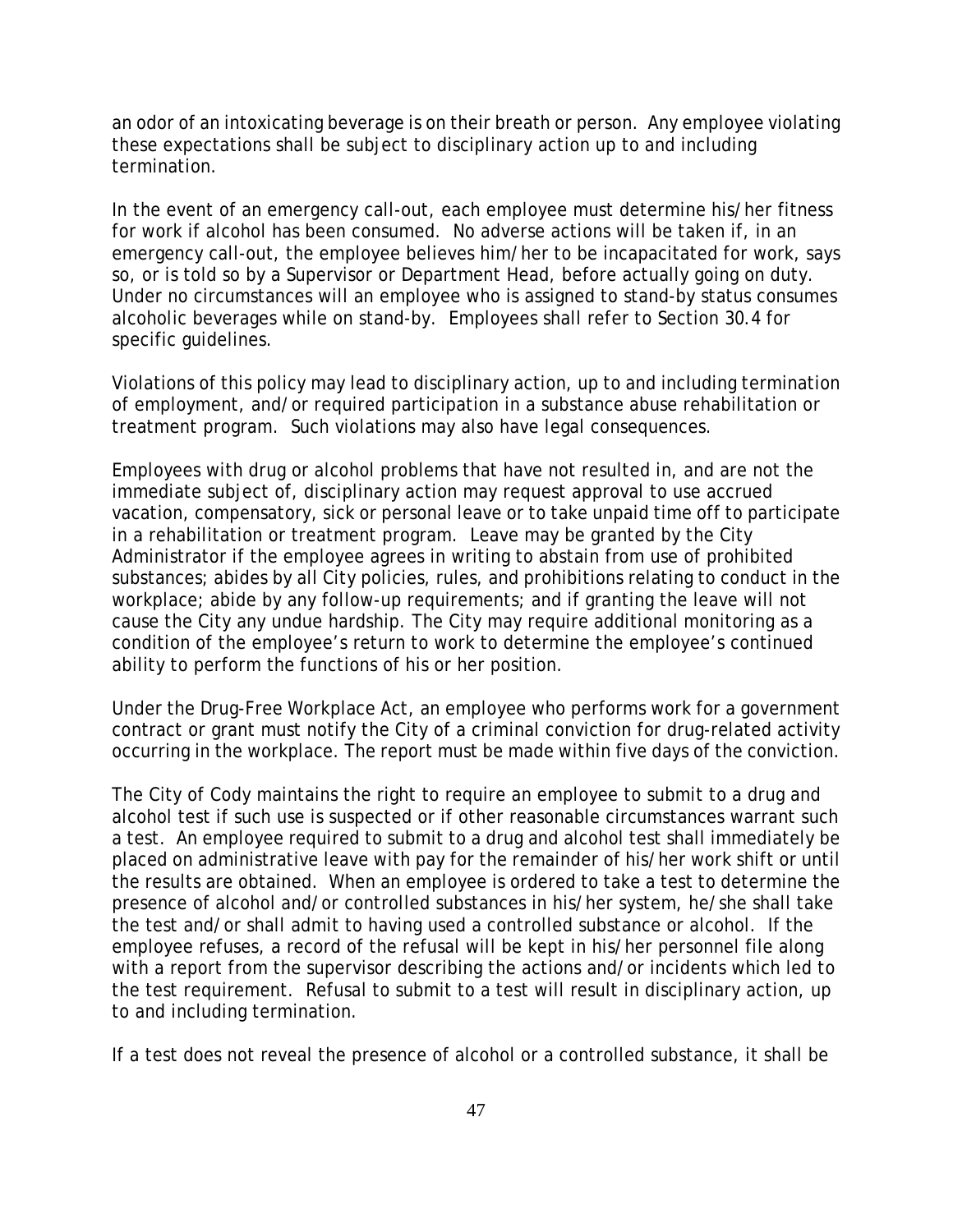presumed the employee had not used alcohol or a controlled substance and the Supervisor's report shall not be retained as part of the employee's personnel file nor made the basis of any disciplinary action against the employee and the employee's Administrative Leave shall be rescinded. If the test reveals the presence of alcohol, the employee's supervisor will investigate the circumstances and make recommendations for disciplinary action, up to and including termination of employment. If an employee is referred to an appropriate agency for drug and alcohol assessment and treatment, a written record of this action shall be included in the employee's personnel file. A written agreement, including follow-up testing and monitoring, will be signed by the employee prior to return to work. The employee must adhere to the stipulations of this agreement in order to continue in the position.

An employee suspected of having alcohol and/or a controlled substance in his/her system during work hours shall be directed to provide a sample of blood, breath or urine for analysis at a laboratory specified by the City of Cody. The City will absorb the cost for the test. At the employee's discretion, he/she may request an additional test, provided he/she agrees to pay any additional cost. If the test is not performed within one hour of the order, due to the fault of the employee, then and in that event, it shall be presumed the employee had used a controlled substance or alcohol as asserted in the written report of the supervisor. The employee will be subject to disciplinary action, up to and including termination.

Employees required to maintain a commercial driver's license in their employment with the City of Cody will be subject to all testing and compliance requirements of the Federal Omnibus Transportation Employee Testing Act of 1991 and any amendments to the Act. The policy regarding this testing program follows this drug and alcohol use policy. Positive tests will be further investigated and will result in disciplinary action up to and including termination.

Employees with questions on this policy or issues related to drug or alcohol use in the workplace may raise their concerns with their Supervisor, Department Head, Administrative Services Officer or the City Administrator without fear of reprisal.

## **SECTION 30: DRUG AND ALCOHOL TESTING POLICY FOR COMMERCIAL DRIVER'S LICENSE**

It is the City of Cody's policy that its drivers should be free from drug and alcohol abuse. Consequently, the use of illegal drugs or improper use of alcohol by drivers is prohibited. The overall goal of drug and alcohol testing is to ensure a drug-free and alcohol-free transportation environment and to reduce accidents, injuries and fatalities. The requirements of this policy are in addition to other requirements established by federal and state law and City of Cody policy regarding the use of alcohol and drugs. In some instances, those laws or policies may be more restrictive than the requirements set out in this policy.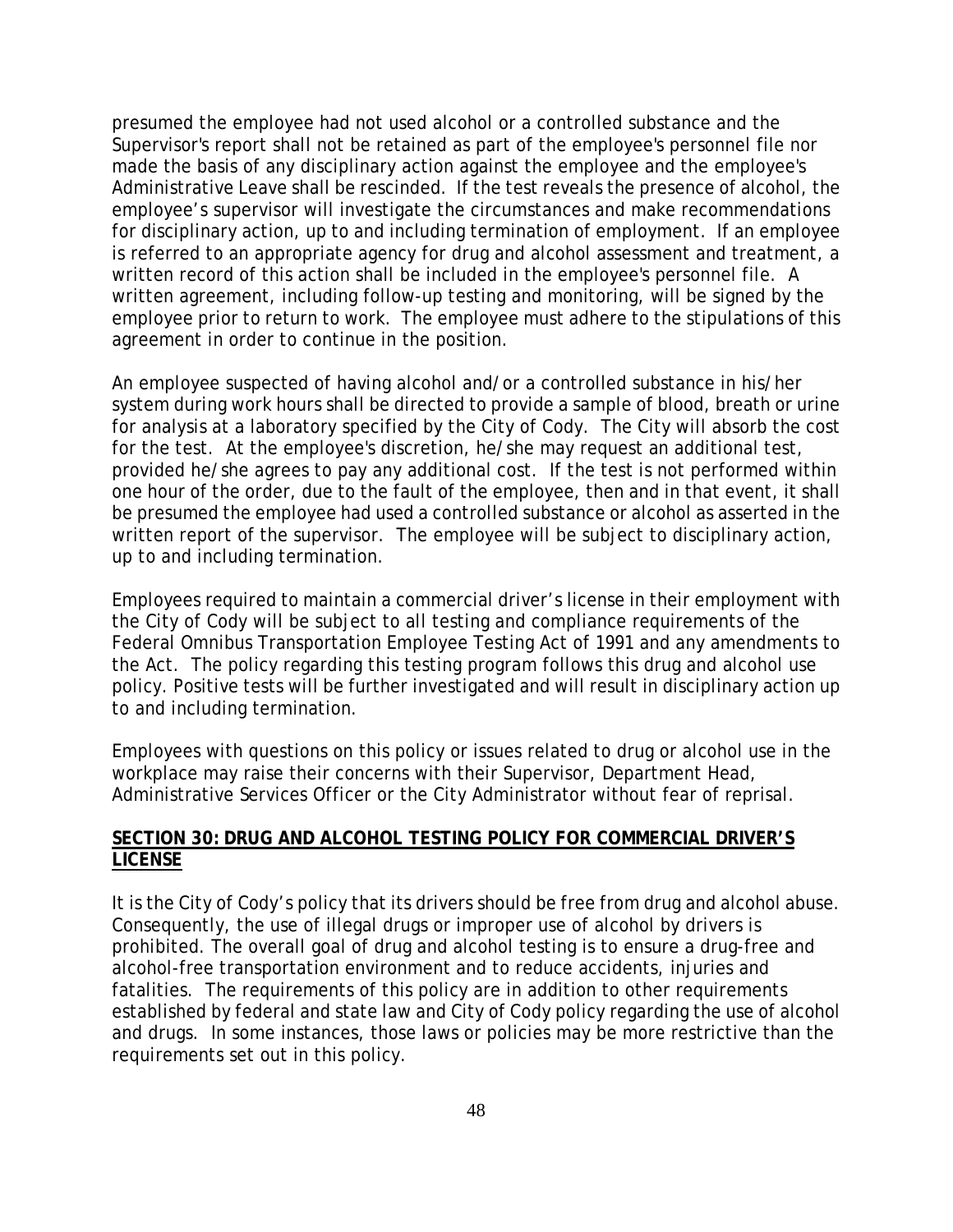The City of Cody is required under the provisions of the Federal Omnibus Transportation Employee Testing Act of 1991 to implement a drug and alcohol testing program for all persons subject to commercial driver's license requirements. This program includes drug and alcohol testing such drivers for reasons of reasonable suspicion, random, post-accident, return-to-duty, follow-up and pre-employment drug testing. In addition, the City of Cody is responsible for maintaining appropriate records, and notifying drivers of the requirements and consequences of the program.

**30.1 Implementation Date:** The testing program referred to in this policy was implemented March 1, 1996.

**30.2 Definitions:** For the purpose of this policy, the following terms are defined.

Alcohol**:** The intoxicating agent in beverage alcohol, ethyl alcohol or other low molecular weight alcohol including methyl and isopropyl.

Driver**:** Any person who operates a commercial motor vehicle. This includes full-time, regularly employed drivers; casual, intermittent or occasional drivers, leased drivers and independent, owner-operator contractors.

Drug: Includes any of the following controlled substances; marijuana, cocaine, opiates, amphetamines and phencyclidine (PCP):

Medical Review Officer (MRO): A licensed physician (medical doctor or doctor of osteopathy) responsible for receiving laboratory results generated by the City's drug testing program who meets the qualifications as listed in 49 CFR 40.3.

Regulations:Those regulations promulgated by the Department of Transportation found at 49 CFR part 40, and the regulations promulgated by the Federal Highway Administration found at 49 CFR part 332, as from time to time amended.

Safety-Sensitive Function: Includes all on-duty functions performed from the time a driver begins work or is required to be ready to work. It includes driving; waiting to be dispatched, inspecting and servicing equipment; supervising, performing or assisting in loading and unloading; repairing or obtaining and waiting for help with a disabled vehicle; performing driver requirements related to accidents; and performing any other work for the City of Cody or paid work for any other entity.

Substance Abuse Professional: A licensed physician or certified psychologist, social worker, employee assistance professional or certified addiction counselor with knowledge of and clinical experience in the diagnosis and treatment of alcohol and drug-related disorders.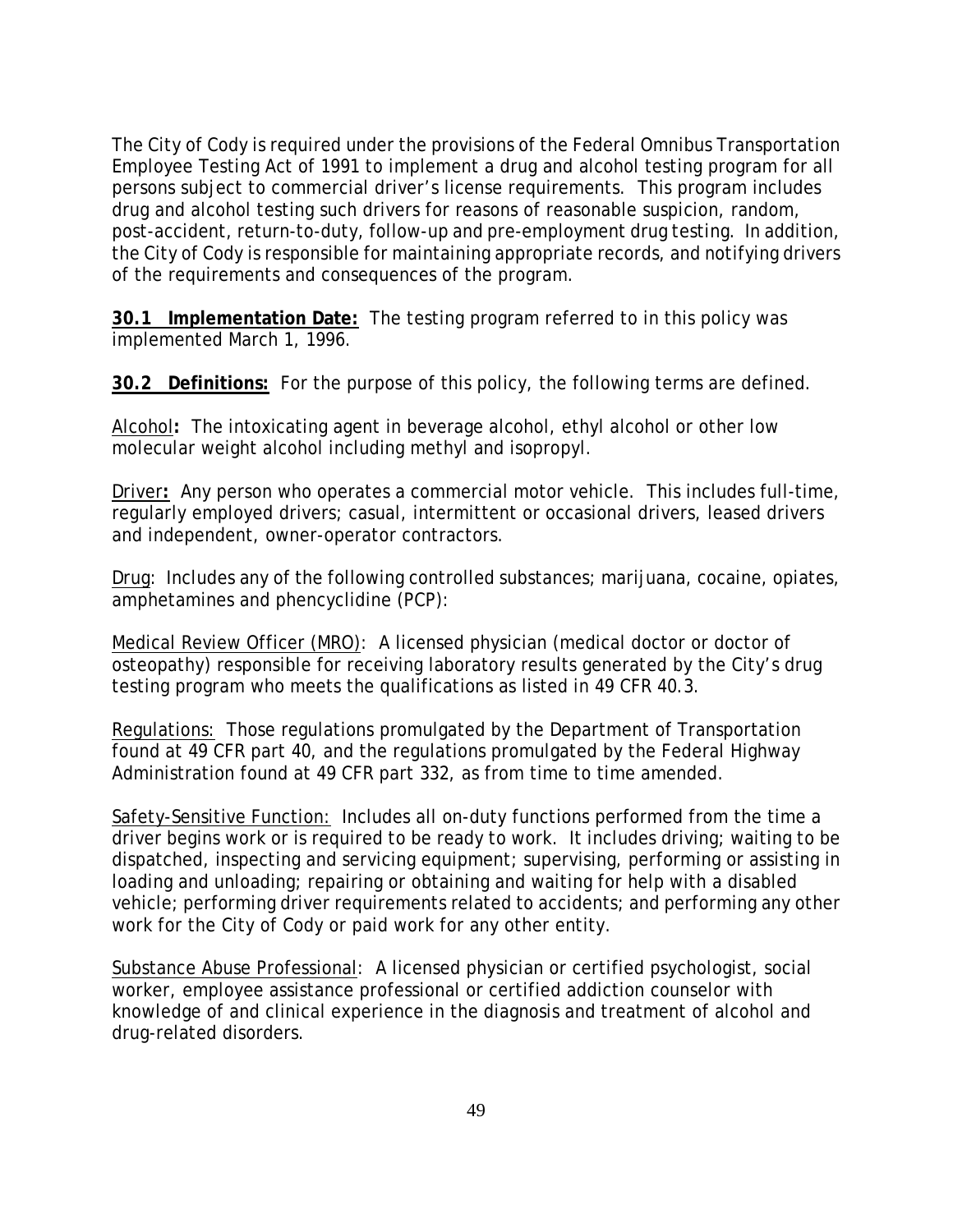# **30.3 Program Coordinator**

The City of Cody has designated the Administrative Services Officer or his/her designee to act as the program coordinator to implement the City's alcohol and drug testing program within the guidelines of this policy.

# **30.4 Alcohol and Drug Prohibitions**

No driver shall report for duty or remain on duty requiring the performance of safety-sensitive functions while having any detectable blood alcohol concentration. No driver shall be on duty or operate a commercial motor vehicle while the driver possesses alcohol or drugs. No driver shall use alcohol or drugs while performing safety-sensitive functions. No driver shall perform safety-sensitive functions within four (4) hours after using alcohol and until the employee's detectable blood alcohol concentration is zero. No driver required to take a post-accident alcohol test shall use alcohol for eight (8) hours following the accident or until he or she undergoes a post-accident alcohol test, whichever occurs first.

No driver shall report for duty or remain on duty requiring the performance of safety-sensitive functions when the driver uses any controlled substance, except when the use is pursuant to the instructions of a physician who has advised the driver that the substance does not adversely affect the driver's ability to operator a commercial motor vehicle. No driver shall report for duty, remain on duty or perform a safety-sensitive function if the driver tests positive for drugs. No driver shall refuse to submit to a controlled substance or alcohol test when provided for under this policy or the Federal Regulations.

# **30.5 Pre-Employment Testing**

Drug tests shall be conducted in accordance with the Regulations before any driver is permitted to perform a safety-sensitive function for the City of Cody. Testing for newly-hired drivers shall be conducted after the offer of employment but before employment commences. Offers of employment are contingent on this test result. A refusal to submit to drug testing and/or refusal to release information as required by the City of Cody shall remove the applicant from employment consideration. Such testing will also be required of any employee transferring into a covered position.

Exceptions may be made for drivers who have:

- 1. Participated in a valid drug testing program required by law within the preceding thirty days; and
- 2. While participating in that program, have either drug tested within the past six (6) months or have participated in a random selection program for the previous twelve (12) months; and
- 3. No prior employer has knowledge of a violation within the previous six (6) months, provided that the City of Cody has been able to make all verifications required by law.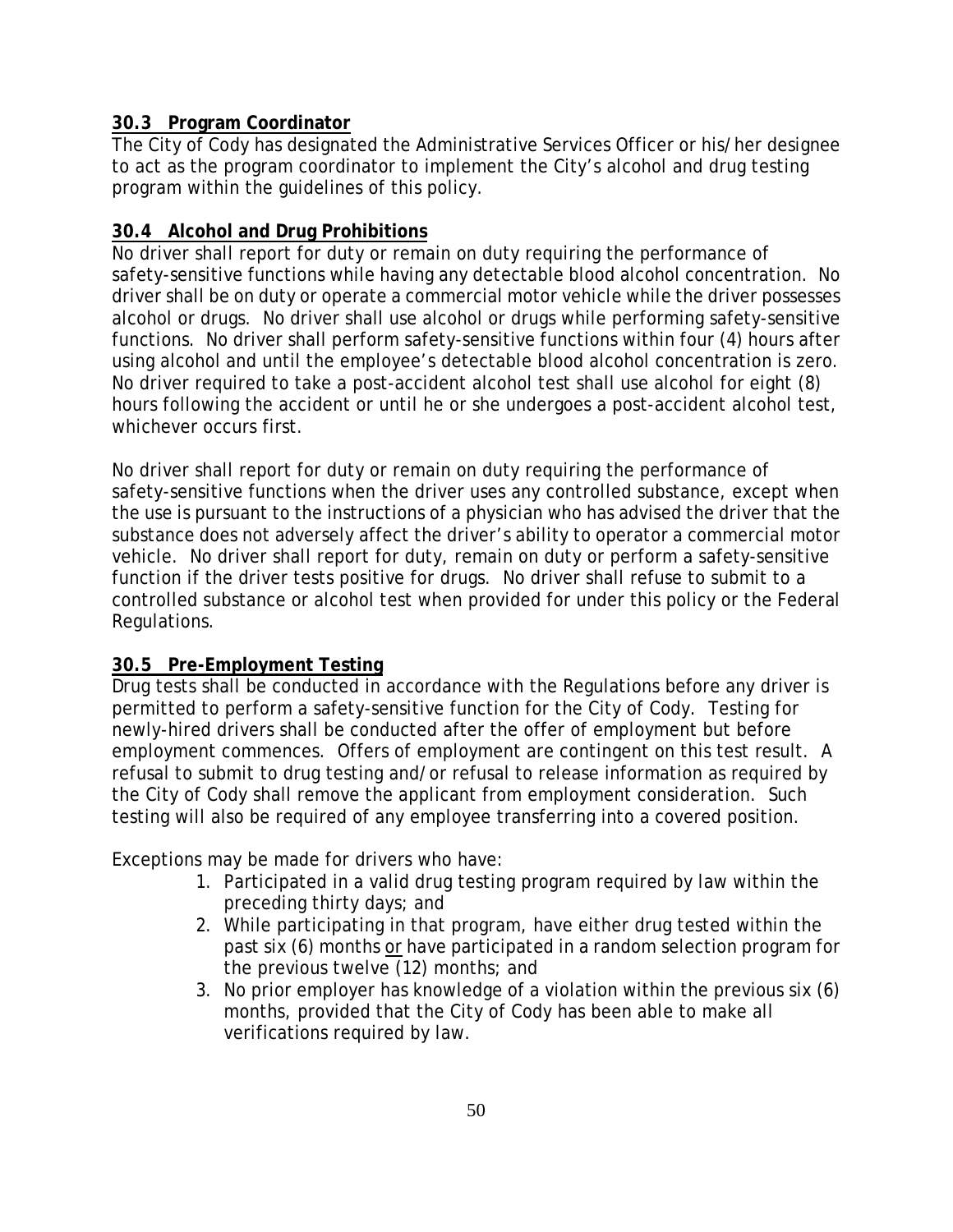# **30.6 Post Accident Testing**

Alcohol and drug tests shall be conducted as soon as practicable after an accident on a driver who:

- 1. Was performing safety-sensitive functions with respect to the vehicle, if the accident involved loss of human life; or
- 2. Receives a citation under state or local law for a moving traffic violation arising from a qualifying accident. A qualifying accident includes: (a) bodily injury requiring immediate treatment away from the accident scene, or (b) disabling damage to one or more vehicles requiring the vehicle to be towed or transported away from the scene of the accident.

Drivers shall make themselves readily available for testing, unless such driver has the need for immediate medical attention. No driver shall use alcohol for eight hours after the accident, or until after she/he undergoes a post accident alcohol test, whichever comes first. An alcohol test must be performed within eight hours following an accident and a drug test within 32 hours. Drivers must follow all-post accident instructions given by the City of Cody.

Post-accident testing requirements may be fulfilled by properly administered tests conducted by federal, state and/or local law enforcement officials as long as the results of those tests are provided to the City of Cody.

# **30.7 Random Testing**

Alcohol and drug testing shall be conducted on a random basis at unannounced times throughout the year in accordance with the Federal Regulations. Tests for alcohol shall be conducted just before, during or just after the performance of safety-sensitive functions. Drivers shall be selected by a scientifically valid random process, and each driver shall have an equal chance of being tested each time selections are made. Random selections shall be spread throughout the year. Drivers who have been told of their random selection shall, from the point of being informed, devote every action to providing a specimen. Any action that impedes the proper administration of a test shall be considered refusal to test.

The City of Cody contracts with an independent Pathology Consultant to provide the random testing requirements. City staff does not randomly select employees to test. The City of Cody is required by law to notify those employees selected and make sure they are tested within the time frame assigned by the Pathology Consultants.

# **30.8 Reasonable Suspicion Testing**

Any qualified supervisor or City of Cody administrative staff member who has reasonable suspicion to believe an employee has violated the City of Cody's alcohol or drug prohibitions shall require the employee to submit to a reasonable suspicion test, which may be by blood, breath or urine as directed by the City Administrator or Administrative Services Officer. A qualified supervisor or administrative staff member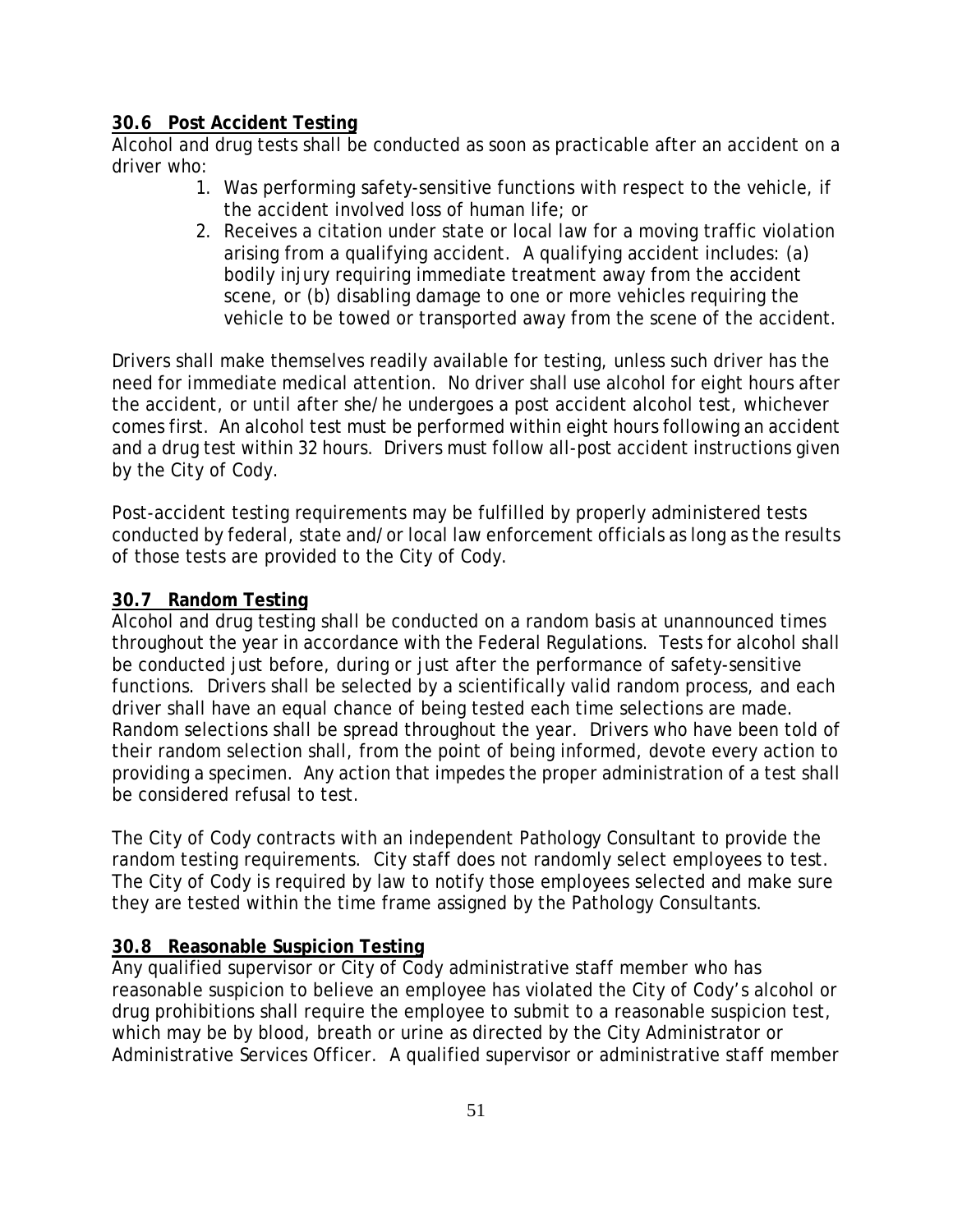must be a person who has been properly trained, in accordance with federal regulations, to make a determination that reasonable suspicion exists. The reasonable suspicion must be based on specific, contemporaneous, articulable observations concerning the appearance, behavior, speech or body odors of the driver. The observations may include indication of the chronic and withdrawal effects of drugs.

Alcohol testing is authorized for reasonable suspicion only if the required observations are made just before, during or just after the period of the work day when the driver must comply with alcohol prohibitions. An alcohol test may not be conducted by the person who determined reasonable suspicion exists to conduct the test. If an alcohol test is not administered within two (2) hours of a determination of reasonable suspicion, the City of Cody shall prepare and maintain a record explaining why this was not done. Attempts to conduct alcohol tests shall terminate after eight (8) hours, and the City of Cody will state in the record the reasons for not administering the test.

A qualified supervisor or City administrative staff member who makes observations leading to a reasonable suspicion test shall make a written record of his/her observations within 24 hours of the observed behavior or before the results of the drug test are released, whichever is earlier.

## **30.9 Return to Duty Testing**

An alcohol and/or drug test shall be conducted when a driver who has violated the City of Cody's alcohol or drug prohibition returns to performing safety-sensitive duties. Employees whose conduct involved alcohol cannot return to duty in a safety-sensitive function until the return-to-duty test produces a verified blood alcohol concentration test result of zero. Employees whose conduct involved drugs cannot return to duty in a safety-sensitive function until the return-to-duty test produces a verified negative result.

## **30.10 Follow-up Testing**

A driver who violates the City of Cody's alcohol or drug prohibition and is subsequently identified by a substance abuse professional as needing assistance in resolving an alcohol or drug problem shall be subject to unannounced follow-up testing as directed by the substance abuse professional in accordance with the law. Follow-up testing shall be conducted just before, during or just after the time when the driver is performing safety-sensitive functions.

## **30.11 Refusal to Submit to Testing**

No driver shall refuse to submit to any of the tests. An employee will be considered to refuse to submit when she/he fails to provide adequate breath or urine for testing when notified of the need to do so, or when she/he engages in conduct that clearly obstructs the testing process. Such refusal will be treated as if the City of Cody received a positive test and is subject to further disciplinary action up to and including termination.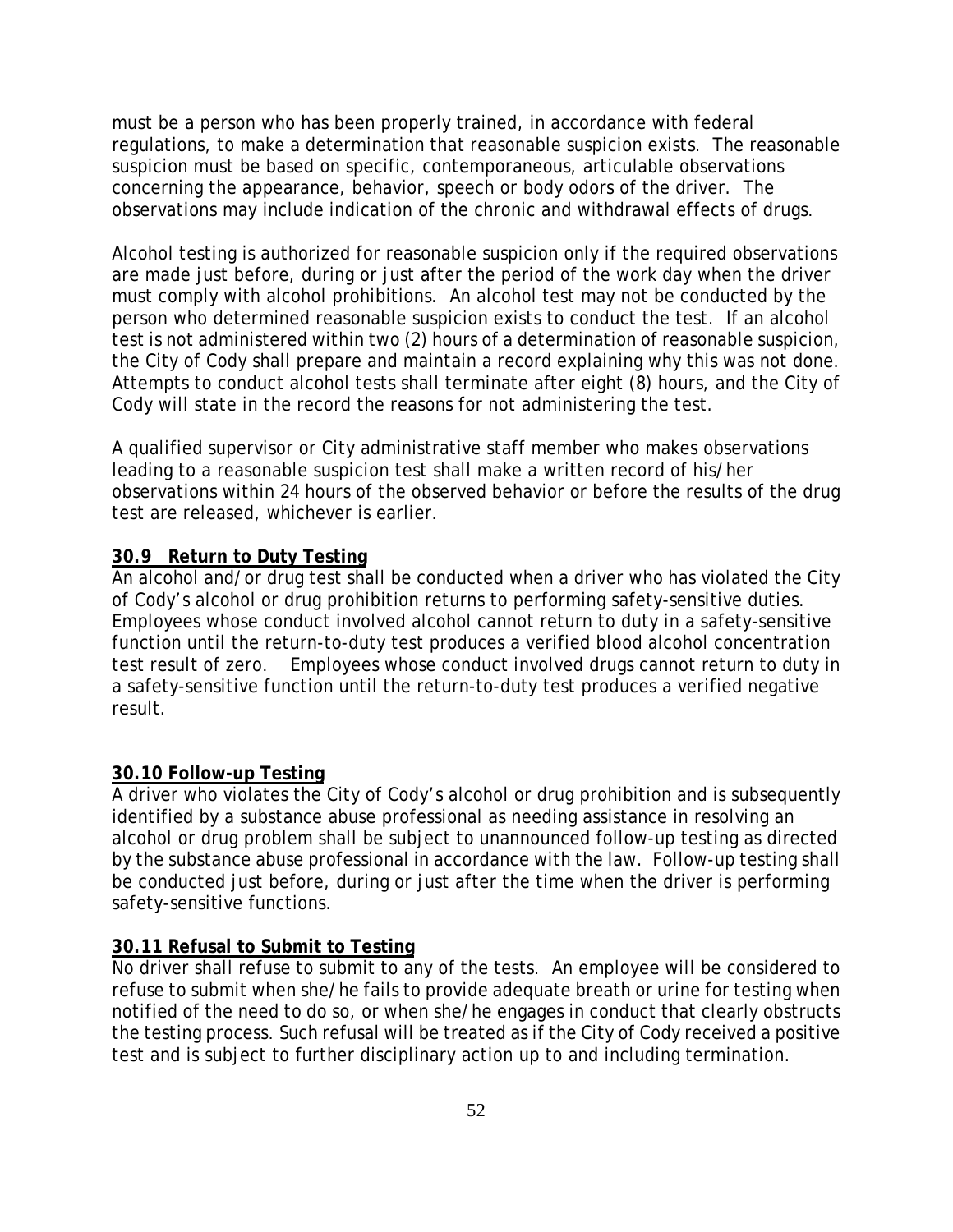# **30.12 Testing Procedures**

The City of Cody shall follow the federal guidelines and standards of the Department of Health and Humans Services and the Department of Transportation regarding testing and laboratory procedures. This shall include a selection of sites with appropriately trained personnel for alcohol and drug testing, selection analysis, and selection of a Medical Review Officer to verify laboratory drug test results. The City of Cody's drug and alcohol testing program shall provide individual privacy in the collection of specimen samples to the maximum extent possible. The specimen collection procedures and chain of custody shall ensure that specimen security, proper identification and integrity are not compromised.

In the event a driver tests positive for a controlled substance, the driver shall have the right to have the split specimen (collected at the same time as the tested specimen) retested, provided the driver provides written notice to the Medical Review Officer (MRO) within 72 hours of being notified of the positive result. This retest shall be at the expense of the driver.

# **30.13 Enforcement**

Employees whose conduct involved alcohol and drug use cannot return to duty in a safety-sensitive function until the return-to-duty test produces the required result. A driver who is tested and found to have an alcohol concentration of 0.02 or greater, but less than 0.04 shall not perform or continue to perform safety-sensitive functions until the start of the driver's next regularly scheduled duty period, but not less than 24 hours after the test was administered.

Further employment actions up to and including termination may be instigated in accordance with the Drug Free Workplace Act of 1988 (L.L. 1010-226) other state and federal laws, and City of Cody policy. In the event a driver tests positive for drugs, or has a confirmed alcohol concentration of 0.04 or greater, or violates a prohibited conduct, the City of Cody does not guarantee that a position will be held open for a driver in the event they become re-qualified.

## **30.14 Rehabilitation**

The City of Cody shall provide for the identification of a Substance Abuse Professional (SAP) for treatment for those employees who have violated the prohibitions of the regulations. This information shall include the names, addresses and telephone numbers of SAPs and counseling and treatment programs. Any rehabilitation or evaluation sought shall be at the expense of the driver.

## **30.15 Employee Records**

Employees' alcohol and drug test results and records shall be maintained in strict confidentiality and released only in accordance with the law. Upon written request, a driver shall receive copies of any records pertaining to his or her use of alcohol or drugs,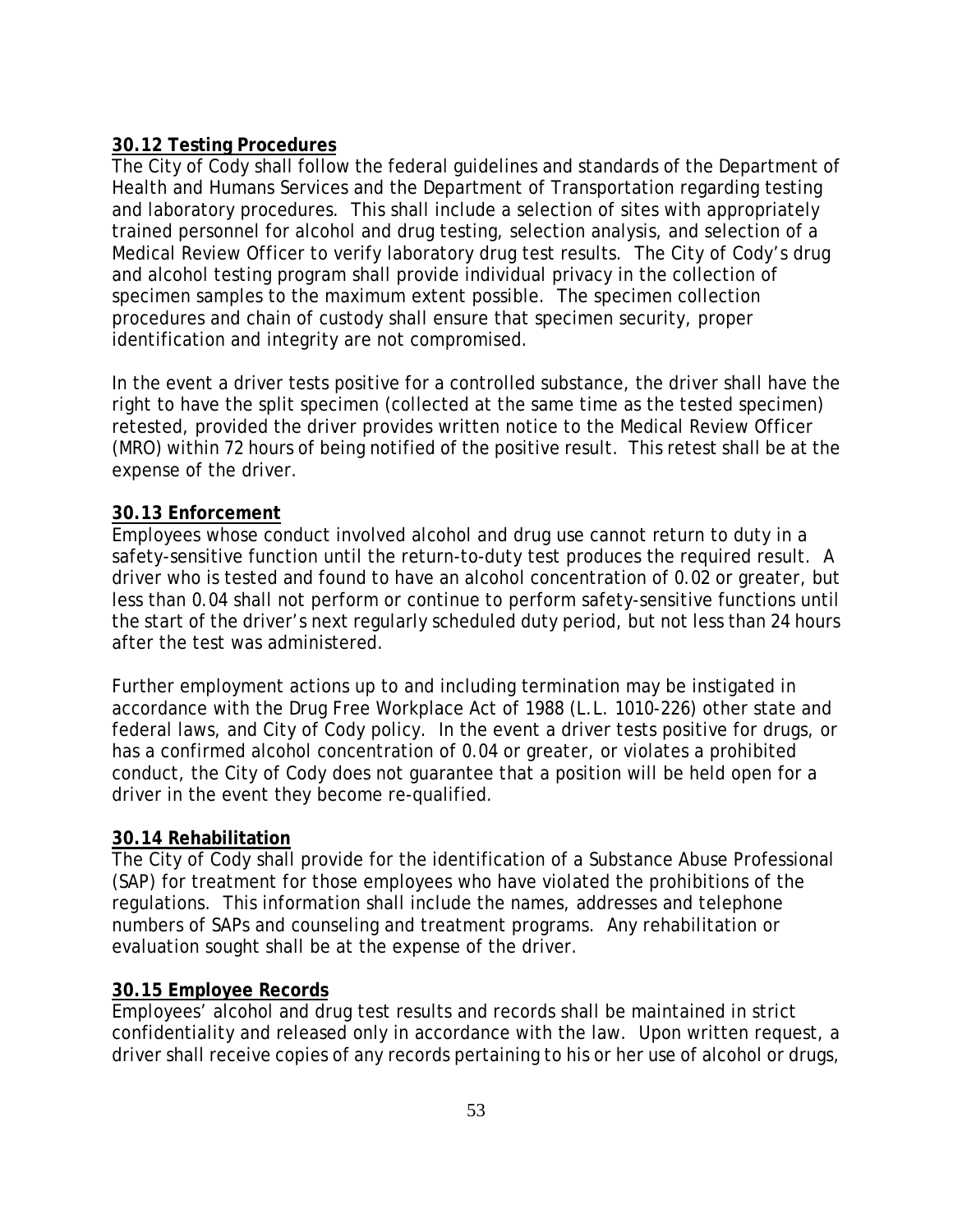including any records pertaining to his/her tests. Records shall be made available to a subsequent employer or other identified persons only as expressly requested in writing by the driver. Test records shall be maintained with the separate medical files of each employee.

# **30.16 Government Entity Records and Reports**

The City of Cody shall maintain records of its alcohol and drug prevention programs as required by federal law in 49 CFR 382.401.

# **30.17 Not a Contract**

This policy does not create a contract, either expressed or implied. The City of Cody may change the policy at any time, without notice.

# **SECTION 31: SEXUAL AND OTHER UNLAWFUL HARASSMENT**

The City of Cody is committed to providing a safe work environment that is free of discrimination and harassment. Harassment is defined as verbal or physical conduct that belittles, shows hostility, or aversion toward an individual because of that person's race, skin color, religion, gender, national origin, age, disability or other federal and state protected classifications. Harassment can also occur if conduct is directed toward a person's relatives, friends or associates. Harassment does one or more of the following:

- Creates an intimidating, hostile, or offensive work environment.
- Has the purpose or effect of unreasonably interfering with an individual's work performance.
- Otherwise adversely affects an individual's employment opportunities.

The City of Cody's employees deserve to work in an environment that provides the opportunity to conduct their duties efficiently and to deliver service to the public without fear or intimidation. In achieving this goal, the City as an employer wishes to promote the health, wellbeing and mutual respect of all of its employees. Therefore, harassment of any kind by supervisors, department heads, or co-workers will not be tolerated within the organization or toward members of the public by City employees. In addition, the City will endeavor to protect employees, to the extent possible, from reported harassment by non-employees in the workplace.

# **31.1 Harassing Conduct in General**

Harassing conduct includes abusive words, such as epithets, slurs, and negative stereotyping, or threatening, intimidating, or hostile acts including jokes or pranks that are hostile or demeaning. Harassing conduct also includes written or graphic material that denigrates or shows hostility or aversion toward an individual or group because of race, color, religion, gender, national origin, age, disability or other federal and state protected classifications and is displayed on walls, bulletin boards, e-mails or other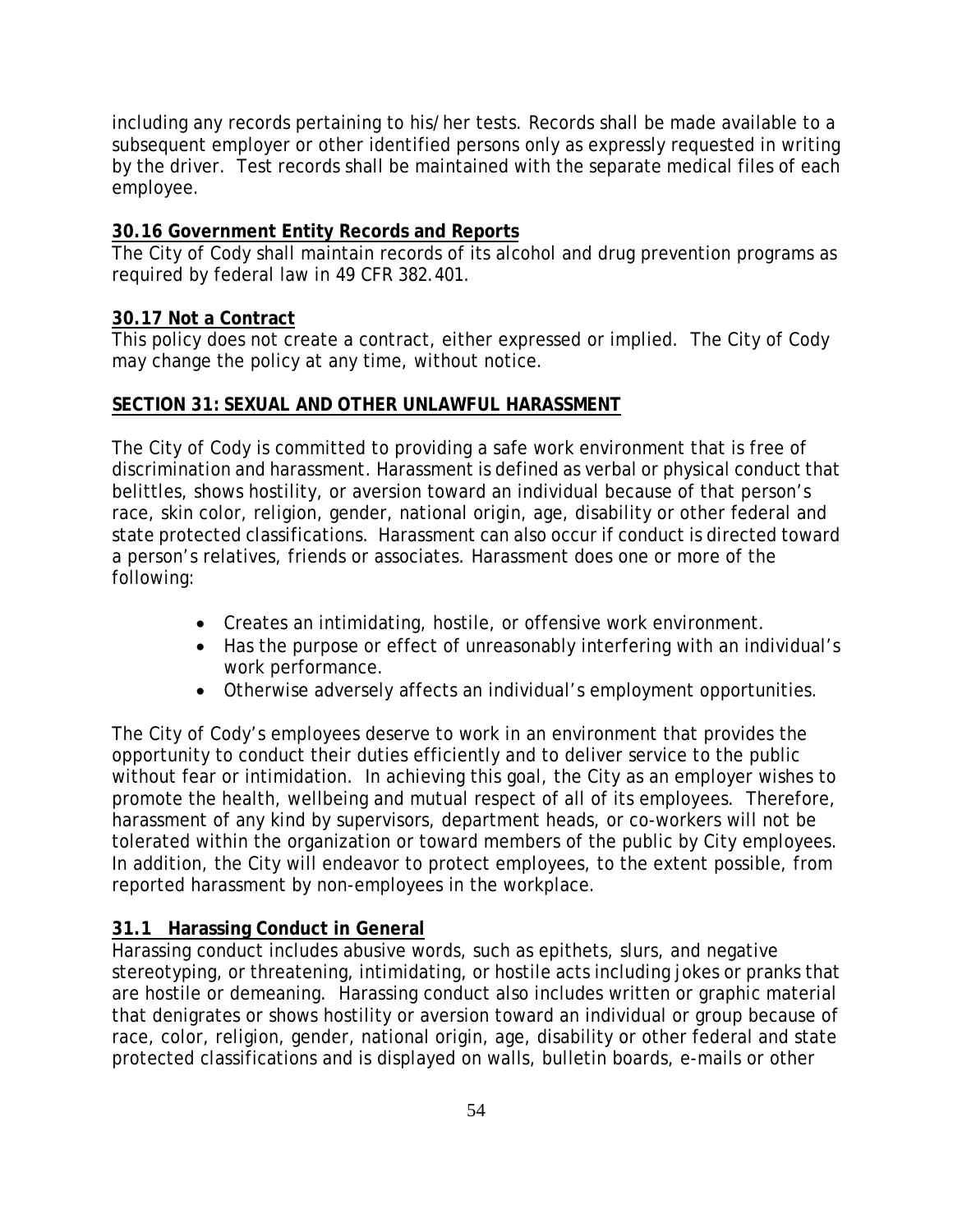locations in the workplace or is circulated in the workplace.

# **31.2 Identifying Sexual Harassment Conduct**

Sexual harassment can take many forms. The two most common forms are described as *quid pro quo* sexual harassment and *hostile work environment* sexual harassment.

- *Quid pro quo* is Latin meaning "something for something". When an employee is asked, either directly or indirectly, to submit to a sexual advance in exchange for some benefit at work such as a promotion or a pay advance, or is denied said benefit, *quid pro quo* has occurred.
- A *hostile work environment* occurs when the constant sexual or gender-based harassing activity or comment interferes with an employee's ability to do his or her job and makes the workplace intolerable.
- Other forms of sexual harassment include harassment by an employee toward non-employees such as City customers, Council members, volunteers or vendors. An employee's sexual conduct in the course of employment that is observed by and offensive to, another employee is also harassment. Since customers, vendors or other third parties can subject City employees to sexual harassment, the City will take appropriate action to protect its employees from sexual harassment by non-employees. Sexual harassment may also occur between members of the same sex.

Common situations that may involve sexual harassment include:

- Pinups in the workplace. Pinups, cartoons, e-mails and calendars containing sexual material such as centerfolds, nude or sexual pictures, are not allowed on any City property except when held for evidence in criminal or administrative investigations.
- Engaging in any activity regarding romantic relationships or dating is strictly prohibited at work. This includes asking co-workers out on a date. Any personal relationships must be developed outside of working hours and should not interfere or be pursued during working hours. Dating between supervisors and subordinates is strongly discouraged and often may lead to sexual harassment issues.
- Rude treatment that is gender specific. A male supervisor who treats women rudely or a female supervisor who treats men rudely or constantly demeans the ability of one gender to perform particular work, is targeting one gender with mistreatment. This form of harassment includes non-verbal behaviors such as pranks, suggestive looks or leering including obscene or lewd sexual comments, jokes or innuendoes. Many people find slang, names or labels such as "honey," "sweetie," "boy," "girl" deeply offensive. Talking about or calling attention to another employee's body or sexual characteristics in a negative or embarrassing way may create a harassing atmosphere, just as making comments about a person's appearance or telling jokes about another employee's gender, race or sexual orientation or sexuality is always inappropriate. Sexually oriented comments are generally inappropriate in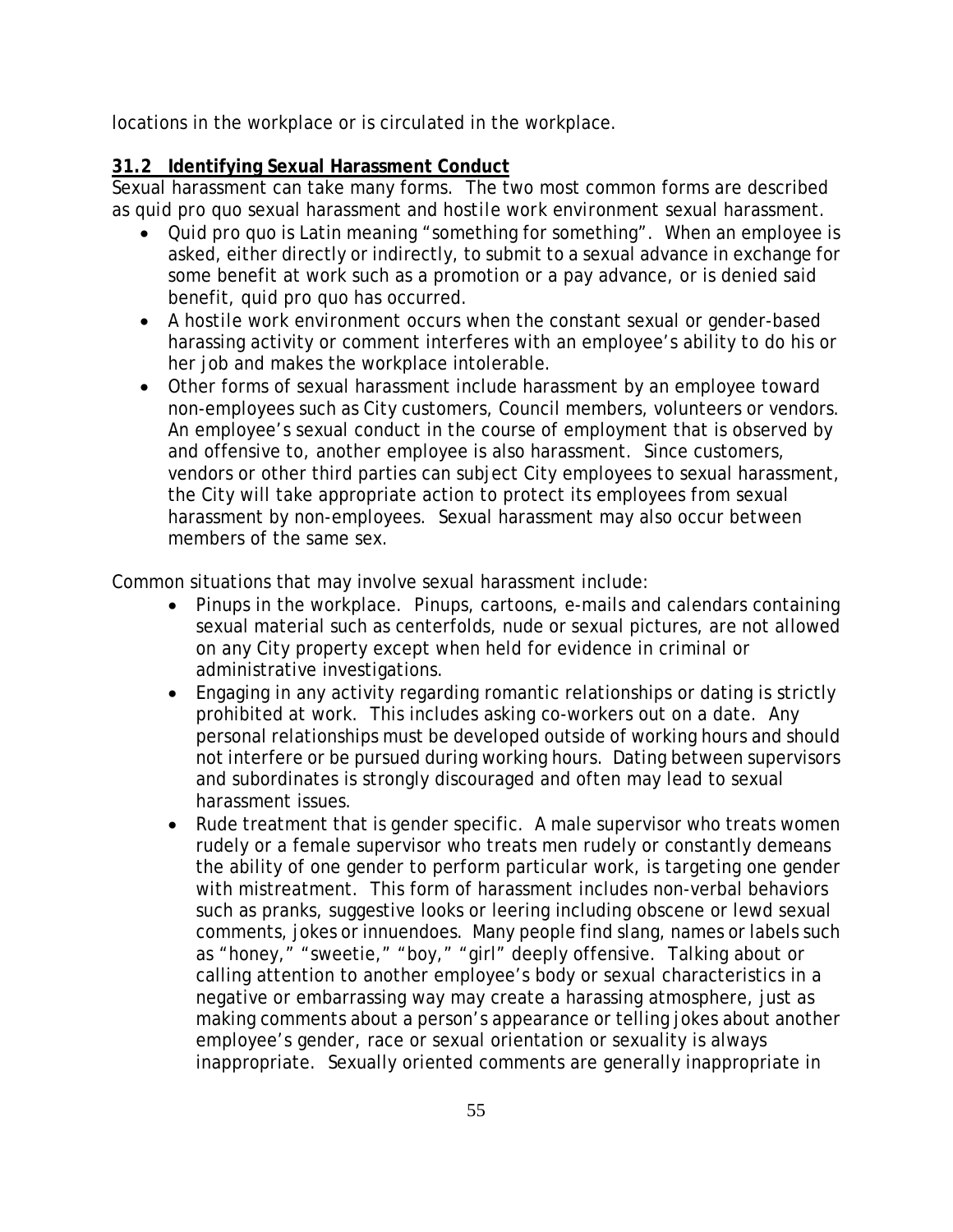the workplace.

• Intentional touching. Even a single act of intentional and unwelcome touching of a *sexual nature* may be sexual harassment. Certainly, repeated acts constitute sexual harassment. Any unwanted touching or physical behavior such as pats, squeezes, shoulder or neck rubs or brushing against someone's body may be perceived as sexual harassment and may contribute to a hostile work environment.

Sexual harassment is determined on a case-by-case basis. Even though acts that are offensive to one employee may not be offensive to another, some acts are prohibited regardless and are always inappropriate.

### **31.3 Reporting Harassment**

The reporting options are the same for sexual harassment or any other harassment claim. Any employee who believes they are a victim of harassment of any kind should provide a written report their concerns to their immediate Supervisor, Department Head or Administrative Services Officer immediately. If the report of harassment is made verbally, the employee may be requested to provide a written statement. Employees, who are harassed or have witnessed harassment, if appropriate, should request it to stop and then discuss their concerns with a non-involved Supervisor (supervisor who is not the subject of the complaint), any Department Head, the Administrative Services Officer or the City Administrator. All complaints of harassment will be forwarded to the Administrative Services Officer or his/her designee and investigated promptly. If a Supervisor observes or becomes aware of any harassing behavior, he or she must report it immediately to his/her Department Head and the Administrative Services Officer so that an investigation of the situation can be pursued. Employee's request for confidentiality for anonymity shall not be granted at least for investigative purposes; however, the City of Cody will take all steps to protect the complainant from retaliation and unnecessary disclosure of the situation. The Administrative Services Officer or his/her designee will work with the employee's Supervisor and or Department Head to take appropriate disciplinary or corrective actions as necessary. If a harassment charge is fabricated the complainant is subject to the same disciplinary action as other employees who commit acts of dishonesty.

# **31.4 Investigating Harassment:**

Generally, the Administrative Services Officer or his/her designee will direct the investigation and in all cases a thorough investigation will be made. In the event the Administrative Services Officer or his/her designee is a party to the complaint the City Administrator will designate how the investigation is to proceed. The City of Cody reserves the right to hire an outside consultant to perform the investigation if it is deemed in the best interest of the complainant and/or the City. All investigations will be documented and the documentation maintained in a confidential file. Written records, including witness statements, will be made during all steps of the investigation. Copies of notes, diaries, tapes, or other relevant physical evidence will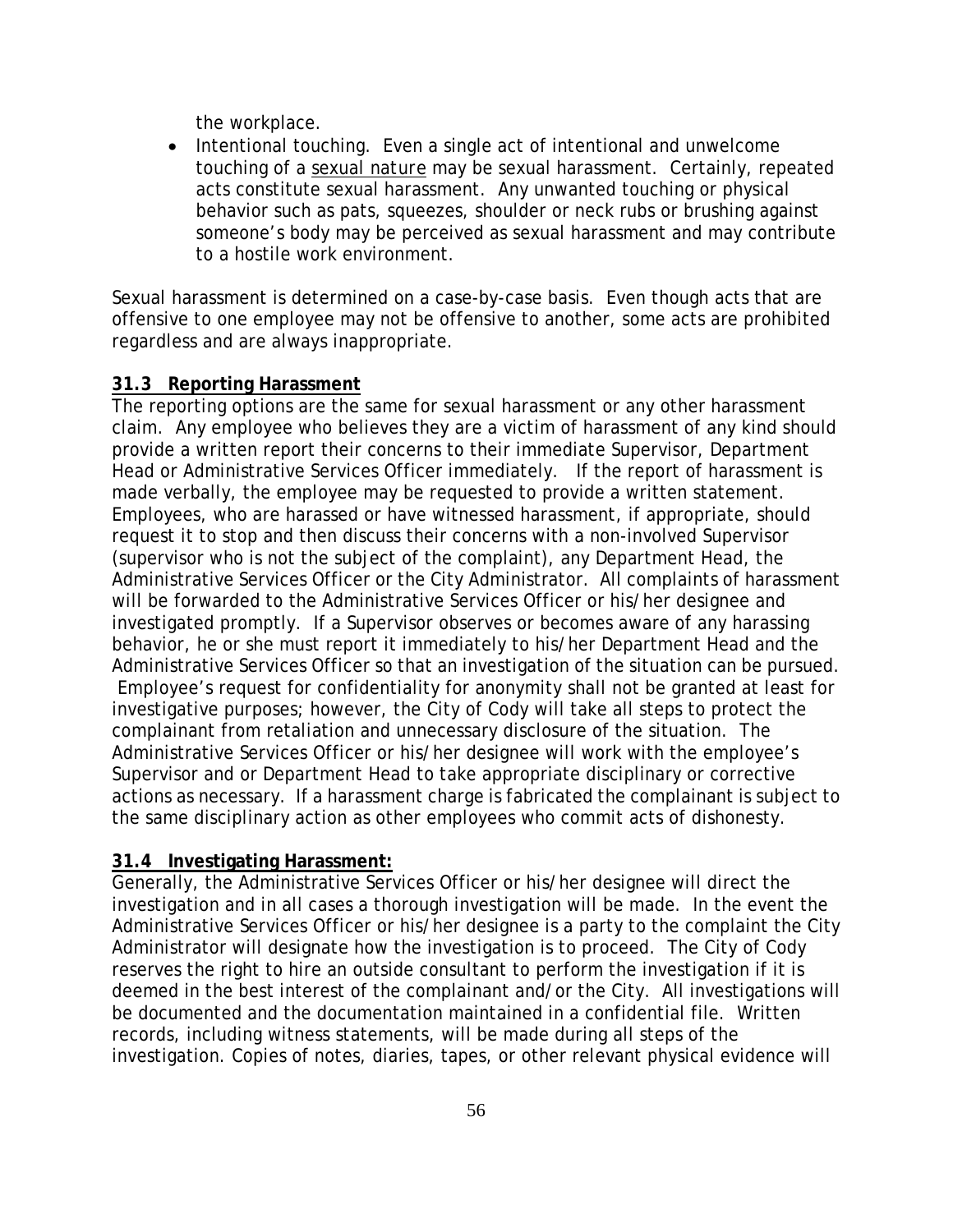be obtained when available. Confidentiality will be preserved to the fullest extent possible, however information may be revealed in order to investigate the complaint. A confidential interview will be conducted with the complainant, any potential witnesses or other complainants, and the accused harasser. The alleged harasser will be told that a charge of harassment has been made and that pursuant to this policy an investigation is being conducted. Details of the allegations will be obtained including dates, times, places, specific incidents and whether anyone else had been told about or been involved in the harassment. After the investigation is complete, the Administrative Services Officer, City Administrator, and the Department Head will determine whether the allegations of harassment are substantiated and if so what corrective action should be taken. The determination will be based upon if the actions alleged were unwelcome, inappropriate and/or against policy.

The complaining party, accused, and all witnesses should be advised not to discuss the matter with anyone else. In some cases, interim action will be taken during the course of the investigation to eliminate contact to the extent possible between the parties involved in the incident. This type of action may include ordering the parties not to have any contact with each other, temporarily changing work assignments, schedules or suspending an employee with pay during the course of the investigation. Interim actions are intended to be of short duration, since the investigation under most circumstances should be completed in a matter of days.

Under no circumstances will an employee threaten or retaliate against an employee who alleges sexual or any other type of harassment. Threats and retaliation are violations of this policy and are subject to formal disciplinary action up to and including termination. Failure to cooperate with an investigation of sexual harassment may constitute a violation of this policy. Failure of a supervisor to report instances of harassment, even if no formal complaint is made, may expose the supervisor to disciplinary action up to and including termination.

If the results of a harassment investigation are inconclusive, all involved parties will be notified of the outcome and the reasons for it. The complainant will be advised to report any further incidents and the supervisor will monitor the situation. The terms of the sexual harassment policy will be discussed with the accused.

## **31.5 Discipline**

### **EMPLOYEES HIRED ON OR AFTER APRIL 1, 2020, ARE AT-WILL, AND MAY BE TERMINATED, SUSPENDED (WITH OR WITHOUT PAY), DEMOTED OR OTHERWISE DISCIPLINED, WITH OR WITHOUT PAY AT ANY TIME, WITH OR WITHOUT CAUSE, AND WITHOUT ANY RIGHT TO A HEARING OR APPEAL.**

Violators of the Personnel Policy Manual will be subject to the full range of the City's Disciplinary Actions Policy options, up to and including termination. The City's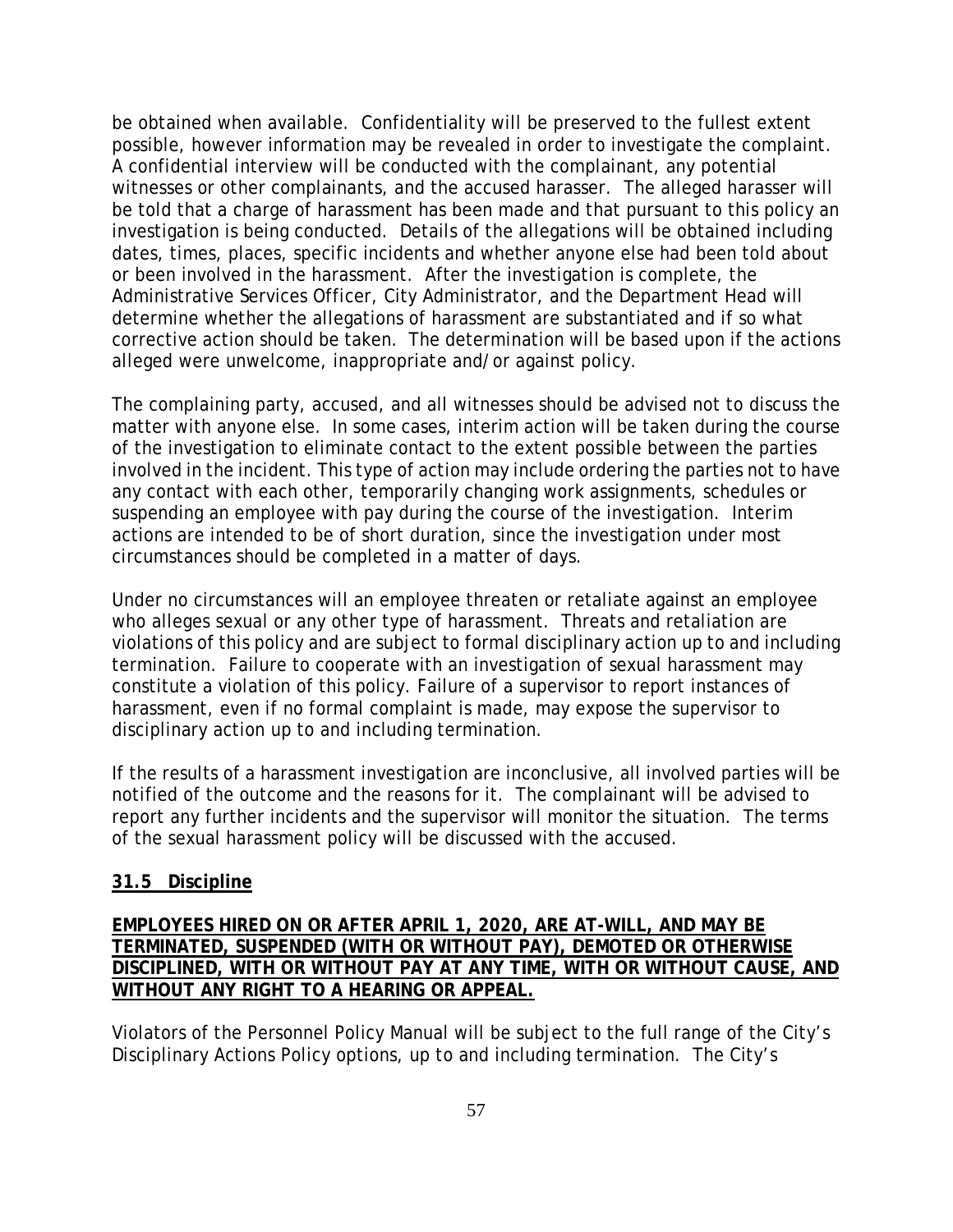Personnel Policy Manual is not a progressive discipline policy, and the City reserves the right to impose any disciplinary sanction it determines to be appropriate at any time.

 The complainant will be notified of the actions taken against the accused and will be contacted on a regular basis to ensure no further harassment occurs. The complainant's non-involved immediate supervisor will be responsible for monitoring the post-discipline situation.

### **SECTION 32: VIOLENCE IN THE WORKPLACE**

The City of Cody is committed to creating and maintaining a working environment for all employees that is free of violence. Threats and acts of violence are prohibited in the workplace and will result in disciplinary action up to and including termination.

**Except as may be needed as a condition of employment**:

- \* No employee shall bring into any City work site or facility any weapon or dangerous instrument as defined herein.
- \* No employee shall use, attempt to use, or threaten to use any such weapon or dangerous instrument while working for the City of Cody.
- \* No employee shall cause or threaten to cause the physical injury or death to any individual while working for the City of Cody.
- No employee shall exhibit any threat, behavior or action which is physically assaultive or which may be interpreted by a reasonable person to carry the potential to harm or endanger the safety of others; result in an act of aggression; or destroy or damage property.

Weapons may include firearms (loaded or unloaded), knives (excluding pen knives, small pocket knives or tools containing knives, such as "Leatherman" tools), batons, night sticks, martial arts weapons or electronic defense weapons. Dangerous instruments include any instrument, article, or substance that, under the circumstances, is capable of causing death or physical injury. Tools of employment are to be used for their designed purpose and never as a dangerous instrument.

There is no reasonable expectation of privacy with respect to weapons and dangerous items in the workplace. Such items may be confiscated.

Each and every threat or act of violence will be taken seriously. Anyone observing or experiencing violence or threats of violence shall immediately report the relevant information to their Supervisor, Department Head or Administrative Services Officer or his/her designee for investigation and follow-up. Investigations will be conducted as outlined in the City's Sexual and Other Unlawful Harassment Policy.

### **SECTION 33: CONFLICT RESOLUTION PROCEDURE**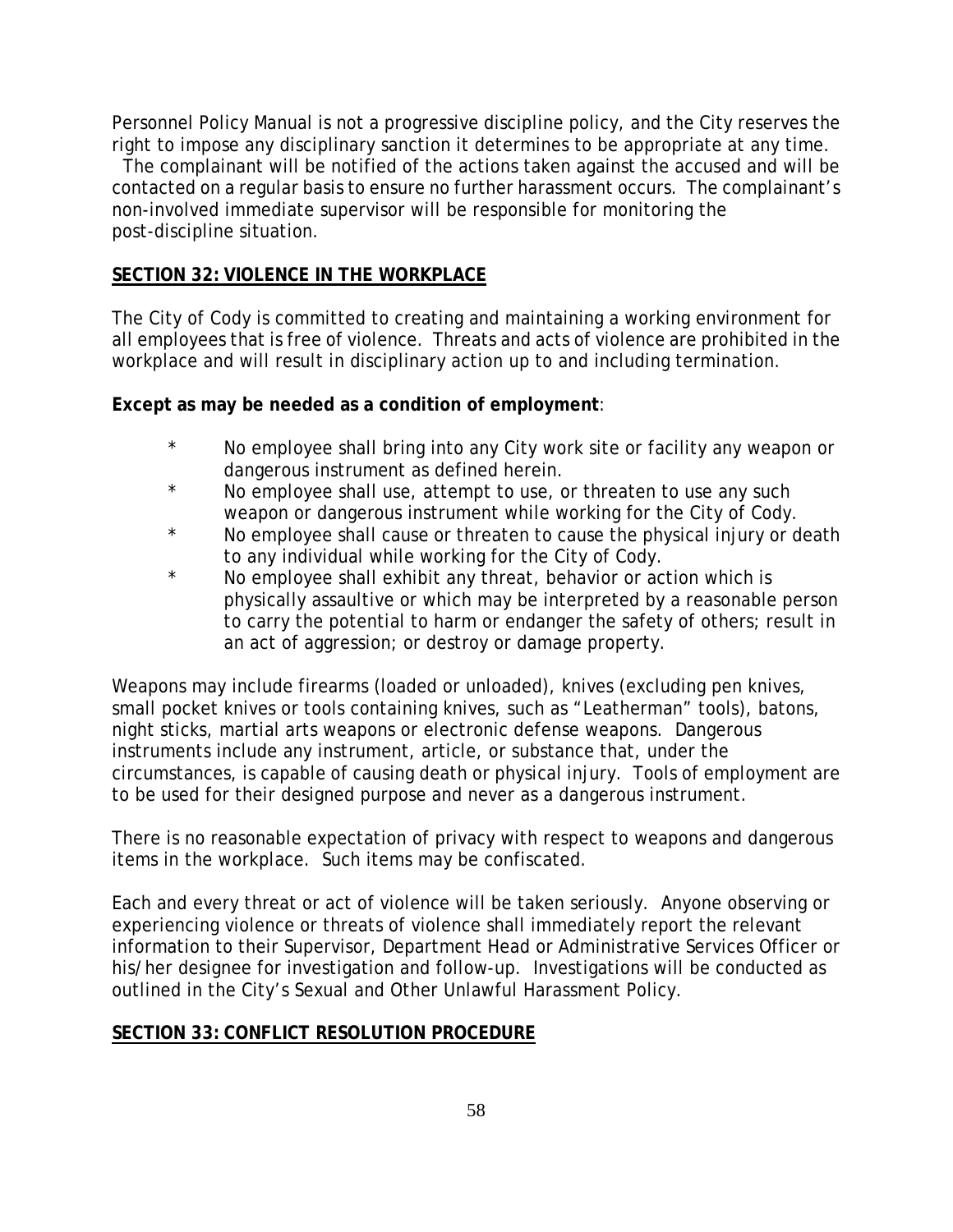A conflict may be defined to include, but is not limited to, any dispute or difference of opinion on such matters as employee-supervisor relations, working conditions, granting of leave time, and duty assignments. This conflict resolution procedure does not apply in the case of disciplinary action or performance evaluations.

The City of Cody recognizes the meaningful value and importance of full discussion in resolving misunderstandings and preserving good relations between management and employees. Accordingly, the City believes the following procedure will ensure that complaints receive full consideration. Should a condition exist which an employee feels is unsatisfactory, it is important that he/she bring it to the attention of their supervisor, Department Head, Administrative Services Officer or other appropriate person in the proper manner.

### **33.1 Resolution Process**

- A. If an employee has a conflict or wishes to complain, every effort should be made to resolve the problem by informal means at the lowest possible level, i.e., addressing the problem with the immediate supervisor or Department Head. This should be done within five (5) working days after occurrence of, or knowledge of, the conflict occurring. If informal means does not bring a solution to the situation, the employee may submit a written report of the conflict to his/her supervisor or Department Head within ten days of the problem's occurrence. The written report shall identify the parties involved, the specific nature of the complaint, and the alleged policy violation. If the supervisor or Department Head believes no action is warranted or possible, the employee shall receive a written explanation as to the reasoning of such decision within ten days of receiving the employee's written report. Where action is warranted or required the Supervisor or Department Head shall notify the employee in writing that further investigation and/or consideration is necessary and will be completed within the following ten days.
- B. If an employee, disagrees with the conclusion reached in the step above, he/she may direct the complaint to the Administrative Services Officer, City Administrator or other designated agent.

Such complaints must be made in writing, within five (5) days of receiving the answer provided in "A" above. The Administrative Services Officer, City Administrator or designated agent will review the complaint with the supervisor and Department Head and arrange a meeting with the employee within ten (10) business days of receiving the complaint. At this step the Administrative Services Officer, City Administrator or designated agent shall make a final decision in the matter. The employee shall be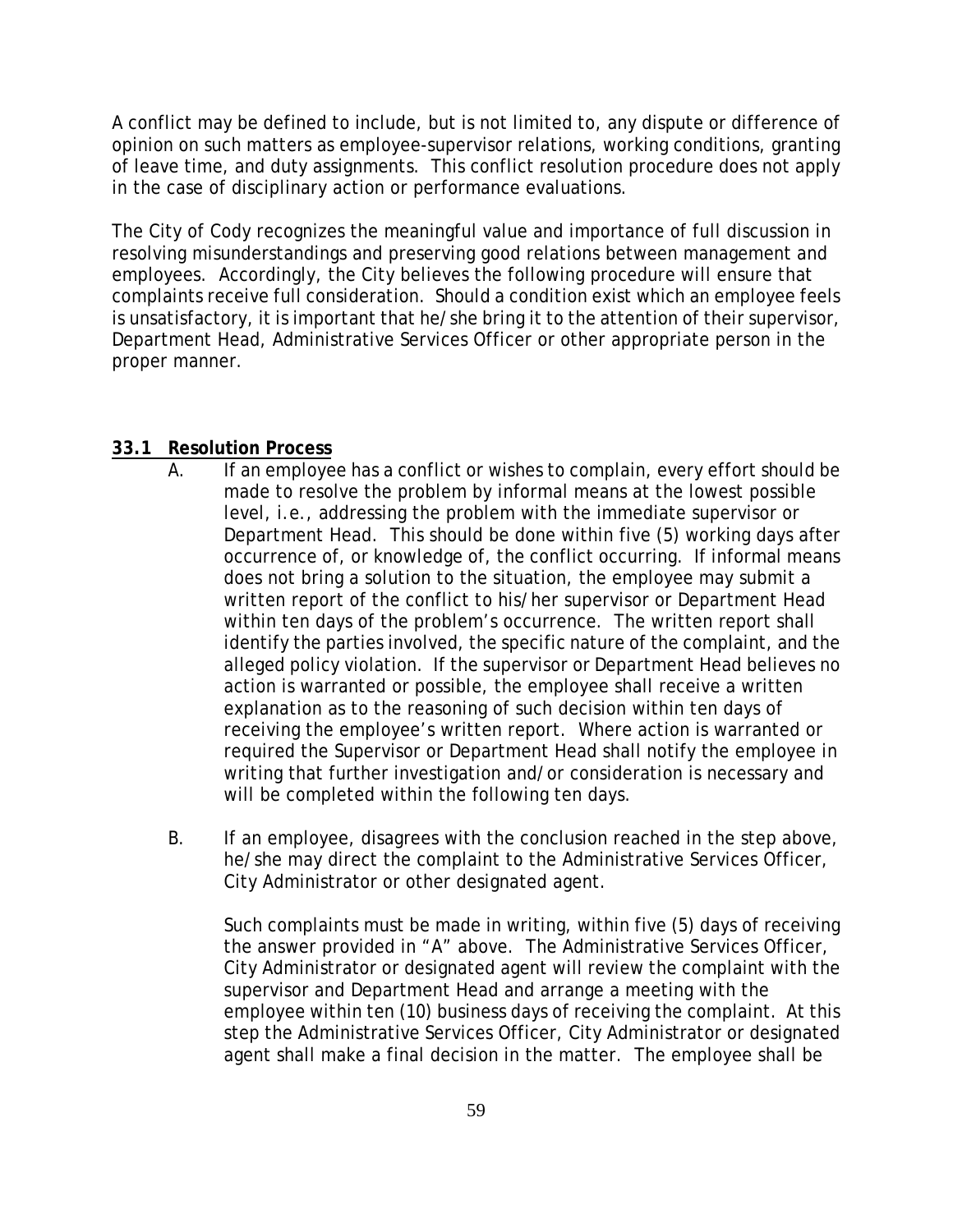advised in writing of the decision within five (5) business days of the meeting.

C. All employees are assured every effort will be made to resolve problems. Under no circumstances will an employee be retaliated against for presenting a complaint to their supervisor, Department Head, Administrative Services Officer, City Administrator or other designated agent in accordance with the conflict resolution procedure set forth above, except when the employee's complaint is determined to be based on deliberate deceptions, inaccuracies or misrepresentations, or with intentional or reckless disregard of the truth.

# **SECTION 34: SEPARATION FROM EMPLOYMENT**

Separation from employment is an inevitable part of personnel activity within any organization, and most reasons for termination are routine. This policy defines the types of employment separation which may occur and the effect of separation on benefits and continuous service. This policy will apply to all employees including full-time, regular part-time, probationary, provisional and temporary employees.

# **34.1 Voluntary Separation:**

Voluntary separation occurs when the separation is initiated by the employee. Examples include:

- A. Written or oral resignation;
- B. Unauthorized absence from work for three consecutive working days;
- C. Failure to return from an approved leave of absence at the expiration of the leave;
- D When all accrued paid leave time has been utilized and an immediate return to work has not been scheduled and approved.
- F. Retirement.

Employees wishing to voluntarily terminate employment with the City are expected to provide a written resignation to their supervisor or Department Head at least 10 business days prior to the anticipated separation date. The resignation letter will remain part of the employee's personnel file. Failure to provide sufficient notice may result in his/her not being eligible for future reinstatement privileges where applicable. Failure to provide sufficient notice will forfeit any sick leave buy-out that the employee would have been eligible to receive.

# **34.2 Involuntary Separation:**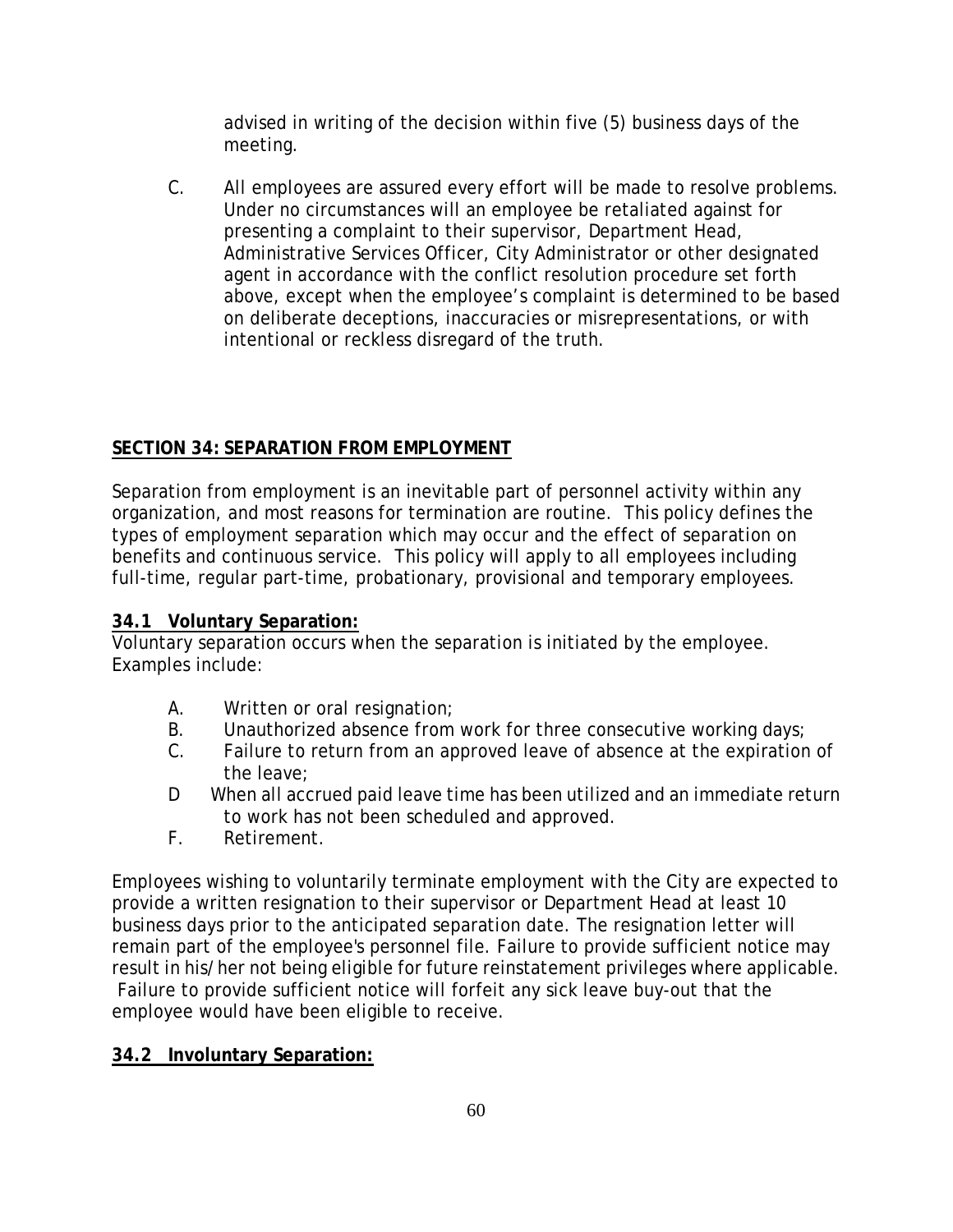## **EMPLOYEES HIRED ON OR AFTER APRIL 1, 2020, ARE AT-WILL, AND MAY BE TERMINATED, SUSPENDED (WITH OR WITHOUT PAY), DEMOTED OR OTHERWISE DISCIPLINED AT ANY TIME, WITH OR WITHOUT CAUSE, AND WITHOUT ANY RIGHT TO A HEARING OR APPEAL.**

Involuntary separation occurs when the separation is not initiated by the employee. Examples include:

> A. Reduction in Force (RIF) – on the basis of the City determining that adequate funding is no longer available and at the discretion of the City Administrator, with the concurrence of the Administrative Services Officer and in consultation with the City Attorney.

RIF'd employees will remain on a list kept by the Administrative Services Officer for a period of two years and will be eligible for re-employment.

- B. Termination including reductions in force as outlined in the Disciplinary Actions policy of this manual.
- C. Death of the Employee.
- D. Disability on the basis of medical evidence, an employee is no longer able to return within the Family and Medical Leave Act time period and/or accrued sick leave or is no longer able to perform the essential functions of his/her position even with reasonable accommodations.
- E.

The City may conduct exit interviews with part-time and full-time employees when employment ends. The exit interview will afford an opportunity to discuss such issues as benefits, reasons for leaving, improvements that the City of Cody could make on behalf of its employees, benefit conversion privileges, repayment of outstanding debts to the City, or return of City-owned property.

Employee benefits will be affected by employment termination in the following manner. All accrued, vested benefits that are due and payable at termination will be paid. Depending on the rules and regulations of each benefit, some benefits may be continued at the employee's expense if the employee so chooses. The employee will be notified in writing of the benefits that may be continued and of the terms, conditions, and limitations of such continuance.

# **SECTION 35: DISCIPLINARY ACTIONS AND APPEAL PROCEDURE**

**THE FOLLOWING PROCESS AND POLICIES ONLY APPLY TO CITY EMPLOYEES HIRED PRIOR TO April 1, 2020. EMPLOYEES HIRED ON OR AFTER APRIL 1, 2020 ARE AT-WILL EMPLOYEES**, **AND MAY BE TERMINATED, SUSPENDED (WITH OR WITHOUT**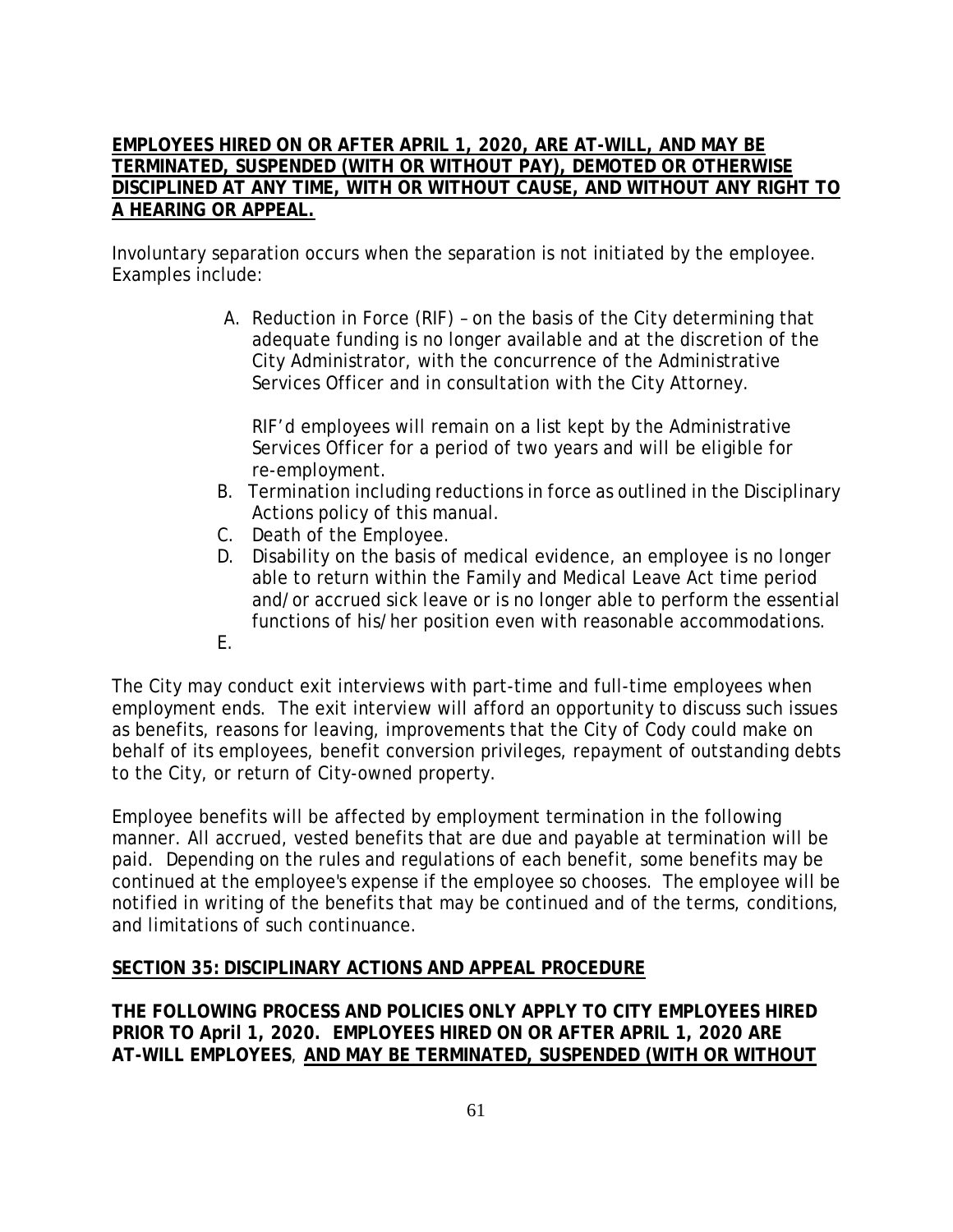# **PAY), DEMOTED OR OTHERWISE DISCIPLINED AT ANY TIME, WITH OR WITHOUT CAUSE, AND WITHOUT ANY RIGHT TO A HEARING OR APPEAL. NOTHING IN THIS MANUAL SHALL BE CONSTRUED AS AN EMPLOYMENT CONTRACT, AND NOTHING SHALL BE CONSTRUED TO MODIFY THE AT-WILL STATUS OF EMPLOYEES HIRED ON OR BEFORE APRIL 1, 2020.**

Disciplinary action may take the form of oral reprimand, written reprimand, suspension without pay or termination. **The outlined forms of disciplinary action are not mandatory steps and the City reserves the right to impose any form of disciplinary action up to and including termination at any time.** The City Administrator or his/her designated representative shall be responsible for administering official oral reprimands, written reprimands, suspensions or terminations as appropriate. Disciplinary action may be taken for, but is not necessarily limited to, the following:

- Violation of any State Statute, City Ordinance, Federal Law or any personnel policy of the City of Cody or violation of other operation policies of the City of Cody.
- Neglect of duties or inability to perform assigned job duties in an efficient and satisfactory manner.
- Insubordination or other disrespectful conduct.
- Misconduct, negligence, horse play, or improper conduct.
- Fighting or threatening violence in the workplace.
- Failure to comply with reasonable directives and assignments made by supervisors.
- Sexual or other unlawful or unwelcome harassment.
- Theft, inappropriate removal or possession or intentional destruction of City property, another employee's property, or a member of the public's property.
- Smoking in prohibited areas.
- Being under the influence of intoxicants, non-prescribed drugs or illegal drugs while on duty, failing to report the use of or to follow the restrictions of prescribed medications that impair judgment or impact the employee's ability to perform the essential functions of their position. Possession, distribution, sale, transfer, or use of alcohol or illegal drugs in the workplace, while on duty, or while operating City-owned vehicles or equipment.
- Falsification of timekeeping or other records, or falsification or misuse of leave benefits.
- Acceptance of any bribe, gift, token, money or other thing of value intended as an inducement to perform or refrain from performing any official act, or any action of extortion or other means of obtaining money or anything of value through the employee's position.
- Excessive tardiness or any absence without approval or notice.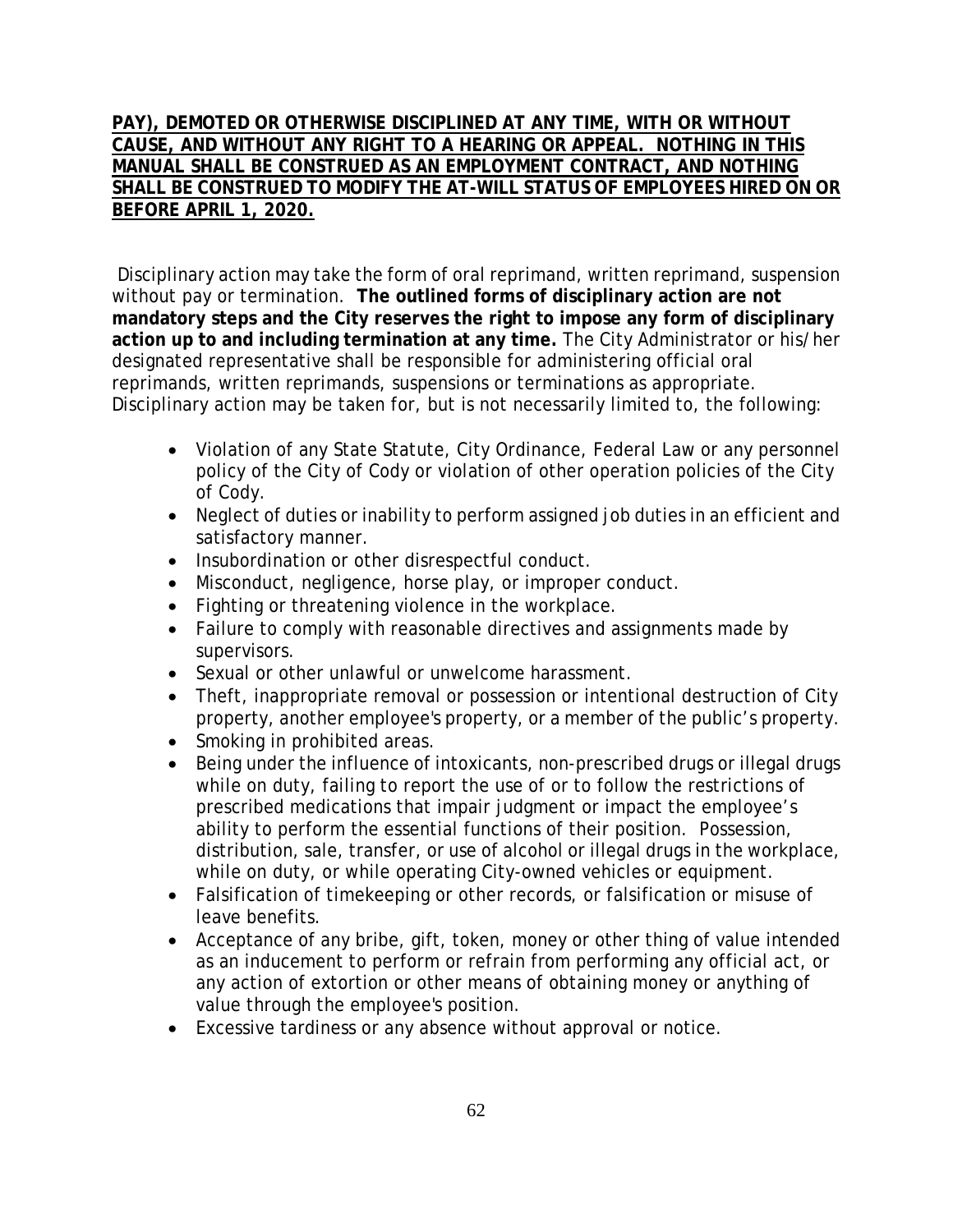- Lying to supervisors, employees, members of the public or public officials or deliberately misrepresenting or withholding relative or important business information.
- Unauthorized use of telephones, mail systems, computers or other employer-owned equipment or tools.
- Improper or unauthorized release of confidential information.
- Unsatisfactory performance or conduct
- A reduction in force (RIF) due to lack of adequate funding or other budget constraints.

## **35.1 Types of Disciplinary Action**

- **35.1.1 Oral reprimand**: An oral reprimand may be given by the employee's Supervisor or Department Head. The oral reprimand shall address the specific infraction(s) and means of correction the employee must take to avoid future infraction(s). It will also include likely consequences which will occur if the infraction continues.
- **35.1.2 Written reprimand**: A written reprimand may be given and shall be prepared by the Supervisor or Department Head and approved by the Administrative Services Officer or his/her designee and/or City Administrator. The written reprimand shall address the specific infraction(s) and means of correction and shall be considered in the preparation of the employee's job performance evaluations and determination of salary increases. It shall include likely consequences if the behavior or infraction continues. The employee may request an informal meeting with the City Administrator or his/her designated agent within ten days of the written reprimand.
- **35.1.3 Suspension**: The City Administrator, may suspend the employee without pay. For employees hired prior to April 1, 2020, prior to the effective date of the suspension (except in an emergency when immediate action is required), the employee shall be notified in writing of the proposed action, the effective date, the reasons therefore and their right to appeal. The City Administrator or his/her designee may place an employee on paid administrative suspension during an internal investigation.
- **35.1.4 Termination and Demotion**: An employee may be terminated or demoted by the City Administrator or his/her designee. Employees hired prior to April 1, 2020, shall receive written notice of termination or demotion, as described in this Personnel and Policy Manual. A copy of the written notice shall be given to the employee, who shall initial or sign, and date the documentation to acknowledge receipt only. The documentation shall be included in the employee's permanent personnel file. Under no circumstance will an employee be terminated without an opportunity to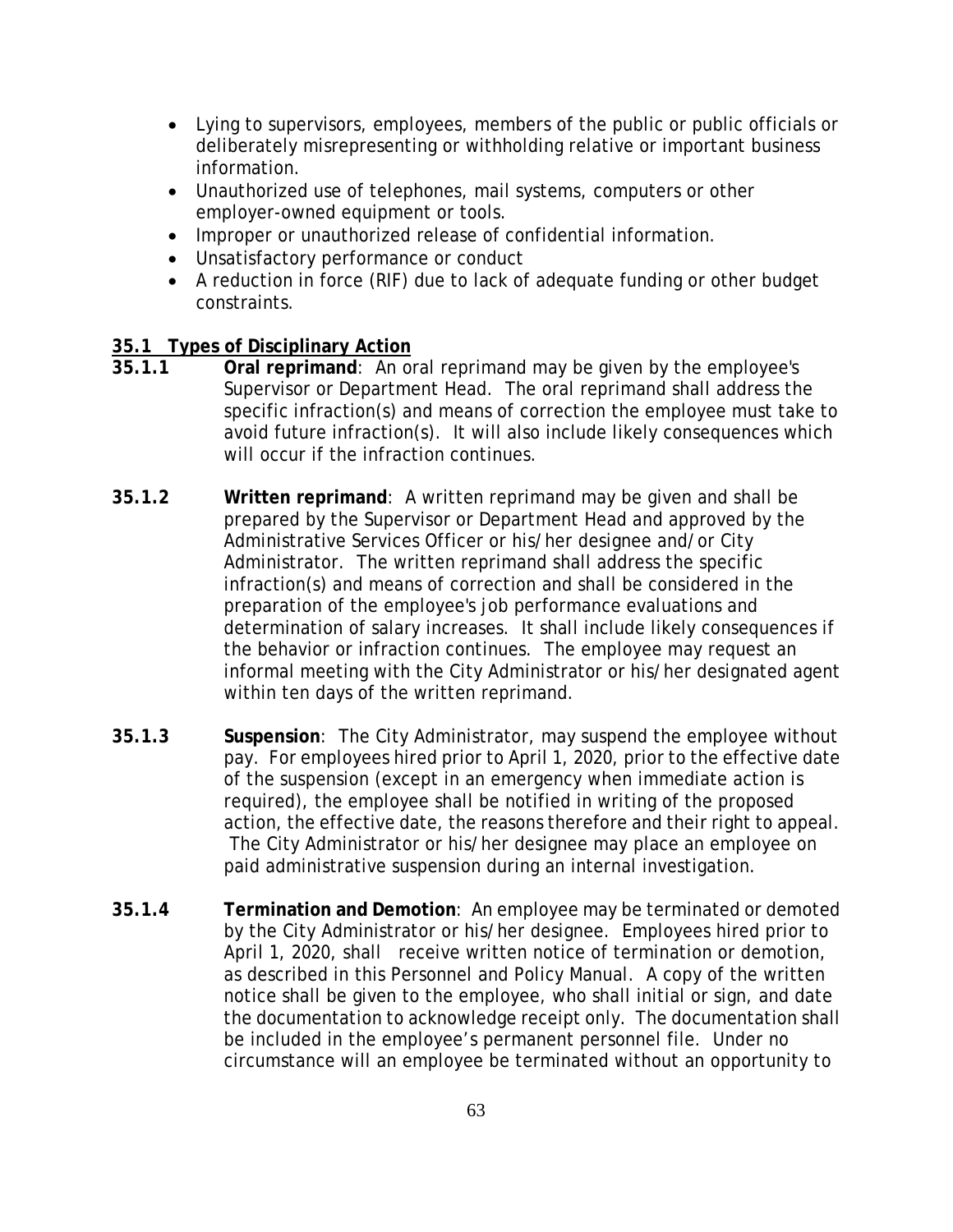provide information regarding the allegations to the City Administrator or his/her designee.

A combination of any of the above disciplinary actions may be taken by the City Administrator or his/her designee.

In addition to the above, the City Administrator, or his or her designee, may suspend any employee at any time with pay pending an investigation into possible employee misconduct and / or violations of the Personnel Manual.

### **35.2 Pre-Disciplinary Action Hearing Procedure**

This procedure shall not apply to employees hired on or after April 1, 2020. Employees hired on or after April 1, 2020 are at-will, and may be terminated with or without cause, at any time, without a hearing.

35.2.1 When a decision is made to impose suspension without pay, demotion or termination of an employee hired prior to April 1, 2020, the employee shall have an opportunity for an informal, pre-disciplinary action hearing. This process shall not apply to:

-Employees hired on or after April 1, 2020;

-Suspension with pay pending an investigation of allegations related to an employee;

-Any disciplinary action other than suspension without pay, demotion or termination;

-Termination or dismissal of employees whose positions are dependent on specific funding, when such funding is terminated or otherwise not received;

-Termination or other discipline of employees who occupy positions for specific periods or terms, or who are otherwise classified as at-will employees.

### 35.2.2. Notification Meeting

When the City receives a complaint about an employee, or otherwise becomes aware of possible misconduct or a possible violation of the Personnel Policy Manual, , the employee's direct supervisor, the Department Head, the Administrative Services Officer / Human Resources Director or the City Administrator (or any combination of the above) shall notify the employee of the complaint or alleged misconduct or violation.

 During the notification meeting with the employee, the employee shall be advised that he or she is being investigated for possible misconduct and /or violations of the Personnel Policy Manual. The employee shall be advised of the allegations as they are known at that time, and the evidence supporting the allegations, including any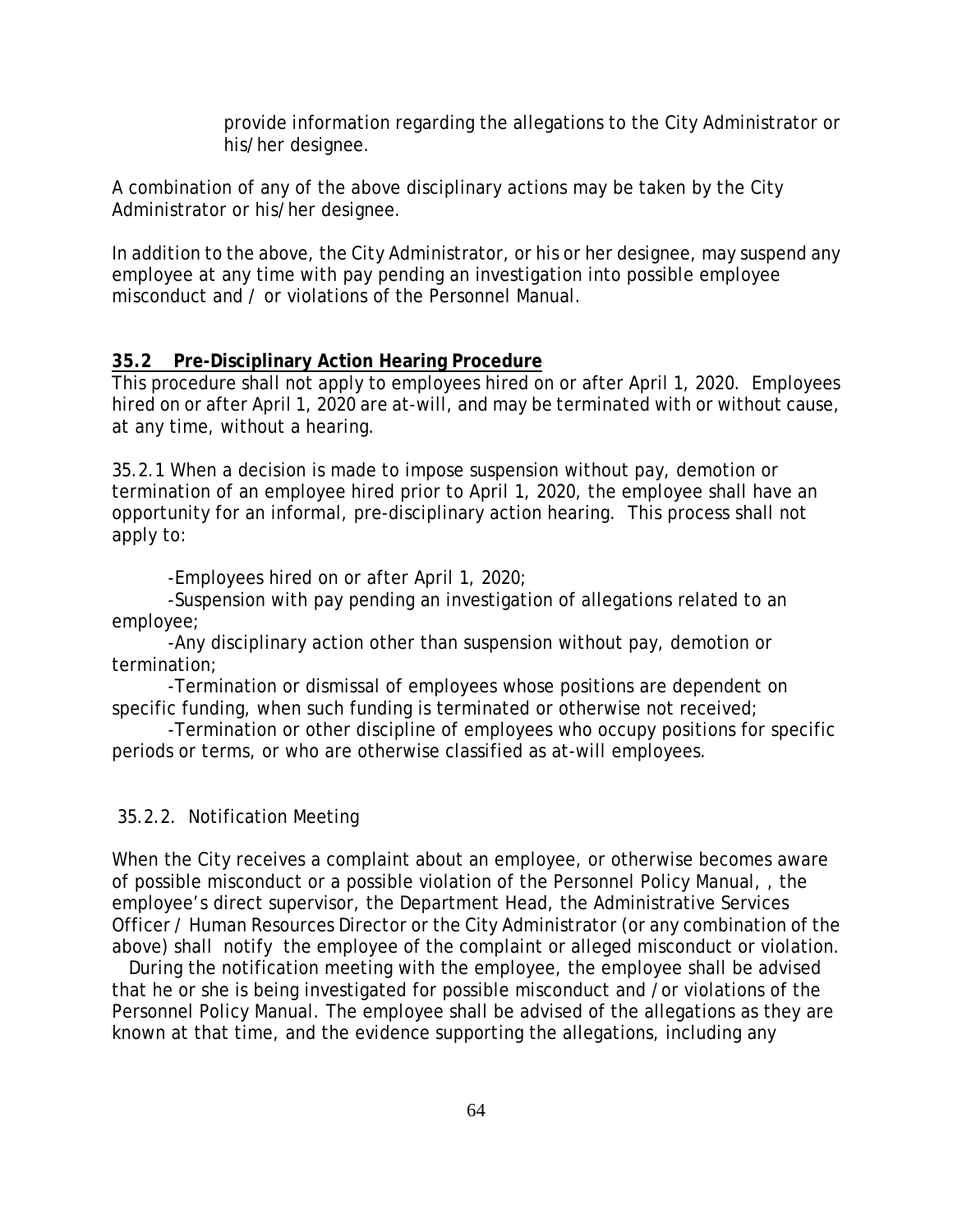documents and records. The employee shall be advised of possible City policies, rules and regulations which the employee may have violated.

# 35.2.3 Investigation

The City shall investigate the complaint and allegations, which may include a meeting with the employee who is the subject of the investigation. The City Administrator may designate other employee(s) to participate in the investigation and meetings as the City Administrator deems necessary. The employee's supervisor, department head, and others conducting the meeting may question the employee about any and all aspects of the allegations, factual circumstances and the evidence. The employee shall at all times answer the questions truthfully and completely to the best of his or her ability. An employee's failure or refusal to meet or cooperate in any way or failure or refusal to answer any questions, or the failure to be truthful or complete in their answers will be grounds for additional disciplinary action.

# 35.2.4 Pre-Disciplinary Action Hearing

Following the Notification meeting and investigation, and prior to a final decision regarding disciplinary action, the employee shall be provided written notice which includes the following:

-A description of the specific allegations against the employee, and the evidence supporting the allegations;

-the proposed disciplinary action;

-the date, time and location of the Pre-disciplinary hearing. The hearing shall take place no less than three business days after the date when the written notice is delivered to the employee.

-The written notice shall inform the employee that the hearing shall be his or her opportunity to present his or her facts, evidence, documents, explanations and arguments that disciplinary action is not warranted.

If the employee fails or refuses to attend the hearing, the employee's failure to attend the pre-disciplinary hearing may be further grounds for disciplinary action. If the employee fails or refuses to attend the hearing, the disciplinary decision will be made based upon information collected or discovered by the City.

After the pre-disciplinary action hearing, the employee shall be informed in writing of the following:

-The nature of the disciplinary action;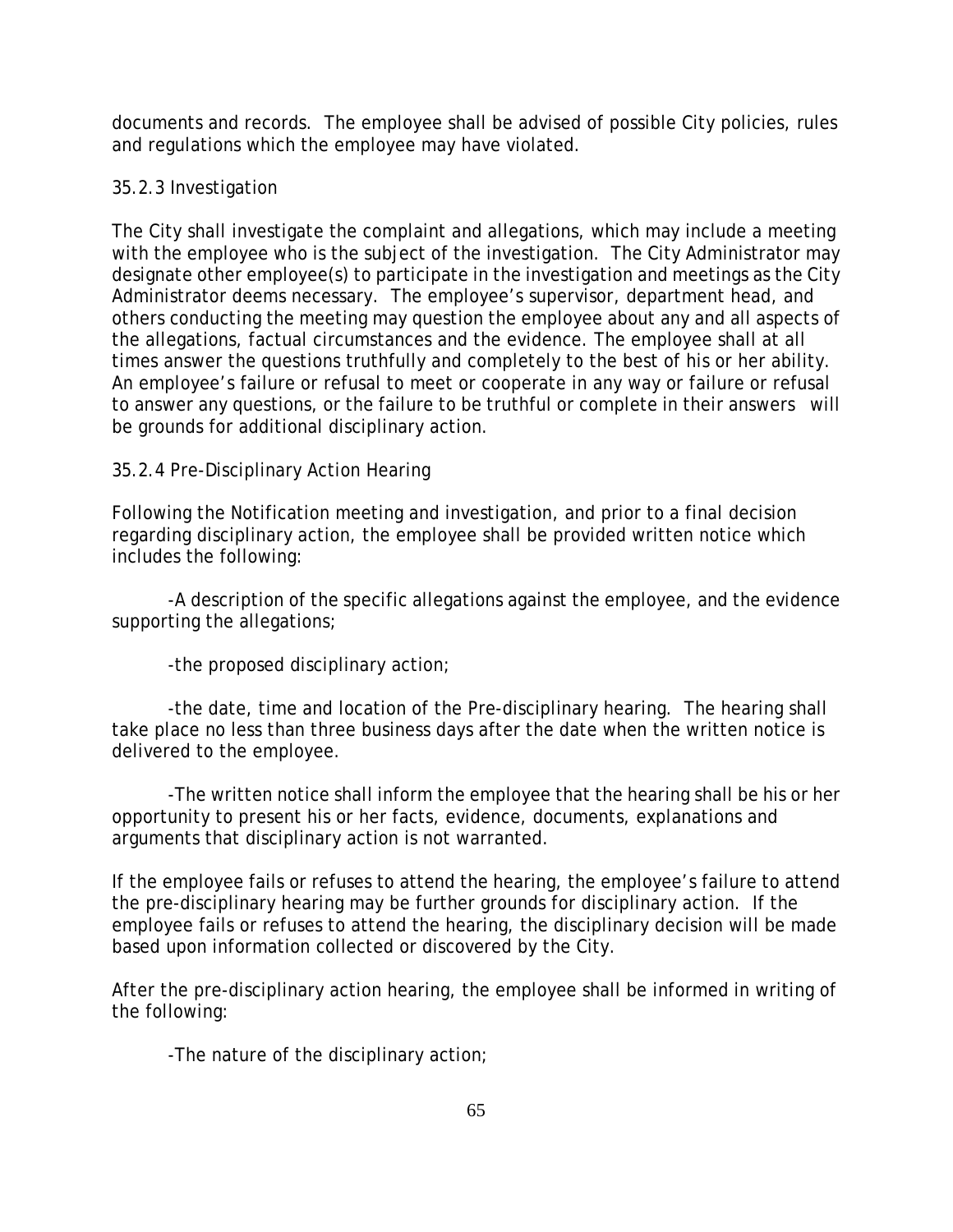-The effective date(s) of the disciplinary action;

-The specific incidents, conduct, performance or other basis for disciplinary action;

-Any previous efforts, disciplinary actions or warnings given to the employee regarding his or her performance or conduct;

-Reference to any applicable laws, rules, policies or regulations.

The employee shall also be informed of the right to appeal a disciplinary action to the Governing Body as outlined in this Personnel and Policy Manual if the disciplinary action consists of termination, suspension without pay or demotion, .

#### 35.2.5 Effect Upon Employee Benefits

An employee who is demoted and continues to accrue vacation and sick leave or Paid Time Off and all other paid leave benefits, and shall continue to receive other employee benefits, such as health insurance coverage and retirement benefits. An employee who is suspended without pay shall not accrue vacation, sick leave or paid time off during the suspension. If the employee is suspended without pay over a holiday, the employee will not receive hours for the paid holiday.

If the demotion or suspension without pay is appealed, and the disciplinary action is reversed, the employee shall be entitled to payment for wages and benefits lost as a result of the demotion or suspension without pay.

If an employee termination is reversed, the employee shall be reinstated to the same or equivalent position and shall be entitled to payment of back wages less any unemployment benefits received by the employee after the date of termination. Employee benefits such as vacation and sick leave or paid time off shall be credited back to the date of termination, provided that the terminated employee has not received payment for such time.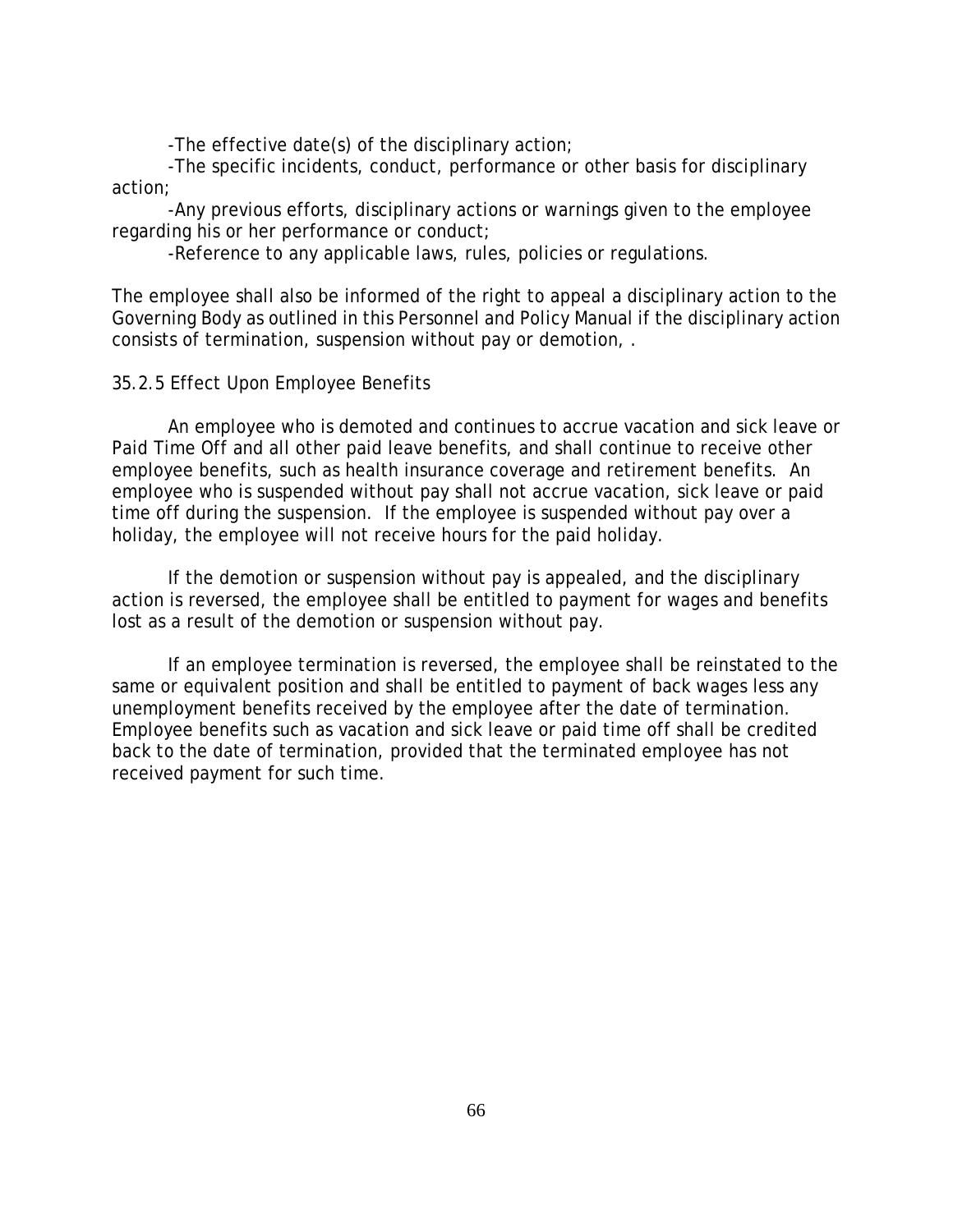### 35.3. Appeal Procedure (Post Disciplinary Action)

After receiving written notification of a termination, suspension without pay or demotion, regular full-time and part-time employees of the City of Cody hired prior to April 1, 2020, shall have the right to appeal that employment decision. THE HEARING PROCEDURES DESCRIBED IN THIS MANUAL SHALL NOT APPLY TO EMPLOYEES HIRED AFTER APRIL 1, 2020. EMPLOYEES HIRED AFTER APRIL 1, 2020, ARE AT-WILL, AND MAY BE TERMINATED, SUSPENDED (WITH OR WITHOUT PAY), DEMOTED OR OTHERWISE DISCIPLINED AT ANY TIME WITH OR WITHOUT CAUSE, AND WITHOUT A RIGHT TO A HEARING. The hearing procedures described in this Manual shall also not apply to provisional employees, temporary employees, probationary employees, appointees of the Governing Body.

An employee hired prior to April 1, 2020, who wishes to appeal a disciplinary action as described above, shall have ten (10) calendar days after receipt of written notification of the disciplinary action to deliver a written request for an appeal. The written request for an appeal shall be submitted to the City Administrator, or the Administrative Services Officer. The request for appeal shall state the employee's name, the adverse decision being appealed, and a short statement of why the employee does not agree with the decision.

The employee shall notify the City of Cody by delivering to the City Administrator, within five (5) calendar days of the submission of the written request for appeal, a written statement whether the employee intends to have legal counsel present during the appeal.

When the City Administrator receives a written notice from an employee that the employee intends to appeal a disciplinary action as described above, the City Administrator or his or her designee shall notify the Mayor, and provide him or her with a copy of the written appeal request from the employee, and a copy of the written notification to the employee of the disciplinary action.

The appeal hearing shall be decided by the Governing Body of the City of Cody as described below. The members of the Governing Body, may, but shall not be required to attend the hearing if the hearing is conducted by a Hearing Officer as described below.

When the City Administrator advises the Mayor that an employee has appealed a disciplinary action, the Mayor may designate a Hearing Officer to serve as the presiding officer at the hearing, to assist the Governing Body in conducting the hearing, and all pre-hearing actions and decisions. In addition, the Mayor shall designate an attorney to advise and assist the Governing Body in the Governing Body's deliberations and decision making. Both the Hearing Officer and the attorney advising the Governing Body shall be attorneys licensed to practice law in the State of Wyoming.

The Hearing Officer may conduct a pre-hearing conference. The presiding officer shall require both parties to submit to the Hearing Officer and to each other a pre-hearing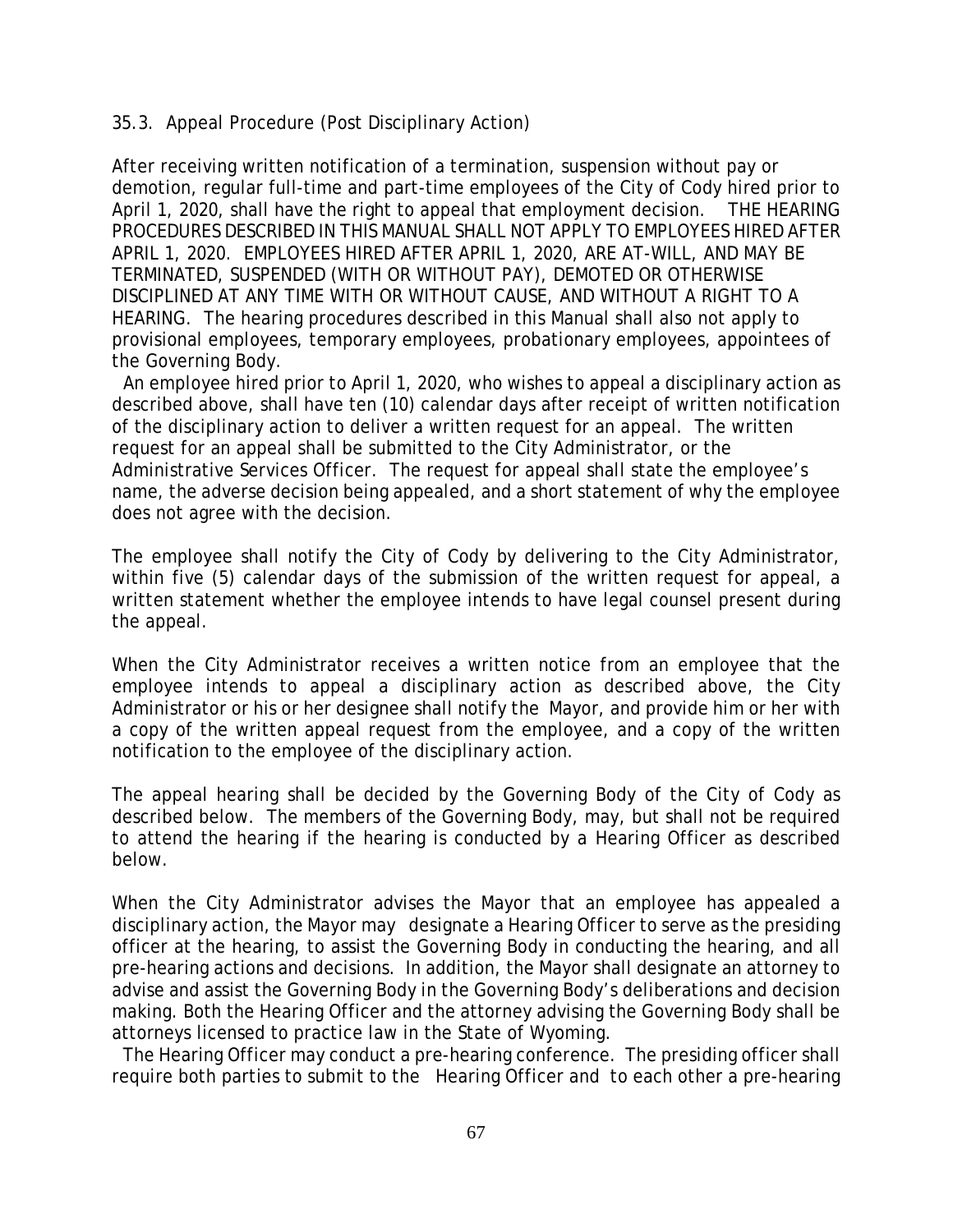statement which shall include the following:

-a summary of each party's positions, claims, allegations and defenses;

a list of all witnesses, with contact information for the witness, including phone numbers, addresses and email addresses, and a summary of each witness's anticipated testimony;

-a list of exhibits which the party intends to use or offer as evidence during the hearing.

-any other documents requested or designated by the Hearing Officer.

A hearing will be scheduled not later than thirty (30) days from the date upon which the employee has filed the written request for appeal, except upon mutual agreement of both parties.

The hearing shall be closed to the public. Such request shall include consent to the release of the employee's personnel files and a waiver of the application of W.S.16-4-203(d) as it pertains to the appeal proceedings.

The employee shall have the right to be represented by an attorney chosen and hired by the employee; the right to confront and cross-examine witnesses presented by the City against the employee; the right to subpoena and present witnesses in support of the employee's case; and the right to offer evidence on behalf of the employee.

Where oral testimony of witnesses is taken in a hearing under these rules, the testimony shall be reported either by a recording device or a by certified court reporter. In either case, the City and the employee shall bear the expense of such recording or reporting equally. A transcription of the proceeding or any part thereof shall be at the cost and expense of the party requesting the same.

The City Attorney may represent the administration in presenting the case.

Except as otherwise specified below, the Governing Body may appoint an attorney to act as the Hearing Officer to preside over the hearing, conduct the appeal hearing, and to make his or her recommendations to the Governing Body after the conclusion of the hearing. The Hearing Officer shall be the presiding officer at the hearing and shall conduct all proceedings in an impartial manner. The Hearing Officer shall be a qualified member of the Bar of Wyoming. The Hearing Officer shall make written recommended findings of fact and conclusions of law to the Governing Body. The Hearing Officer shall be hired by the Governing Body and shall be entitled to a reasonable fee for services and reimbursement for reasonable expenses incurred in connection therewith, but shall not be considered an employee of the City, but rather an independent contractor. The Hearing Officer shall not be an employee of the City or a person with a personal or professional interest in the case at hearing, nor be biased or prejudiced against any party at the hearing.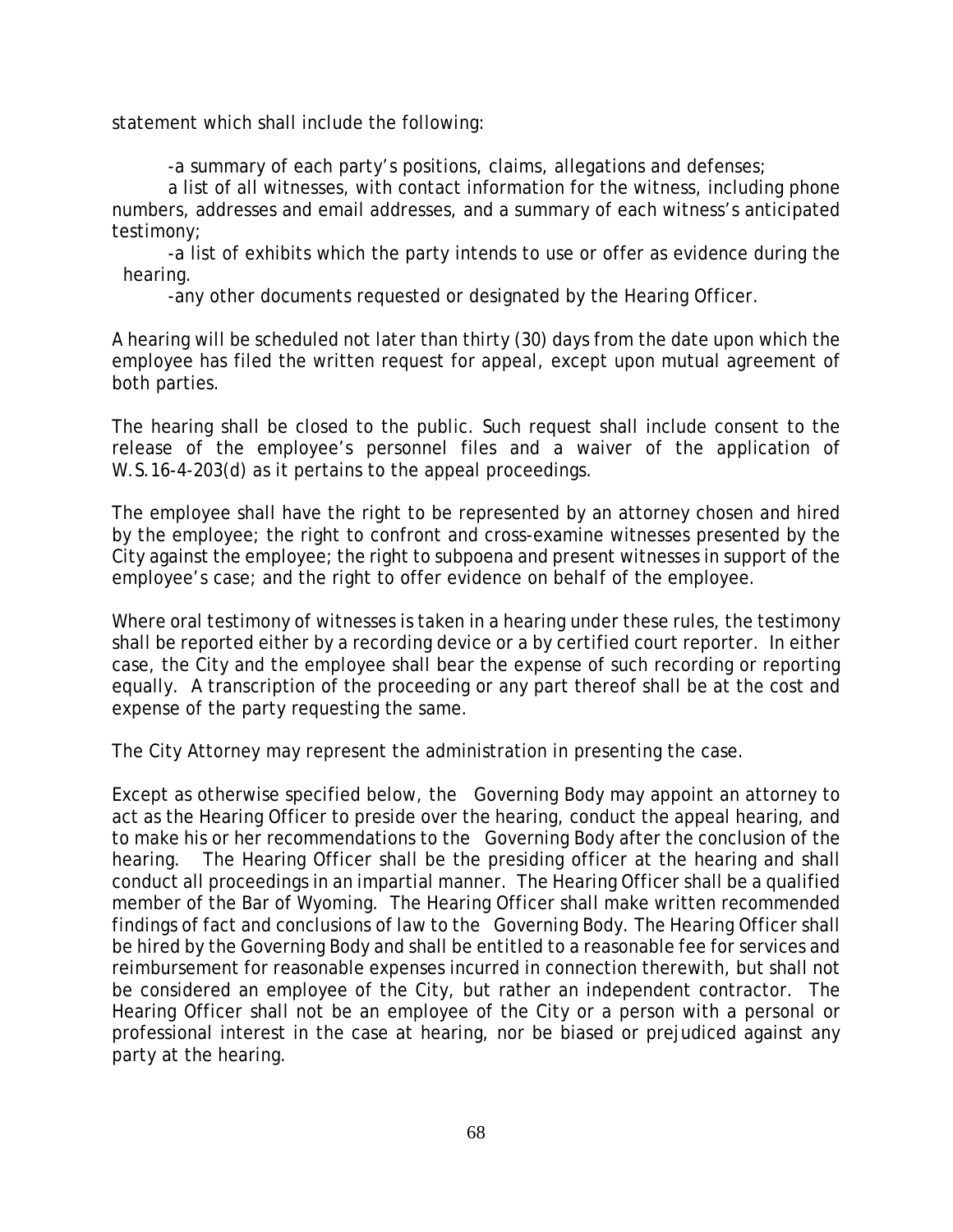The Hearing Officer shall issue written recommended findings of fact and conclusions of law within twenty (20) calendar days following the hearing to the Governing Body. The Governing body shall act on the recommended findings of fact and conclusions of law within fifteen (15) calendar days from receiving the recommended findings of fact and conclusions of law from the Hearing Officer. The Governing Body may reverse or uphold the disciplinary action which the employee is appealing.

**35.2.1 Order of Procedure at Hearing:** As nearly as can be, the hearing shall be conducted in accordance with the following order of procedure:

- A. The City may present an opening statement to briefly state its case and the evidence by which it expects to support it.
- B. The Employee may then present its opening statement and briefly state their defense and the evidence they expect to offer in support of it.
- C. The City shall first introduce its evidence, subject to cross-examination by the employee. After the city has presented all its evidence, the employee shall produce its evidence, subject to cross-examination by the city. At the close of the employee's evidence, the City may present rebuttal evidence.
- D. Members of the Governing Body may ask questions to the witnesses.
	- E. The Hearing Officer may, in his or her discretion, allow evidence to be offered out of the order prescribed.
	- F. Following presentation of all evidence by both parties, the City may present a closing argument. The Employee may then present its closing argument. Finally, the City may present rebuttal. The presiding officer may direct the parties to submit written closings, or proposed findings of fact and conclusions of law, in lieu of or in addition to verbal closings.
	- G. Persons testifying at an appeal hearing shall stand and be administered the following oath by the Hearing Officer: "Do you swear or affirm to tell the truth, the whole truth and nothing but the truth,"

The Hearing Officer may waive the oath by showing that the person understands the meaning of telling the truth and that he or she may be charged and convicted of the crime of falsifying his or her testimony.

- G. The Hearing Officer shall have the following authority and powers:
	- 1. Administers oaths and affirmations;
	- 2. Issue subpoenas;
	- 3. Rule upon offers of proof and receive relevant evidence;
	- 4. Regulate the course of the hearing;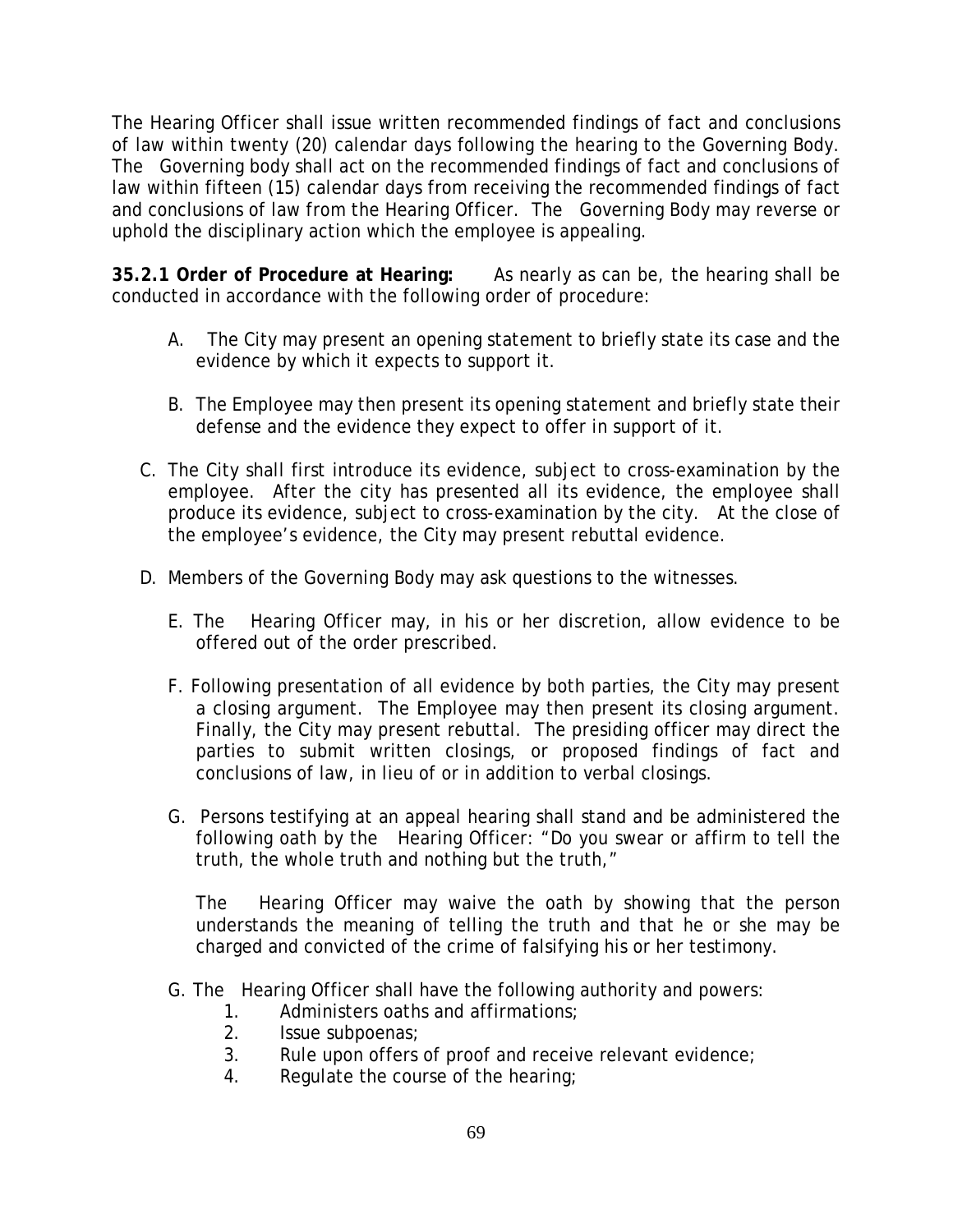- 5. Hold conferences for the settlement, simplification and discussion of the issues and procedures;
- 6. Dispose of procedural requests or other similar matters;
- 7. Prepare recommended findings of fact and conclusions of law to be to all parties and the Governing Body;
- 8. May recess the hearing or grant continuance for good cause;
- 9. May require written briefs from any party clarifying its legal or factual position;
- 10. May declare that any matter being taken under advisement that a decision will be announced at a later time, not to exceed 20 days for hearings before the hearing officer, or 60 days for all other hearings;
- 11. Punish contempt by permanent removal from the hearing location by any person so offending;
- 12. Take any other action authorized by law, consistent with these rules as required to fulfill any of his or her duties.

Admissibility of evidence in an appeals hearing shall be determined by the evidentiary rules applicable in contested case hearings governed by the Wyoming Administrative Procedure Act. The adoption of the evidentiary rules of the Wyoming Administrative Procedure Act shall not be construed in any way to incorporate any of the rights, duties, obligations and procedures mandated by the Wyoming Administrative Procedure Act.

## **SECTION 36: EMPLOYEE BENEFITS**

All employee benefits are subject to change due to fiscal condition of the City, changes in rules, regulations or policies and the decision of the Governing Body in general. Benefits are subject to change each year if deemed appropriate by the Governing Body.

Eligible employees of the City of Cody are provided a wide range of benefits. A number of the programs (such as Social Security, Worker's Compensation, and unemployment insurance) cover all employees in the manner prescribed by law.

Benefits eligibility is dependent upon a variety of factors, including employee classification. Your supervisor can identify the programs for which you are eligible. Details of many of these programs can be found elsewhere in this personnel policy manual. In determining if leave requests will be granted, the Department Head and City Administrator will consider the best interests of the City of Cody and the interests of the employee in determining if leave will be granted.

The following benefit programs are available to eligible employees: Bereavement Leave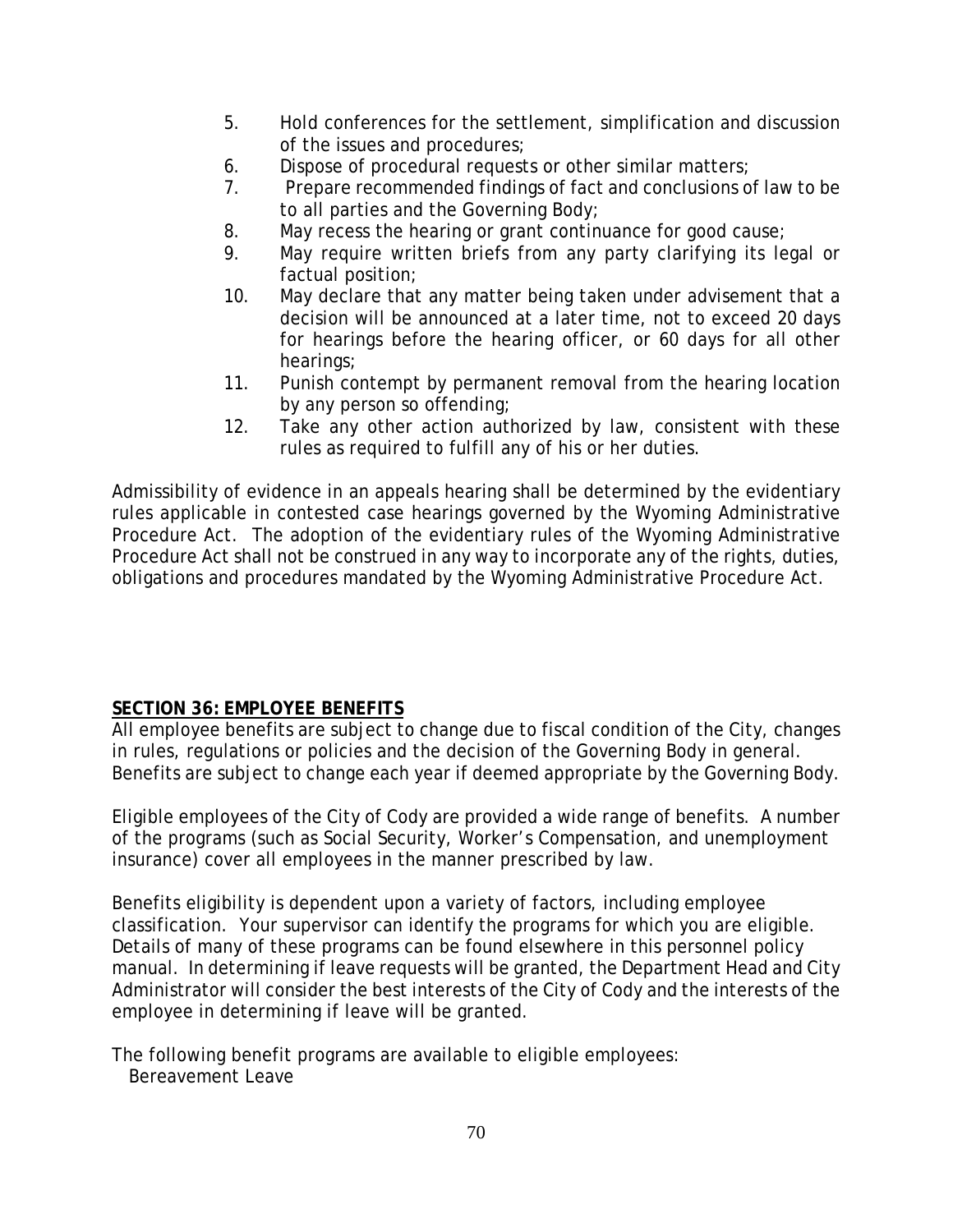Child Care Benefits Educational Benefits Educational Leave Family and Medical Leave Holidays Insurance Benefits Health Insurance

Optional Life Insurance Optional Supplemental Plans Court Leave Military Leave Personal Leave Retirement Program Sick Leave Benefits Vacation and Personal Day Benefits Voting Time Off Workers' Compensation Insurance

Some benefit programs require contributions from the employee, but many are fully paid by the City of Cody.

### **36.1 BEREAVEMENT LEAVE**

If an employee wishes to take time off due to the death of family member, the employee should notify his or her supervisor or Department Head immediately.

Up to three days of paid bereavement leave will be provided to full-time (regular or probationary) employees and one- and one-half days will be provided to part-time (regular or probationary) employees.

Bereavement pay is calculated based on the base pay rate at the time of absence.

Approval of bereavement leave will generally be granted in the absence of unusual operating requirements. Any employee may, with the supervisor's approval, use accrued paid leave for additional time off as necessary.

For the purpose of this section of the policy, a family member shall have the same meaning as defined in section 6.91. Request for approval be made in writing to the City Administrator and employee's Department Head.

The employee's Department Head, with the concurrence of the Administrative Services Officer and City Administrator, may grant the use of the employee's accrued sick leave up to one week (40 hours) after the death of a family member with the intent that the employee needs the time to tend to the personal affairs of the deceased family member. The request must be in writing and be made within six months of the death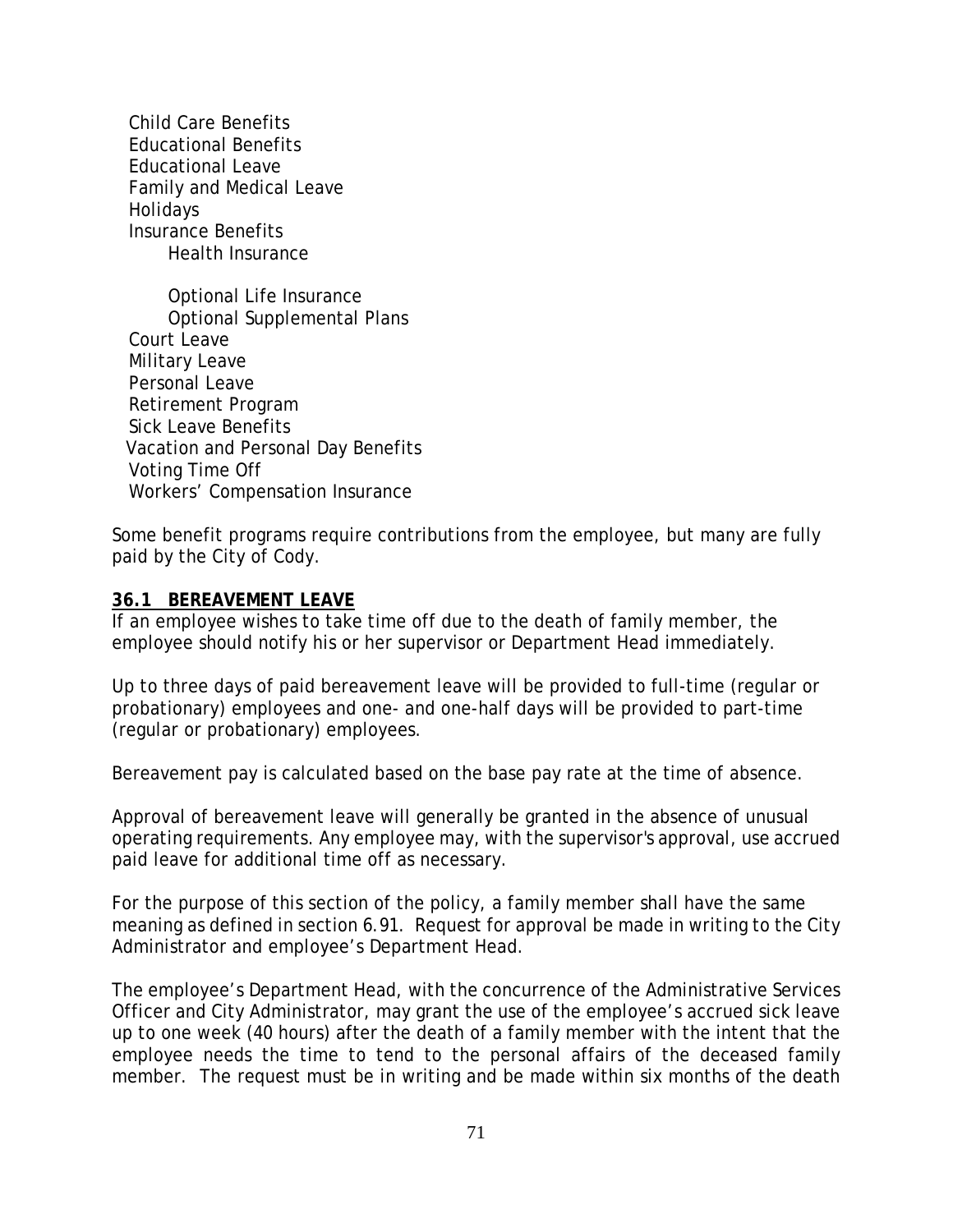of the family member.

# **36.2 CHILD CARE BENEFITS**

The City of Cody provides limited short-term child care assistance to all eligible employees as a benefit of employment. Eligible employee classifications are:

Regular full-time employees

Regular part-time employees

Given below is a brief description of child care benefits that may be provided for up to one week when feasible. Longer leaves of absence for child care are addressed under the Family and Medical Leave section of this manual.

**36.2.1 Flexible Leave**: The City recognizes that the fulfillment of child care responsibilities can provide a compelling reason for **emergency** time-off requests. Where feasible, employees' needs will be accommodated on a limited basis. Requests for leave must be made to the appropriate Department Head. Employees may use accrued vacation or compensatory time for such emergency leaves. Employees who elect to not use accrued vacation or compensatory time may be authorized by the City Administrator to take a leave of absence without pay.

**36.2.2 Sick Leave Benefits**: Employees may use accrued sick leave benefits in the event of the illness of their dependent child. Approval of such requests for leave will be at the discretion of the appropriate supervisor or Department Head.

**36.2.3 Break Time for Nursing Mothers:** As required under the Fair Labor Standards Act (FLSA), the City of Cody will provide break time and space for a covered nonexempt nursing mother to express breast milk for her nursing child for one year after the child's birth. The City will provide a space that is functional for expressing milk, shielded from view, free from intrusion and available as needed. Since the City does not provide for paid breaks, it will be at the discretion of City Administrator to determine if the period of time that is taken for the purpose of expressing milk will be compensated.

## **36.3 EDUCATIONAL BENEFITS**

**36.3.1 Educational Assistance:** The City of Cody recognizes that the skills and knowledge of its employees are critical to the success of the organization. The educational assistance program encourages personal development through education programs so employees can maintain and improve job-related skills or enhance their ability to compete for reasonably-attainable jobs within the City. The City may provide educational assistance to eligible employees immediately upon assignment to an eligible employment classification. To maintain eligibility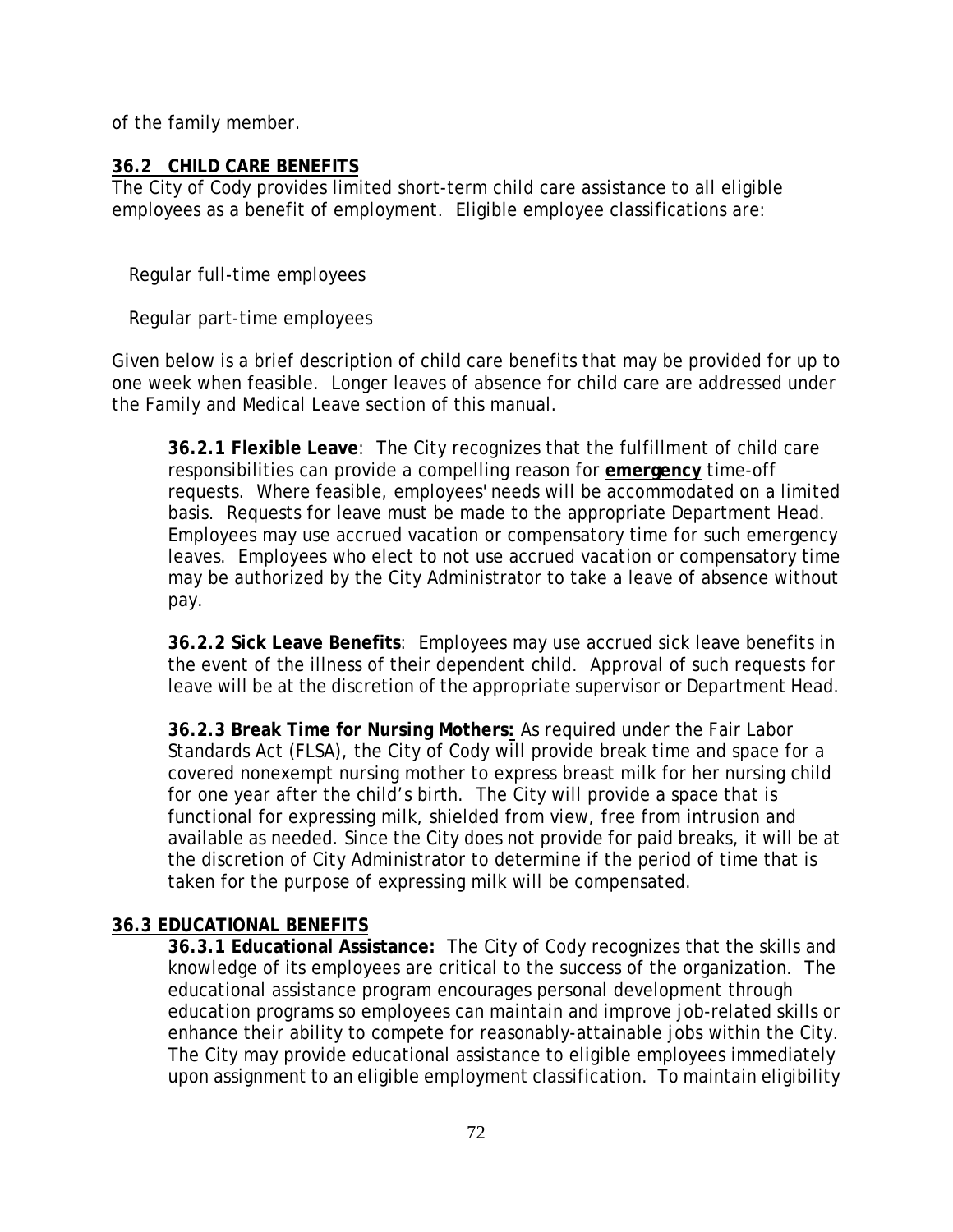employees must remain on the active payroll and be performing their job satisfactorily through completion of each course. Employees in the following employee classification(s) are eligible for educational assistance:

 Regular full-time employees Regular part-time employees

Individual courses or courses that are part of a degree, licensing, or certification program, including those being audited, must be related to the employee's current job duties or a foreseeable-future position in the organization in order to be eligible for educational assistance. The City has the sole discretion to determine whether a course relates to an employee's current job duties or a foreseeable-future position.

To participate in education benefits employees must request in writing assistance from their Department Head in advance of annual department budget preparation. The Department Head will determine if the course work is work-related and if the department work schedule will allow any time off needed to participate. If the course work is approved in writing by the Department Head and City Administrator, and if funds have been set aside and approved in the budget, the employee will complete a form available through the Administrative Services Department outlining the course(s) to be taken, the cost for tuition and the class schedule.

When the employee has successfully completed the course with a "C" or better, the employee will be reimbursed for tuition and book costs, up to a maximum of \$750 per full-time employee and up to a maximum of \$375 per part-time employee per budget year. If the employee's work schedule cannot be modified to allow a flex schedule to attend classes, the employee must use accrued compensatory or vacation time or take unpaid leave.

Employees should contact their supervisor or Department Head for more information or questions about educational assistance. Course work must be approved in writing by the employee's Department Head and the City Administrator in advance of registration.

While educational assistance is expected to enhance employees' performance and professional abilities, the City cannot guarantee that participation in education programs will entitle the employee to automatic advancement, a different job assignment, or pay increases.

If the City of Cody determines that it is making a substantial investment in furthering an employee's education and/or skills, the City may require the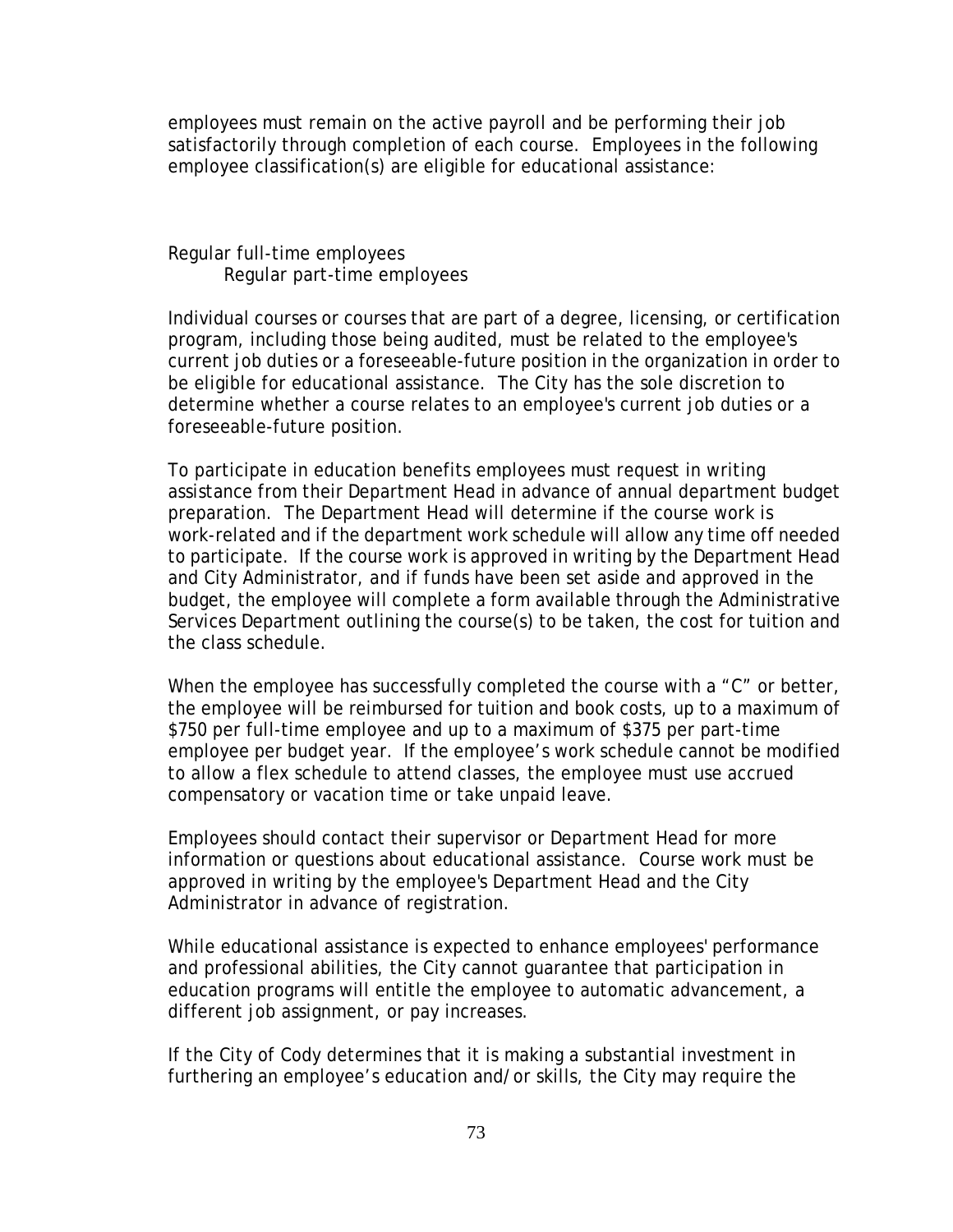employee to enter into a contract obligating the employee to repay all or a portion of the investment if the employee resigns from his or her position within a designated period of time after the investment has been made.

The City of Cody will not pay for or provide assistance for employees who wish to participate in personal enhancement (non job-related) course work.

**36.3.2 Educational Leave:** The City of Cody may provide educational leaves of absence without pay to eligible employees who wish to take time off from work duties to pursue course work. Employees in the following employment classification(s) are eligible to request educational leave as described in this policy:

 Regular full-time employees Regular part-time employees

Eligible employees may request educational leave for a period of up to six months every five years. Requests will be evaluated based on a number of factors, including anticipated work load requirements and staffing considerations during the proposed period of absence. Granting of educational leaves of absence will be at the discretion of the appropriate Department Head and the City Administrator.

Subject to the terms, conditions, and limitations of the applicable plans, health insurance benefits will be provided by the City during the leave. Benefit accruals, such as vacation, sick leave, or holiday benefits will not continue to accrue during the unpaid leave. Retirement contributions will not continue during the unpaid leave of absence.

When an educational leave ends, every reasonable effort will be made to return the employee to the same position, if it is available, or to a similar available position for which the employee is qualified. However, the City cannot guarantee reinstatement in all cases.

If an employee fails to report to work at the end of the approved leave period, the City will assume that the employee has resigned.

The City of Cody will not provide leaves of absence for employees who wish to participate in personal enhancement (non job-related) course work.

## **36.4 FAMILY AND MEDICAL LEAVE**

The Family and Medical Leave Policy provides employees with time off to attend to the needs of immediate family members under certain circumstances. In addition, the policy is intended to permit an eligible employee time off for a serious illness that makes the employee temporarily unable to perform his/her job.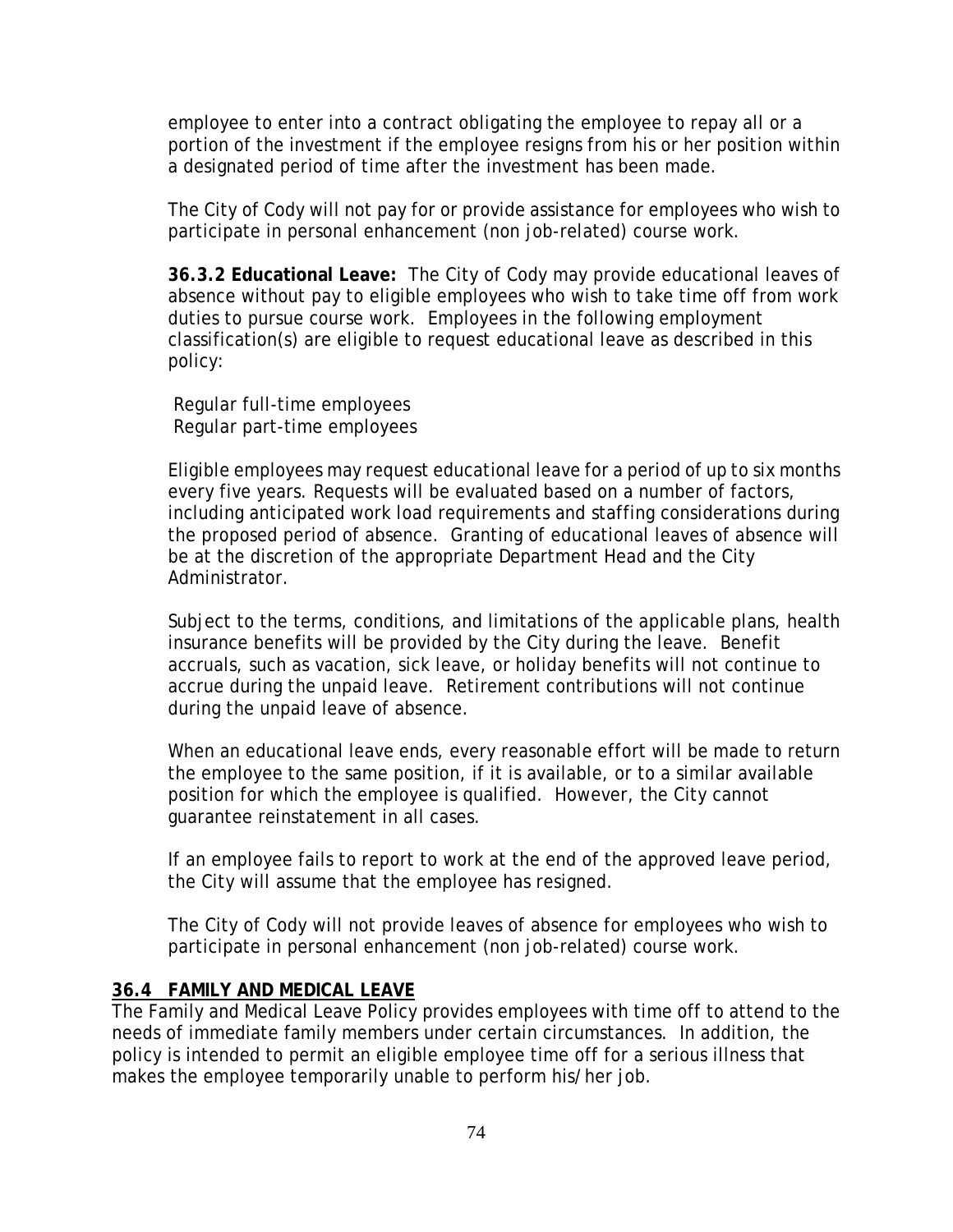This policy is intended to meet or exceed the requirements of federal legislation. If laws of the State of Wyoming are more generous in any area, the state law will prevail over this policy on a provision-by-provision basis.

**36.4.1 Leave Benefits:** An eligible employee may take unpaid leave of absence for a total of twelve (12) work weeks during any twelve-month period for one or more of the following reasons:

- a. The birth and first-year care of a child (benefits end after the child reaches age one);
- b. The adoption or foster placement of a child (the benefits end twelve months after adoption or placement);
- c. The "serious health condition" of an employee's spouse, parent, or child;
- d. The employee's own serious health condition that makes the employee unable to perform his/her job functions.
- e. "Covered Active Duty" means:
	- a. In the case of a member of the regular Armed Forces, duty during deployment of the member with the Armed Forces to a foreign country; and
	- b. In the case of a member of a reserve component of the Armed Forces, duty during the deployment of the member with the Armed Forces to a foreign country under a call or order to active duty under a provision of law referred to in section 1010(a)(13)(B) of Title 10.
- f. A "qualifying exigency" as defined by the United States Secretary of Labor, in which the employee's spouse, son, daughter or parent on covered active duty (or has been notified of an impending call or order to active duty) in the Armed Forces in a foreign country. Qualifying exigency leave can only be approved for those categories of leave authorized and approved by the Family Medical Leave Act and the United States Department of Labor Rules and Regulations.

The entitlement to leave for birth, adoption or foster placement of a child as described above expires twelve (12) months after the birth, adoption or foster care placement. For purposes of leave under the next two categories above, a "serious health condition" is defined as an illness, injury, impairment or physical or mental condition that involves in-patient care or continuing treatment by a health care provider. The "continuing treatment" test for a serious health condition under the regulations may be met through:

- 1. A period of incapacity of more than three consecutive, full calendar days plus treatment by a health care provider that results in either:
	- a. Two (2) or more treatments in person by a health care provider within 30 days of the first day of incapacity, unless extenuating circumstances exist.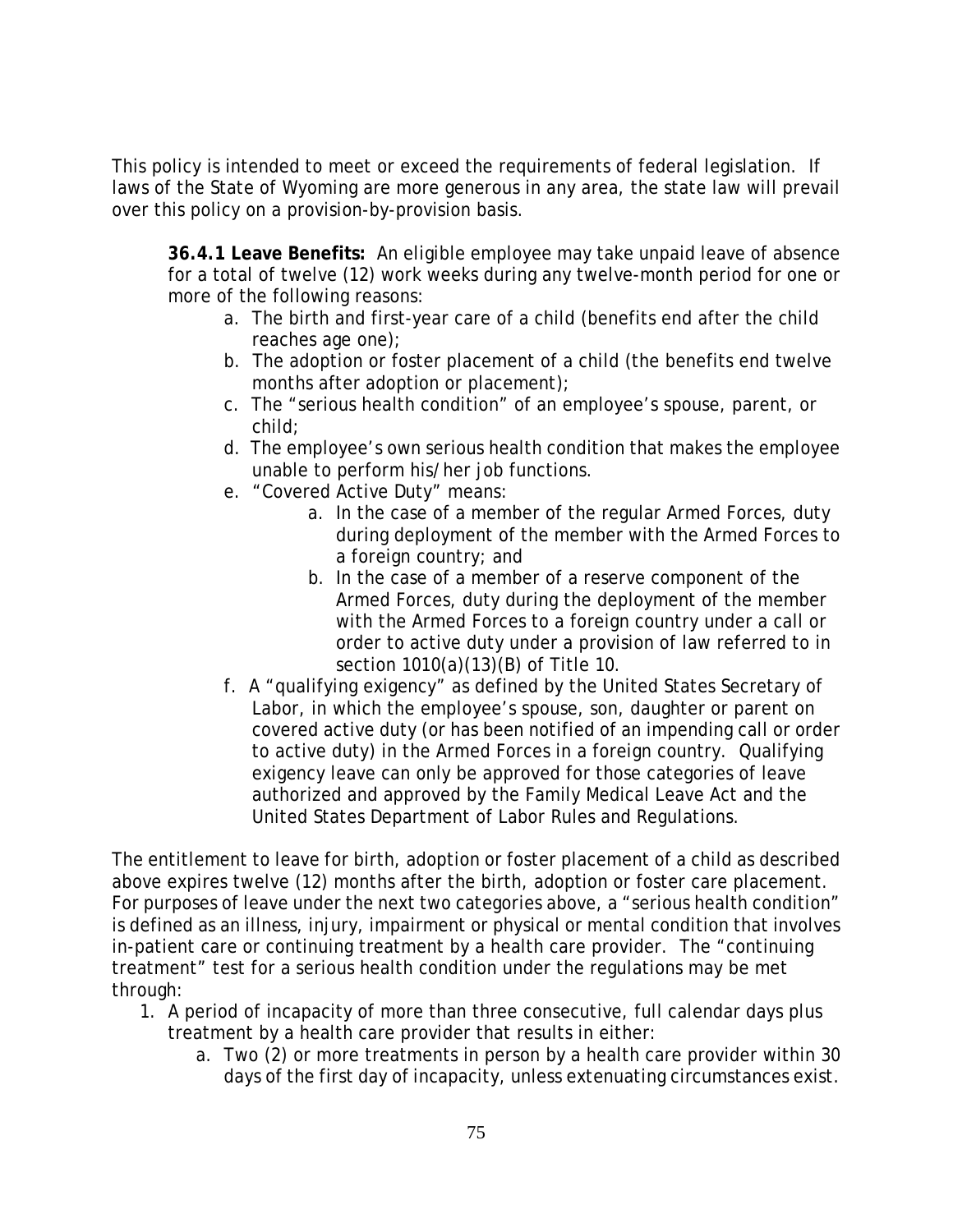The first treatment must take place within 7 days of the first day of incapacity, and health care provider, not the employee/patient, shall determine if the second visit is needed; or

- b. Treatment by a health care provider on at least one occasion followed by a regimen of continuing treatment under the supervision of the health care provider. Over-the-counter medications, bed rest, taking of fluids, exercise and other activities that can be initiated without a visit to a health care provider to not constitute continuing treatment. Serious health condition does cover conditions such as asthma and diabetes even if the episode of incapacity does not last more than five (5) days."
- 2. Any period of incapacity related to pregnancy or for prenatal care;
- 3. Any period of incapacity or treatment for a chronic serious health condition;
- 4. A period of incapacity for permanent or long-term conditions for which treatment may not be effective, or
- 5. Any period of incapacity to receive multiple treatments (including recovery from those treatments) for restorative surgery, or for a condition which would likely result in an incapacity of more than five consecutive, full calendar days absent medical treatment.

For purposes of the benefits referred to above which pertain to leave for the serious health condition of a child, the term "child" shall mean a son or daughter which is either a biological, adopted or foster child, a step-child, a legal ward, or a child of a person standing in loco parentis who is:

- 1. Under eighteen (18) years of age; or
- 2. Eighteen (18) years of age or older and incapable of self-care because of a mental or physical disability.

When both a husband and wife are employed by the City of Cody, they are permitted to take only twelve (12) weeks leave in the aggregate over a twelve (12) month period if the leave is for birth, adoption, placement of a foster child or the care of a sick family member. For other types of family and medical leave available under this policy, each employee may take up to twelve (12) weeks leave in a twelve (12) month period.

**36.4.2 Military Caregiver Leave**: Subject to the requirements of this policy and Federal law, an eligible employee who is the spouse, son, daughter, parent or next of kin of a covered service member shall be entitled to a total of 26 workweeks of leave during a 12-month period to care for the covered service member. During the 12-month period described in the paragraph, an eligible employee shall be entitled to a combined total of 26 workweeks of leave for leave under this paragraph, and leave under the section entitled "Benefits".

"Covered Service Member" means the following:

a) A member of the Armed Forces, including a member of the National Guard or Reserves, who is undergoing medical treatment, recuperation, or therapy, is otherwise in outpatient status, or is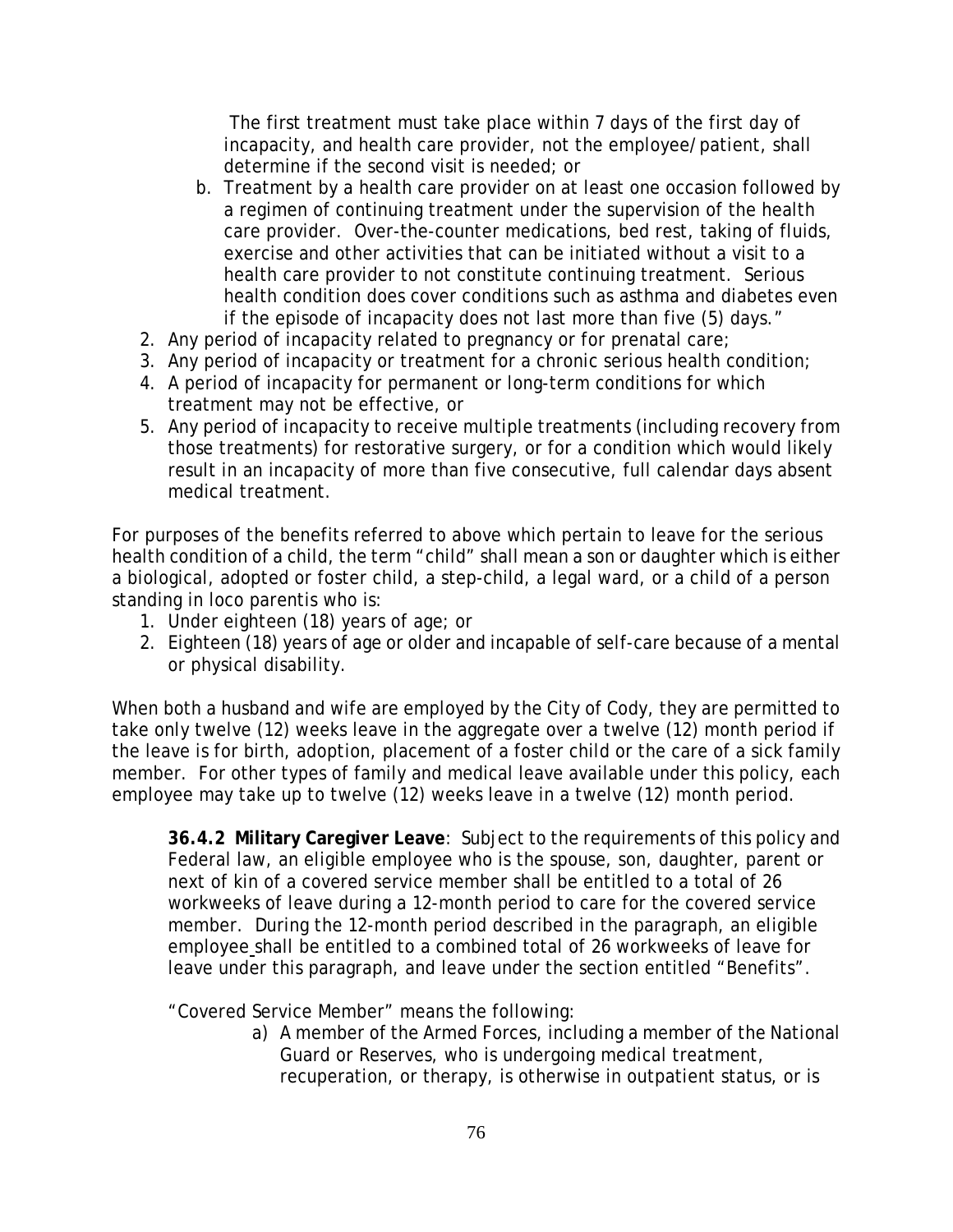otherwise on the temporary disability retired list, for a serious injury or illness.

b) A veteran who is undergoing medical treatment, recuperation or therapy for a serious injury or illness and who was a member of the Armed Forces (including a member of the National Guard or Reserves) at any time during the period of 5 years preceding the date on which the veteran undergoes that medical treatment, recuperation or therapy.

The term "outpatient status" with respect to a covered service member, means the status of a member of the Armed Forces assigned to:

- 1. A military medical treatment facility as an outpatient; or
- 2. A unit established for the purpose of providing command and control of members of the Armed Forces receiving medical care as outpatients.

The term "Next of Kin" means the nearest blood relative of that individual.

The term "serious injury or illness" in the case of a member of the Armed Forces, including a member of the National Guard or Reserves, means an injury or illness incurred by the member in line of duty on active duty in the Armed Forces that may render the member medically unfit to perform the duties of the member's office, grade rank or rating.

**36.4.3 Leave Eligibility:** All regular full-time and part-time employees who meet the following criteria are eligible for FMLA leave:

- 1. Have been employed by the City of Cody for at least 12 months (nonconsecutive); and
- 2. Have worked for at least 1250 hours within the previous twelve (12) month period. Time paid (i.e. sick leave, vacation leave, etc) will not be counted in calculating hours of service.

The use of numbers of hours of work in this policy instead of reference to days or weeks of work is intended only for ease of administration and should not be interpreted as having any effect on employment status under the Fair Labor Standards Act.

Any eligible employee who is entitled to the leave referred to above shall be entitled to continuation of health benefits and all other insurance benefits, as well as accrual of sick leave and/or other leave benefits during the period of leave, under the same terms and conditions as are provided to the employee prior to taking the leave. Any increase in premiums or deductibles that apply to active employees shall also apply to employees on FMLA leave. Any employee who fails to pay the required share of premium may be dropped from coverage under the group health plan.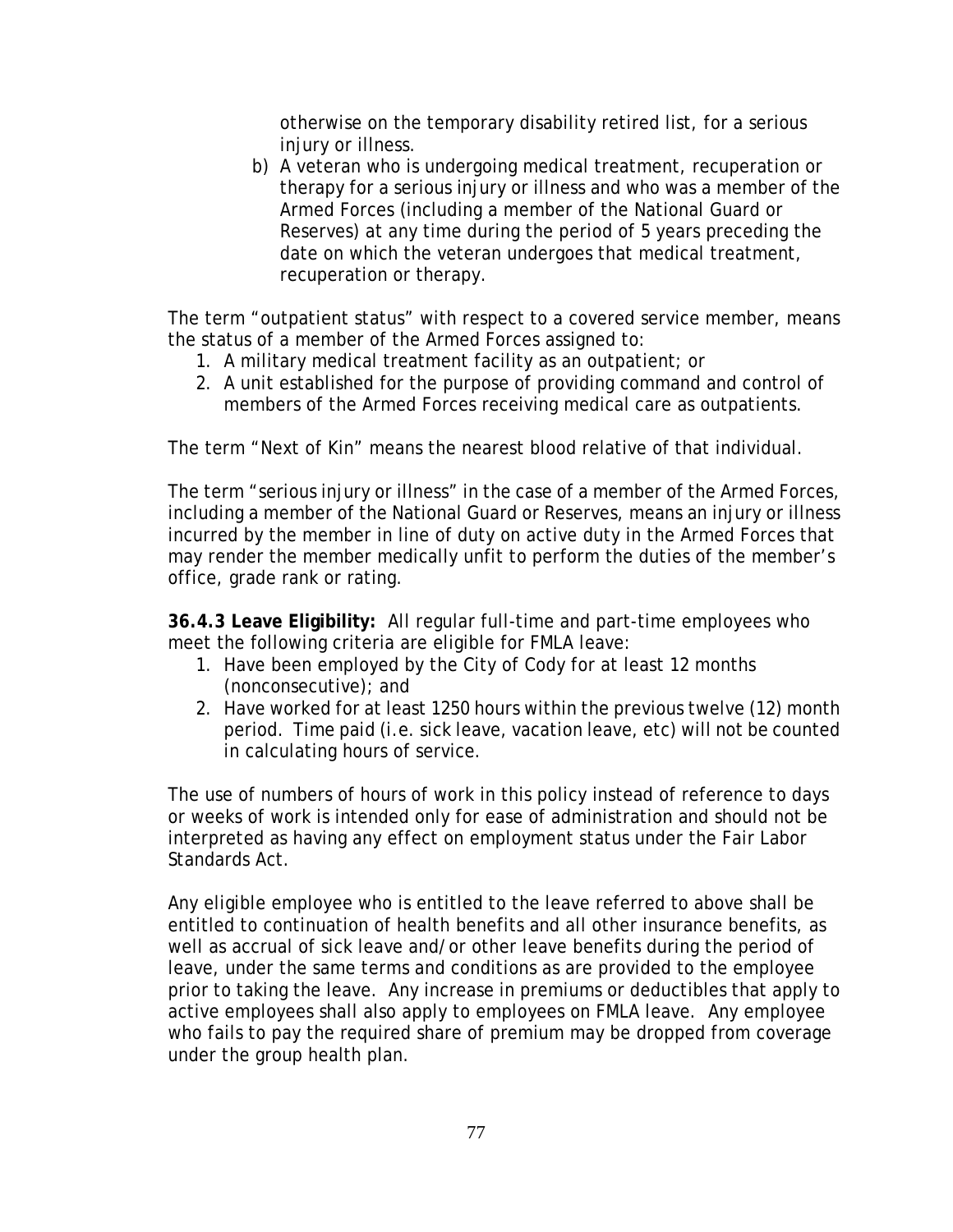Any employee who is eligible for this leave and takes the leave is entitled to an equivalent position with equivalent pay, benefits, and conditions of employment upon return to employment so long as the employee can continue to perform all the essential functions of the position.

Family and Medical Leave are not to be considered as leave in addition to other leave granted to the employee by the City of Cody. FMLA is intended only to supplement that leave to the extent it does not otherwise provide for twelve (12) weeks of leave. The City of Cody will require employees to use accrued leave in conjunction with FMLA leave. If the employee does not have 12 weeks of accrued leave, the employee will take as much FMLA leave paid as they have accrued and the remaining leave (up to 12 weeks) will be taken as unpaid FMLA leave). For example: If due to the illness of an employee, an employee desires to take leave for a period up to twelve (12) weeks and the employee has available six (6) weeks of sick leave, one (1) week of compensatory leave, and one (1) week of vacation leave, then the employee would be required to use the eight (8) weeks of available leave and would therefore use four (4) weeks of unpaid leave, equaling the twelve (12) weeks of FMLA leave.

**36.4.4 Duties of Employee:** In the case in which the reason for leave is due to the necessity of the employee to care for the spouse, son, daughter, or parent of the employee or because of the serious health condition that makes the employee unable to perform the essential functions of his/her position, the employee shall:

- 1. Make a reasonable effort to schedule the treatment so as not to unduly disrupt the operations of the City, subject to the approval of the health care provider; and
- 2. Provide the City with timely oral and written notice; such notice may not be less than thirty (30) days before the date the leave is to begin. In cases where the date of the treatment requires the leave to begin in less than (thirty) 30 days, the employee shall provide such notice on the day the employee learns of the need for the leave or the next business day. If the employee does not give at least thirty (30) days' notice, the City may ask for an explanation, and the employee must respond. If an employee fails to give proper notice, the City may delay or deny leave.

**36.4.5 Duties of the City:** The City of Cody shall notify the employee of eligibility within 5 business days of the employee's request or of the City learning that leave may be covered by FMLA, unless there are extenuating circumstances. The notice may be oral or written, and must inform the employee if he or she is eligible. If the employee is not eligible for FMLA leave, the eligibility notice must specify at least one reason why the employee is not eligible.

The City of Cody must also give notice to the employees of their rights and responsibilities. The City may use a single form (including U.S. Department of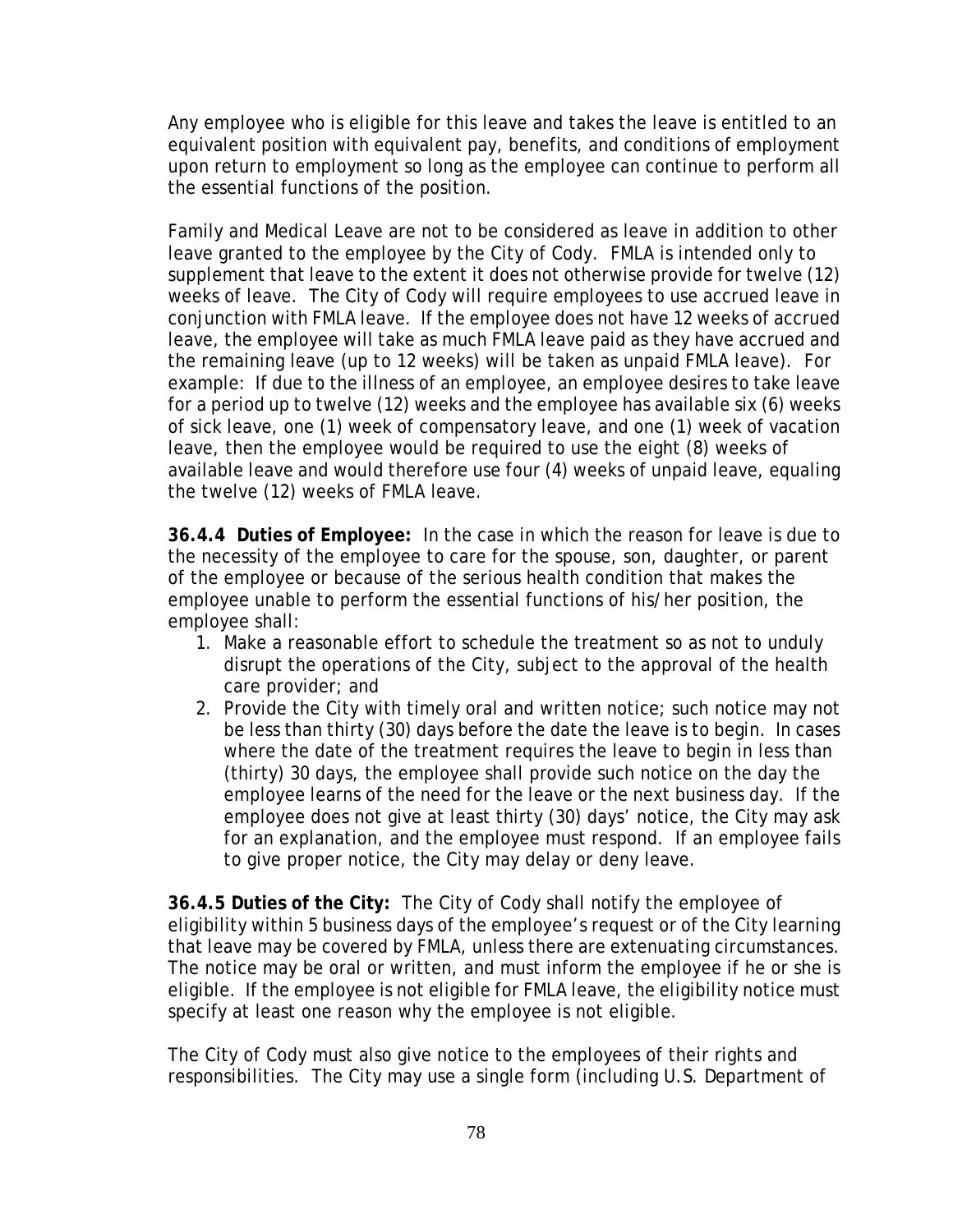Labor forms) for both the eligibility notice and the rights and responsibility notice.

**36.4.6 Certification:** The City of Cody will require an employee who requests Family and Medical Leave to be supported by a certification issued by the health care provider of the eligible employee or of the son, daughter, spouse, or parent of the employee, or in the case of service member family leave, of the next of kin of an individual as appropriate. The City must request the certification within five (5) business days after the employee requests leave. The City must give the employee at least fifteen (15) calendar days to provide the certification. It is the employee's responsibility to provide the City with a complete and sufficient certification. The employee shall be responsible for the cost of such certification or re-certification.

If the certification is incomplete or insufficient, the City must notify the employee in writing of what additional information is needed and must allow the employee at least seven (7) calendar days to cure any deficiency in the certification. A certification is incomplete if an entry is blank, and is insufficient if information is vague, ambiguous or nonresponsive. The City may deny FMLA leave if the deficiencies in the certification are not corrected, or there is no resubmitted certification.

The City of Cody may contact the health care provider for authentication (i.e. verifying that the health care provider completed and signed the certification) or clarification (i.e. understanding the handwriting or understanding the meaning of a response) but only after giving the employee a chance to clarify. The City Administrator, Administrative Services Officer or his/her designee may contact the employee's health care provider, but the employee's direct supervisor may not contact the health care provider.

In the case of a qualified exigency leave request, the City of Cody may require the employee to provide a copy of the service member's active duty orders, or to complete form WH-384. In addition, the City of Cody reserves the right to contact a third party to verify that the employee met with the third party during the leave (for example a teacher or financial institution). If the employee submits complete and sufficient certification supporting the request for leave, the City of Cody may not request additional information from the employee.

In the case of a military caregiver leave request, the City of Cody may require certification of the need for caregiver leave from specific military health care providers. The City of Cody may require the employee to complete a form WH-385 for certifying military caregiver leave.

Certification shall be determined sufficient if it states the following:

1. The date on which the serious health condition commenced; and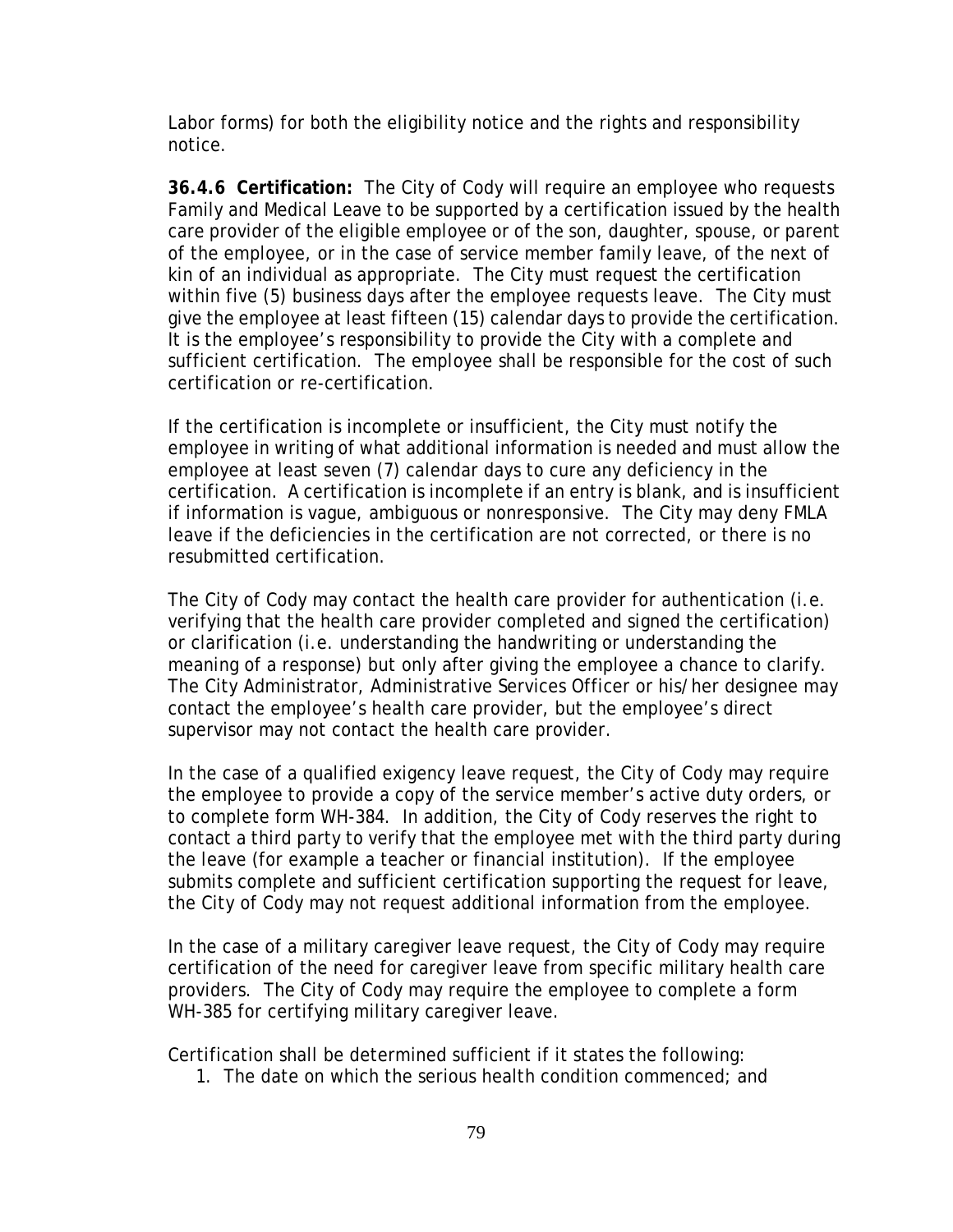- 2. The probable duration of the condition; and
- 3. The appropriate medical facts within the knowledge of the health care provider regarding the condition; and
- 4. If applicable, a statement that the eligible employee is needed to care for the son, daughter, spouse or parent and an estimate of the amount of time that such employee is needed to care for the son, daughter, spouse or parent; and
- 5. In the case of the employee's own serious health condition, a statement that the employee is unable to perform the functions of the position of the employee; and
- 6. In the case of certification for intermittent leave or leave on a reduced leave schedule for planned medical treatment, the dates on which such treatment is expected to be given and the duration of such treatment, and a statement of the medical necessity for the intermittent leave or leave on a reduced leave schedule.

In any case in which the City of Cody has reason to doubt the validity of the certification provided by the employee for leave for medical care or for medical reasons, the City may require, at the expense of the City, that the eligible employee obtain the opinion of a second health care provider designated and approved by the City concerning any information certified under this section of such medical leave.

In the event in which the second opinion described above differs from the opinion in the original certification provided under this section ,the City may require, at the expense of the City, that the employee obtain the opinion of a third health care provider designated or approved jointly by the City and the employee. The opinion of the third health care provider shall be considered to be final and shall be binding on the on the City and the Employee.

The City of Cody may ask for recertification once every thirty (30) days in connection with the employee's absence. If the original certification indicated that the condition will last more than thirty (30) days, and the leave involves the absence of the employee, the City will not ask for recertification during the period specified in that original certification. The City may ask for recertification every six months, regardless of the period specified in the certification. The City of Cody may not request recertification for qualified exigency or military caregiver leave.

**36.4.7 Intermittent and Reduced Schedule Leaves:** Serious health condition leaves described earlier may be taken on an intermittent or reduced schedule basis when medically necessary. Birth/adoption/foster placement leaves may be taken on an intermittent or reduced schedule basis only with the approval of the City Administrator and Department Head and the concurrence of the Administrative Services Officer or their designees. For purposes of this policy,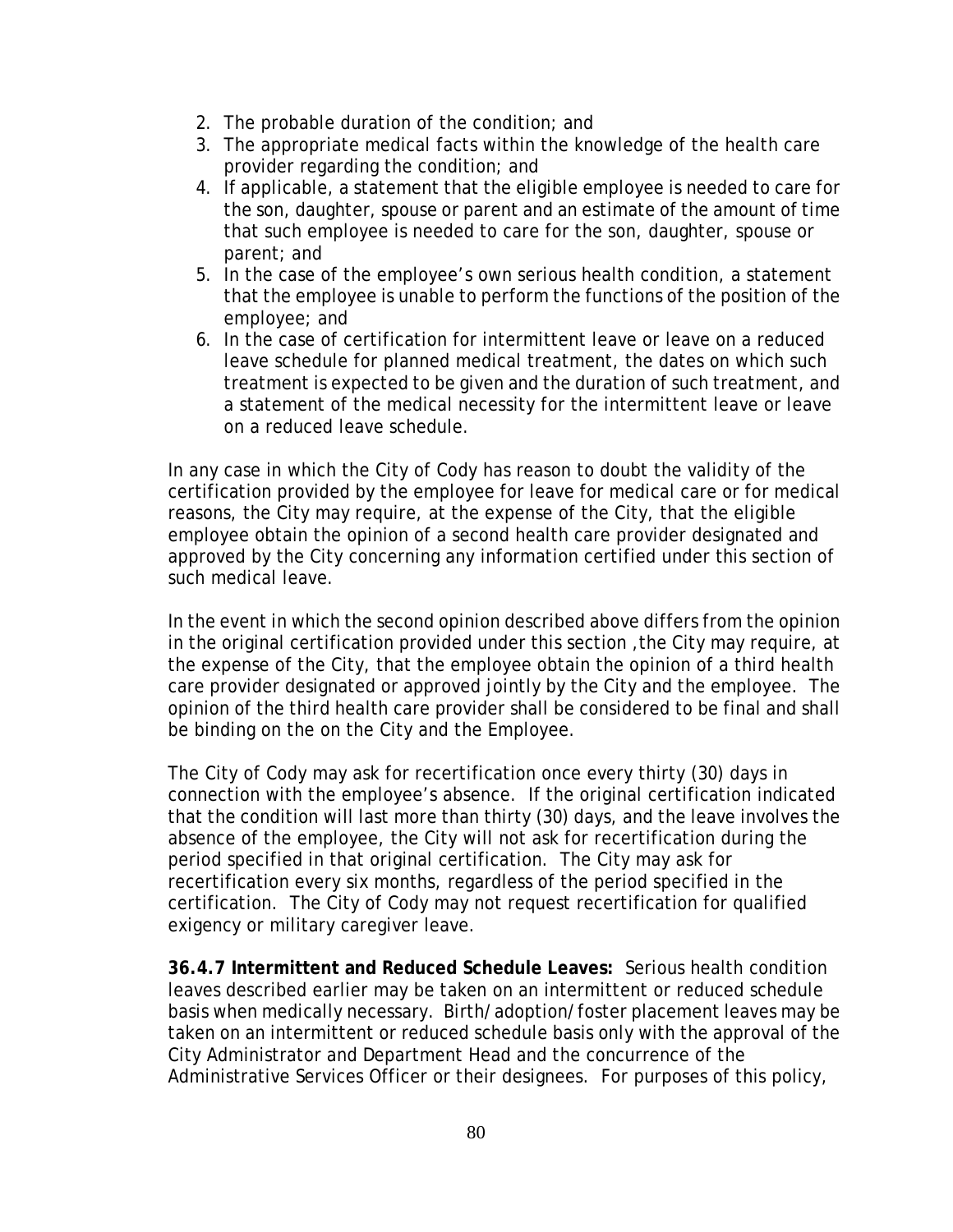"intermittent leave" includes periods of absence ranging from one hour to several weeks. "Reduced schedule" means a leave schedule that reduces the usual number of hours worked by an employee.

- Medical Certification: Employees taking an intermittent or reduced schedule leave for planned medical treatment are required to provide written certification from a health care provider that includes (i) the expected treatment dates; (ii) the treatment's expected duration; and (iii) a statement of the medical necessity of the leave.
- Employee Obligation: Employees must make a reasonable effort to schedule intermittent leave which is foreseeable, based on planned medical treatment and approval of the health care provider, so as not to unduly disrupt the company's business operation.
- Temporary Transfer: The city may require an employee who requests intermittent leave or leave on a reduced schedule basis to temporarily transfer to an alternative job that better accommodates such periods of leave. The alternative position will be one for which the employee is qualified, and which provides equivalent pay and benefits.

**36.4.8 Job Reinstatement and Failure to Return to Work:** Employees are entitled to be reinstated in their prior jobs, or equivalent jobs with equivalent pay and benefits, upon their timely return from a family or medical leave. An employee returning from a serious illness leave is required to provide written certification from a health care provider that the employee is able to resume work. The employee returning from a serious illness retains the right to reinstatement after returning from an absence up to and including twelve (12) weeks duration. Leave taken because of a serious illness longer than twelve (12) week's duration will be covered under the Sick Leave Policy and employees will be eligible to submit a claim under the employee's long-term disability policy. An employee who fails to report to work or provide required medical documentation relating to the illness or injury will be terminated from employment.

A salaried employee who is in the highest paid 10% among those employed by the City may be denied job reinstatement if necessary, to prevent significant and grievous economic injury to the City's operations. An affected employee will be notified of the City's decision to deny job reinstatement as soon as possible. If notice is provided after the leave has already commenced, the employee will be given the opportunity to immediately return to the job. An employee who fails to return to work after the leave of absence expires is required to reimburse the City for the City's share of premiums/contributions for health coverage provided during the leave. Failure to reimburse the City of Cody may lead to legal action and/or withholding such amounts from payments otherwise owed to the employee (e.g. accrued vacation pay), pursuant to the employee's signed authorization permitting such withholding.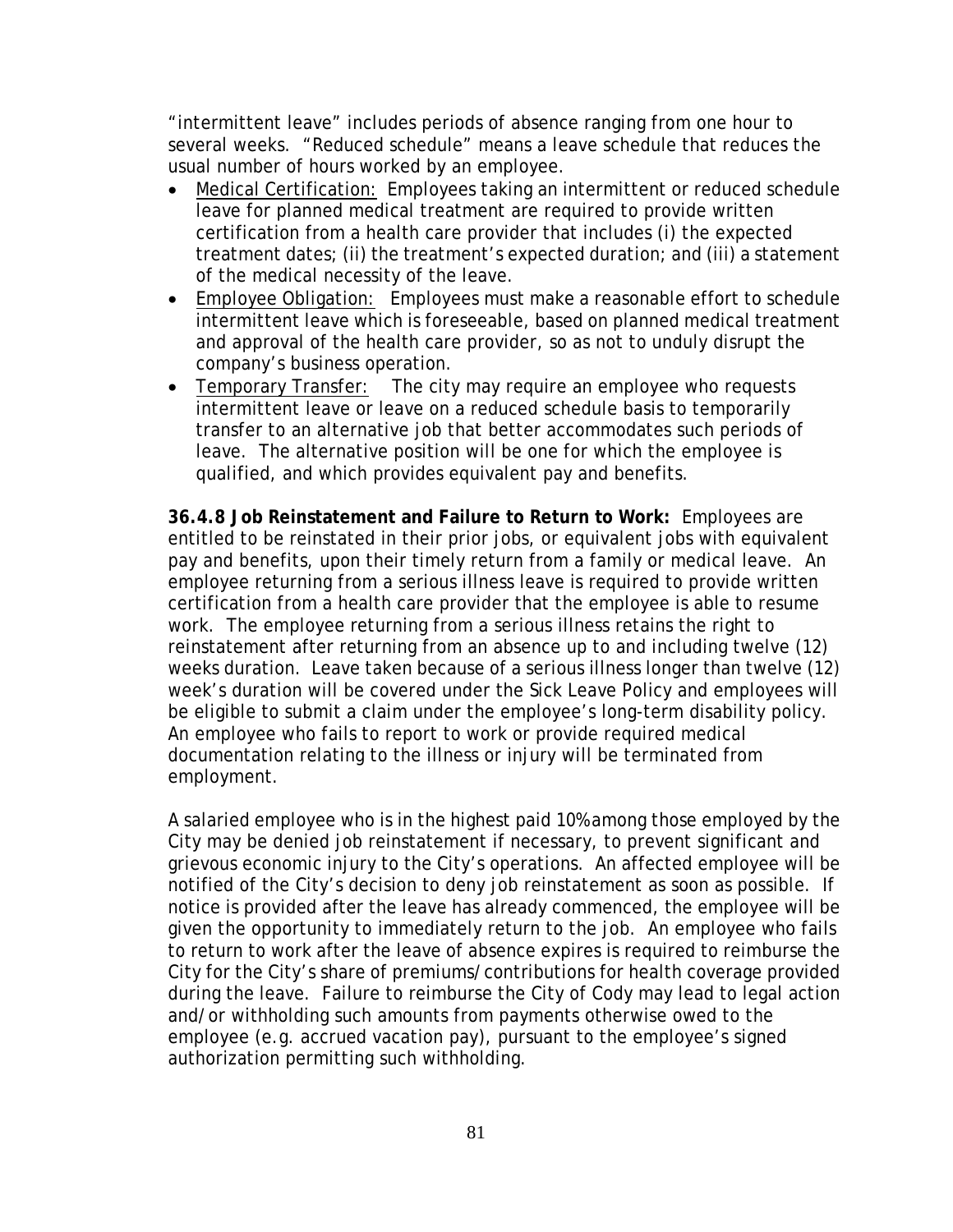Employees on family or medical leave are required to periodically report to their Department Head and/or Administrative Services Officer or his/her designee on their status and intention to return to work, as outlined in the Sick Leave Policy.

A twelve (12) month period for the purposes of this policy is calculated starting from the day the employee is notified by the City of Cody that a leave of absence qualifies under the Family and Medical Leave Policy.

## **36.5 HOLIDAYS**

The City of Cody grants holiday time off to all employees on the holidays listed below.

 New Year's Day (January 1) Presidents' Day (third Monday in February) Memorial Day (last Monday in May) Independence Day (July 4) Labor Day (first Monday in September) Veterans' Day (November 11) Thanksgiving Day (fourth Thursday in November) Day after Thanksgiving Christmas Day (December 25)

The City will grant paid holiday time off to all eligible employees immediately upon assignment to an eligible employment classification. Holiday pay will be calculated based on the employee's straight-time pay rate (as of the date of the holiday) times the number of hours the employee would otherwise have worked on that day. If the holiday falls on an employee's scheduled day off, the employee will receive 8 hours of holiday pay and those hours will qualify as time worked for the calculation of overtime on his/her time sheet. In the case of a part-time employee, the employee will receive 4 hours of holiday pay. Eligible employee classification(s):

| Regular full-time employees | 8 hours pay per holiday |
|-----------------------------|-------------------------|
| Regular part-time employees | 4 hours pay per holiday |

A recognized holiday that falls on a Saturday will be observed on the preceding Friday. A recognized holiday that falls on a Sunday will be observed on the following Monday. If a recognized holiday falls during an eligible employee's paid absence (e.g., vacation, sick leave), holiday pay will be provided instead of the paid time off benefit that would otherwise have been used.

If a nonexempt regular employee works on a recognized holiday, he or she will receive holiday pay at one and one-half times his or her straight-time rate for the hours actually worked on the holiday plus eight hours (or four hours in the case of a part-time employee) of straight time pay.

## **36.6 INSURANCE BENEFITS**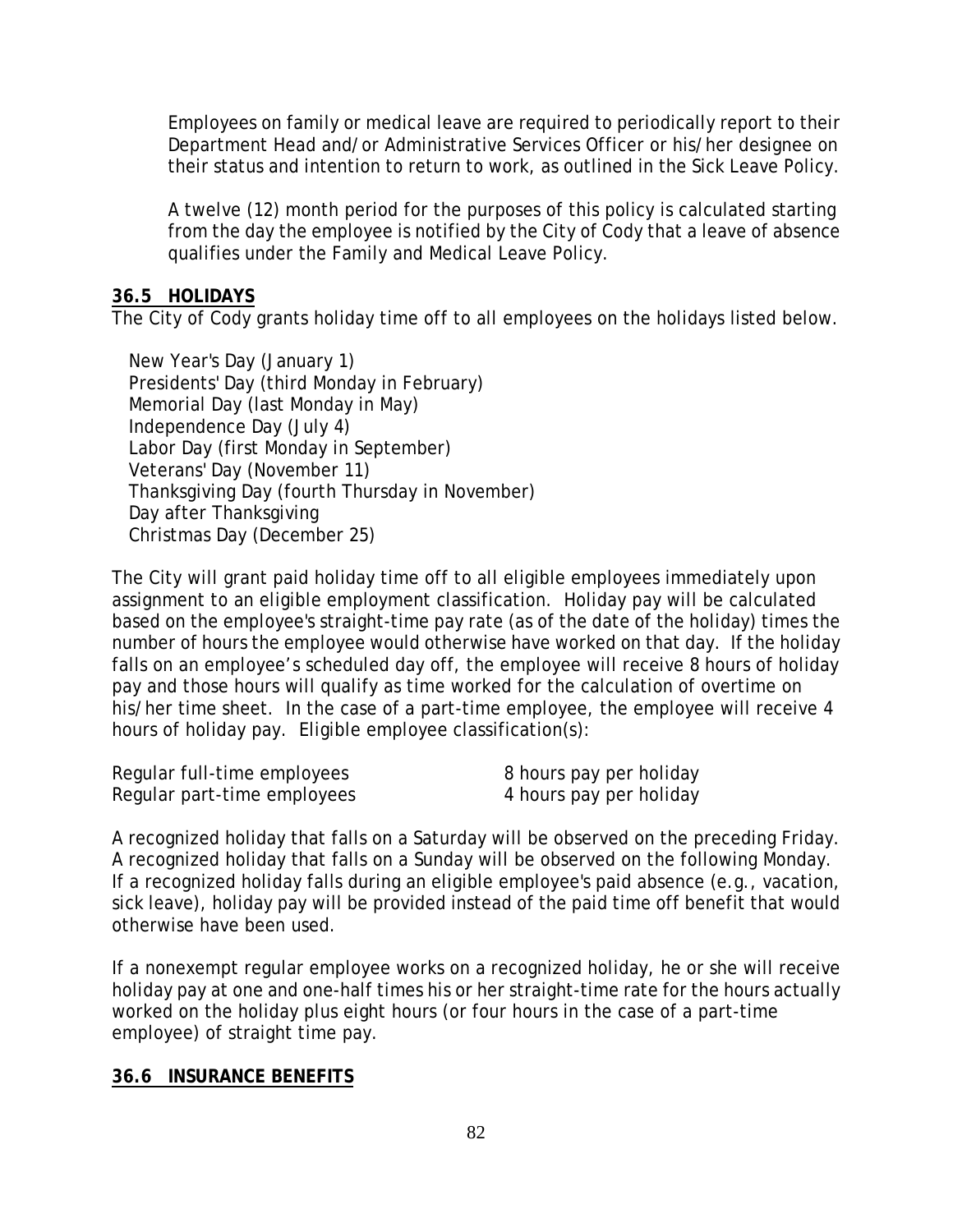**36.6.1 Health Insurance:** The City of Cody offers its regular and probationary full-time employees a health and life insurance plan through the Wyoming Association of Municipalities-Joint Powers Insurance Coverage (WAM-JPIC). The program is a group health and life insurance plan. The group health portion of the plan is administered and underwritten by BlueCross BlueShield of Wyoming. The group life plan is administered and underwritten by Medical Life Insurance Company.

The City of Cody has also elected to offer eligible employees limited dental coverage under the Dental Option program within the insurance plan. Upon accepting a position with the City of Cody there is a waiting period for the application to be processed by the insurance provider.

Information about the City of Cody's health and life insurance coverage program may be obtained from the Administrative Services Officer or his/her designee.

**a. COBRA**

The Federal Consolidated Omnibus Budget Reconciliation Act (COBRA) gives employees and their qualified beneficiaries the opportunity to continue health insurance coverage under the City's health plan when a "qualifying event" would normally result in the loss of eligibility. Some common qualifying events are resignation, termination of employment, or death of an employee; a reduction in an employee's hours or a leave of absence; an employee's divorce or legal separation; and a dependent child no longer meeting eligibility requirements.

Under COBRA, the employee or beneficiary pays the full cost of coverage at the City's group rates plus an administration fee.

The City's insurance plan administrator will provide each eligible employee with a written notice describing rights granted under COBRA. The notice contains important information about the employee's rights and obligations.

## **36.7 COURT LEAVE**

**36.7.1 Jury Duty:** The City of Cody encourages employees to fulfill their civic responsibilities by serving jury duty when required.

The City of Cody will pay the employee's regular wage for forty (40) working hours for full-time employees and for twenty (20) working hours for regular part-time employees. Jury duty pay will be calculated on the employee's base pay rate times the number of hours the employee would otherwise have worked on the day of absence. Jury duty fees paid to the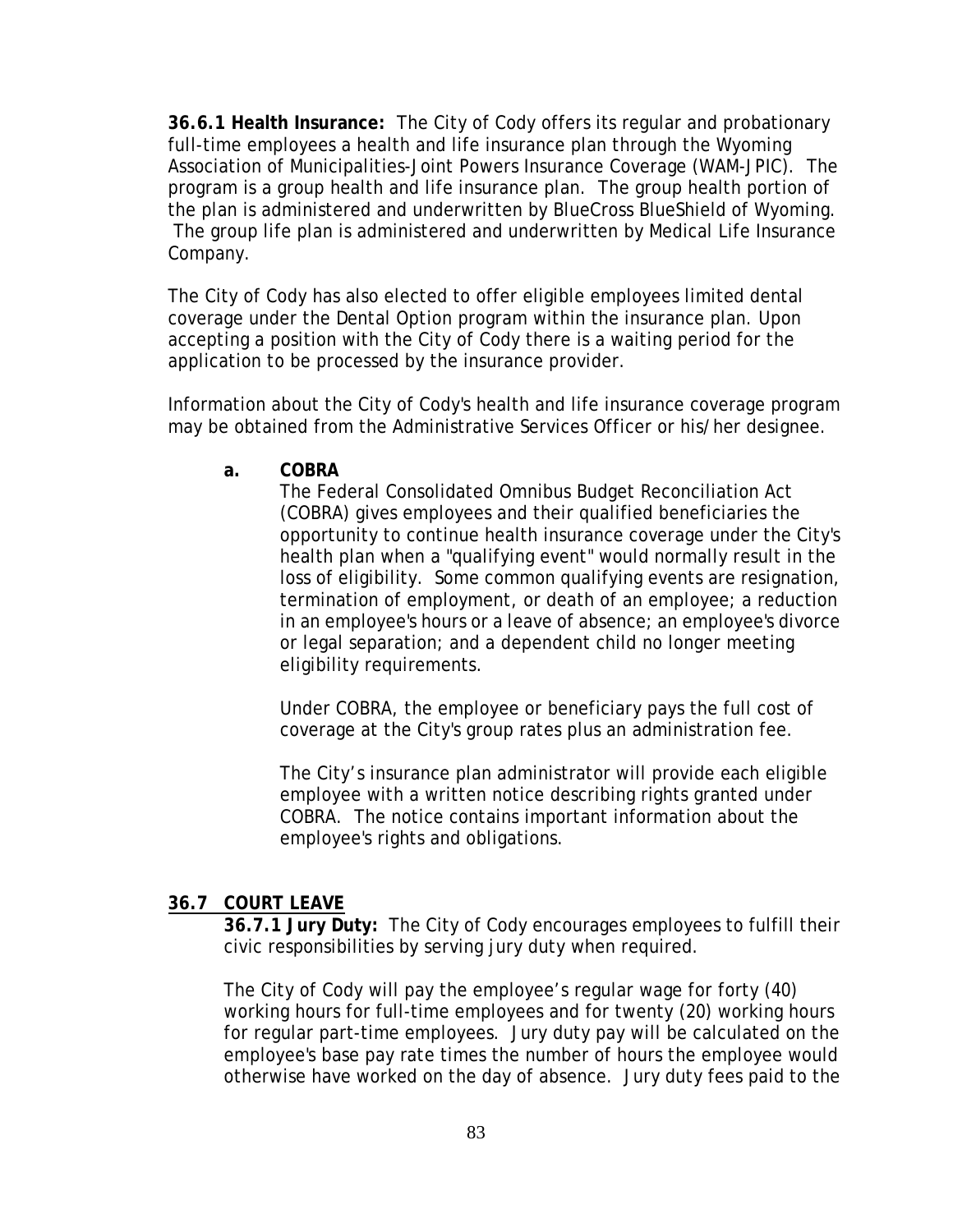employee will be turned back to the City by the paid employee. Employee classifications that qualify for paid jury duty leave are:

Probationary full-time employees Regular full-time employees Probationary part-time employees Regular part-time employees

For jury duties lasting longer than forty (40) working hours for full-time employees and (20) hours for regular part-time employees, employees will not be paid, but are free to use any accrued eligible paid leave benefits such as vacation, compensatory time and the personal day to receive compensation for any period of jury duty absence that would otherwise be unpaid. Employees must show the jury duty summons to their supervisor as soon as possible so the supervisor may make arrangements to accommodate their absence. Employees are expected to report for work whenever the court schedule permits. The City Administrator may allow additional paid time to fulfill jury duty obligations.

The City will continue to provide health insurance benefits for the full term of the jury duty absence. In addition, vacation, sick leave, retirement and holiday benefits will continue during jury duty leave so long as the employee is drawing pay from the City of Cody.

**36.7.2 Witness Duty:** The City of Cody encourages employees to appear in court for witness duty when subpoenaed to do so. If employees have been subpoenaed or otherwise requested to testify as witnesses by the City or because of the position they hold with the City of Cody, they will receive paid time off for the entire period of witness duty. Any fees paid which relate to serving as a witness under this circumstance will be turned over to the City of Cody if the City is granting paid leave to appear as a witness.

Employees will be granted a maximum of 40 hours for full-time employees and 20 hours for regular part-time employees of unpaid time off to appear in court as a witness at the request of a party other than the City. Employees will not be paid but are free to use any accrued eligible paid leave benefits such as vacation, compensatory time and the personal day to receive compensation for any period of witness duty absence that would otherwise be unpaid.

The subpoena should be shown to the employee's supervisor immediately after it is received so operating requirements can be adjusted, where necessary, to accommodate the employee's absence. The employee is expected to report for work when the court schedule permits.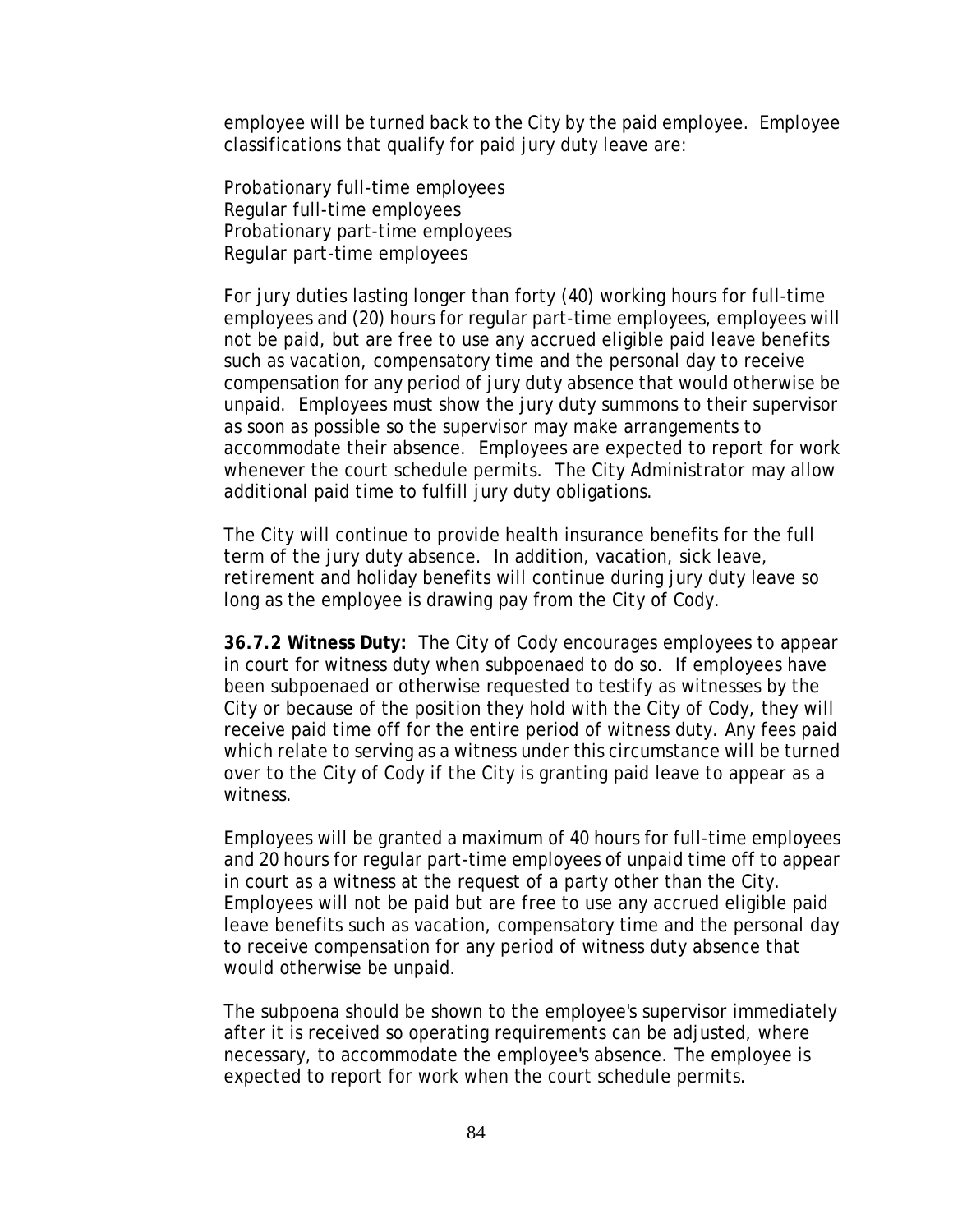## **36.8 MILITARY LEAVE**

- **36.8.1 General Provisions:** A military leave of absence will be granted to employees to attend scheduled drills or training or if called to active duty with the U.S. armed services. All sections of this policy will be in accordance with the Uniformed Services Employment and Reemployment Rights Act of 1994 (USERRA). Questions regarding military leave are addressed in general in this policy, but for more detailed situations, the Administrative Services Officer or his/her designee shall refer to the Federal Register of the Department of Labor 20 CFR Part 1002 for clarification, identification and interpretation of the USERRA. The Administrative Services Officer or his/her designee shall have a copy of the Federal Register in his/her office for employee review.
- **36.8.2 Requirement of Notice:** All employees must notify the City of Cody that he/she intends to leave the employment position to perform service in the uniformed services. The employee's notice may be written or verbal and must provide at least thirty days' notice if possible and if not possible, be as far in advance as reasonably possible.
- **36.8.3 Periods of Service:** A City of Cody employee may perform service in the uniformed services for a cumulative period of up to five (5) years and retain reemployment rights with the City of Cody. Some exceptions apply and can be found in 20 CFR Part 1002.
- **36.8.4 Application for Reemployment:** Upon completing service in the uniformed services, the employee must notify the City of Cody of his/her intent to return to his/her employment by either reporting to work or submitting a timely application for reemployment.
	- a. Periods of service less than 31 days or for the period of any length of a fitness examination: the employee must report back to work not later than the beginning of the first full regularly scheduled work period on the first full calendar day following the completion of the period of service, and the expiration of eight hours after a period allowing for safe transportation from the place of that service to the employee's residence.
	- b. Period of service more than 30 days but less than 181 days: the employee must submit an application for reemployment (written or verbal) with the employer not later than 14 days after completing service.
	- c. Period of service more than 180 days: the employee must submit an application for reemployment (written or verbal) not later than 90 days after completing service.

Reemployment rights are terminated if the employee is: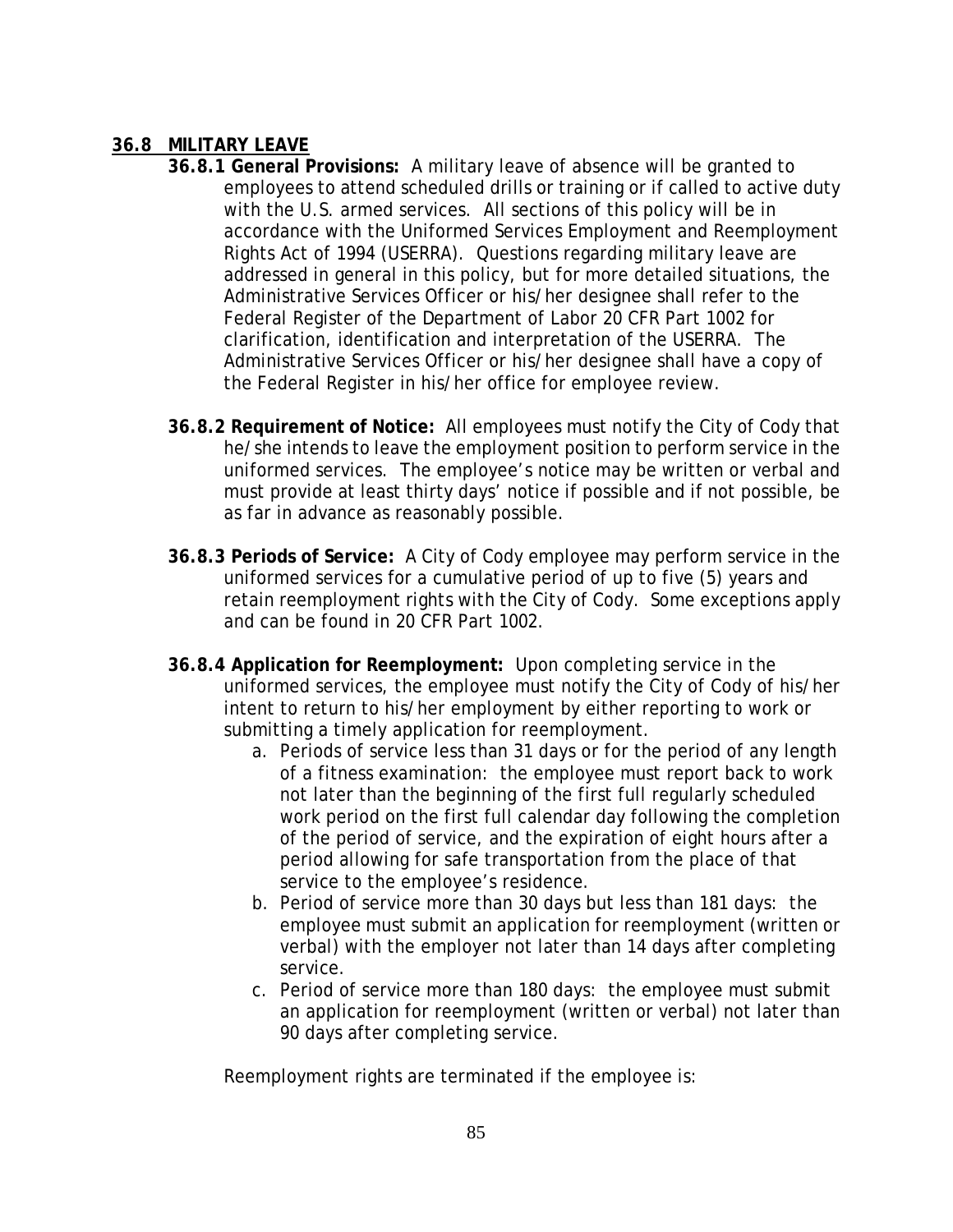- a. Separated from uniformed service with a dishonorable or bad conduct charge;
- b. Separated from uniformed service under other than honorable conditions, as characterized by regulations of the uniformed service;
- c. A commissioned officer dismissed as permitted under 10 U.S.C. 1161 (a) by sentence of a general court-martial; in commutation of a sentence of a general court-martial; or, in time of war, by order of the President; or,
- d. A commissioned officer dropped from the rolls under 10 U.S.C 1161 (b) due to absence without authority for at least three months; separation by reason of a sentence to confinement adjudged by a court-martial; or, a sentence to confinement in a Federal or State penitentiary or correctional institution.
- **36.8.5 Military Training Leave of Absence Pay:** Employees will receive full pay for training assignments of fifteen days and shorter absences pursuant to Wyoming State Statute 19-11-108(a) which states…employees in the Wyoming National Guard or U.S. Military reserve shall be given a military leave of absence with pay at the regular salary or wage which the employee normally receives, not to exceed fifteen (15) calendar days in any one (1) calendar year. Employees must present official military duty or training orders. The portion of any military leaves of absence in excess of fifteen calendar days will be unpaid. However, employees may use accrued time off such as vacation, compensatory time and the personal day during the absence.

## **36.8.6 Benefit provisions during Military Leave of Absence:**

- 1. Health Insurance: So long as the City of Cody has a health insurance program in place, and the employee is part of the plan at the time the employee requests leave; the employee is eligible to keep coverage on himself/herself and eligible dependents.
	- a. Leave less than 31 days: The employee cannot be required to pay more than the regular employee share, if any, for health insurance coverage.
	- b. Leave for more than 31 days: The employee may be required to pay no more than 102% of the full premium under the plan, which represents the employer's share plus the employee's share, plus 2% for administrative costs.
	- c. Seniority Benefits: the employee is eligible to receive all seniority, status and rate of pay benefits. Vacation and sick leave benefits will cease to accrue during a military leave of absence; however, the balances will remain available for when the employee returns. In addition, any increases in pay due to longevity or that would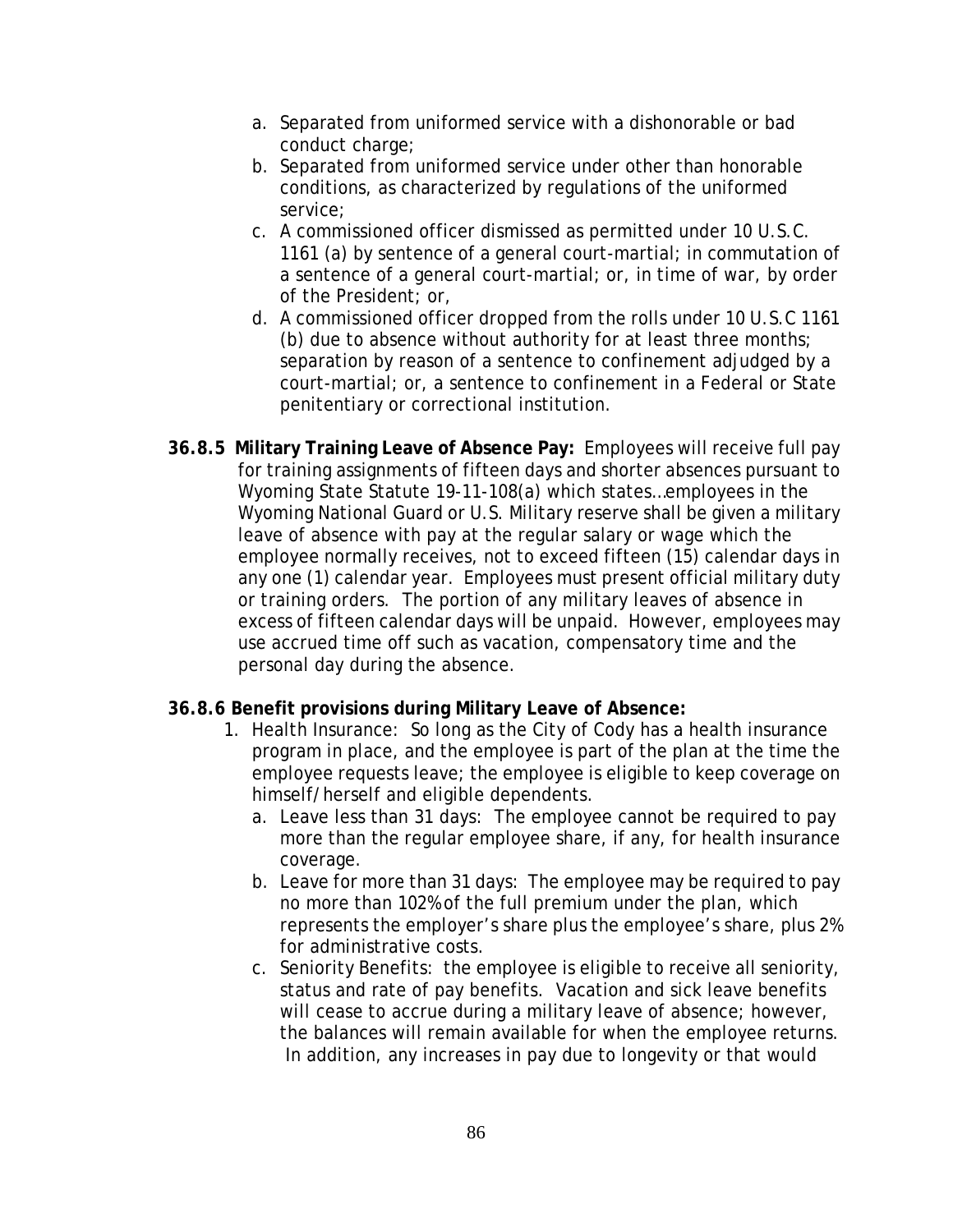have been provided during the period of leave must be restored upon reemployment.

Wyoming Retirement System Contributions: Upon reemployment, the employee is treated as not having a break in service with the employer for purposes of participation, vesting and accrual of benefits so long as once he or she is reemployed and has repaid any contributions that would have been required while he/she was on leave. Employees are required to repay their portion of the contribution within five years. Should the employee elect not to repay their contribution, the time on leave will be treated as a break in service. All rules and regulations of the Wyoming Retirement System will be followed with regard to employer and employee contributions once the employee is reemployed.

# **36.9 PERSONAL LEAVE**

The City of Cody may provide leaves of absence to eligible employees who wish to take time off from work duties to fulfill personal obligations. If granted, employees may use accrued paid time off including vacation, compensatory time and personal day. Once all paid time has been used, employees may also, with approval from the Department Head and City Administrator, extend their personal leave without pay. Employees in the following employment classification(s) are eligible to request personal leave as described in this policy:

Regular full-time employees Regular part-time employees

As soon as eligible employees become aware of the need for a personal leave of absence, the employee shall submit a written request to their Department Head outlining the purpose and expected duration of the requested leave.

If authorized, personal leave may be granted for a period of up to 30 calendar days for full-time employees and 15 calendar days for part-time employees every twelve months. If this initial period of absence proves insufficient, consideration will be given to a written request for a single extension.

Requests for personal leave will be evaluated based on a number of factors, including anticipated work load requirements and staffing considerations during the proposed period of absence.

Subject to the terms, conditions and limitations of the applicable plans, the City will continue to provide health insurance benefits for up to 30 calendar days of approved personal leave for eligible employees. The Employee will only be expected to reimburse the City of Cody for the employee share of the premium that would have been deducted from the employee's pay had the employee been at work. Employees authorized to extend personal leaves of absence beyond 30 days will be required to reimburse the City of Cody for the entire employer and employee health care insurance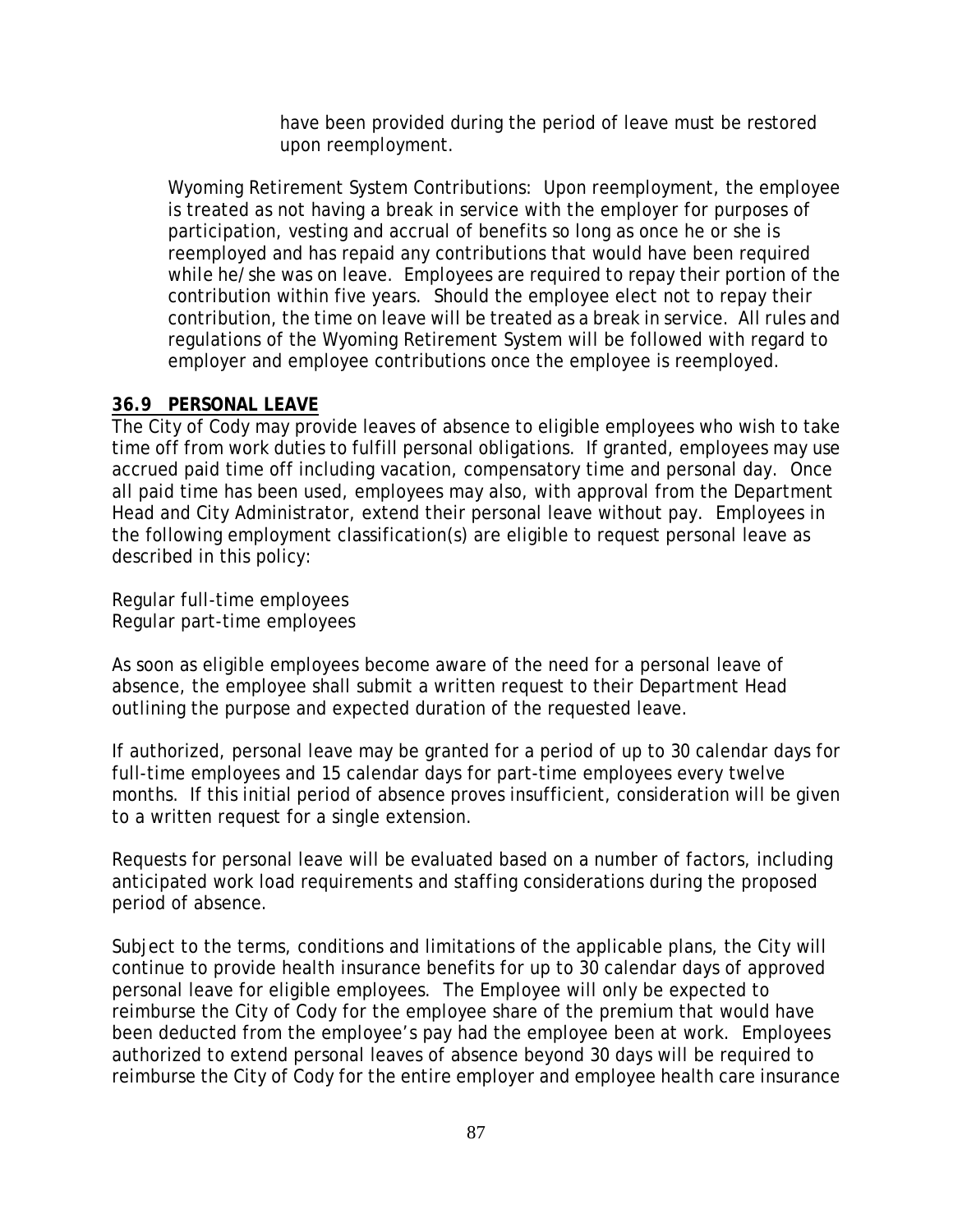premium. Vacation, sick leave, and holiday benefits will not continue to accrue during the approved personal leave period. Retirement contributions will not continue during any unpaid leave of absence.

When a personal leave ends, every reasonable effort will be made to return the employee to the same position, if it is available, or to a similar available position for which the employee is qualified. However, the City cannot guarantee reinstatement in all cases. In any case where the City of Cody must fill the employee's position while on a personal leave of absence, the City will make all reasonable efforts to notify the employee in advance in an effort to allow the employee to immediately return to their position.

If an employee fails to report to work promptly at the expiration of the approved leave period, the City will assume the employee has resigned.

# **36.10 Retirement Program**

The City of Cody participates in the Wyoming Retirement System program. Participation by regular full-time and part-time employees is mandatory Wyoming Statutes regulate the Employer and Employee contributions. The Governing Body has authorized as part of the benefits package to pay a percentage of the employee's contribution of each employee's gross salary. This percentage is subject to change at the discretion of the Governing Body and is generally considered annually during the budget process. Unless otherwise noted during the budget process the change would occur at the start of the fiscal year. Statutory changes may also happen during the legislative process each year.

# %.

Eligible employees receive a handbook of the Wyoming Retirement System. Additional information can be obtained from the Administrative Services Officer or his/her designee.

# **36.11 Sick Leave Benefits**

**36.11.1 Purpose:** Sick leave benefits are intended solely to provide income protection in the event of illness or injury. The City of Cody provides paid sick leave benefits to all eligible employees for periods of temporary absence due to employee illnesses or injuries as well as the illnesses or injuries of the employee's immediate family including the employee's spouse, child or parent or same by marriage. Any time spent attending doctors' appointments or time away from work due to an injury or illness will be recorded as sick time.

 An employee who wishes to take sick leave without pay must have authorization from the appropriate Department Head, Administrative Services Officer and City Administrator.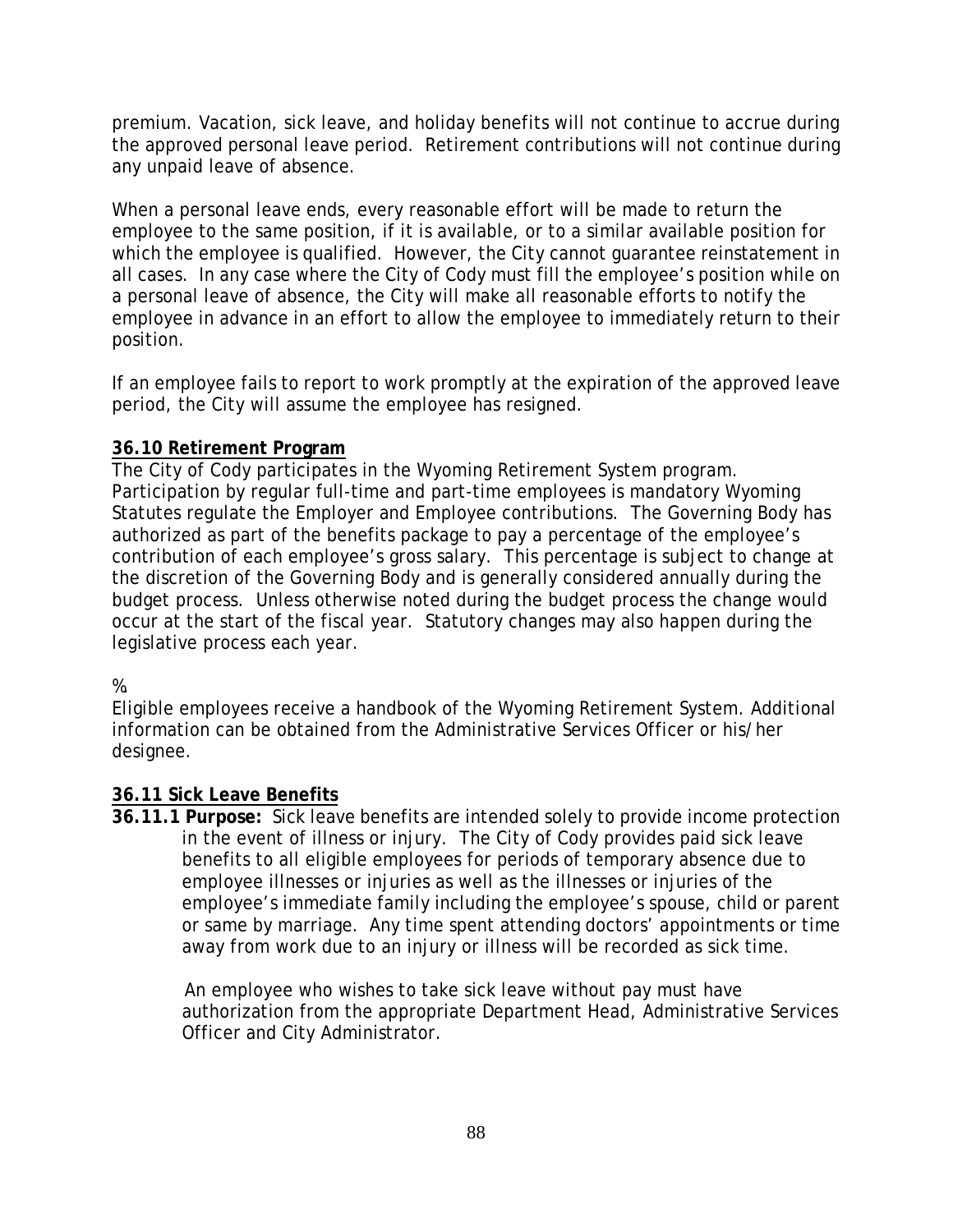Accrued Sick leave (up to 40 hours) may also be granted to employees after the death of an immediate family member where the employee needs time to tend to the deceased family member's affairs. (Reference Section 36.1 Bereavement Leave)

**36.11.2 Eligible employee classification(s):**

Regular full-time employees

Regular part-time employees

**36.11.3 Accrual:** Eligible employees will accrue sick leave benefits at:

8 hours per month for full-time employees 4 hours per month for part-time employees

Sick leave will begin to accrue at the start of employment. Paid sick leave is to be rounded to the nearest quarter-hour increment and recorded as such. Effective with the date of this policy manual, employees' will be eligible to accrue up to a maximum of 720 hours of sick leave.

- **36.11.4 Grandfathered Sick Leave Balances:** This section no longer valid.
- **36.11.5 Notification of Sick Leave:** Employees who are unable to report to work due to illness or injury shall notify their direct supervisor before the scheduled start of their workday if possible. The direct supervisor must also be contacted by the employee on each additional day of absence unless other arrangements have been authorized by the Department Head. Employees on extended leave must contact their direct supervisor at least weekly. For Family and Medical Leave Act notification purposes please refer to section 33.4.
- **36.11.6 Verification of Illness:** If an employee is absent for three or more consecutive working days due to a SERIOUS ILLNESS OR INJURY, a physician's statement must be provided verifying the reason for the absence. A Doctor's release authorizing the employee to perform the essential functions of his or her position must be provided to the employee's supervisor or Department Head prior to returning to work. Such verification may be requested for other sick leave absences as well and may be required as a condition to receiving sick leave benefits. Physicians' statements will be maintained in the employee's medical file. Employees who are on extended sick leave must provide documentation from medical reevaluations every four weeks.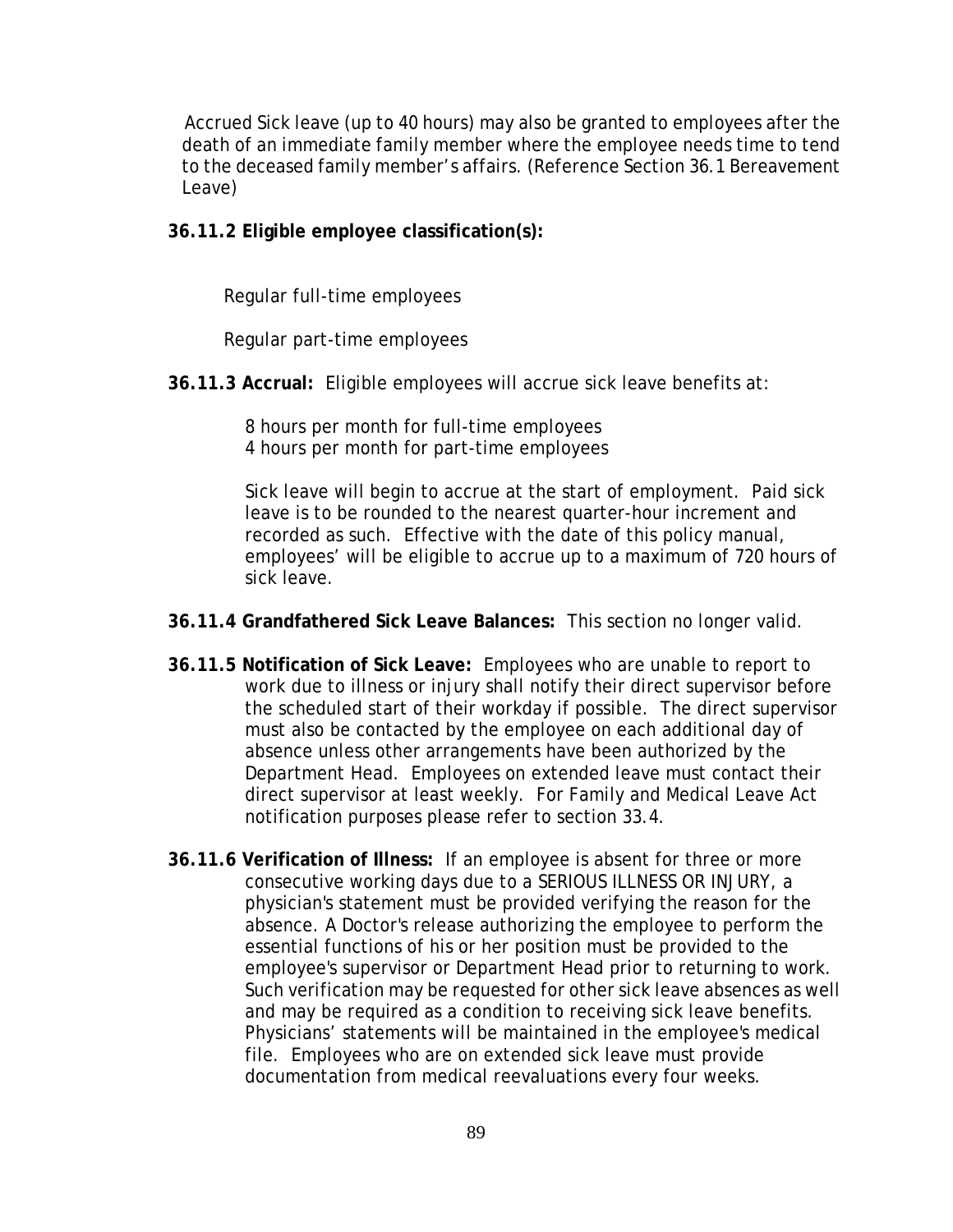Documentation must verify the continued need for time off and the expected date the employee will return to work. If an employee is absent for three to five days for more common health conditions that do not qualify under the FMLA (refer to Section 36.4.1) a physician's statement may not be required, but in some instances a return to work release may be required.

- **36.11.7 Calculation of Sick Leave Benefits**: Sick leave benefits will be calculated based on the employee's base pay rate at the time of absence. Employees who become sick during a scheduled vacation are not entitled to exchange accrued sick leave in place of the accrued vacation which had been arranged without the approval of their Department Head. All sick leave benefits must be taken from accrued sick leave time. Sick leave cannot be taken before it has been earned and accrued.
- **36.11.8 Sick Leave Conversion:** Eligible employees may be able to convert a portion of their accrued sick leave towards the employee's 457 Deferred Compensation Account or Health Savings Account or a combination of both upon an eligible separation from employment. In the event of an eligible employee's untimely death if he or she is not currently enrolled in the City's Health Insurance Plan, thus not having a qualifying Health Savings Account nor an active City 457 Deferred Compensation Account, the dollar amount associated with the sick leave conversion will be paid to the employee's current beneficiary as listed with the Wyoming Retirement System. The entire dollar amount will be subject to Federal taxes and withheld accordingly with the W4 on file for this employee. Conversion of sick leave is subject to the Internal Revenue Service contribution rules and regulations in place at the time of conversion. Employee's with a conversion balance greater than their account contribution availability will forfeit the remaining conversion balance.
	- a. Eligible Separation of Employment Includes:
		- 1. Where the employee has worked for the City of Cody for 7 continuous years in a benefited position and then voluntarily terminates.
		- 2. Where there is a reduction in force.
		- 3. Where the employee retires under the Wyoming Retirement System and has work for 7 continuous years in a benefited position.
		- 4. Where the employee dies and had worked for the City for 7 years in a benefited position and the employee designated a beneficiary of his/her sick leave bank.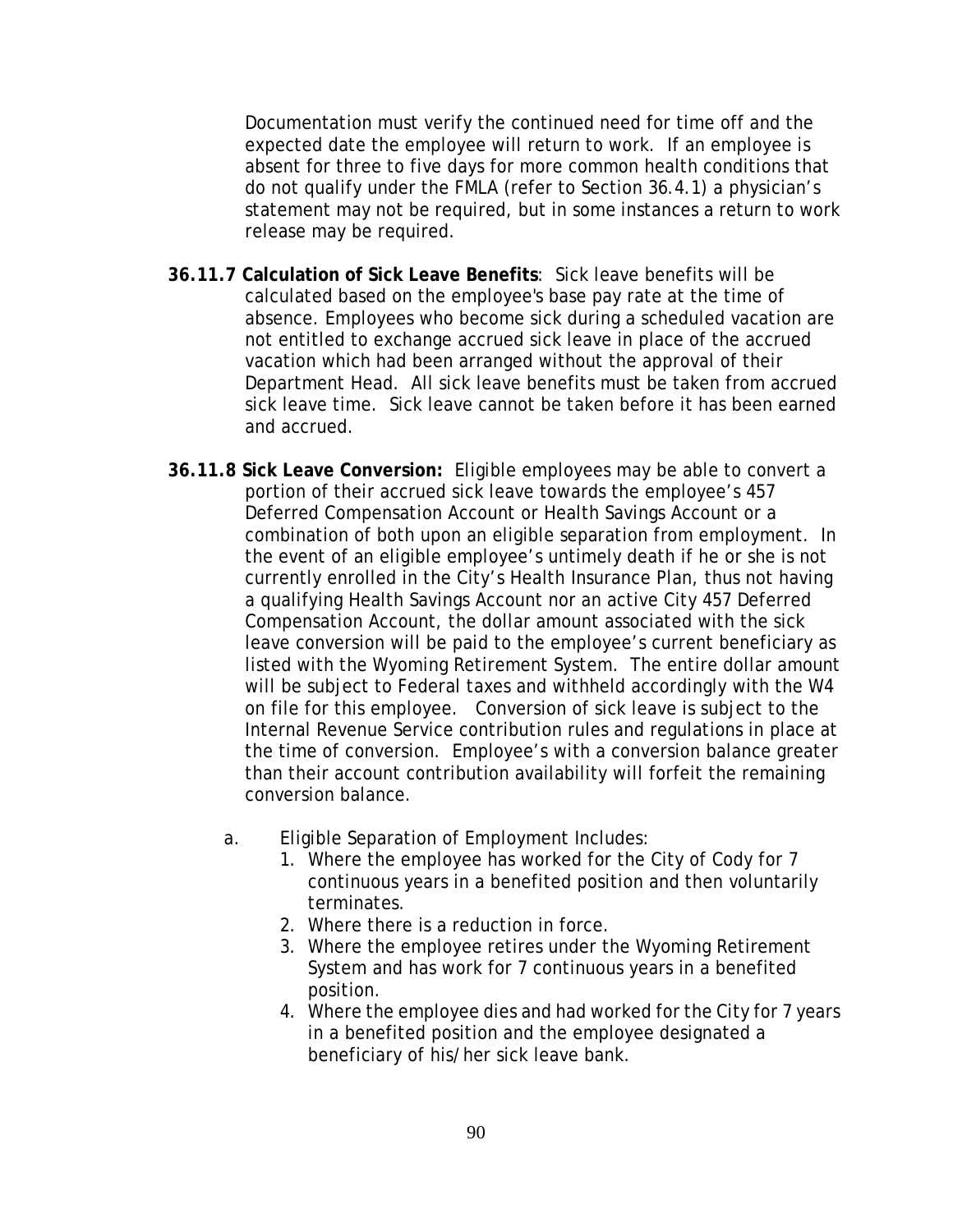5. Where the employee is forced to terminate for medical reasons due to a work-related injury received while employed by the City of Cody.

If an employee is terminated in any manner other than the above described situations, no sick leave benefits will be converted.

b. Conversion Policy: The employee's sick bank hours will be converted at the rate of pay the employee is earning at the time of separation. Leave will be converted by taking the total unused accumulated sick leave hours, up to a maximum of 720 hours, multiplied by the employee's rate of pay at the date of separation, multiplied by the percentage in accordance to the following table:

| Total years of consecutive service | % of Current Pay |
|------------------------------------|------------------|
| Less than 7                        | 0%               |
|                                    | 5%               |
| 8                                  | 10%              |
| 9                                  | 15%              |
| 10                                 | 20%              |
| 11                                 | 25%              |
| 12                                 | 30%              |
| 13                                 | 35%              |
| 14                                 | 40%              |
| 15                                 | 45%              |
| $16+$                              | 50%              |

For example, an employee who worked for the City of Cody for 5 years would not be eligible for sick leave conversion. An employee who worked for the City of Cody for 10 years, had 720 hours accrued, and made \$15 per hour would be able to convert the equivalent of \$2,160 to their Health Savings Account or Deferred Compensation Account (720 hours multiplied by \$15 per hour multiplied by 20%).

- c. Conversion Policy for Total Payout Value of \$500.00 or less: In the situation that would result in the payout value of \$500.00 or less and the employee does not currently participate in the City's Health Insurance nor have an active City 457 Deferred Compensation plan, the employee would have the option of a cash payout in lieu of establishing a City 457 Deferred Compensation plan. The entire dollar amount would be subject to Federal taxes and withheld accordingly with the W<sub>4</sub> on file for this employee.
- **36.11.9 Sick Bank Usage and Donation**: The City of Cody allows employees to donate sick leave to other eligible employees who may not have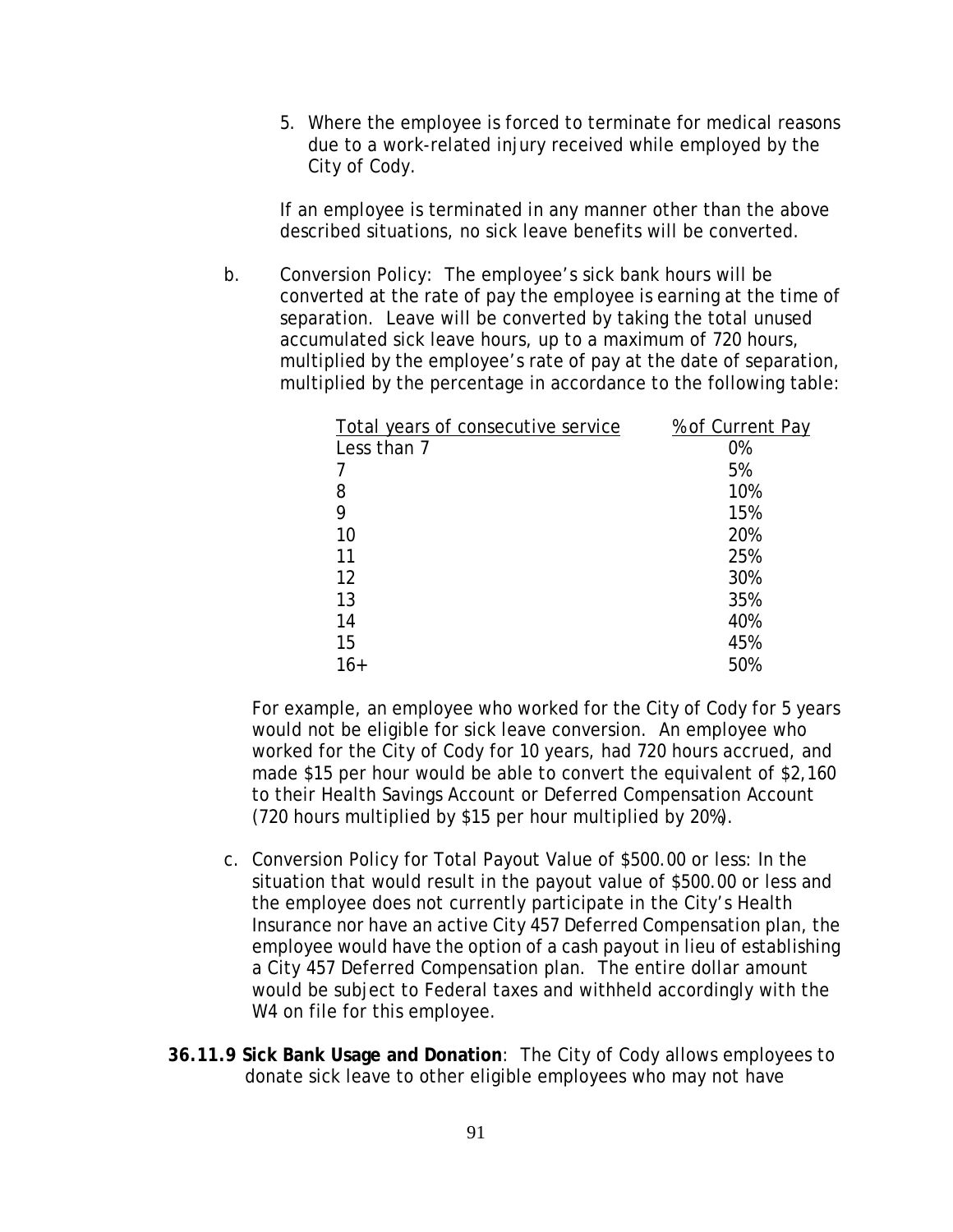accumulated enough time to recover from a serious injury or catastrophic illness through the use of a Sick Leave Bank as well as individually. In order to use time from the Bank, an employee must submit a request to the Administrative Services Officer or his/her designee along with a Doctor's notice that time from work will be required. In addition, the employee must have used all of his/her accrued sick leave, vacation leave, personal day and compensatory time. If the employee qualifies, the Administrative Services Officer or his/her designee, City Administrator and Department Head will authorize the deduction of time from the Bank to cover each pay period from which the employee is absent from work. Banked sick leave time can only be used for the illness of a City of Cody employee (not family members with the exception of immediate family member with a verified terminal illness) and only for an illness which qualifies under the Family and Medical Leave Act (refer to the Family and Medical Leave Policy). The Sick Leave Bank may not be used if it is determined the employee will not sufficiently recover to return to work.

Employees with life-threatening illnesses such as cancer, heart disease, and HIV or AIDS, disability, or injury, often wish to continue their normal pursuits, including work, to the extent allowed by their condition. The City of Cody supports these endeavors as long as employees are able to meet acceptable performance standards and so long as existing sick leave policy requirements are met. As in the case of other disabilities, the City of Cody will make reasonable accommodations in accordance with all legal requirements, to allow qualified employees with life-threatening illnesses to perform the essential functions of their jobs.

Medical information on individual employees is treated confidentially. The City of Cody will take reasonable precautions to protect such information from inappropriate disclosure. Supervisors and other employees have a responsibility to respect and maintain the confidentiality of employee medical information. Anyone inappropriately disclosing such information is subject to disciplinary action, up to and including termination of employment.

Employees with questions or concerns about life-threatening illnesses are encouraged to contact their Department Head, the Administrative Services Officer or his/her designee, or the City Administrator for information and referral to appropriate services and resources.

**36.11.10 Sick Bank Usage Rules:** The following rules will apply to the Sick Leave Bank.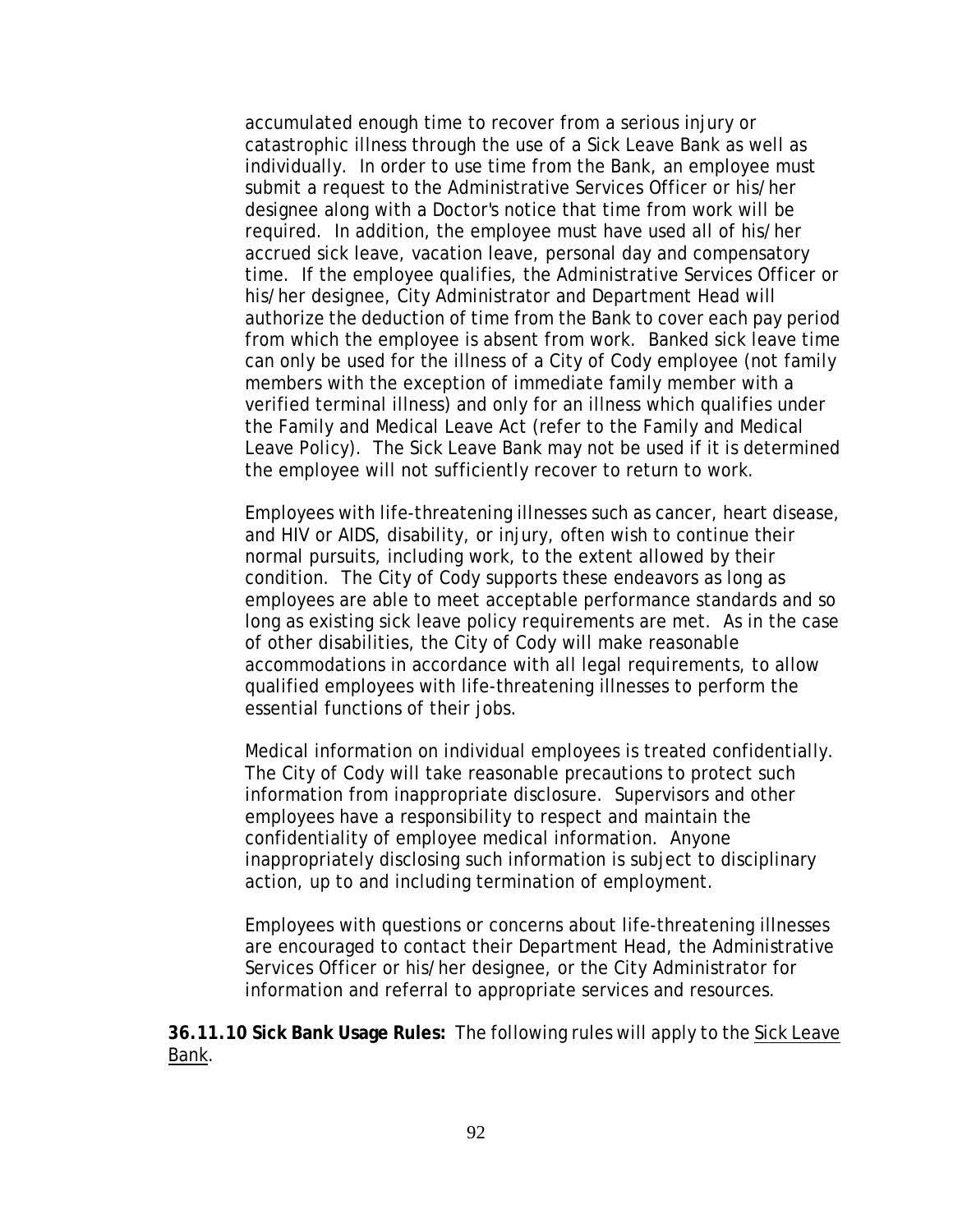- 1. No full-time employee may use more than 160 hours of time from the bank in any 12-month period of time and no part-time employee may use more than 80 hours of time from the bank in any 12-month period of time.
- 2. Additional hours from this bank will not be approved, however, individual donations made by other employees directly to the injured or ill employee will be allowed under the donation rules section as outlined below.
- 3. Employees using the Sick Leave Bank will provide medical records prior to leave being authorized. The records are to verify the need for time off and the likelihood of the employee returning to work.
- 4. Employees may not accrue additional leave (sick and vacation) while receiving leave from the sick bank.

# **36.11.11 Sick Bank Donation Rules:**

- 1. General Donations to the City Bank intended for all eligible employees.
	- a. No full-time employee may donate to the bank unless he/she has accrued at least 80 hours of sick leave and no regular part-time employee may donate to the bank unless he/she has accrued at least 40 hours of sick leave.
	- b. No one employee may donate more than 10% of his/her accrued sick leave at any one time if he/she has less than 300 hours of accrued sick leave.
	- c. No one employee may donate more than 100 total hours of sick leave to the bank in a calendar year.
	- d. Donations can be made to the bank at any time during the year. Employees should obtain a general donation form on file with the Administrative Services Officer or his/her designee.
- 2. Donations made to individual employees
	- a. Donations may be made to individual employees directly from co-workers if the employee is not able to return to work due to his/her injury or illness after the employee has used the eligible hours available from the general sick bank.
	- b. Employees wishing to donate sick leave to individual employees must complete the request in writing to the Administrative Services Officer.
	- c. Employee's donating leave to individual employees may donate 16 hours of leave per employee per year and must have at least 300 hours of leave time available in their sick leave account, but may not donate more than 100 total hours of sick leave to specific employees in a calendar year.
	- d. No donations may be made to rebuild an individual's sick leave account. It may only be used to supplement the employee's income due to time lost from work.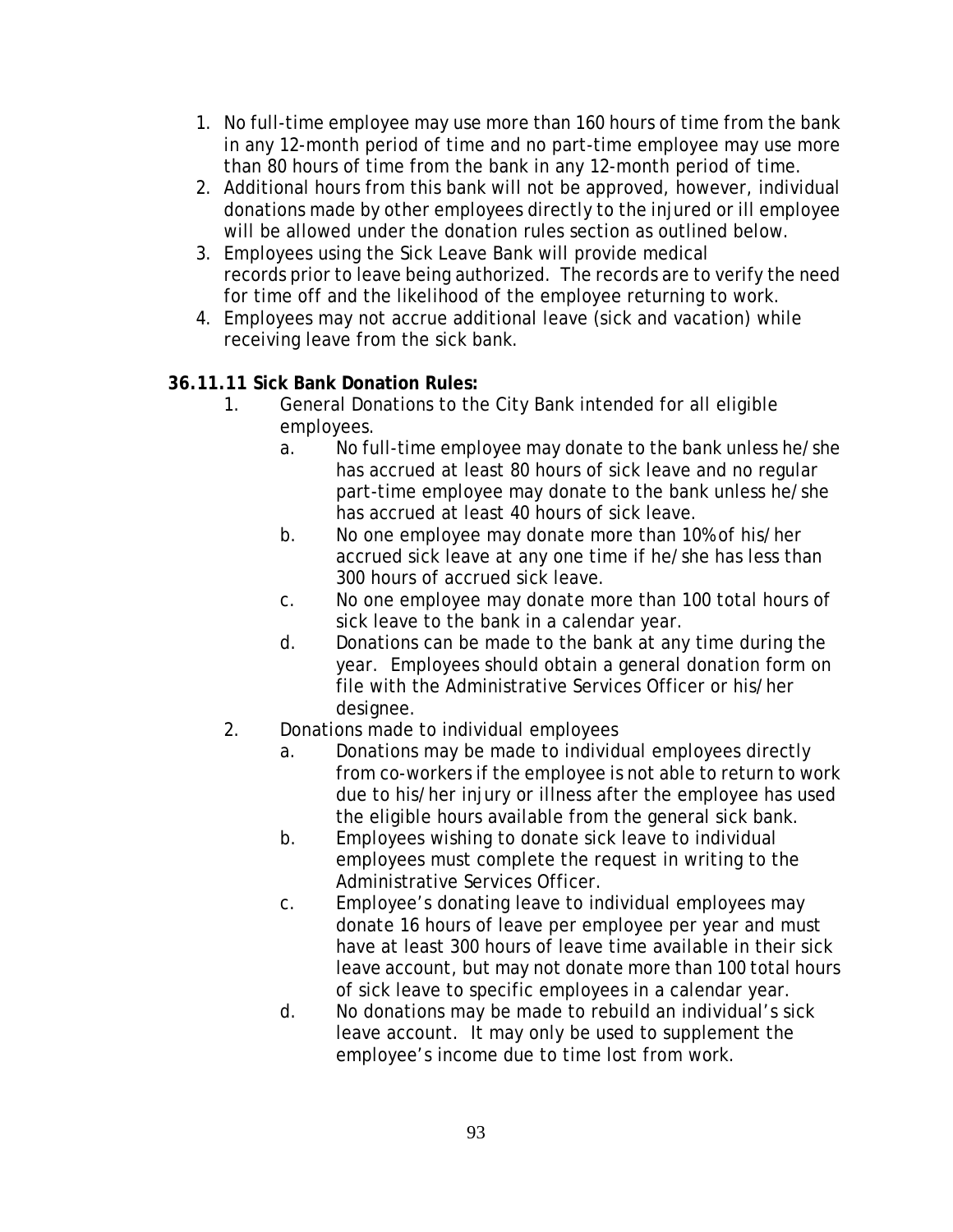- 3. Donation request by the injured/ill employee.
	- a. If an injured or ill employee has utilized all available leave (vacation, sick, comp and personal) and has exhausted the available leave from the general sick bank, the employee may request donations from individual co-workers.
	- b. The requesting employee must complete a form on file with the Administrative Services Officer authorizing the Administrative Services Officer or his/her designee to solicit donations of sick leave on the requesting employee's behalf.
	- c. The requesting employee acknowledges that donated leave is not guaranteed and will only be available if donations are received.
	- d. All other rules and regulations of the sick leave policy apply.

# **36.12 VACATION AND PERSONAL DAY BENEFITS**

Vacation and personal day time off with pay is available to eligible employees to provide opportunities for rest, relaxation, and personal pursuits. Employees in the following employment classification(s) are eligible to earn and use vacation time and the allotted personal day as described in this policy:

 Regular full-time employees Regular part-time employees

The amount of paid vacation time employees receives each year increases with the length of their employment as shown in the schedule below and accumulates based on the employee's date of employment. Vacation time off is paid at the employee's base rate of pay at the time of vacation.

In addition to the vacation schedule outlined below, each full-time employee will be granted one personal day (8 hours) and each part-time employee will be granted one half personal day (4 hours) each calendar year which may be taken with the approval of the employee's supervisor or Department Head. If a personal day is not taken during the calendar year it may not be carried over into the next calendar year. Upon termination of employment, employees will be paid for unused vacation time that has accrued through the last day of work. Unused personal days are not paid upon termination of employment.

94

## **Vacation Accrual Schedule (based on employment hire date)**

 $1<sup>st</sup>$  Yr. through the end of Yr. 4  $\hspace{1.5cm}$  40 hrs/5 days  $\hspace{1.5cm}$  80 hrs/10 days Start of Yr. 5 through the end of Yr. 9 60 hrs/7.5 days 120 hrs/15 days

**Part-Time Full-Time**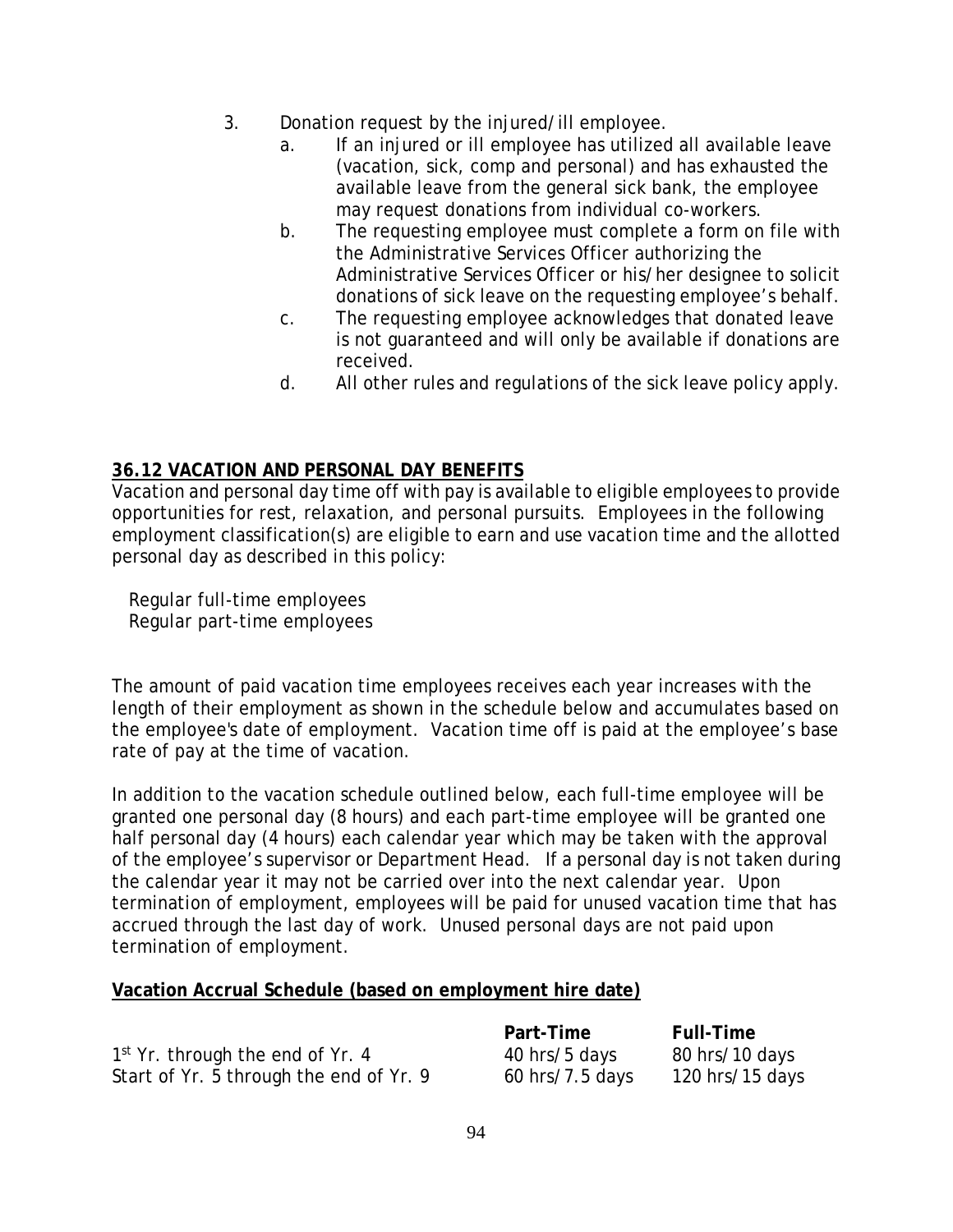Start of Yr. 10 through the end of Yr. 14 80 hrs/10 days 160 hrs/20 days Start of Yr. 15 through the end of Yr.  $19 \qquad 100$  hrs/12.5 days 200 hrs/25 days Start of Yr. 20 and each additional year 120 hrs/15 days 240 hrs/30 days

The length of eligible service is calculated on the basis of a "benefit year." This is the 12-month period that begins when the employee is hired. An employee's benefit year may be extended for a personal leave of absence. (See individual leave of absence policies for more information.)

Once employees enter an eligible employment classification (upon completion of probation), they begin to earn paid vacation time according to the schedule. They can request use of vacation time after it is earned. To take vacation, employees must request advance approval from their supervisor. Requests will be reviewed based on a number of factors, including business needs and staffing requirements. Unpaid leaves of absence must be approved by the employee's Department Head and the City Administrator.

The City of Cody will allow full-time employees to carry 80 hours of accrued vacation leave into a new calendar year. Part-time employees may carry 40 hours of accrued vacation leave into a new calendar year. If extraordinary circumstances exist and with the written approval of the appropriate Department Head and the City Administrator, employees may carry over additional vacation time. The written approval must be completed before the end of the calendar year and will be maintained in the employee's personnel file.

#### **36.13 VOTING TIME OFF**

The City of Cody encourages employees to fulfill their civic responsibilities by participating in elections. Therefore, employees shall be granted up to one (1) hour away from work, such time to be designated by their immediate supervisor, for the purpose of voting in national, state and local elections in accordance with applicable state and federal laws.

#### **36.14 WORKERS' COMPENSATION INSURANCE**

The City of Cody provides a comprehensive workers' compensation insurance program for its employees. This program covers any injury or illness sustained in the course of employment that requires medical, surgical, or hospital treatment. Subject to applicable legal requirements, workers' compensation insurance provides benefits after a short waiting period or, if the employee is hospitalized, immediately.

Employees who sustain work-related injuries or illnesses should inform their supervisor immediately and are required to do so within 72 hours. No matter how minor an on-the-job injury may appear, it is important that it be reported immediately. This enables an eligible employee to qualify for coverage as quickly as possible. Employees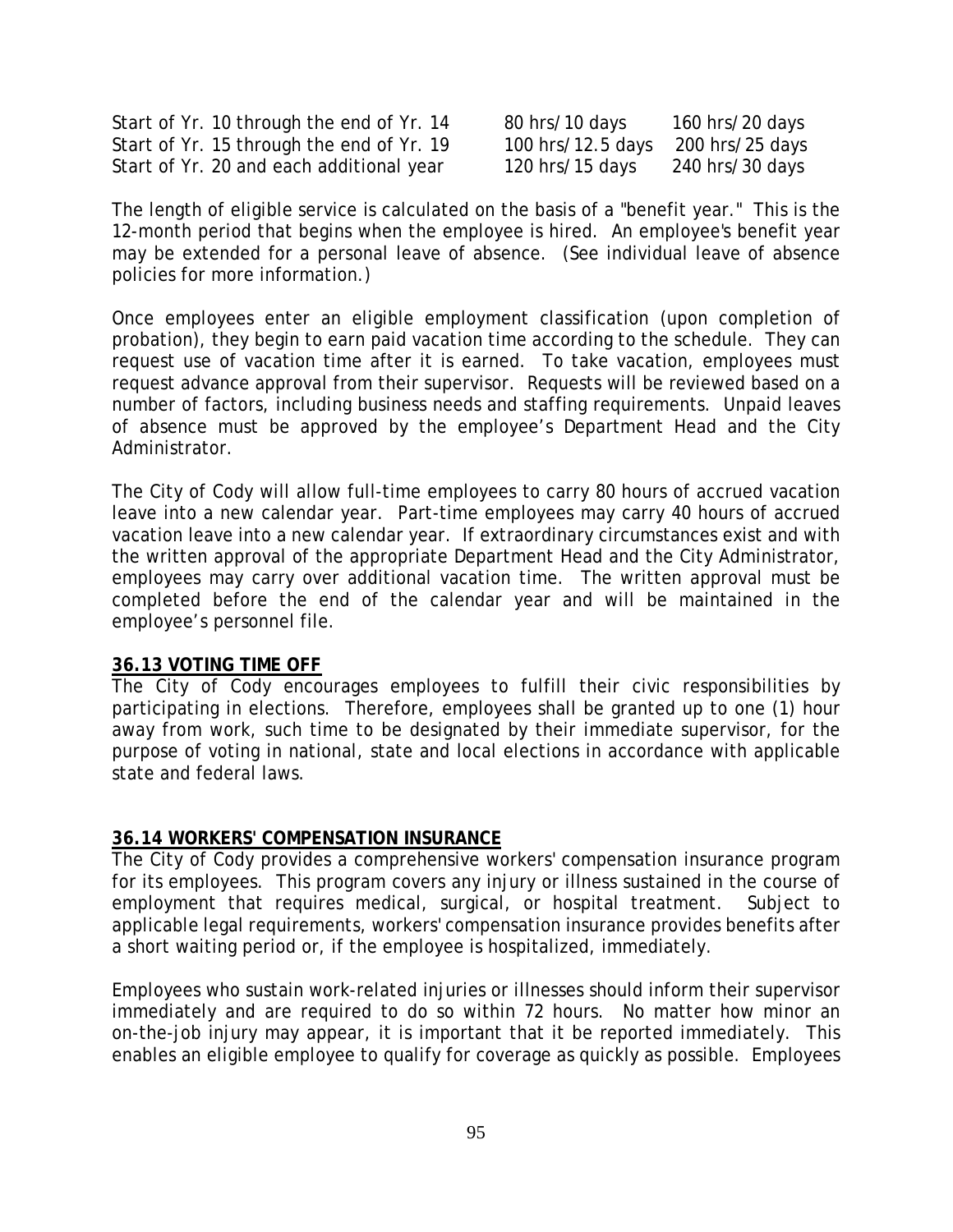injured on the job are required to complete a Worker's Compensation claim form within ten days after the injury becomes apparent.

Neither the City nor the insurance carrier will be liable for the payment of workers' compensation benefits for injuries that occur during an employee's voluntary participation in any off-duty recreational, social, or athletic activity sponsored by the City.

If an employee is injured on the job and the recovery period off the job is eight calendar days or less, Worker's Compensation will not pay for the first three days of the injury the City will pay those days. If the recovery time off the job is nine days or more, Worker's Compensation will go back to the date of the injury and cover the entire time period. Worker's Compensation pays employees at the rate of 2/3 their gross income. They do not withhold any taxes and injured employees do not report Worker's Compensation income for tax purposes. For additional information about Worker's Compensation, please contact your Department Head or the Administrative Services Officer or his/her designee.

Retirement contributions will not be paid while an employee is recovering from a work-related injury. This restriction is mandated by the Wyoming Retirement System. Employees who are being paid a disability (temporary or permanent) by Wyoming Worker's Compensation may not use accrued vacation, sick leave, compensatory time or personal day leave in order to receive extra disability benefits.

Department Heads must complete an accident investigation form for each on-the-job injury. Accidents which do not result in an employee injury must also have an accident investigation form completed which will remain with the Administrative Services Officer or his/her designee in an Accident Investigation File.

If there is conflicting information between this document and material provided by Wyoming Worker's Compensation, the Worker's Compensation information should be followed and the employee should contact the Worker's Compensation office.

- **36.14.1 City of Cody Memorandum of Understanding:** In the event of an injury resulting from a work-related activity, and the injury is determined an open case by the Wyoming Worker's Compensation Division and the employee has lost time away from his/her job as prescribed by a medical professional, the City of Cody will give each regular part-time and full-time employee the option to agree to the following:
	- The City of Cody will offer to pay the employee any accrued sick leave therefore eliminating the wait for pay from the Wyoming Worker's Compensation Division.